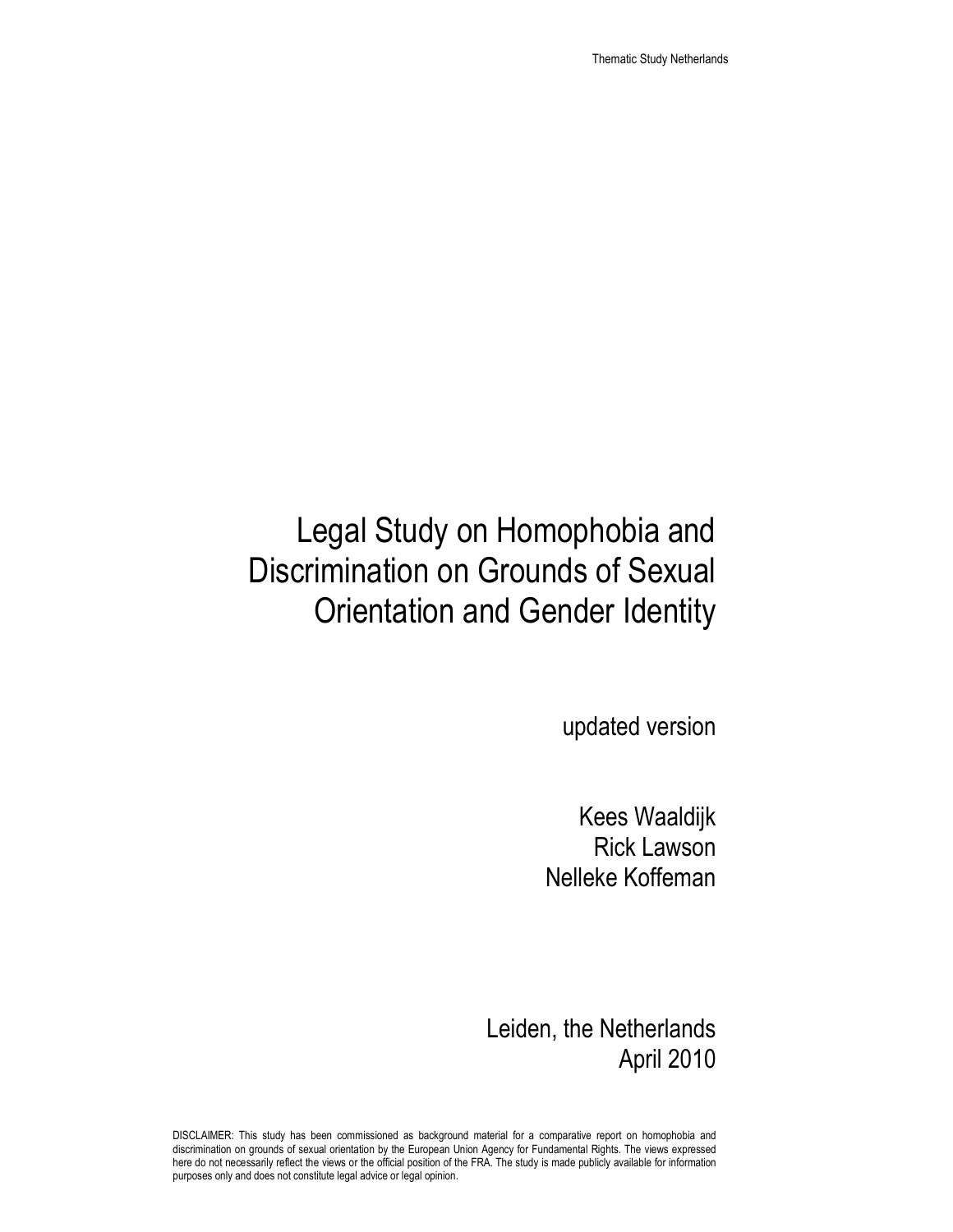# **Contents**

| A. |               |                                                               |  |  |  |
|----|---------------|---------------------------------------------------------------|--|--|--|
|    | A.1.          |                                                               |  |  |  |
|    | A.1.1.        |                                                               |  |  |  |
|    | A.1.2.        |                                                               |  |  |  |
|    | A.1.3.        |                                                               |  |  |  |
|    | A.2.          |                                                               |  |  |  |
|    | A.2.1.        |                                                               |  |  |  |
|    | A.2.2.        |                                                               |  |  |  |
|    | A.3.          |                                                               |  |  |  |
|    | A.4.          |                                                               |  |  |  |
|    | A.5.          |                                                               |  |  |  |
|    |               |                                                               |  |  |  |
| В. |               |                                                               |  |  |  |
|    | B.1.          | Same-sex partners of EU citizens in the Netherlands24         |  |  |  |
|    | B.2.          | Same-sex partners of Dutch citizens in other Member States 25 |  |  |  |
| C. |               |                                                               |  |  |  |
|    |               |                                                               |  |  |  |
|    | C.1.          |                                                               |  |  |  |
| D. |               |                                                               |  |  |  |
|    |               |                                                               |  |  |  |
| Е. |               |                                                               |  |  |  |
|    | E.1.          |                                                               |  |  |  |
|    | E.2.          | Demonstrations in favour of tolerance of LGBT people 31       |  |  |  |
|    | E.3.          | Demonstrations against tolerance of LGBT people33             |  |  |  |
|    | E.4.          |                                                               |  |  |  |
|    | E.5.          |                                                               |  |  |  |
| F. |               |                                                               |  |  |  |
|    | F.1.          |                                                               |  |  |  |
|    | F.2.          |                                                               |  |  |  |
|    | F.3.          | Homophobic motivation as aggravating factor in sentencing38   |  |  |  |
|    |               |                                                               |  |  |  |
| G. |               |                                                               |  |  |  |
|    | G.1.          |                                                               |  |  |  |
|    | G.2.          |                                                               |  |  |  |
|    | G.3           |                                                               |  |  |  |
|    | G.4.          |                                                               |  |  |  |
|    | G.5.          |                                                               |  |  |  |
| Н. | Miscellaneous |                                                               |  |  |  |
|    | H.1.          |                                                               |  |  |  |
|    | H.2.          |                                                               |  |  |  |
|    |               |                                                               |  |  |  |
| I. |               |                                                               |  |  |  |
|    | I.1.          |                                                               |  |  |  |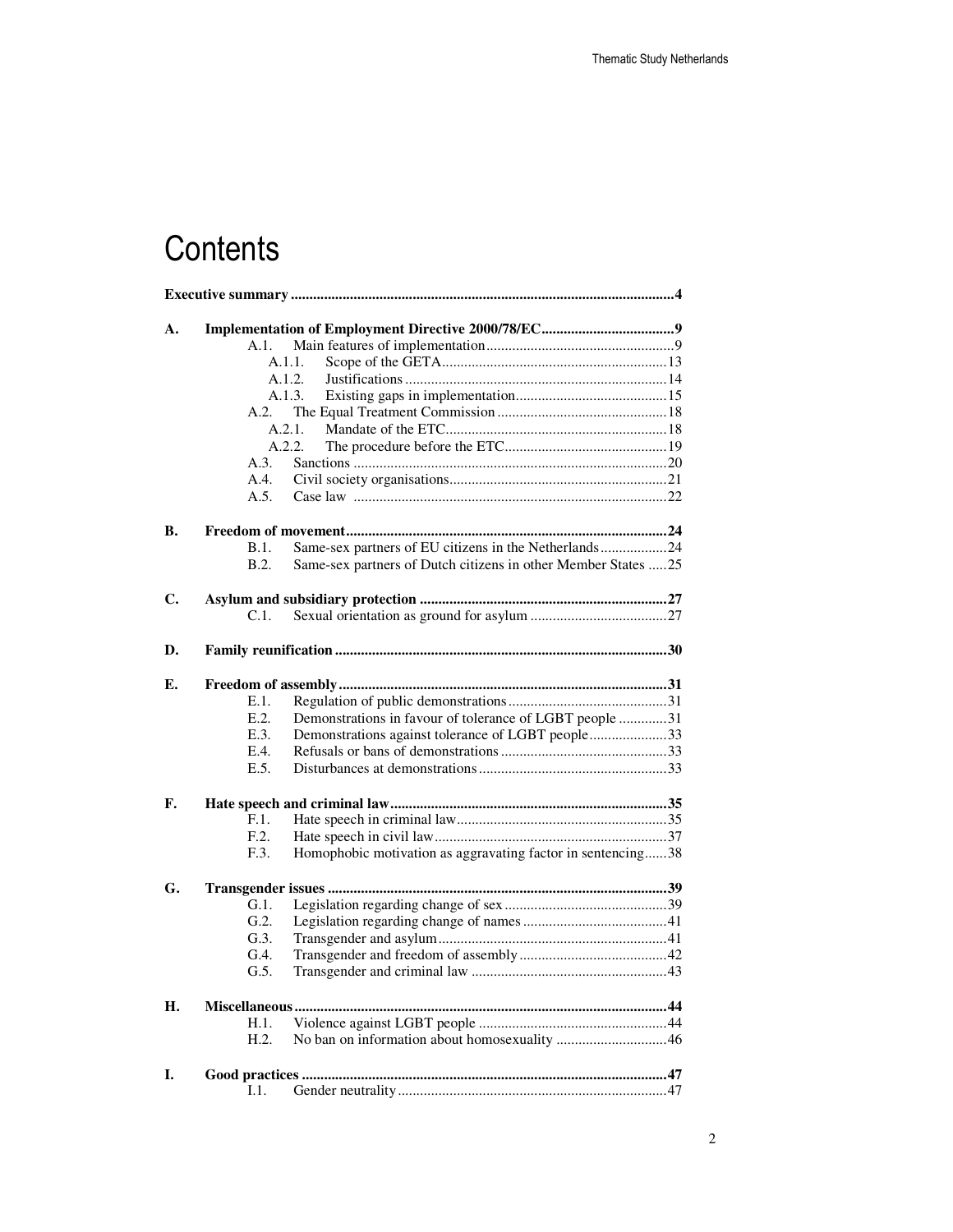|                                                              | I.2. |        |    |
|--------------------------------------------------------------|------|--------|----|
|                                                              | I.3. |        |    |
|                                                              | I.4. | Police |    |
|                                                              | I.5. |        |    |
|                                                              |      |        |    |
| Case law Chapter A. Implementation of Directive 2000/78/EC51 |      |        |    |
|                                                              |      |        |    |
|                                                              |      |        |    |
|                                                              |      |        |    |
|                                                              |      |        |    |
|                                                              |      |        |    |
|                                                              |      |        | 81 |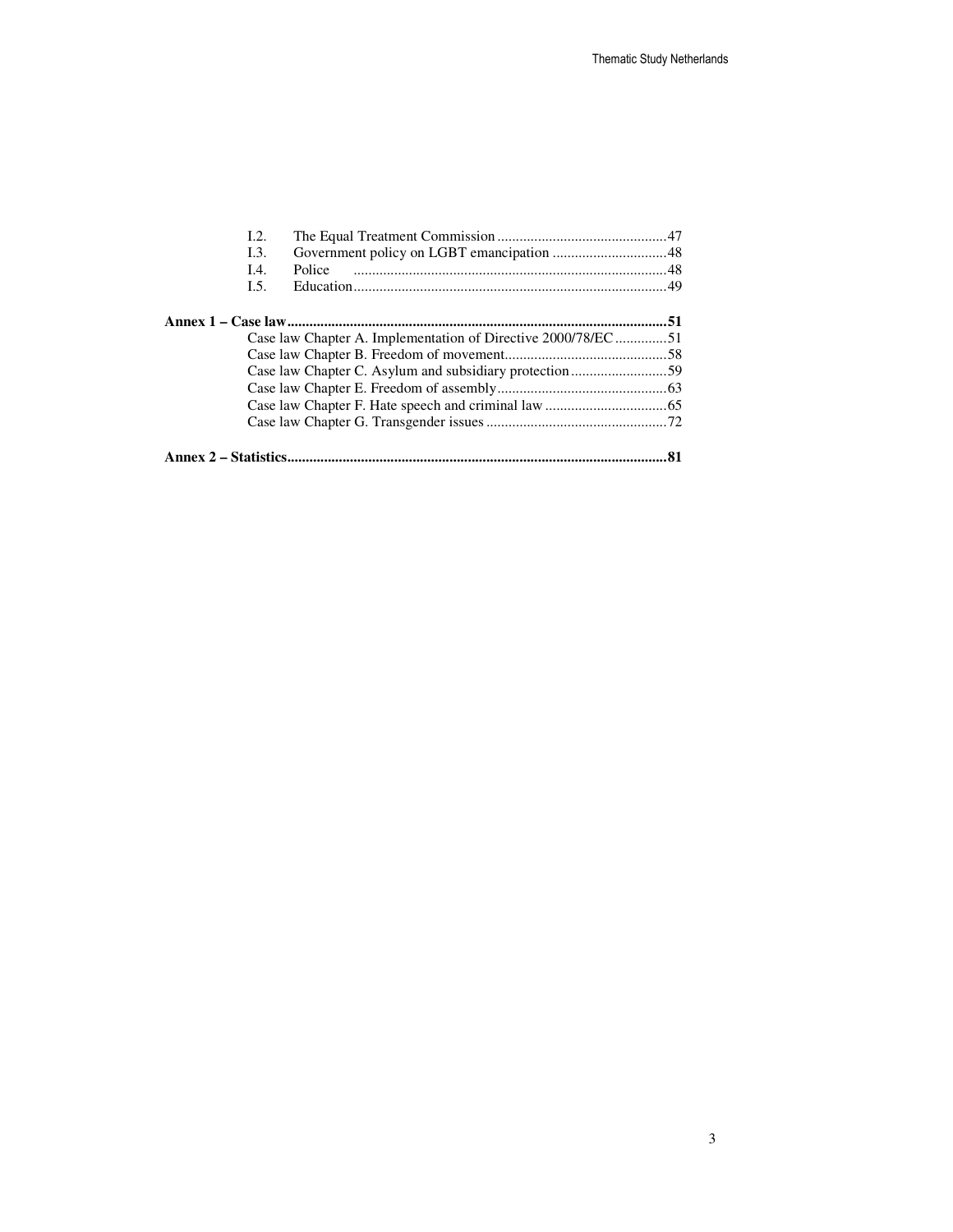# Executive summary

### Implementation of Employment Directive 2000/78/EC

In the Netherlands, the principle of non-discrimination is firmly enshrined in various realms of the law, including Article 1 of the Constitution, the Penal Code, the General Equal Treatment Act (GETA), and since 2009 also in the law on health and safety at work. The Netherlands is one of few EU Member States which ratified Protocol 12 to the European Convention on Human Rights.

The GETA outlaws any direct or indirect 'distinction' between people on several grounds including 'heterosexual or homosexual orientation'. The concept of 'distinction' also includes harassment, sexual harassment and instruction to make a distinction. The GETA covers employment, liberal professions, organisations of employees, employers or professionals, and the provision of goods or services. In December 2008 the government has introduced a bill to bring the definitions of direct and indirect discrimination more in line with Directive 2000/78/EC.

Excluded from the GETA are 'requirements which, in view of the private character of the employment relationship, may reasonably be imposed on the employment relationship' are excluded from the GETA, although the government is preparing legislation to bring this exception more in line with Directive 2000/78/EC.

The GETA does not apply to legal relationships *within* churches and other associations of a spiritual nature. The European Commission has informed the government that this exception is too wide, because it does not contain the boundaries required by Article 4(2) of Directive 2000/78/EC.

The GETA contains an exception for institutions founded on religious principles. They may impose 'requirements which, having regard to the institution's purpose, are necessary for the fulfilment of the duties attached to a post', unless these requirements lead to a distinction based 'on the sole fact' of (for example) homosexual orientation. The European Commission has criticised the absence of legitimacy and proportionality as conditions for these requirements. The government has announced legislation that would make the wording of this exception slightly more in line with Directive 2000/78/EC.

Discriminatory contractual provisions are void, and discriminatory dismissal is voidable. In addition the general sanctions of private and administrative law apply. Doubts have been expressed as to whether the range of sanctions available is in conformity with the requirement that sanctions be 'effective, proportionate and dissuasive'.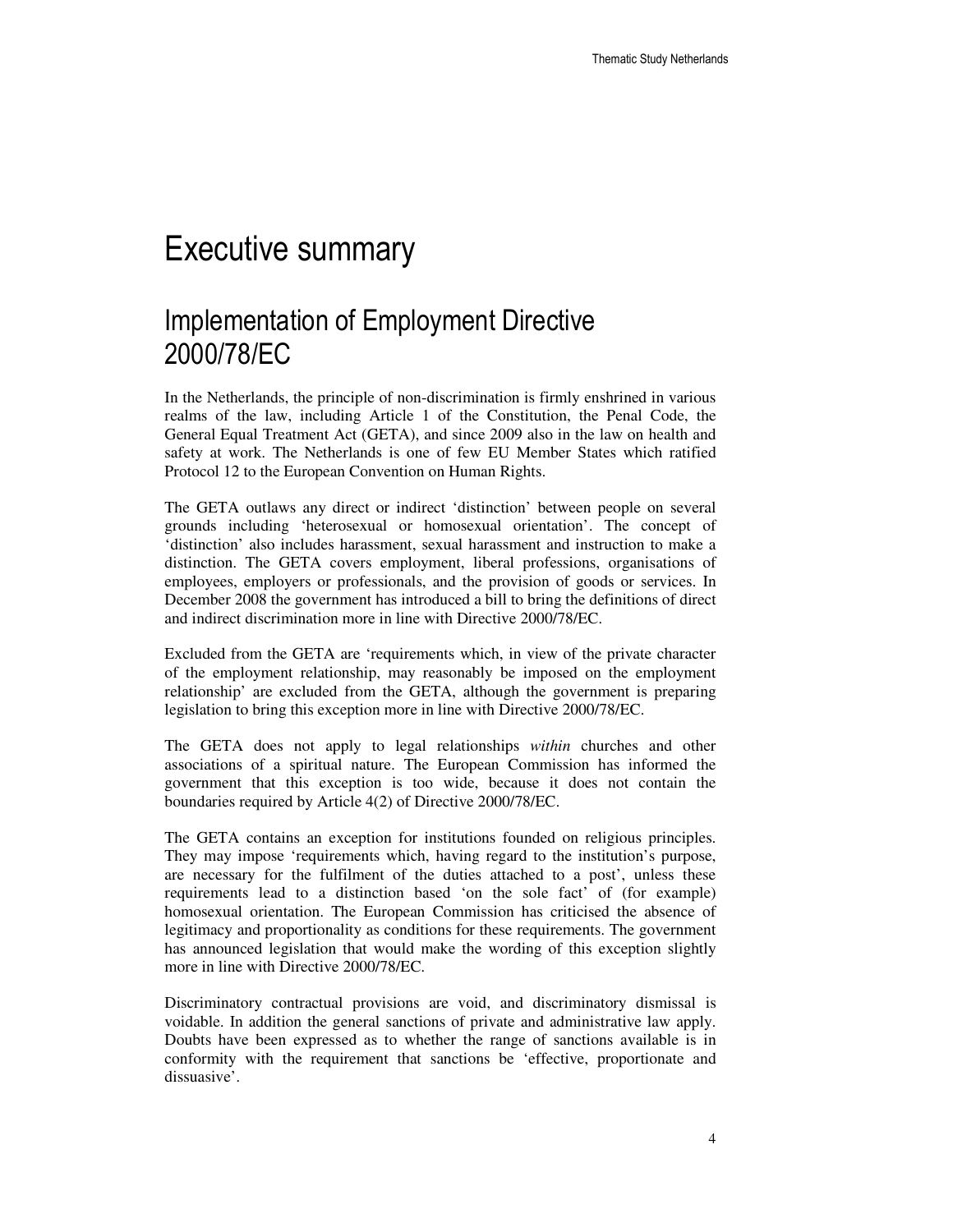Also on some other points it could be argued that the current legal framework fails to meet some of the requirements imposed by EU law. These include the exception for institutions based on political principles, and the definition of harassment.

The GETA does not contain an exception to justify positive action schemes with respect to sexual orientation.,

The GETA has established the Equal Treatment Commission (ETC). The ETC is a semi-judicial independent body, the decisions of which are *non-binding* but nevertheless authoritative. The ETC can hear and investigate cases, may conduct an investigation on its own initiative, conducts surveys and issues reports and recommendations. Victims can choose to take a case either to the ETC or to court or to both.

Interest organisations, too, can take legal action in court or ask the ETC to start an investigation. Several gay and lesbian groups have been recognised as having standing.

Since 2009 a new law requires all local authorities to give their citizens access to an anti-discrimination bureau or similar provision.

### Freedom of movement

When it comes to the legal situation regarding partners of EU citizens in the context of the freedom of movement, Dutch law makes no distinction between same-sex partners and different-sex partners. Neither does Dutch law make a distinction between couples of two EU citizens and couples of an EU citizen and a third country national partner. Dutch law provides for registered partnership and civil marriage for both same-sex and different-sex couples, but foreign same-sex partners of Dutch citizens do not always enjoy full freedom of movement in other Member States.

#### Asylum and subsidiary protection

It is standing policy and standing jurisprudence in the Netherlands that an LGBT asylum seeker is eligible for refugee status and thus for a residence permit. Furthermore, an LGBT asylum seeker can be eligible for a residence permit, if s/he has substantial grounds for believing that s/he faces a real risk of being subjected to torture or inhuman or degrading treatment or punishment upon return. In the third place, the situation of LGBT persons in the country of origin can be a reason for socalled protection for humanitarian reasons.

Same-sex partners and other family members of a refugee to whom asylum has been granted, can also qualify for a residence permit on asylum grounds.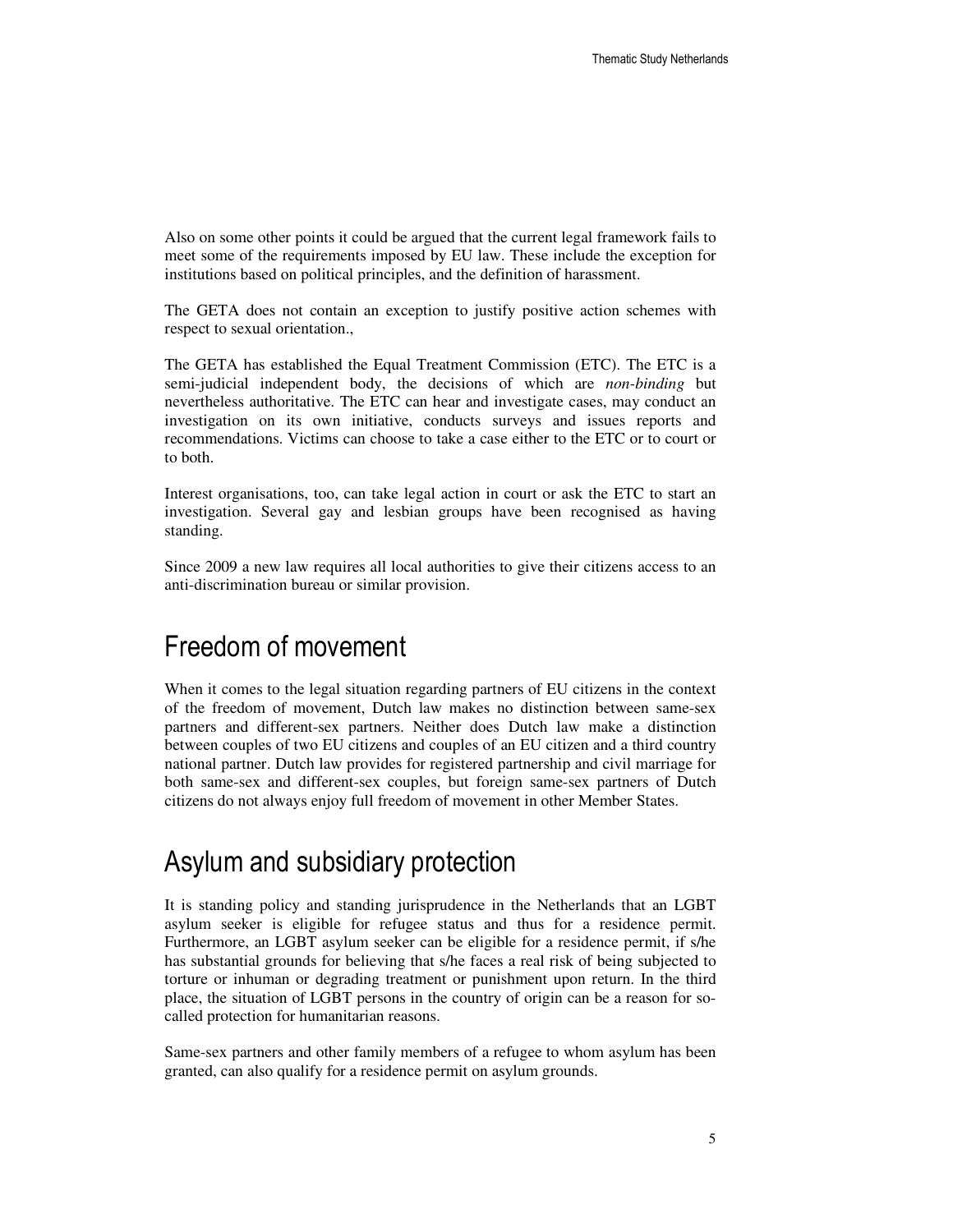The Dutch immigration authorities do not use technical contraptions to assess a person's sexual attraction to members of either sex.

### Family reunification

Non-EU family members of Dutch citizens and of lawfully residing foreigners have a right to a residence permit for the purpose of family reunification. The law makes no distinction between same-sex and different-sex partners.

### Freedom of assembly

In general there is no obligation to give prior notice of a planned demonstration, but city councils may adopt byelaws specifying in what situation a prior notice of a demonstration is required. No demonstration in favour of tolerance of LGBT people has been stopped from taking place since 1983, apart from one minor case in 2007.

For several decades demonstrations/manifestations in favour of tolerance of LGBT people have been taking place. The authors of this report are not aware of any demonstration against tolerance of LGBT people in the Netherlands in the period 2000-2009.

In 1982 a large-scale demonstration in favour of tolerance of LGBT people was violently disturbed. These disturbances led to various new policy initiatives on LGBT matters, both locally and nationally. After 1982 incidental disturbances have taken place.

#### Hate speech and criminal law

The Dutch Penal Code outlaws defamation of a group of people on grounds of heterosexual or homosexual orientation. Discriminatory treatment of an individual, and public incitement of hatred, discrimination or violent action against persons on the ground of their sex or heterosexual or homosexual orientation is also a crime.

In addition, the Dutch Civil Code provides for a civil tort procedure against derogatory speech, which has been invoked several times in the LGBT context.

Neither the Penal Code nor the Code of Criminal Procedure identify homophobic motivation as an aggravating factor in sentencing. However, the Instruction on Discrimination for the Public Prosecution Service requires the public prosecutor to increase the sentence s/he demands by 25 per cent in the case of an offence with a discriminatory aspect. Furthermore, there are examples of cases in which the court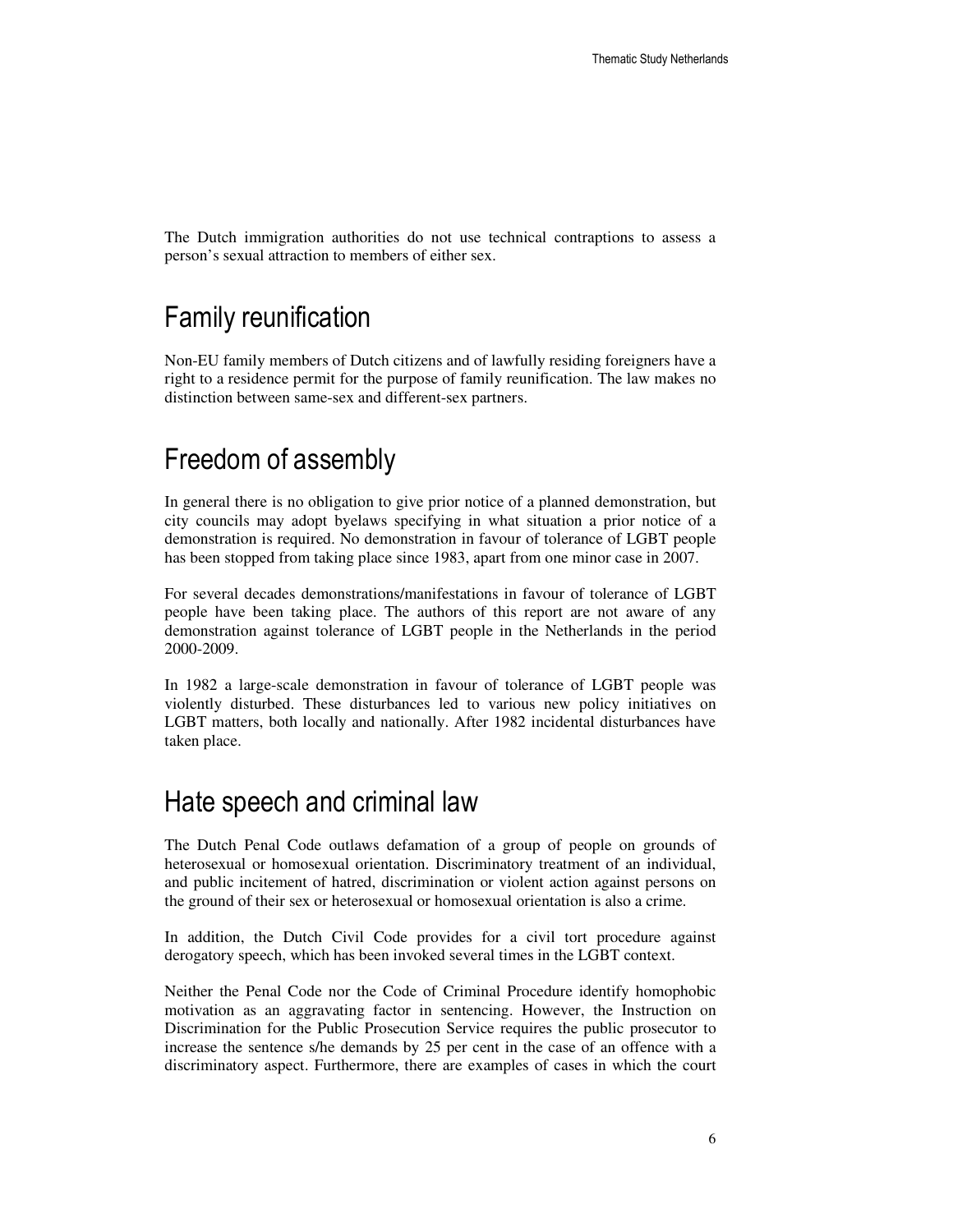takes a (anti-homosexual) discriminatory aspect of an offence into account in sentencing.

#### Transgender issues

In Dutch law discrimination on the ground of 'transsexuality' and discrimination on the ground of 'transvestism' are regarded as forms of sex discrimination, which is prohibited by most of the anti-discrimination laws (mentioned above) that also cover sexual orientation discrimination. The main exception is the penal provision on discriminatory defamation of a group of people, which does not cover defamation on grounds of 'sex'.

The Civil Code provides that courts may authorise a person to change his/her sex in his/her birth certificate. Conditions are the physical transformation into the new sex (as far as this is possible and sensible from a medical and psychological point of view) and permanent sterilisation. In the 2009 the government announced legislation to abolish the sterilisation requirement.

By law, the costs of surgical treatment to adjust primary sexual characteristics, are covered by the standard health insurance. The non-coverage of costs of surgical treatment to adjust secondary sexual characteristics is a topic of legal and political controversy.

The civil courts have the competence, once an appeal for a change of sex has been granted and if so requested, to order the change of the applicant's first names.

Like lesbian, gay and bisexual people, transgender people can be regarded as members of a social group and can thus be eligible for refugee status. While awaiting a final decision in their case, asylum seekers are excluded from medical treatments with the purpose of change of sex.

#### **Miscellaneous**

In recent years the Dutch media have reported an increase in violence against LGBT people, although there are no precise statistics in this respect. The number of incidents of homophobic discrimination reported to anti-discrimination bureaus increased in the period 2002-2008. Not all victims report their case, and a higher number of reports may be the result from increased publicity.

In Dutch law there has never been an explicit prohibition on information about (or 'promotion' of) homosexuality.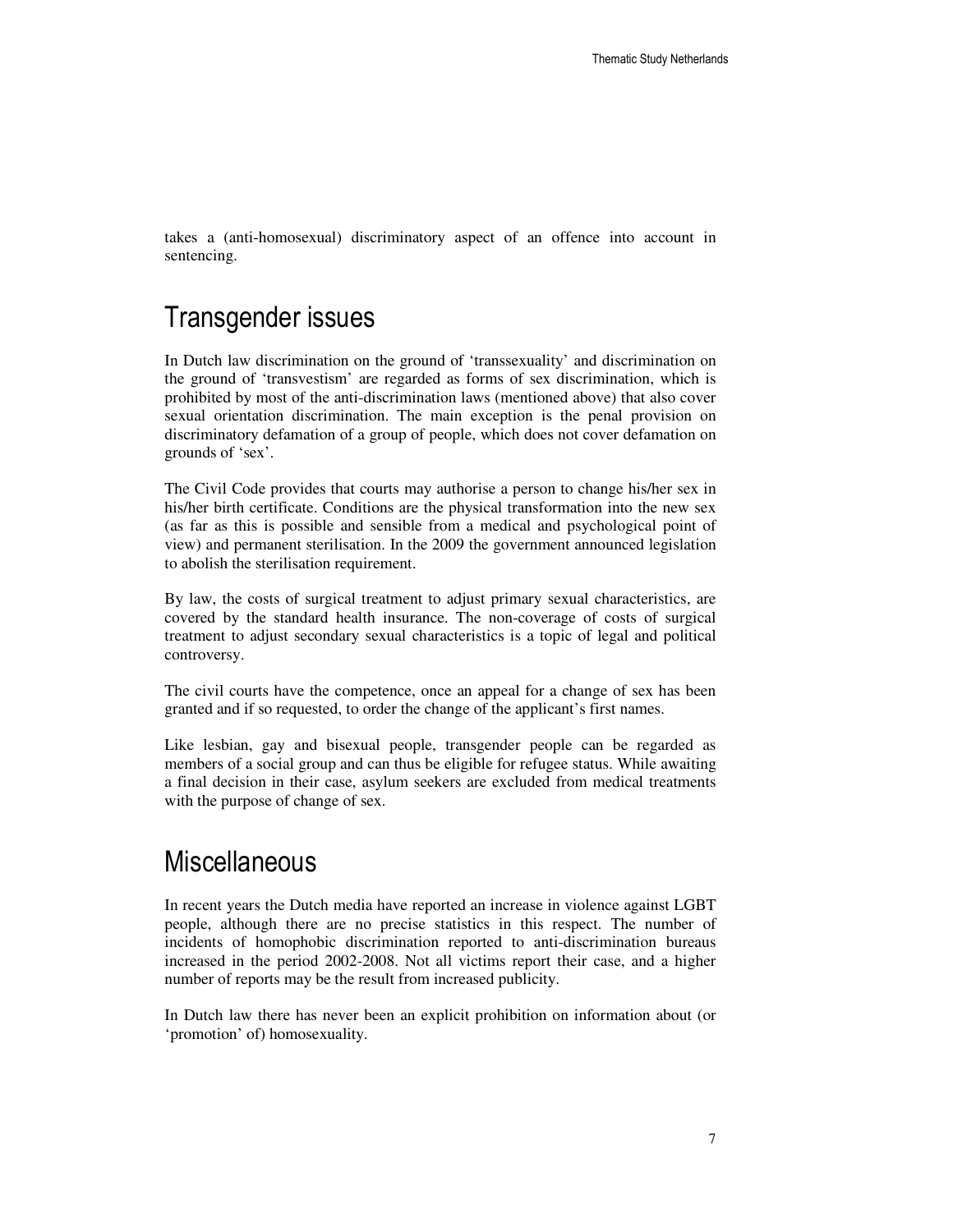### Good practices

One important achievement in tackling discrimination on grounds of sexual orientation in Dutch law is the gender neutrality of marriage, registered partnership and rules on *de facto* cohabitation. More and more parenting rights have or will become gender neutral, too.

The Equal Treatment Commission has developed a highly sophisticated case law. It helps to strengthen legal protection against discrimination on grounds of sexual orientation. Increasingly this is also true for discrimination on grounds of gender identity.

Since 1986 the government has periodically issued a policy paper on 'homosexual emancipation policy', with gradually more specific attention for transgender issues.

Within the police forces, networks have been set up representing the interests and expertise of LGBT people within and outside the police. In some regions special telephone number and/or website is available for people wanting to report a homophobic offence.

The police and the Public Prosecution Service have developed systems to improve the registration of offences and crimes with a discriminatory aspect. To discuss, tackle and monitor reported discrimination incidents, they have (since 2008) regular regional meetings with the anti-discrimination bureaus.

Several teaching materials aimed at making homosexuality the subject of discussion in secondary education have been developed. Recently the government has announced that sexual diversity will become part of the primary objectives of primary and secondary education.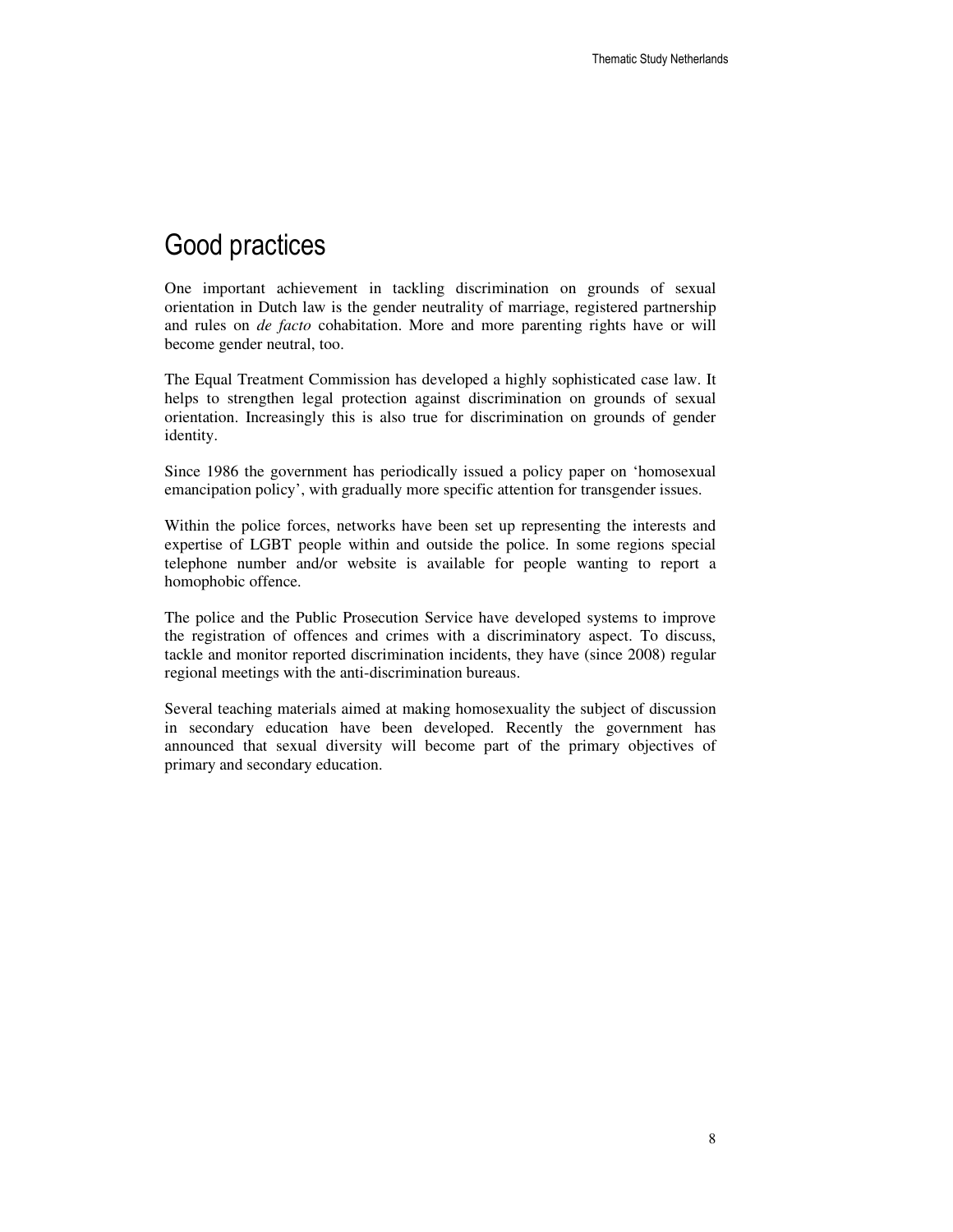# A. Implementation of Employment Directive 2000/78/EC<sup>1</sup>

### A.1. Main features of implementation

In the Netherlands, the principles of equality and non-discrimination are firmly enshrined in various realms of the law. Of particular importance are the *Grondwet* [Constitution], the *Algemene wet gelijke behandeling (Awgb)* [General Equal Treatment Act (GETA)], the *Wetboek van Strafrecht* [Penal Code] and specific additional statutory non-discrimination acts and provisions. Sexual orientation discrimination is covered – explicitly or implicitly – by almost all these prohibitions.<sup>2</sup> Family law is of obvious significance as well, since Dutch law provides for registered partnership and civil marriage for both same-sex and different-sex couples. Moreover, since the Netherlands' constitutional system adheres to a 'monist theory' of international law (provided in Articles 93 and 94 of the Constitution), international equality guarantees binding upon the Netherlands automatically filter into the national legal system.<sup>3</sup> In this connection it may be noted that the Netherlands is one of few EU Member States which ratified Protocol 12 to the European Convention on Human Rights (ECHR).

The Dutch Constitution since 1983 contains a non-discrimination clause (second sentence of Article 1): *Discrimination on grounds of religion, belief, political* 

<sup>1</sup> The 2008 version of this report was written by Nelleke Koffeman, together with Rick Lawson, Tom Barkhuysen, Janneke Gerards, Maarten den Heijer, Rikki Holtmaat and Kees Waaldijk, all working at Leiden Law School. In 2010 this report was updated by Kees Waaldijk (www.emmeijers.nl/waaldijk).

Dutch legislation ( by Act of Parliament or by Royal Decree) is published in the *Staatsblad* [Law Gazette], and ministerial rules and regulations in the *Staatscourant* [ Government's Gazette]. Both publications are available at: www.officielebekendmakingen.nl. Concolidated legislation is available at: www.wetten.nl.

Dutch judicial decisions, since 1999, have a *Landelijk Jurisprudentie Nummer (LJN)* [National Jurisprudence Number]; under that number they are often available at: www.rechtspraak.nl.

Opinions of the *Commissie Gelijke Behandeling (CGB)* [Equal Treatment Commission (ETC)] are available at: www.cgb.nl.

<sup>2</sup> See K. Waaldijk (2004) 'The Netherlands', in: K. Waaldijk and M. Bonini-Baraldi (eds) *Combating sexual orientation discrimination in employment: legislation in fifteen EU Member States*, Report of the European Group of Experts on Combating Sexual Orientation Discrimination, Leiden: Universiteit Leiden, available at: http://hdl.handle.net/1887/12587 (12.02.2010); hereafter cited as: Waaldijk (2004).

<sup>3</sup> R. Holtmaat (2007) *Netherlands country report on measures to combat discrimination*, Report for the European Network of Legal Experts in the non-discrimination field, Brussels: Migration Policy Group, p. 3, available at: www.migpolgroup.com/publications\_detail.php?id=223 (12.02.2010); hereafter cited as: Holtmaat (2007).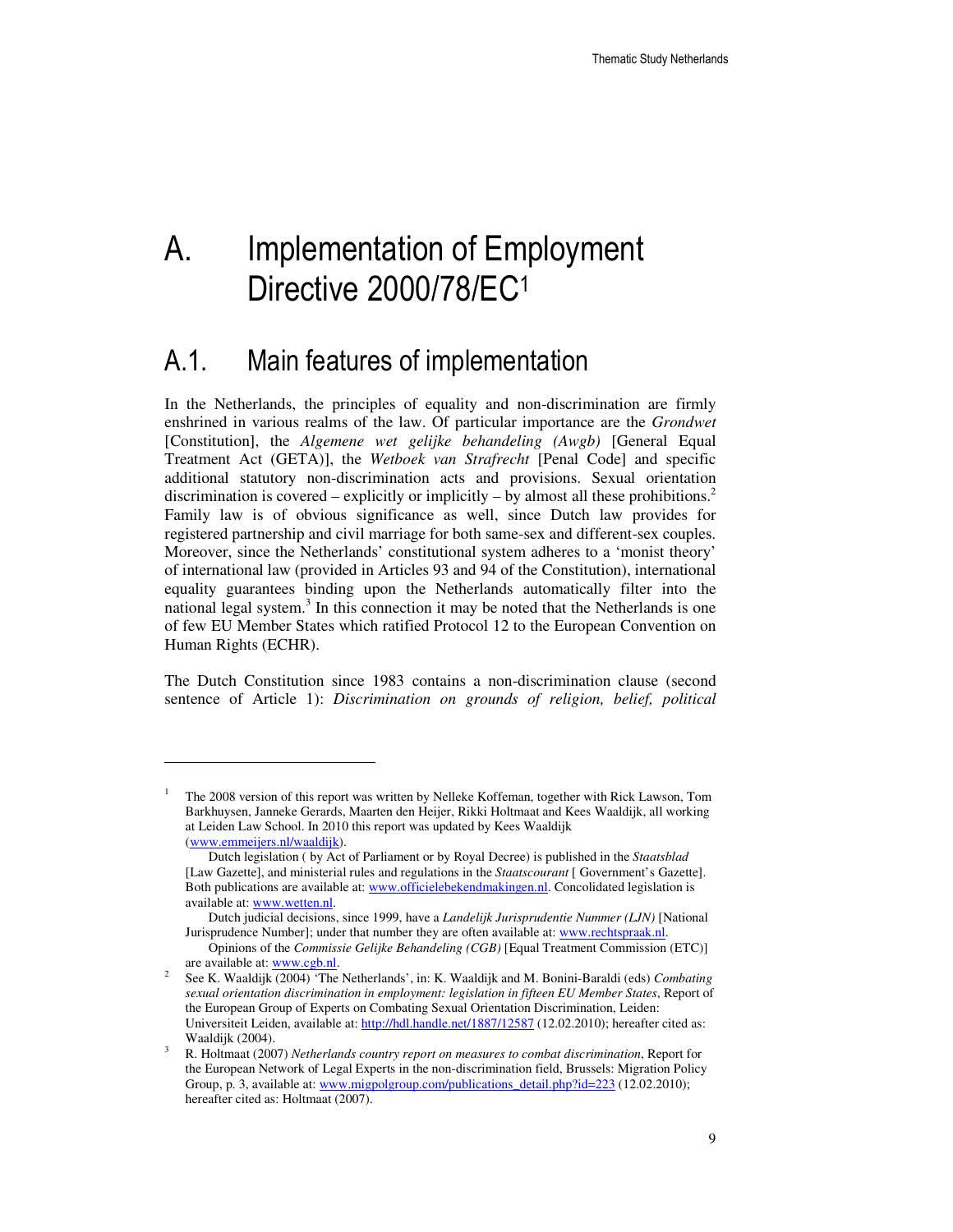*opinion, race or sex or on any other grounds whatsoever shall not be permitted*. 4 The wish in Parliament also to cover anti-homosexual discrimination was the main reason for inserting the words 'or any other grounds whatsoever'.<sup>5</sup> As confirmed in case law the 'other grounds' do indeed include sexual orientation.<sup>6</sup>

Article 429*quater*(1) of the Penal Code makes it a criminal offence to 'discriminate against persons on the grounds of their race, religion, beliefs, sex or heterosexual or homosexual orientation', but only if a person does this in the execution of a 'profession, business or official capacity'.<sup>7</sup> Most employers fall under one of these three categories. Complicity in activities with the aim of discrimination on any of these grounds, or financial or any other material support of such discrimination is punishable under Article 137f of the Penal Code. For the purposes of this provision, Article 90*quater* of the Code defines *discrimination* as 'any form of distinction or any act of exclusion, restriction or preference that intends or may result in the destruction or infringement of the equal exercise, enjoyment or recognition of human rights and fundamental freedoms in the political, economic, social or cultural field, or in any other area of society'.<sup>8</sup>

Furthermore, the ground of sexual orientation is covered by the General Equal Treatment Act (GETA) of 1994.<sup>9</sup> In 2004, the 1994 Act was amended by the *EG*-*Implementatiewet Awgb* [EC Implementation Act GETA].<sup>10</sup> Currently, the government is preparing a bill to incorporate several author laws into the GETA. At

<sup>4</sup> Article 1, sentence 2, Constitution: *'Discriminatie wegens godsdienst, levensovertuiging, politieke gezindheid, ras, geslacht of op welke grond dan ook, is niet toegestaan.'* In force since 17.02.1983 (*Staatsblad* (1983) 70).

<sup>5</sup> See K. Waaldijk (1986/1987) 'Constitutional Protection Against Discrimination of Homosexuals', in: *Journal of Homosexuality*, Vol. 13-2/3, p. 59-60, available at: http://hdl.handle.net/1887/3607 (12.02.2010).

<sup>6</sup> *Gerechtshof Amsterdam* [Amsterdam Court of Appeal], 10.12.1987, *NJCM-Bulletin* 1989, 305 at 315, available at: http://hdl.handle.net/1887/4078 (NJCM is the Dutch section of the International Commission of Jurists); and Waaldijk (2004), p. 342.

<sup>7</sup> The full text of Article 429*quater*(1) of the *Wetboek van Strafrecht* [Penal Code] is: *'Hij die in de uitoefening van een ambt, beroep of bedrijf personen discrimineert wegens hun ras, hun godsdienst, hun levensovertuiging, hun geslacht of hun hetero- of homoseksuele gerichtheid wordt gestraft met hechtenis van ten hoogste twee maanden of geldboete van de derde categorie.'* As of 1 January 2006, Article 429*quater*(2) gives a slightly more limited prohibition of discrimination on grounds of physical or mental disability.

<sup>8</sup> The full text of Article 90*quater* of the Penal Code is: *'Onder discriminatie of discrimineren wordt verstaan elke vorm van onderscheid, elke uitsluiting, beperking of voorkeur, die ten doel heeft of ten gevolge kan hebben dat de erkenning, het genot of de uitoefening op voet van gelijkheid van de rechten van de mens en de fundamentele vrijheden op politiek, economisch, sociaal of cultureel terrein of op andere terreinen van het maatschappelijk leven, wordt teniet gedaan of aangetast'.* See Waaldijk (2004), p. 345.

<sup>9</sup> *Staatsblad* (1994) 230, in force 01.09.1994. See the English translation of the current version of the GETA at the website of the Equal Treatment Commission, www.cgb.nl (05.02.2010).

<sup>10</sup> *Staatsblad* (2004) 119, amendments in force 01.04.2004.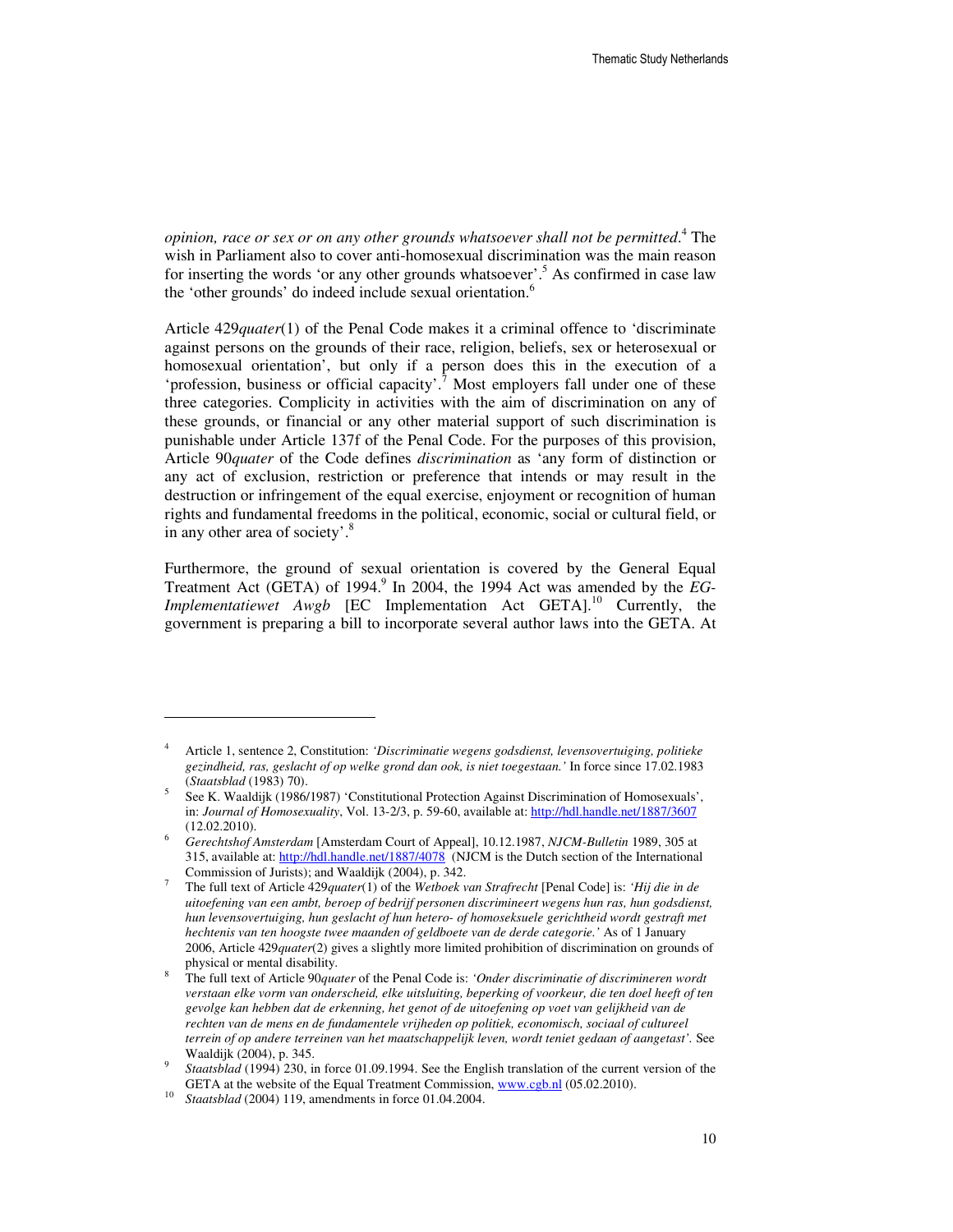the same time several changes in content and terminology will be made, including some of those discussed below. $11$ 

As of 1 August 2009 discrimination is also covered by the law on health and safety at work. Article 3(2) of that law requires every employer to take measures to prevent (or if prevention is impossible, to reduce) 'psycho-social work pressure'.<sup>12</sup> Article 1(3) now includes direct and indirect discrimination in the definition of the latter term. Articles 33 and 34 enable the inspectors for health and safety at work to impose a fine of up to  $\epsilon$ 9,000 for any breach of Article 3.

The GETA outlaws any (direct or indirect) 'distinction between people on the grounds of religion, belief, political opinion, race, sex, nationality, heterosexual or homosexual orientation or civil status' (Article 1), in the field of employment (Article 5), in the field of the liberal professions (Article 6), by organisations of employees, employers or professionals (Article 6a) and in providing goods or services, in concluding, implementing or terminating agreements thereon and in providing educational or careers guidance (Article 7).<sup>13</sup> According to Articles 1 and 1a of the GETA, the concept of 'distinction' includes harassment, sexual harassment and instruction to make a distinction.

In contrast to EC law or any other realm of Dutch anti-discrimination law, the GETA is centred around the concept of distinction (*onderscheid*) in lieu of discrimination (*discriminatie*). The difference between the two concepts is that 'distinction' is a 'neutral' and 'discrimination' a 'pejorative' notion. The usage of the correct terminology was the subject of discussion during the implementation of Directives  $2000/43/EC$  and  $2000/78/EC$  and remains a subject of discussion.<sup>14</sup> Recently the government has indicated that although legally it is not necessary to change the wording of the GETA in this respect, it will nevertheless prepare amending legislation so that the word 'discrimination' will be used in future.<sup>15</sup>

The GETA employs the terminology 'hetero- or homosexual orientation'*,* to refer to what Directive 2000/78/EC calls 'sexual orientation'. The Dutch version of the Directive speaks of '*seksuele geaardheid'*. The Dutch government opted for the term *'gerichtheid'* (orientation) rather than *'voorkeur'* (preference) or *'geaardheid'* (inclination), as the term 'orientation' expresses better that not only individual emotions are covered, but also concrete expressions thereof. Another major reason for the government's preference for the term 'hetero- or homosexual orientation'

<sup>11</sup> The bill is expected to be presented to Parliament in the autumn of 2010 (see *Parliamentary Documents Lower House* (2009-2010) 27017, nr. 57, pp. 2-3).

<sup>&</sup>lt;sup>12</sup> Arbeidsomstandighedenwet of 25.10.1999, *Staatsblad* (1999) 184, as amended by the law of 18 July 2009, *Staatsblad* (2009) 318 and 319.

<sup>&</sup>lt;sup>13</sup> Waaldijk (2004), pp. 345-346. Article 7 also covers the provision of any goods and services that are *not* related to employment.

<sup>&</sup>lt;sup>14</sup> See R. Holtmaat (2006) 'Discriminatie of onderscheid' in: M. L. M. Hertogh and P. J. J. Zoontjens (eds) *Gelijke behandeling: principes en praktijken. Evaluatieonderzoek Algemene wet gelijke behandeling*, Wolf Legal Publishers, Nijmegen, pp. 15-45.

<sup>15</sup> See *Parliamentary Documents Lower House* (2008-2009) 28481, nr. 5, p. 3.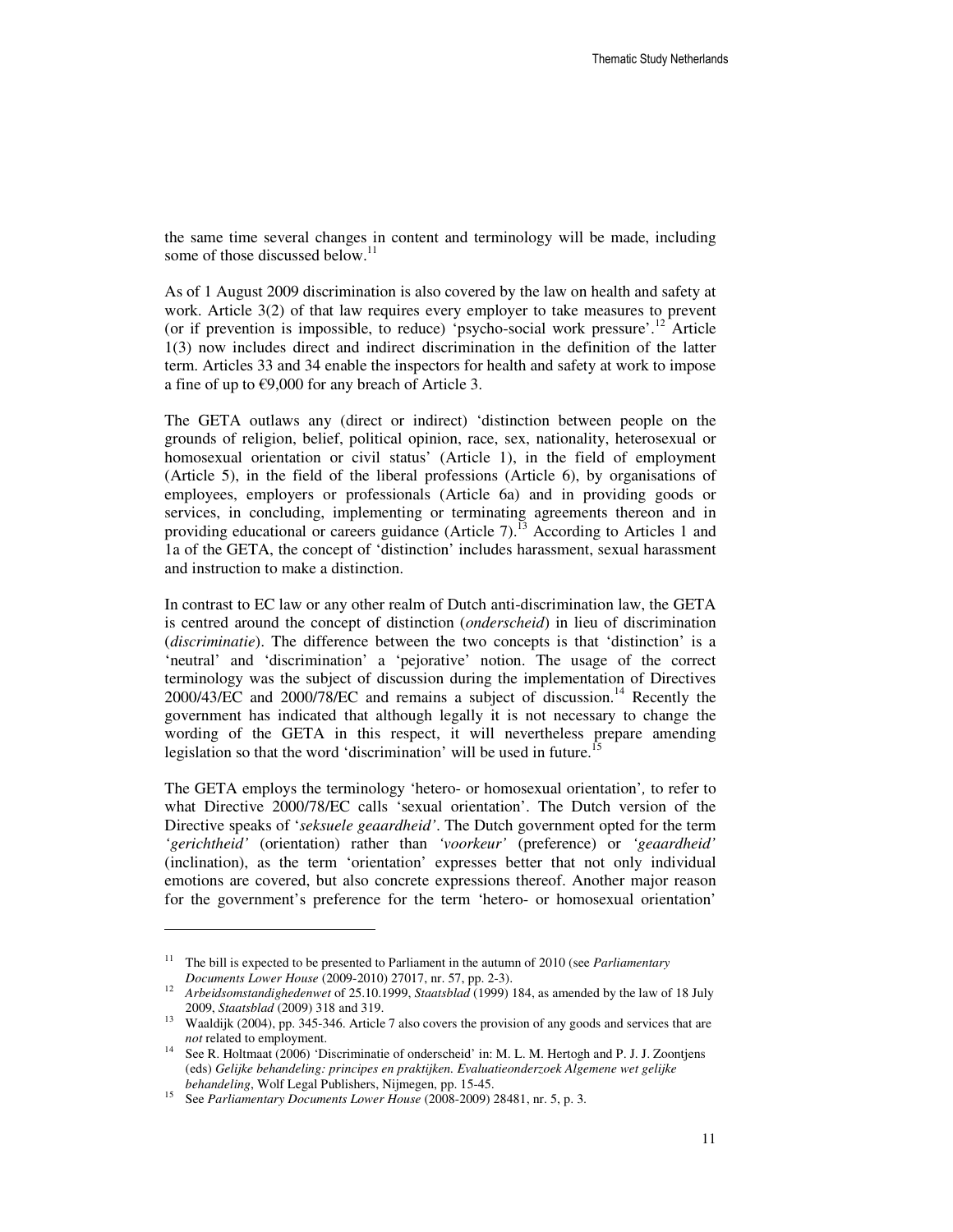over 'preference' or simply 'sexual orientation' was that the latter term could possibly include 'paedophile orientation'.<sup>16</sup> 'Bisexual orientation' is covered by the notion 'hetero- or homosexual orientation'.<sup>17</sup> Discrimination on the ground of 'transsexuality' and 'transvestism' is regarded as a form of sex discrimination.<sup>18</sup>

Article 1(b) of the GETA defines 'direct distinction' as 'distinction between persons on the grounds of religion, belief, political opinion, race, sex, nationality, heterosexual or homosexual orientation or civil status'.<sup>19</sup> Article 1(c) of the GETA defines 'indirect distinction' as any 'distinction on the grounds of other characteristics or behaviours than those referred to in Article 1(b) that results in a direct distinction'.<sup>20</sup> Recently, the government has sent a bill to Parliament that would make the wording more similar to that of Directive 2000/78/EC. There would then be 'direct distinction' where a person would be treated differently than another is, has been or would be treated on any of the grounds. And there would be 'indirect distinction' where an apparently neutral provision, criterion or practice would affect persons having a particular sexual orientation (etc.) in particular in comparison with other persons.<sup>21</sup>

The GETA does not provide for specific court procedures. Normal procedures of civil or administrative law can be used to enforce the equal treatment standards.<sup>22</sup> All of these procedures lead to a legally binding decision. In practice, in most cases the equality norm is interpreted through a procedure before the *Commissie Gelijke Behandeling (CGB)* [Equal Treatment Commission (ETC)], the officially designated equality body.<sup>23</sup> Compared to civil and administrative court procedures, this is a low threshold procedure. This means inter alia that no legal representation is required and

 $\overline{a}$ 

<sup>21</sup> Bill of 31.12.2008, *Parliamentary Documents Lower House* (2008-2009) 31832, nrs. 1-4.

<sup>&</sup>lt;sup>16</sup> Holtmaat (2007), p. 16.

<sup>17</sup> See *Parliamentary Documents Lower House* (1991-1992) 22014, nr. 10, p. 13.

<sup>&</sup>lt;sup>18</sup> For transsexualism see *Gerechtshof Leeuwarden* [Leeuwarden Court of Appeal], 13.01.1995, *Nederlandse Jurisprudentie* 1995, 243 and e.g. ETC 17.02.1998, opinions 1998-12, and ETC 07.11.2000, opinion 2000-73. For transvestism, see ETC 15.11.2007, opinion 2007-201.

<sup>19</sup> Article 1(b) of the GETA reads as follows: *'In deze wet en de daarop berustende bepalingen wordt verstaan onder: (…) (b) onderscheid: onderscheid tussen personen op grond van godsdienst, levensovertuiging, politieke gezindheid, ras, geslacht, nationaliteit, hetero- of homoseksuele gerichtheid of burgerlijke staat'.*

<sup>20</sup> Article 1(c) of the GETA reads as follows: *'In deze wet en de daarop berustende bepalingen wordt verstaan onder: (…) (c) indirect onderscheid: onderscheid op grond van andere hoedanigheden of gedragingen dan die bedoeld in onderdeel b, dat direct onderscheid tot gevolg heeft'.*

Jurisdiction in conflicts arising from private law employment contracts lies with the *Kantongerechten* [district courts], mostly without any higher appeal. Jurisdiction over conflicts of public employment lies with the administrative chambers of the *Rechtbanken* [regional courts], with an appeal to the *Centrale Raad van Beroep* [Central Appeals Court]. Conflicts about access to public or private employment can be brought before the regional courts. An employment contract may be terminated by court or by the employer with permission of the *Uitvoeringsinstituut werknemers verzekeringen* (Institute for the administration of employees' insurances). This body specifically pays attention to possible discriminatory applications for authorisation to dismiss an employee.

 $23$  Its website is at: www.cgb.nl.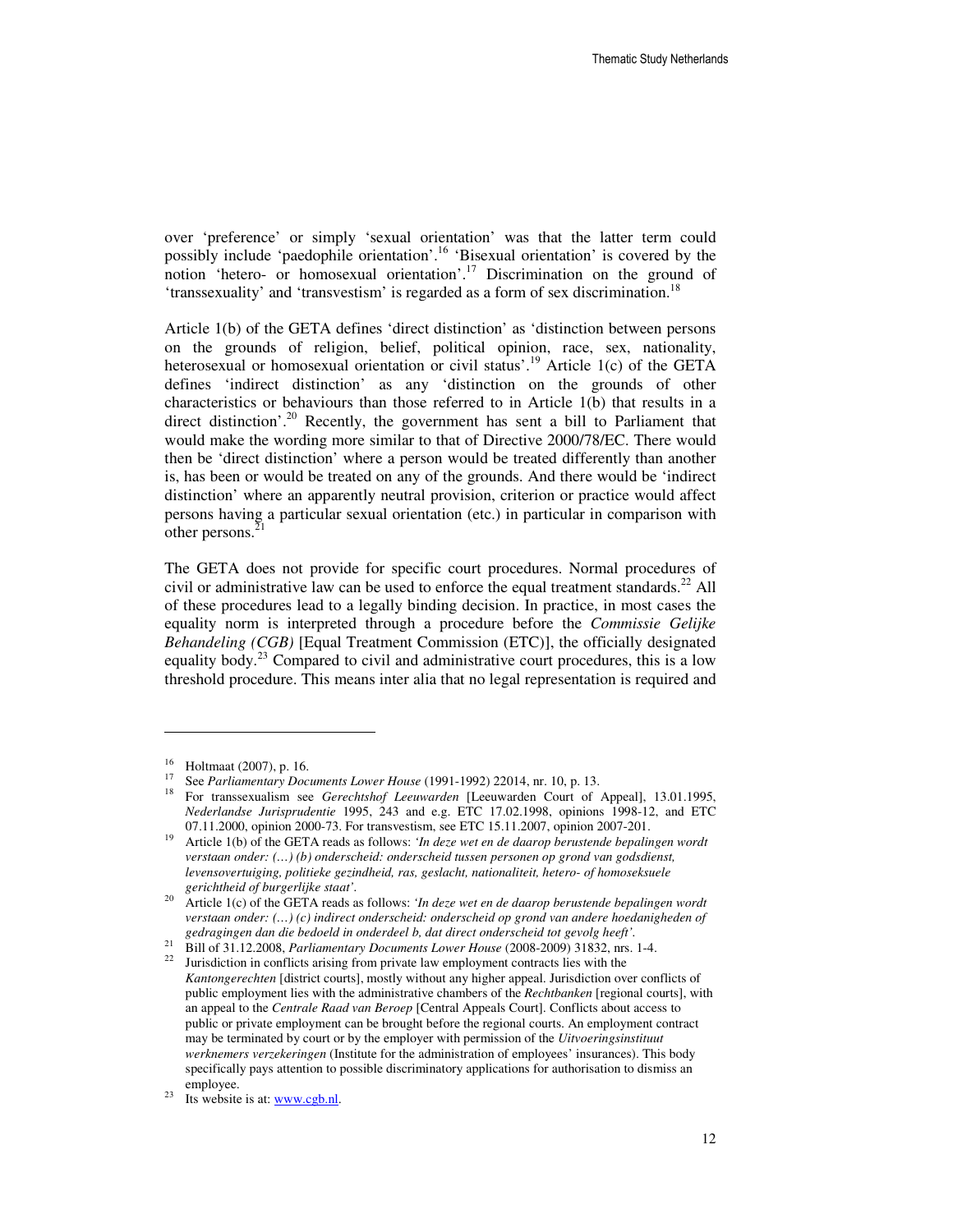that no fees need to be paid. On the other hand, the opinions of the ETC are nonbinding. $^{2}$ 

#### A.1.1. Scope of the GETA

Article 5(1) of the GETA prohibits distinctions in the context of employment. No distinctions shall be made with regard to the following areas: (a) public advertising of employment and procedures leading to the filling of vacancies; (b) the services of an employment agency (inserted by the 2004 EC Implementation Act); (c) the commencement or termination of an employment relationship; (d) the appointment and dismissal of civil servants; (e) terms and conditions of employment; (f) permission for staff to receive education or training during or prior to the employment relationship; (g) promotions; and (h) working conditions (inserted in 2004 by the EC Implementation Act). Article 6 of the GETA covers the liberal professions (*het vrije beroep*) and Article 6a (added by the EC Implementation Act) covers membership and involvement in organisations of employees, employers or professionals and benefits attached to these. $25$ 

Article 7 of the GETA makes it unlawful to make a distinction (on the ground of sexual orientation etc.) 'in offering goods or services, in concluding, implementing or terminating agreements thereon, and in providing educational or careers guidance'. It specifies that this prohibition only applies if such a distinction is made: '(a) in the course of carrying on a business or practising a profession; (b) by the public sector; (c) by institutions which are active in the fields of housing, social services, health care, cultural affairs or education; or (d) by private persons not engaged in carrying on a business or practising a profession, insofar as the offer is made publicly'.<sup>26</sup> One implication of this is that administrative decisions and most other unilateral governmental acts do not fall under the scope of Article  $7<sup>27</sup>$ 

The EC Implementation Act of 2004 has extended the GETA to the fields of social protection, social security and social advantages, but the new prohibition (Article 7a) is limited to distinctions on the ground of race. For other grounds, such as sexual orientation, this field will remain subject only to the penal, constitutional and international prohibitions of discrimination.

The GETA does not apply to legal relations within religious communities, independent sections or associations thereof and within other associations run on a spiritual basis and excludes the application of equal treatment norms to 'ministers of religion' (priests, rabbis, imams, et cetera). These are considered to be internal affairs

<sup>&</sup>lt;sup>24</sup> Holtmaat (2007) Summary, p. 5. See also Chapter A.2. below.<br><sup>25</sup> Wooldiik (2004) pp. 254, 255.

<sup>25</sup> Waaldijk (2004), pp. 354-355.

<sup>&</sup>lt;sup>26</sup> See the English translation of the GETA at the website of the Equal Treatment Commission, www.cgb.nl (05.02.2010).

<sup>27</sup> J. H. Gerards and A. W. Heringa (2003) *Wetgeving Gelijke Behandeling*, Deventer: Kluwer, pp. 72- 73, with references to ETC opinions.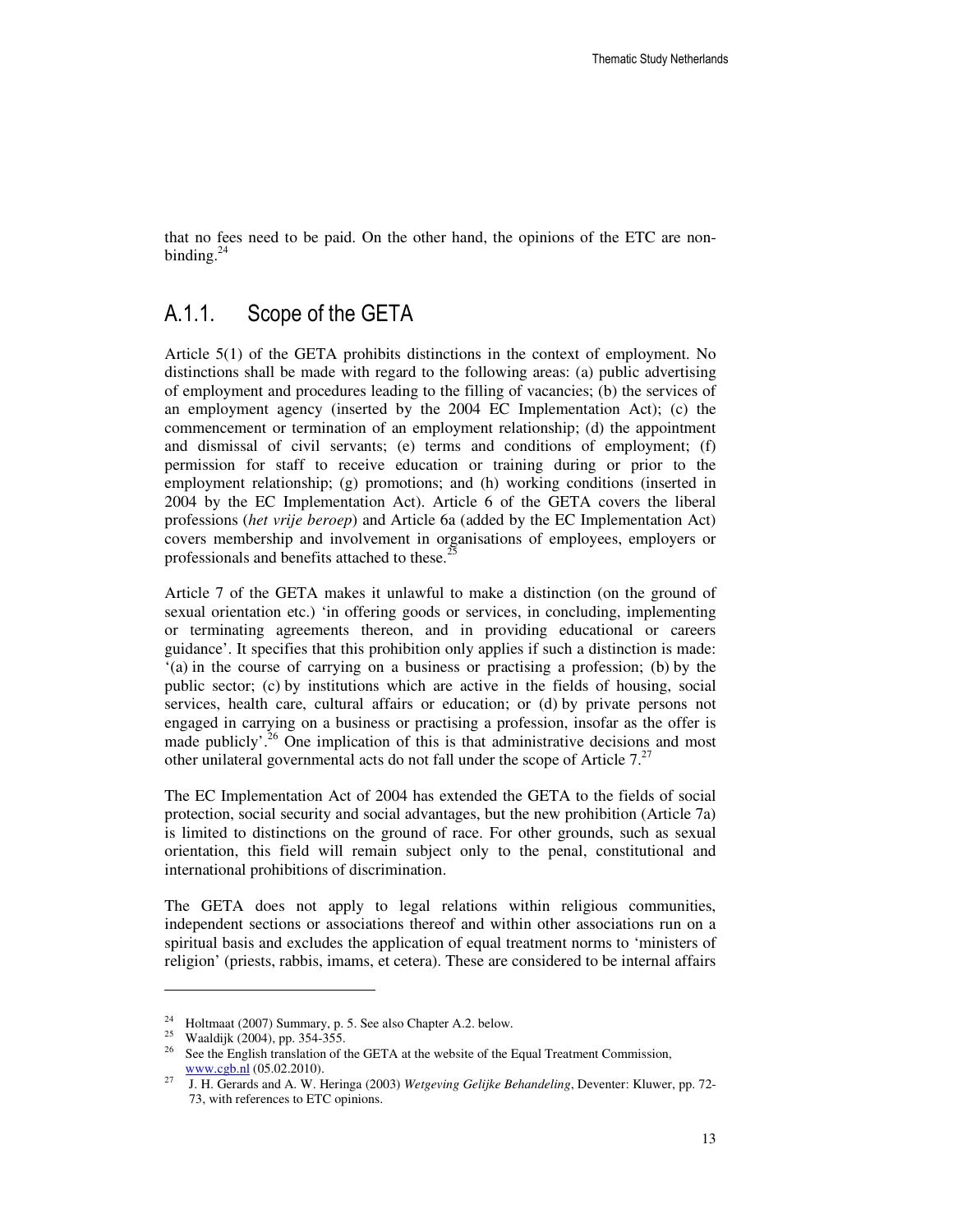of these (religious) organisations. The rationale for this lies in the principle of *freedom of religion* and in the *division between state and church*. 28

Article 5(3) provides that the prohibition of employment discrimination does not cover 'requirements which, in view of the private nature of the employment relationship, may reasonably be imposed on the employment relationship'.<sup>29</sup>

#### A.1.2. Justifications

The GETA contains a 'closed' system of justification grounds for direct discrimination: justifications for unequal treatment are explicitly and exhaustively listed within this Act.<sup>30</sup> For cases of indirect discrimination Article  $2(1)$  of the GETA provides for an open system of justification. Not prohibited are indirect 'distinctions' that are 'objectively justified by a legitimate aim and where the means to achieve that aim are appropriate and necessary'.<sup>3</sup>

In the context of the exceptions of Article 5(2) of the GETA, institutions founded on religious, philosophical or political principles may impose 'requirements which, having regard to the institution's purpose, are necessary for the fulfilment of the duties attached to a post'.<sup>32</sup> The text suggests that requirements other than a particular religion or belief may be imposed. That suggestion also follows from the stipulation in Article 5(2) that 'these requirements may not lead to a distinction based on *the sole fact of* political opinion, race, sex, nationality, heterosexual or homosexual orientation or civil status'.<sup>33</sup> The requirements that are set on this basis need to be closely linked to the nature and content of the job. This means that only functions that are related to the 'mission' of the organisation can be exempted from the equal treatment norm (i.e. the exception is not applicable when it concerns a gardener for a church). It is also a requirement that the organisation applies a consistent policy in this respect.<sup>34</sup>

In essence, the 'sole fact' construction has played an important role with regard to the question of whether a Christian school may lawfully refuse to employ a cohabiting homosexual in a teaching position. It is stated clearly in the Parliamentary

<sup>&</sup>lt;sup>28</sup> See Article 3 GETA. Holtmaat (2007), p. 45.<br><sup>29</sup> Article 5(3) GETA roads as follows: *Het* egg

<sup>29</sup> Article 5(3) GETA reads as follows: *'Het eerste lid is niet van toepassing op eisen, die, gelet op het privé-karakter van de werkverhouding in redelijkheid aan een werkverhouding kunnen worden gesteld'.*

 $^{30}$  Holtmaat (2007), p. 43.

See the English translation of the GETA at the website of the Equal Treatment Commission, www.cgb.nl (05.02.2010).

 $\overline{32}$  Article 5(2c) gives a slightly differently worded exception for denominational schools; it speaks of 'requirements on the occupancy of a post which, in view of the institution's purpose, are necessary for it to live up to its founding principles'. A similar exceptions can be found in Article 7(2) with respect to admission of children to denominational schools.

Waaldijk (2004), pp. 364-365.

<sup>34</sup> See ETC 23.12.1996, opinion 1996-118, for an explanation of the criteria.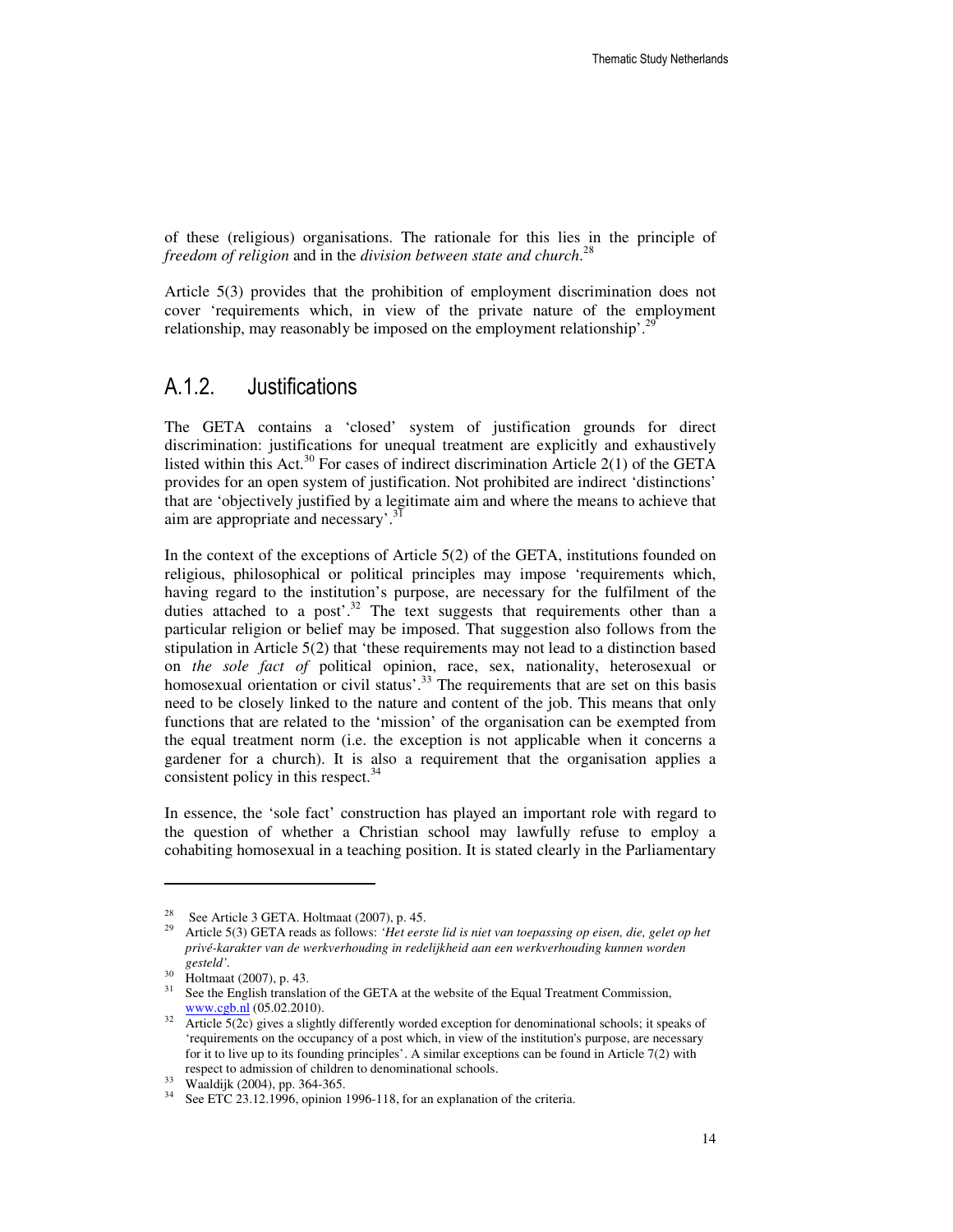Documents that the 'sole fact' that a person is homosexual, may *in se* not lead to the refusal to hire such a person or to dismiss him/her.<sup>35</sup> However, this may be different if 'additional circumstances'<sup>36</sup> are taken into account.<sup>37</sup> The Directive's wording in Article 4(2) seems not to allow the sexual orientation of a person to play any role, since only the religion or belief of the person concerned may be taken into account with regard to the ethos of the organisation. Examples given by the government during the parliamentary discussions and by the ETC in its opinions regarding 'additional circumstances' are all related to behaviour or circumstances that relate to the religious ethos of the organisation.<sup>38</sup>

In Dutch law positive action schemes are  $-$  to a certain extent  $-$  only possible with respect to sex, race and disability and not with respect to sexual orientation, $39$  while the text of Article 7 of Directive 2000/78/EC extends to all grounds of discrimination, including sexual orientation.

#### A.1.3. Existing gaps in implementation

In the context of the implementation of Directives 2000/43/EC and 2000/78/EC it has been argued that the Dutch legislation is in some regards falling short of EU requirements.<sup>40</sup> The European Commission shares this opinion and has delivered the Netherlands a reasoned opinion on the basis of Article 226 of the EC Treaty for failure to fulfil the obligations of Directive  $2000/78$ /EC.<sup>41</sup>

A first possible gap in the implementation of the Employment Directive concerns the definition of indirect discrimination. In the GETA this definition is limited to apparently neutral provisions and practices that make some distinction on other grounds than those prohibited; provisions and practices that make no distinction at all fall outside this definition, which therefore can be regarded as being not fully in accordance with Article  $2(2b)$  of the Directive.<sup>42</sup> That is also the opinion of the European Commission, which stated that the Directive requires that people who are

<sup>35</sup> <sup>35</sup> Parliamentary Documents Upper House (1992-1993) 22014, nr. 212c, p. 10-11.<br><sup>36</sup> In Berliament the example was given of a togetor in social studies at a denomina

In Parliament the example was given of a teacher in social studies at a denominational school. This teacher is homosexual and cohabits with a same-sex partner. According to the example, the teacher may reasonably be expected to elaborate in his classes upon the concept of 'marriage' in line with the school's principles. See Memorandum in Reply, *Parliamentary Documents Lower House* (1990- 1991) 22014, nr. 5, p. 41.

<sup>37</sup> Explanatory Memorandum to the GETA, *Parliamentary Documents Lower House* (1990-1991) 22014, nr. 3, p. 18-19. See also ETC 10.06.196, opinion 1996-39, ETC 29.04.1999, opinion1999-38, and J. H. Gerards and A. W. Heringa (2003) *Wetgeving Gelijke Behandeling*, Deventer: Kluwer, p. 105.

<sup>&</sup>lt;sup>38</sup> In a recent opinion the ETC interpreted the term 'additional circumstances' restrictively: ETC 15.06.2007, opinion 2007-100.

 $39$  See Article 2(3) of the GETA.

<sup>&</sup>lt;sup>40</sup> Holtmaat (2007) Summary, p. 2; Waaldijk (2004), pp. 373-374.<br><sup>41</sup> Bessened Opinion of the European Commission (21.01.2008).

Reasoned Opinion of the European Commission (31.01.2008) 2006/2444, C(2008)0115. The text of the opinion, in Dutch, is available at: www.cgb.nl/webfm\_send/395.

<sup>42</sup> Waaldijk (2004), pp. 352 and 373.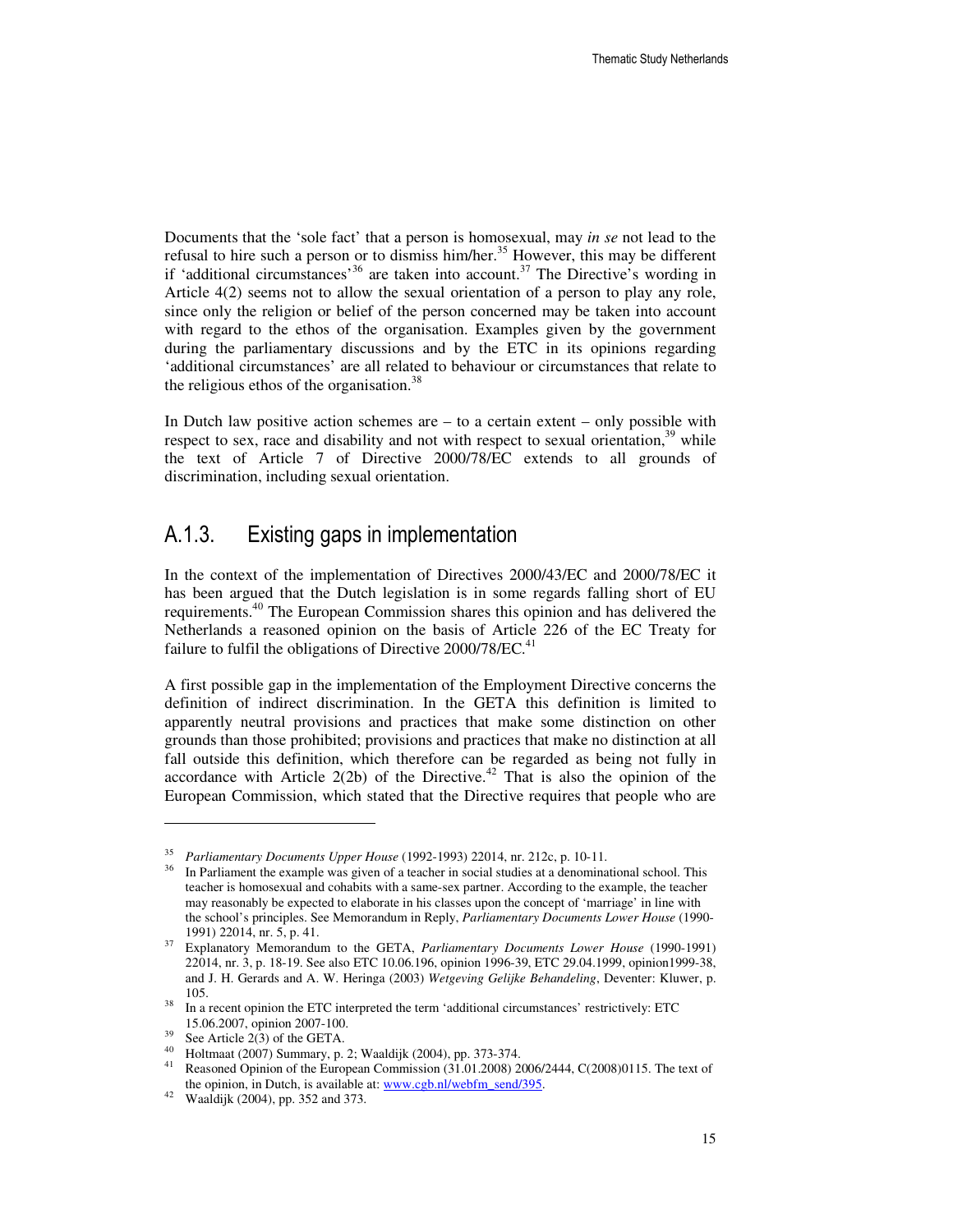being disadvantages by neutral provisions, should be able to challenge those provisions.<sup>43</sup> This will be remedied by the amendment proposed by the government  $\frac{1}{1}$ in 2008.<sup>44</sup>

Secondly, the internal affairs of churches and other spiritual congregations and the profession of priests, rabbis, imams etc. are completely exempted from the provisions of the GETA, because Article 3 of the GETA says that this Act does not apply to: '(a) legal relations within religious communities, independent sections or associations thereof and within other associations of a spiritual nature; (b) the office of minister of religion'.<sup>45</sup> This *unconditional* exemption of harassment and other forms of discrimination can be said to be incompatible with Articles 2(5), 4(1) and  $4(2)$  of the Directive.<sup>46</sup> Other experts conclude that Article 3 of the GETA is in line with the exceptions that are possible under the EC Directives.<sup>47</sup> The Dutch government disagrees with the European Commission whether or not the exemption of Article 3 of the GETA is compatible with Article 4(2) of the Directive. The Commission calls it a 'general' exception, and stipulates that national legislation should clearly indicate the boundaries required by Article  $4(2)$  of the Directive,<sup>48</sup> whereas the government stresses that the exception is limited to the internal affairs of churches etc., and that therefore – given the freedom of religion and the separation of church and state – no legislative changes are necessary.<sup>49</sup>

Furthermore, there are the exemptions (see Chapter A.1.2 above) for organisations based on religion or belief (Article 5(2) GETA). Insofar as these exemptions leave some scope for discrimination on grounds other than religion or belief, they can be regarded as incompatible with Article 4 of the Directive.<sup>50</sup> Furthermore, the European Commission is of the opinion that Article 5(2) of the GETA should specify that a 'double test' needs to be met, i.e. that the aim must be legitimate and that the requirement must be proportionate to that aim. According to het Commission the Netherlands have therefore not complied with Article 4(1) and 4(2) of the Directive. However, it is not certain that the European Commission disapproves strongly, because in the *dictum* of its reasoned opinion it does not explicitly mention its objection to Article  $5(2)$  of the GETA.<sup>51</sup>

<sup>43</sup> Reasoned Opinion of the European Commission (31.01.2008) 2006/2444, C(2008)0115, p. 4.

<sup>44</sup> See the bill of 30.12.2008 (mentioned above in Chapter A.1.), published in *Parliamentary Documents Lower House* (2008-2009) 31832, nrs. 1-4.

<sup>&</sup>lt;sup>45</sup> See the English translation of the GETA at the website of the Equal Treatment Commission, www.cgb.nl (05.02.2010).

<sup>46</sup> Waaldijk (2004), p. 373.

<sup>47</sup> B. P. Vermeulen (2006) 'Kerkgenootschap en geestelijk ambt', in: M. L. M. Hertogh and P. J. J. Zoontjens (eds) *Gelijke behandeling: principes en praktijken Evaluatieonderzoek Algemene wet gelijke behandeling*, Nijmegen: Wolf Legal Publishers, pp. 247-248.

<sup>48</sup> Reasoned Opinion of the European Commission (31.01.2008) 2006/2444, C(2008)0115, pp. 5-6.

<sup>49</sup> *Parliamentary Documents Lower House* (2008-2009) 27017, nr. 6, pp. 3-4.

<sup>50</sup> Waaldijk (2004), p. 373. See also Holtmaat (2007), p. 47, arguing that the sole fact construction is compatible with the Directive.

<sup>&</sup>lt;sup>51</sup> Reasoned Opinion of the European Commission (31.01.2008) 2006/2444, C(2008)0115, pp. 6-7.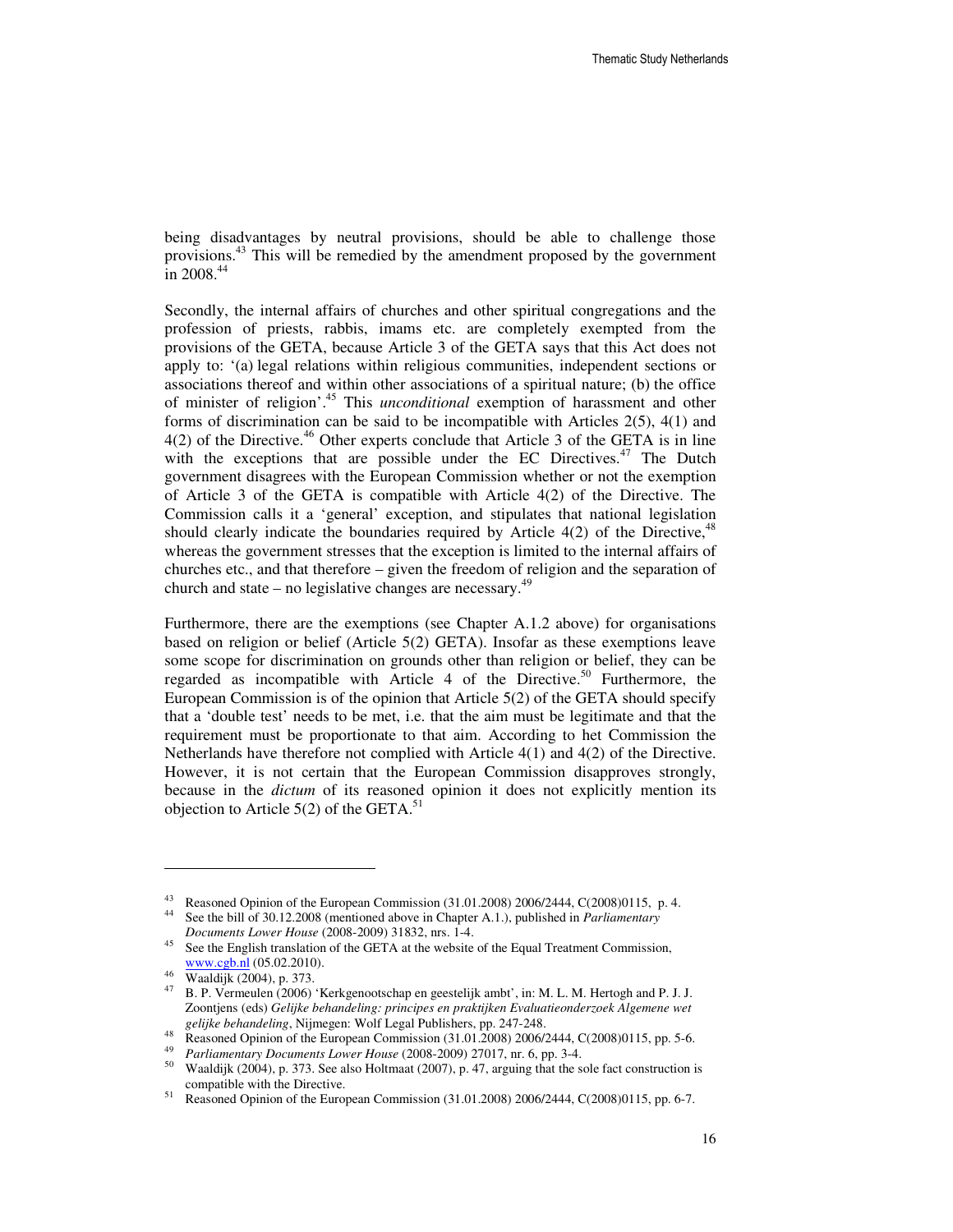In any event, the government has indicated in September 2009 that it is preparing a bill to make the wording of the exceptions of Article 5(2) more similar to that of Article 4 of the Directive.<sup>52</sup> For this it is considering a wording suggested by the Council of State: $53$  'A difference in treatment on grounds of requirements that are related to religion or belief, made by an organisation (or school) based on religion or belief, shall not be discrimination, if – because of the nature of the specific occupational activities or of the context in which they are carried out, and in light of the organisation's ethos and the good faith and loyalty necessary for its realisation – these requirements constitute a genuine, legitimate and justified occupational requirement.' To that the government would want to add, that such a difference in treatment should apply the constitutional provisions and should not justify discrimination on an another ground.<sup>54</sup> Such a wording would indeed be more like that of the Directive, but it would still be wider than permitted by Article 4(2) of the Directive, which only speaks of differences of treatment 'based on a person's religion or belief', whereas the new Dutch exception would cover differences of treatment 'based on requirements that are related to religion or belief'. The issue remains highly controversial.

Conditional exceptions exist not only for organisations based on religion or belief, but also for political organisations (Article 5(2b) of the GETA). It has been argued that it has not been demonstrated that these exceptions are necessary for the protection of the freedom of association of political organisations as meant in Article  $2(5)$  of the Directive.<sup>55</sup> In its reasoned opinion the European Commission does not deal with this exemption.<sup>56</sup>

Furthermore, the exception of Article 5(3) of the GETA for 'requirements which, in view of the private nature of the employment relationship, may reasonably be imposed on the employment relationship', $57$  can be considered to be too wide compared to Article 4(1) of Directive  $2000/78/EC$ .<sup>58</sup> The government has indicated in December 2008 that it will prepare legislation to make the text of Article 5(3)

<sup>52</sup> See *Parliamentary Documents Lower House* (2008-2009) 28481, nr. 6, p. 3.

<sup>53</sup> Idem, nr. 7, p. 18.

<sup>54</sup> Idem, nr. 6, p. 3.

<sup>55</sup> Waaldijk (2004), p. 373. See also, however, P. J. J. Zoontjes (2006) 'Gelijkheid, verenigingsvrijheid en privacy', in: M.L.M. Hertogh and P.J.J. Zoontjens (eds) *Gelijke behandeling: principes en praktijken Evaluatieonderzoek Algemene wet gelijke behandeling*, Nijmegen: Wolf Legal Publishers, pp. 175-216. The latter author concludes that Articles 5 and 7 GETA are compatible with European law.

<sup>&</sup>lt;sup>56</sup> Reasoned Opinion of the European Commission (31.01.2008) 2006/2444, C(2008)0115.

See the English translation of the GETA at the website of the Equal Treatment Commission, www.cgb.nl (05.02.2010).

<sup>58</sup> See Reasoned Opinion of the European Commission (31.01.2008) 2006/2444, C(2008)0115, pp. 4- 5. See also P. J. J. Zoontjes (2006) 'Eenzijdig overheidshandelen', in: M. L. M. Hertogh and P. J. J. Zoontjens (eds) *Gelijke behandeling: principes en praktijken Evaluatieonderzoek Algemene wet gelijke behandeling*, Nijmegen: Wolf Legal Publishers, pp. 115-174.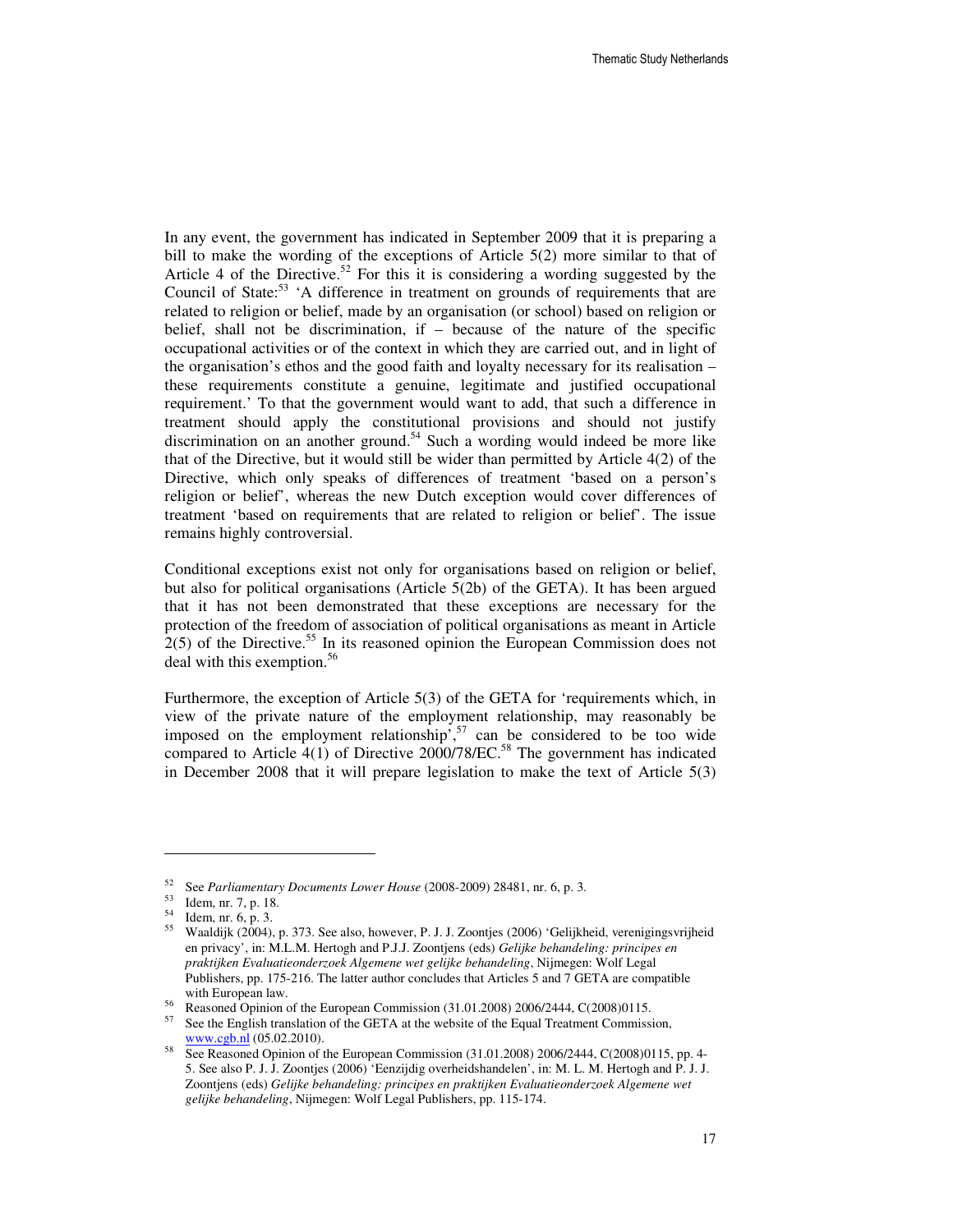more in line with that of the Directive; the word 'reasonably' will be replaced with a criterion including legitimacy and proportionality.<sup>59</sup>

As is pointed out in Chapter A.2.3. Sanctions (below), one may conclude that the Directive's requirement that sanctions be 'effective', 'dissuasive' and 'proportionate' seems not to be met by the Dutch legislation.

A further possible gap in implementation concerns harassment. Before the implementation of Directives 2000/43 and 2000/78/EC, 'harassment' was not defined as a concept in Dutch equal treatment legislation. Post-implementation, 'harassment' is explicitly defined as a form of 'distinction'. The current definition of 'harassment' in the GETA requires that an applicant establishes: (1) that the harassment is 'ground-related', *and* (2) that it has the purpose or effect of violating the person's dignity, *and* (3) that it has the purpose or effect of creating an intimidating, hostile, degrading, humiliating or offensive environment. In all, this test is stricter than that adopted by the Dutch Equal Treatment Commission in its preimplementation case law. Hence, the Dutch approach falls short of the *nonregression clause* in Article 8(2) of the Employment Equality Directive.<sup>60</sup>

### A.2. The Equal Treatment Commission

#### A.2.1. Mandate of the ETC

The GETA establishes the Equal Treatment Commission (ETC), a semi-judicial independent body whose case law is *non-binding* but nevertheless authoritative.<sup>61</sup> Neither the parties nor the courts are bound by the opinions of the ETC. If the ETC finds discrimination to have occurred, but the discriminator chooses not to follow the opinion of the ETC, or if the ETC finds that discrimination did not take place, the aggrieved victim may go before a court to ask for a binding remedy (e.g. an order to obtain damages). It is also possible to go to court without first going to the ETC.

The ETC can hear and investigate cases on the basis of a written request from: (a) someone who thinks that a prohibited distinction is being or has been made to his or her disadvantage; (b) natural or legal persons who want to know whether they themselves are making a prohibited distinction; (c) a court or other adjudicator who has to decide on an allegation of prohibited distinction; (d) a works council or employee participation body which thinks that a prohibited distinction is being made

<sup>59</sup> See *Parliamentary Documents Lower House* (2008-2009) 28481, nr. 5, p. 5.

<sup>60</sup> Holtmaat (2007) Summary, p. 3.

 $61$  Holtmaat (2007) Summary, p. 5.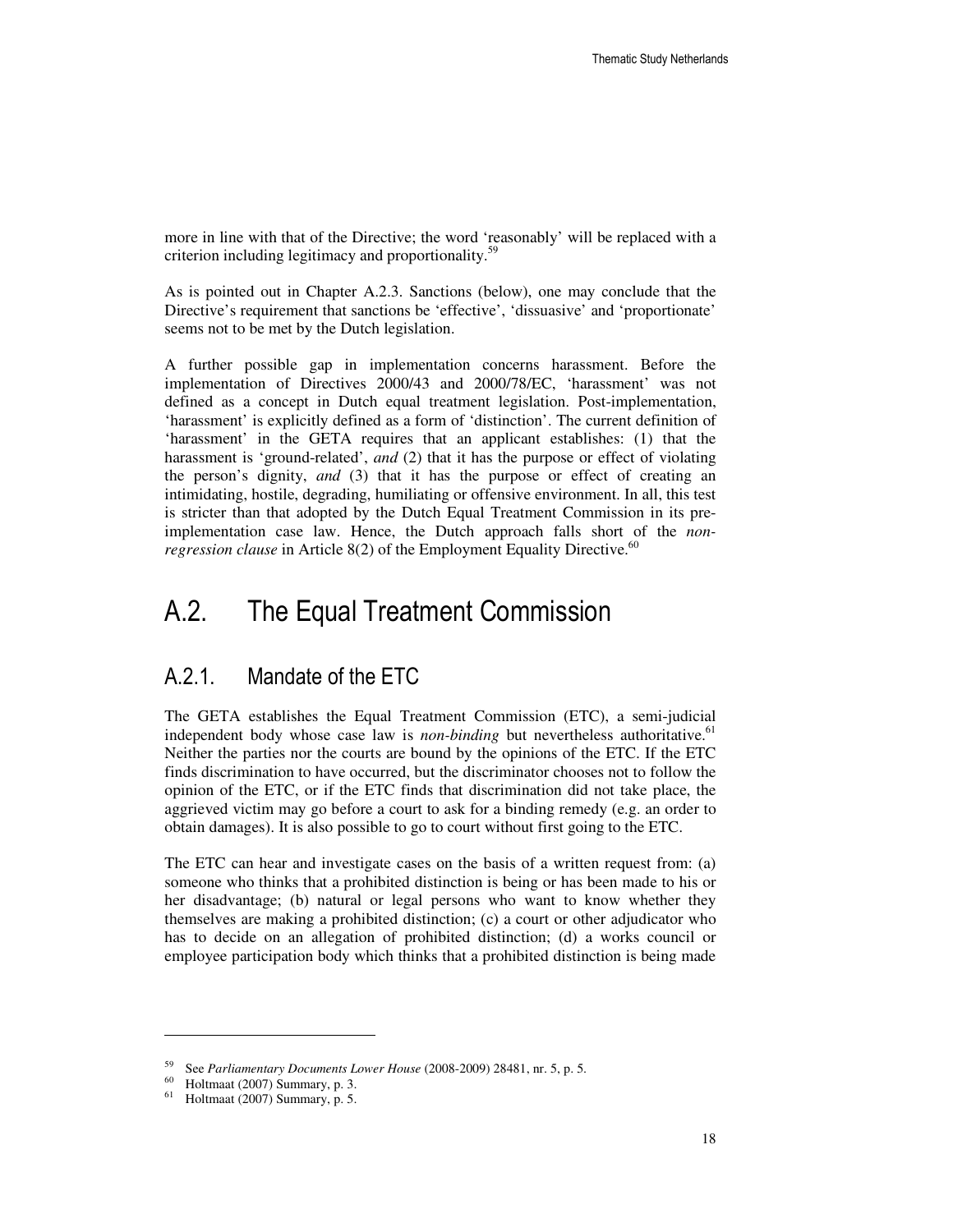in the relevant company or organisation; or (e) an association or foundation promoting the interests of persons protected by the Act. $62$ 

Besides this, the ETC may conduct an investigation on its own initiative. 'All parties involved in any investigation by the ETC are under the duty to provide the ETC with all requested information. A failure to do so may result in criminal law proceedings.'<sup>63</sup> The mandate of the ETC covers conducting surveys and issuing reports and recommendations as well. In short, the ETC (in contrast to the courts) operates both reactively and proactively in order to give full effect to the principles of equality and non-discrimination.<sup>64</sup>

The mandate of the ETC does *not* cover the task of assisting victims of discrimination. This latter function is seen as contradictory to the main task of the ETC, which is to hear and investigate cases of (alleged) discriminatory practices or behaviour.<sup>65</sup> Since January 2005 the ETC can refer parties to an external mediator. The ETC is financing mediation in disputes that fall within the scope of the ETC.<sup>66</sup>

In December 2009 the Government published a draft-bill to create a *College voor Mensenrechten en Gelijke Behandeling* [Board for Human Rights and Equal Treatment], which would replace the ETC. The existing tasks of the ETC would transfer unamended to this new Board. Its tasks would also include making studies and recommendations about other human rights. $67$ 

#### A.2.2. The procedure before the ETC

No legal representation in cases before the ETC is required. Both under the ordinary civil and administrative law procedures and the ETC procedure, organisations (NGOs and other associations) have legal standing.<sup>68</sup> (See Chapter A.3. Civil society organisations). Moreover, the procedure before the ETC is free of charge. There are no strict rules of evidence in a ETC procedure; the ETC applies the shift of the burden of proof described in Article 10 of Directive 2000/78/EC.<sup>69</sup>

<sup>62</sup> Article 12, GETA.

<sup>63</sup> Holtmaat (2007) Summary, p. 5.

<sup>64</sup> Holtmaat (2007) Summary, pp. 5-6.

<sup>65</sup> Holtmaat (2007) Summary, p. 5.

<sup>&</sup>lt;sup>66</sup> See the ETC's mediation brochure (in English) at: www.cgb.nl/artikel/publications (14.02.2010). The text of the draft-bill is available at:

www.internetconsultatie.nl/collegevoormensenrechtenengelijkebehandeling (16.04.2010).

Holtmaat (2007) Summary, p. 5.

<sup>69</sup> Waaldijk (2004), p. 370.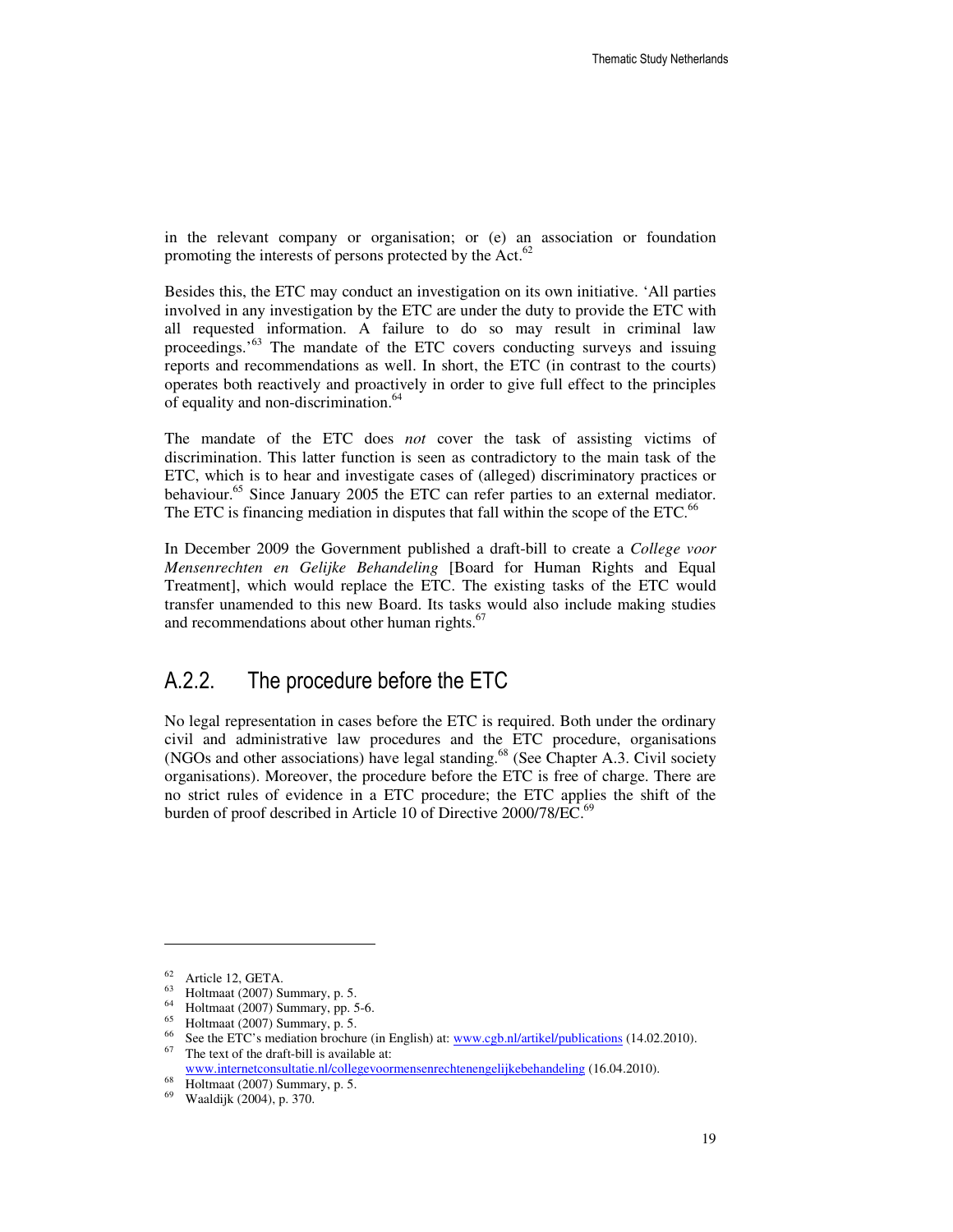#### A.3. Sanctions

According to Article 8(1) of the GETA, discriminatory dismissals and victimisation dismissals are 'voidable' (*vernietigbaar*).<sup>70</sup> This applies with regard to both public and private employment. The employee can ask the court to invalidate the termination of the contract and can thereupon claim wages. S/he can also claim to be reinstated in the job. Contractual provisions which are in conflict with the GETA shall be null and void (Article 9 of the GETA).<sup>71</sup>

In addition to these specific and general voiding provisions, the general sanctions of administrative law (in the case of public employment), and of contract and tort law (in the case of private employment or provision of goods and services) apply. These include payment of damages and court orders under a *dwangsom* [*astreinte*].<sup>7</sup>

One expert maintained that 'Dutch courts are very restrictive in granting damages that are not strictly material damages (e.g. wages not paid). Immaterial damages (e.g. hurt feelings) will be only minimally compensated for.<sup>73</sup>

Article 429*quater*(1) of the Penal Code threatens with imprisonment of up to two months or a fine of up to 7,600 Euro anyone who (in an official capacity, in a profession or in a business) discriminates on the ground of sexual orientation, sex, etc. Complicity in activities with the aim of discrimination on the grounds of sexual orientation, sex, etc., or financial or any other material support of such discrimination is punishable under Article 137f of the Penal Code with imprisonment of up to three months or a fine of up to 3,800 Euro.

Articles 13(2), 13(3) and 15 of the GETA mention some additional sanctions. Sanctions under these articles are initiated by the ETC, not by the courts. Under Article 13(2), the ETC may make recommendations (in an opinion) to the party found to have made an unlawful distinction. Under Article 13(3) the ETC may also forward its findings in an opinion to the Ministers concerned, to organisations of employers, employees, professionals, public servants, or consumers, and to relevant consultative bodies.<sup>74</sup> Under Article 15(1) the ETC may bring legal action with a view to obtaining a judicial ruling that conduct contrary to the relevant equal treatment legislation is unlawful, requesting that such conduct be prohibited or eliciting an order that the consequences of such conduct be rectified.<sup>75</sup> This power

<sup>70</sup> The term 'voidable' (*vernietigbaar*) means that it is not automatically void but that this may be established during a court procedure.

<sup>71</sup> Holtmaat (2007), p. 61.

<sup>72</sup> Waaldijk (2004), p. 369.

 $^{73}$  Holtmaat (2007), p. 62.

Examples of ETC opinions that have been forwarded to the government are: ETC 20.04.2009, opinion 2009-31, and ETC 16.11.2009, opinions 2009-107 and 2009-108 , all summarised in Annex 1 of this report.

<sup>75</sup> Holtmaat (2007), p. 61.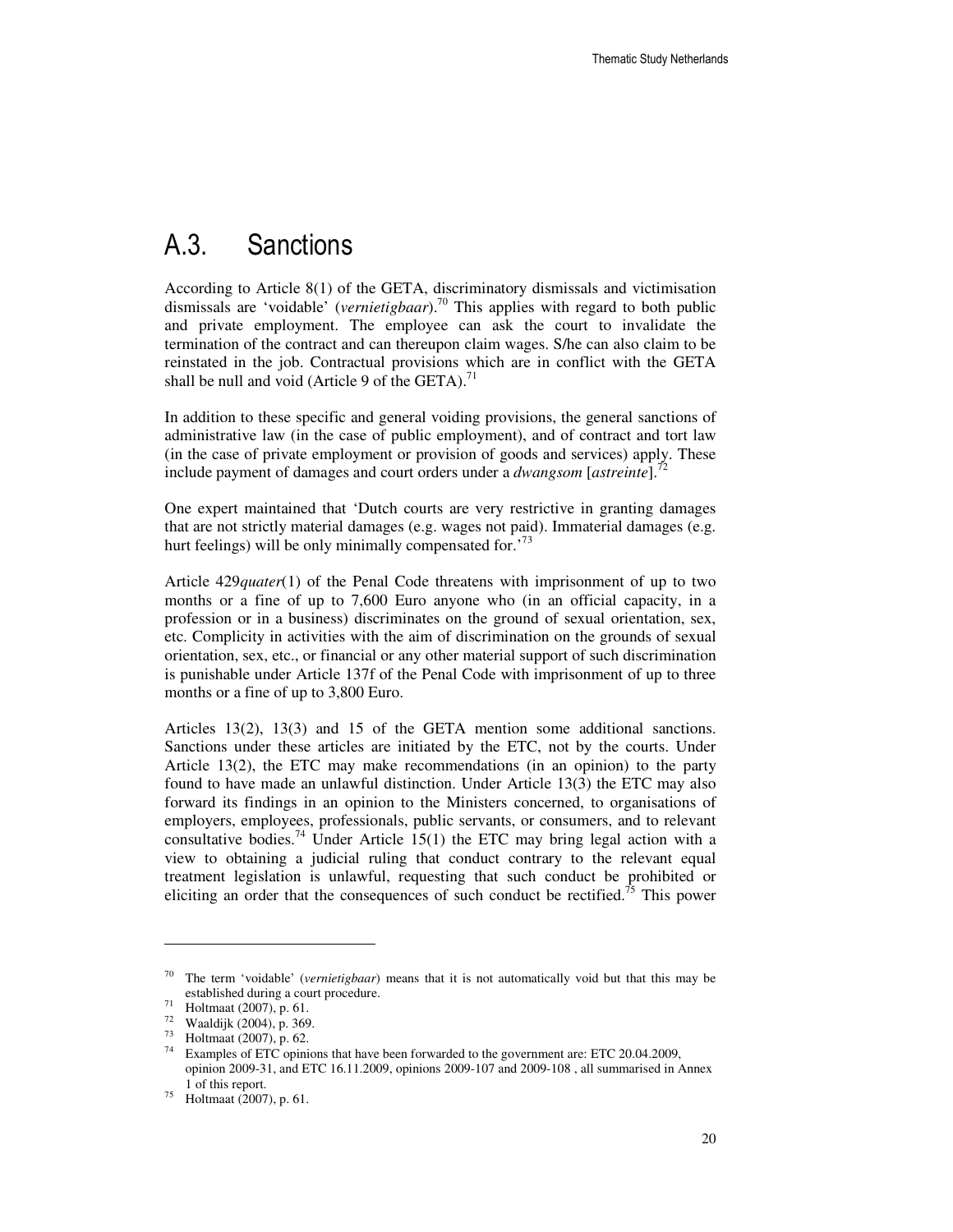must be regarded in light of the fact that the ETC's opinions are not binding. The ETC, however, has never made use of this possibility.<sup>76</sup>

Doubts have been expressed as to whether the range of sanctions available under the equal treatment legislation is in conformity with the requirement of Directive  $2000/78/EC$  that sanctions be 'effective, proportionate and dissuasive'.<sup>77</sup> One problem is that the ETC cannot impose sanctions. Most discriminatory acts (such as a discriminatory termination of a contract) are not automatically void, but need to be contested in court. Another problem is that the equal treatment legislation itself hardly mentions any sanctions. Victims have to know which sanctions normal civil law and administrative law contains. Therefore, it has been proposed in legal doctrine to include the sanctions (that are available under civil and administrative law) in the GETA in order to clarify this point for both the victims and perpetrators of discrimination.<sup>78</sup>

## A.4. Civil society organisations

Under Article 3:305a and 3:305b of the Dutch *Burgerlijk Wetboek* [Civil Code] and Article 1:2(3) of the *Algemene wet bestuursrecht* [General Act on Administrative Law] interest organisations can take legal action in court, provided that they are an association or foundation with full legal powers according to the law, and provided that their statutory goals cover this particular interest.<sup>79</sup> From time to time they offer support to individuals starting their own procedure.

When organisations bring a claim on their own behalf, they do not need to represent a concrete victim; even when the claim they file relates to discrimination against identified or identifiable victims, they do not need the victim's authorisation.

Organisations also have the right to ask the ETC to start an investigation. The interest group must again have full legal powers (it must be an association or foundation according to the law) and it must follow from its statutes that it represents the interests of those whose protection is the objective of the statutory equality acts (Article 12(2e) of the GETA).<sup>80</sup> However, the alleged victims need to be informed, and can stop the ETC from starting an investigation (Article 12(3) of the GETA).

Holtmaat (2007), p. 63. See Chapter A.3. for the role of organisations in the procedure before the ETC.

<sup>77</sup> Holtmaat (2007), p. 61; Waaldijk (2004), p. 369; R. Holtmaat (2001) 'Uit de Keuken van de Europese Unie: de Gelijkebehandelingsrichtlijnen op grond van Artikel 13 EG Verdrag', in: T. Loenen *et al.* (eds) *Gelijke Behandeling: Oordelen en Commentaar 2000,* Deventer: Kluwer, pp. 105-124; and I. P. Asscher-Vonk (1999) 'Sancties' & 'Conclusie Juridische Analyse', in: I. P. Asscher-Vonk and C. A. Groenendijk (eds) *Gelijke Behandeling Regels en Realiteit,* Den Haag: SDU, pp. 202-234 and pp. 301-319.

 $78$  See e.g. Asscher-Vonk (1999) idem, p. 233.

<sup>79</sup> Holtmaat (2007), pp. 59-60.

<sup>80</sup> Holtmaat (2007), p. 60.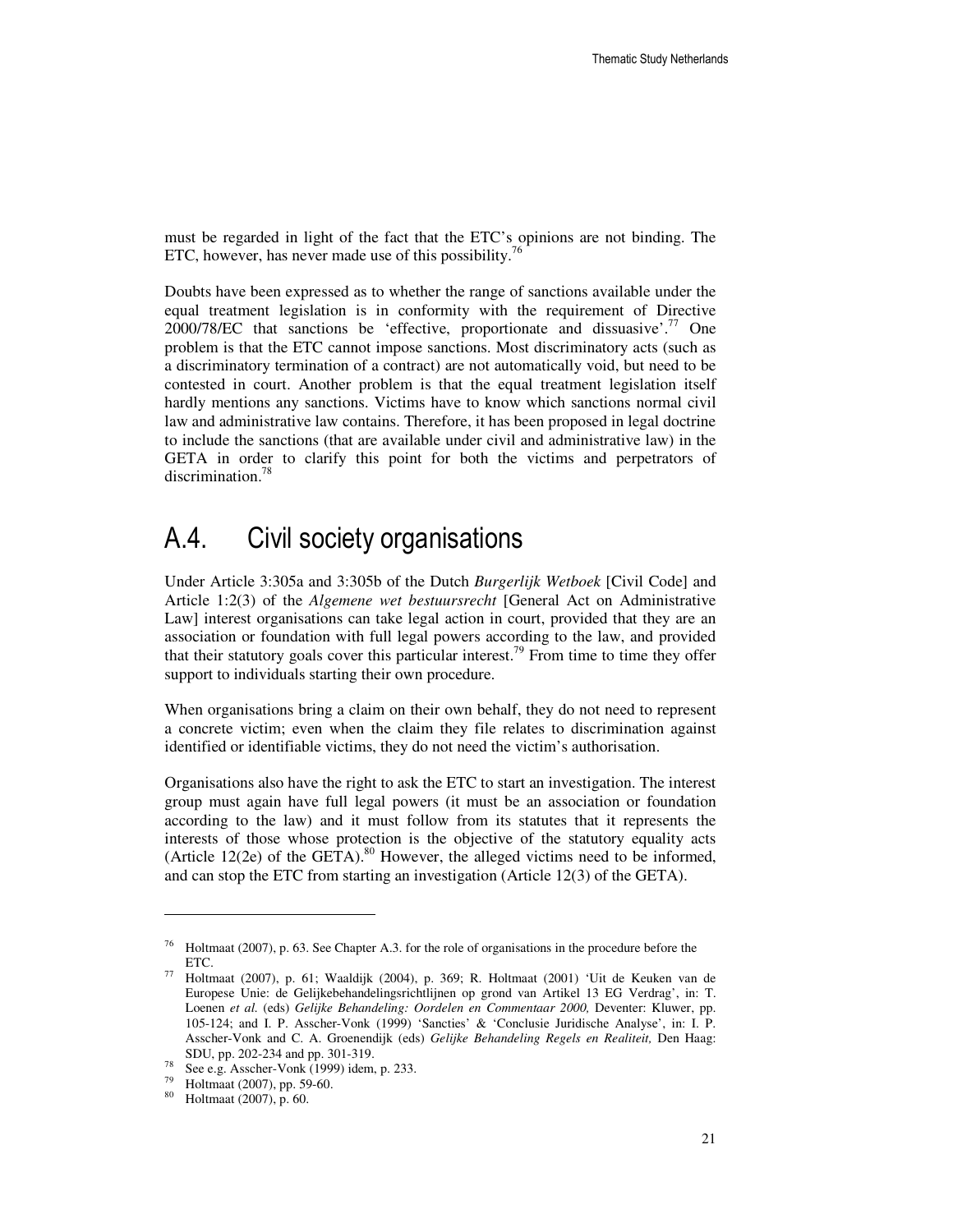Several gay and lesbian interest groups, and also several general anti-discrimination foundations, have been recognised as having standing. In the LGBT context they were the following: *Stichting Landelijk Koördinatiepunt Groepen Kerk en Homoseksualiteit* [the national coordinating foundation on church and homosexuality]; *Nederlandse Vereniging tot Integratie van Homoseksualiteit COC* [Dutch Association for the Integration of Homosexuality COC]; *Nederlandse Vereniging tot Integratie van Homoseksualiteit COC Zwolle* [Zwolle branch of the Dutch Association for the Integration of Homosexuality COC]; *Stichting Bureau Discriminatiezaken Den Haag* [The Hague Anti-discrimination Bureau] and *Stichting Meldpunt Discriminatie Amsterdam* [Amsterdam Anti-discrimination Bureau].<sup>8</sup>

The local and regional Anti-Discrimination Bureaus are partly subsidised by the government, as is their association and expertise centre (which is called *Art.1* after the non-discrimination provision in Article 1 of the Constitution).<sup>82</sup> One of their tasks is assisting victims of discrimination. They are not formally designated bodies in the sense of Article 13 of the Racial Equality Directive, but they do have this function in practice.<sup>83</sup>

According to a new law every local authority must give its citizens – by the end of  $2009$  – access to a 'anti-discrimination provision'.<sup>84</sup> This can be an existing local or regional Anti-Discrimination Bureau. The law stipulates two tasks for each antidiscrimination provision: independent assistance to persons complaining about discrimination in the sense of several other laws, including the GETA and the Penal Code, and registration of all such complaints that they receive. For this registration the Minister for the Interior prescribes a standard form.<sup>8</sup>

#### A.5. Case law

The first reported Dutch case law on dismissals on grounds of sexual orientation (in the sense of an individual characteristic or having a same-sex relationship) dates from  $1950$ .<sup>86</sup> In these early cases, however, up to the 1970s, the court did not consider the dismissal to be contrary to any written or unwritten rule.

<sup>81</sup> ETC 19.12.1997, opinion 97-135; ETC 15.12.1998, opinion 98-137; ETC 27.04.1999, opinion 199- 36; ETC 15.03.2002, opinion 02-24; ETC 08.03.2007, opinion 2007-36; ETC 15.06.2007, opinion 2007-100.

 $82$  See www.art1.nl.

<sup>83</sup> Holtmaat (2007) Summary, p. 5.

<sup>84</sup> *Wet gemeentelijke antidiscriminatievoorzieningen* of 25.06.2009, *Staatsblad* (2009) 313.

<sup>85</sup> Regulation of 19.01.2010, *Staatscourant* (2010) 959.

<sup>86</sup> Rotterdam District Court, 14.11.1950 (*Nederlandse Jurisprudentie* 1951, 355); Utrecht District Court, 29.07.1955 (*Nederlandse Jurisprudentie* 1971, 137); Haarlem District Court, 12.04.1957 (*Nederlandse Jurisprudentie* 1957, 458); *President Rechtbank Arnhem* [President of Arnhem Regional Court], 28.05. 1970 (*Nederlandse Jurisprudentie* 1970, 424); Leeuwarden District Court, 29.02.1972 (*Nederlandse Jurisprudentie* 1972, 356). The 1955 decision of Utrecht District Court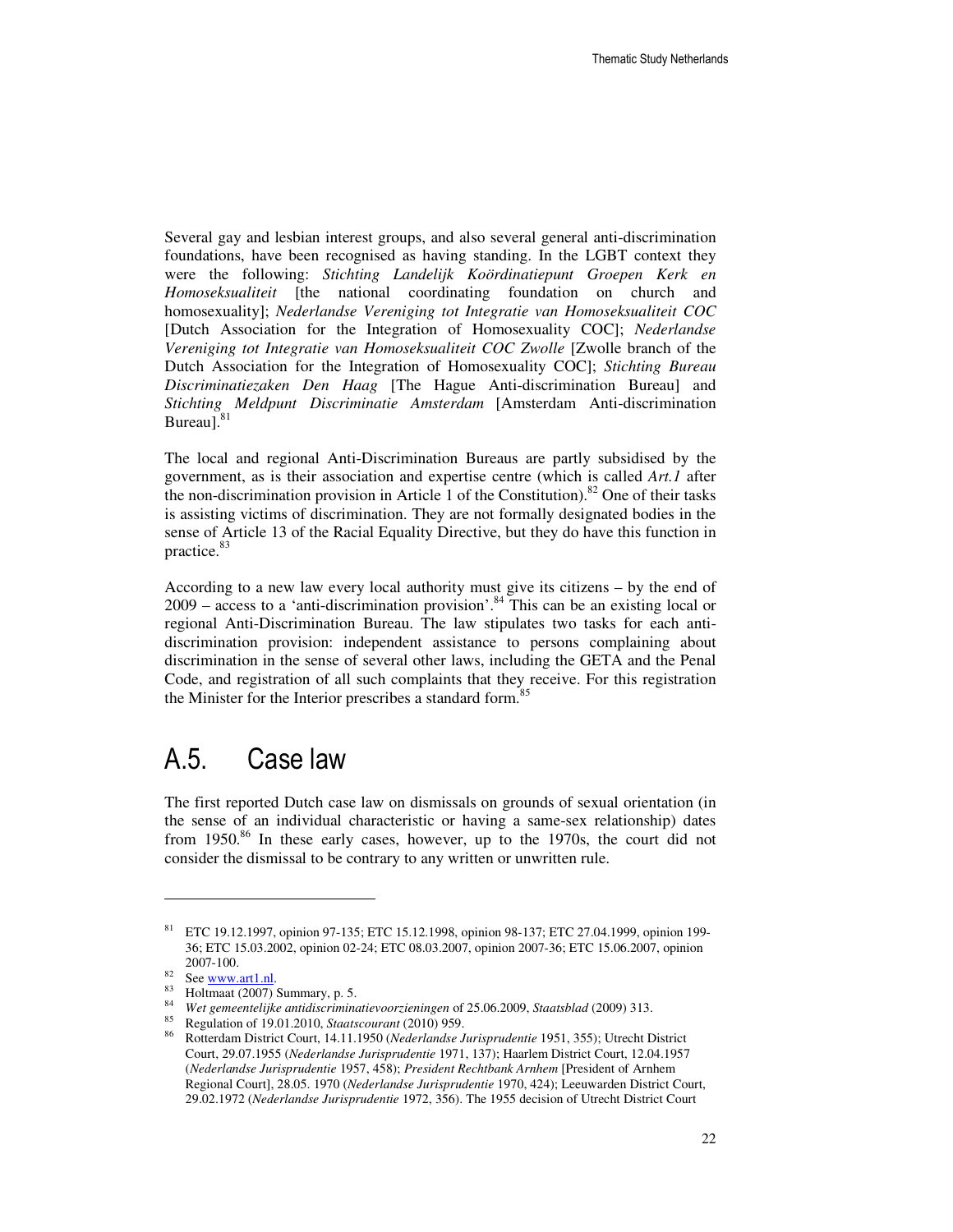In two cases that were decided in the 1980s (so before the anti-discrimination legislation of 1994 came into force) the courts avoided saying anything about the acceptability of the alleged sexual orientation discrimination. Both cases dealt with the non-renewal of a temporary employment contract for teachers in Catholic education who were very open about their lesbian and gay orientation. In the first case the court did not consider the school bound to give reasons for the non-renewal; in the second case the court did not consider it relevant that the employer based their decision not to renew the contract on the fact that the teacher openly lived in a homosexual relationship.<sup>87</sup>

The first positive decision from a Dutch court about a claim of sexual orientation discrimination in employment was given in 1982 (so even before the constitutional prohibition of discrimination came into force in  $1983$ ).<sup>88</sup> The case was brought by a gay man who had been discharged from the military on the grounds of 'unsuitability because of illness'. In fact, the military authorities had relied heavily on the man's homosexuality in concluding that he was 'ill'. The court ruled that 'unsuitability because of illness' may not be derived from the sole fact of homosexual orientation.<sup>89</sup>

From the 1990s the role of the courts shifted to issues of same-sex partnership and parenting (a trend which had started in the  $1970s$ ).<sup>90</sup>

The table in Annex 1 contains relevant case law since the adoption of Directive 2000/78/EC, i.e. since 2000.

was later challenged before the *Hoge Raad* [Supreme Court] as amounting to a judicial tort for which the State would have to pay compensation; however, on 03.12.1971 the Supreme Court dismissed the action (*Nederlandse Jurisprudentie* 1971, 137).

<sup>87</sup> President of 's-Hertogenbosch Regional Court, 16.07.1982 (*NJCM-Bulletin* 1982, p. 334); Regional Court Maastricht, 21 May 1987 (case 2401/1985, unpublished).

<sup>88</sup> *Centrale Raad van Beroep* [Central Appeals Court, the highest court for cases relating to public employment], 17.06.1982 (*Militair Rechterlijk Tijdschrift,* 1982, 300).

<sup>&</sup>lt;sup>89</sup> See A. Mattijssen (1992) 'Wie niet waagt, die niet wint. Homodiscriminatie en civielrecht' in: M. Moerings and A. Mattijssen (eds) *Homoseksualiteit en recht*, Arnhem: Gouda Quint, p. 21.

<sup>90</sup> Waaldijk (2004), pp. 346-347.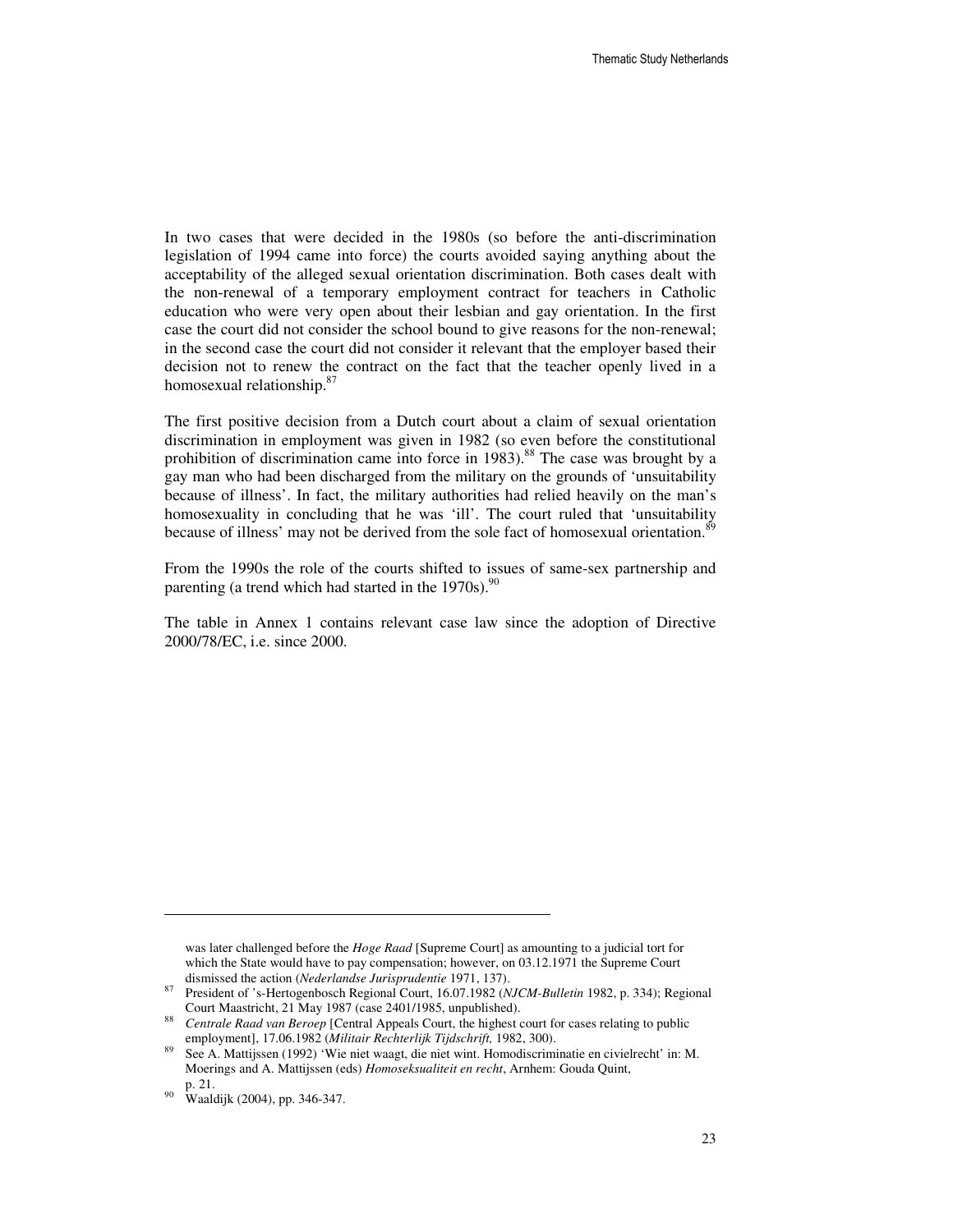# B. Freedom of movement

When it comes to the legal situation regarding partners of EU citizens in the context of the freedom of movement, Dutch law makes no distinction between LGBT partners and non-LGBT partners. Neither does Dutch law make a distinction between couples comprising two EU citizens and couples comprising an EU citizen and a third country national partner.

### B.1. Same-sex partners of EU citizens in the **Netherlands**

From 1975, unmarried different-sex and same-sex partners have been recognised for purposes of immigration to the Netherlands (and later for an increasing number of other purposes).<sup>91</sup> In addition, since 1998 Dutch law has provided for registered partnership for both same-sex and different-sex couples.<sup>92</sup> And in 2001 civil marriage was opened up for same-sex couples.<sup>93</sup>

Both same-sex partners and different-sex partners of EU citizens (either married or registered partners), and their family members, have a right to residence (Article 8.7, *Vreemdelingenbesluit* [Aliens Decree]), implementing Directive 2004/38/EC). Apart from spouses and registered partners, family members are: (a) the blood relative in the direct descending line of the EU citizen or his/her spouse or registered partner, provided the blood relative has not reached the age of 21 or is financially dependent on the spouse or on the registered partner and (b) the blood relative in the direct ascending line who is financially dependent on the EU citizen or on his/her spouse or registered partner (Article 8.7(2), Aliens Decree).

Furthermore family members who are financially dependent on or live with the EU citizen in the country of origin and family members who, due to serious health problems, are in serious need of personal care by the EU citizen, may also have a right to residence on the basis of Article 8.7(3) of the Aliens Decree.

In addition, the unmarried and unregistered partner (same-sex or different-sex) with whom the EU citizen is in a duly attested stable long-term relationship has a right to residence. The same goes for the minor children of this partner (Article 8.7 (4), Aliens Decree). Until 2009 the relationship could be attested by the partners signing

<sup>91</sup> K. Waaldijk (2005) *More or less together: levels of legal consequences of marriage, cohabitation and registered partnership for different-sex and same-sex partners. A comparative study of nine European countries,* Paris: Institut National d'Études Démographiques, p. 147, available at: http://hdl.handle.net/1887/12585 (12.02.2010).

<sup>92</sup> Law of 05.07.1997 (*Staatsblad* (1997) 324), in force since 01.01.1998.

<sup>93</sup> *Wet openstelling huwelijk* [Act on the Opening Up of Marriage] of 21.12.2000, *Staatsblad* (2001) 9, in force since 01.04.2001.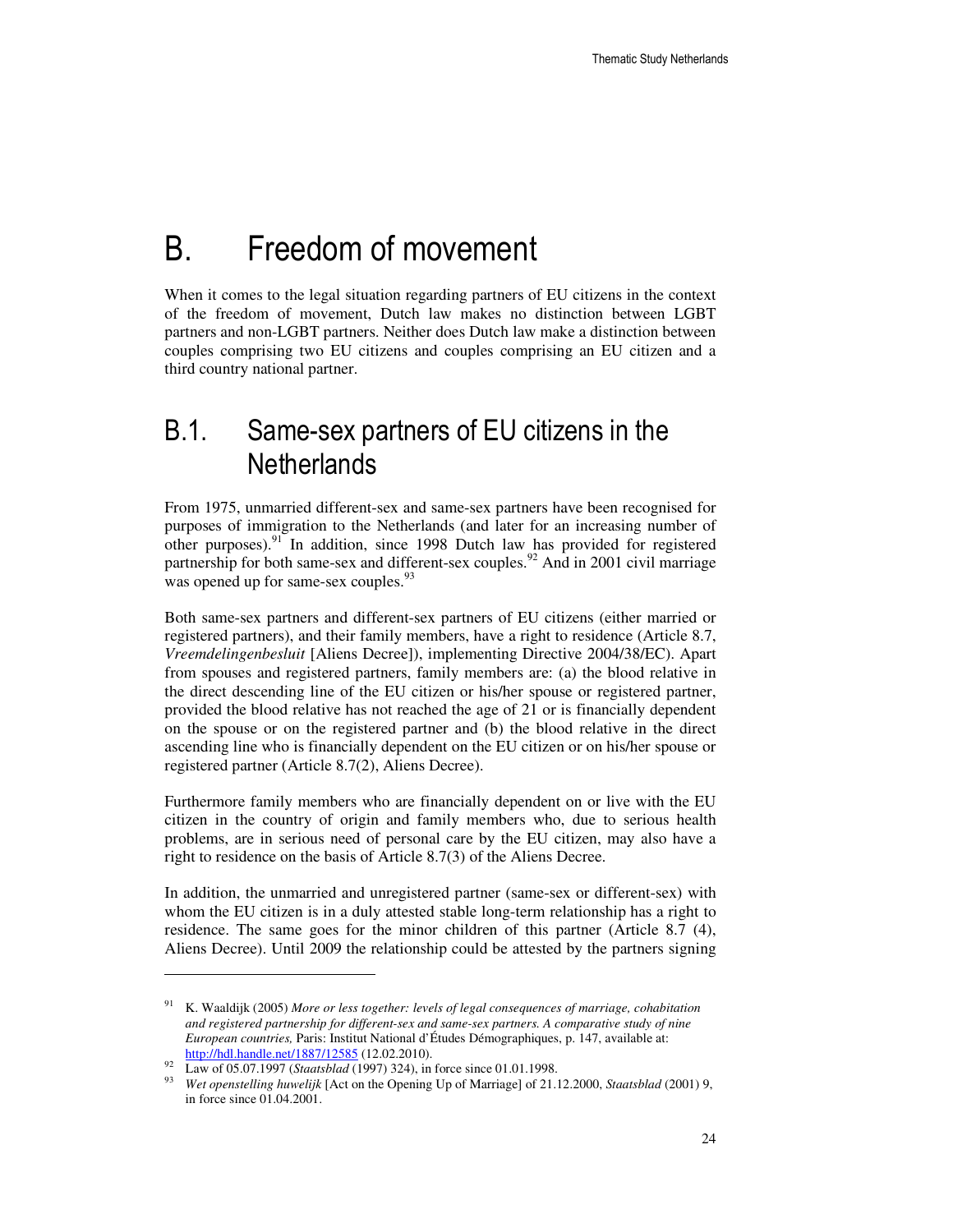a *relatieverklaring* [declaration of relationship].<sup>94</sup> As of 31.01.2009 the partners should normally also produce evidence either that they have or recently had a joint household for at least six months, or that they have a child together.<sup>95</sup>

No detailed figures are available on how many same-sex partners of EU citizens are annually allowed (or refused) to reside in the Netherlands. However, for a recent study a sample of 336 cases were examined involving successful applications of non-EU citizens claiming residence in the Netherlands on the basis of EU law, because their spouse/partner was a EU (or EEA or Swiss) citizen. It was found that 15 of these cases involved a same-sex partner. The sample of 336 represented around 10 per cent of all such cases having been decided in the years 2005-2008. It should be noted however that only for two thirds of all honoured applications of that period the study could establish both the citizenship of the sponsor and the type of (family) relationship between applicant and sponsor. Furthermore, the number of successful applications increased from around 900 in 2005 to around 2,500 in 2008, while the annual number of rejected applications increased similarly from around 100 to around 300 during that period.<sup>96</sup> Taking all that into account, it could be estimated – very tentatively – that in these four years perhaps over 200 same-sex partners were admitted to the Netherlands under Directive 2004/38/EC.

# B.2. Same-sex partners of Dutch citizens in other Member States

The Dutch recognition of same-sex marriage and registered partnership *should* lead to the conclusion that this enables LGBT partners of Dutch citizens to benefit from freedom of movement in other Member States. However, daily practice in several Member States proves that this is not the reality.<sup>97</sup> The only international treaty in this field, the 2007 Convention on the Recognition of Registered Partnership, has so far only been signed by Portugal and Spain.<sup>98</sup> The Kingdom of the Netherlands has actively contributed to the realisation of this treaty,  $99$  but has not yet signed, let alone ratified it.

<sup>94</sup> *Vreemdelingencirculaire* [Aliens Circular] B10/5.2.2.

Aliens Circular A2/6.2.2.2.

<sup>96</sup> A. Schreijenberg et al. (2009) *Gemeenschapsrecht en gezinsmigratie. Het gebruik van het gemeenschapsrecht door gezinsmigranten uit derde landen*, The Hague: Ministry of Justice, pp. 11, 16, 29, 31 and 83; available at: www.wodc.nl/onderzoeksdatabase/neveneffecten-van-toepassingvan-het-europese-gemeenschaps-recht-bij-gezinsmigratie.aspx?cp=44&cs=6796 (14.02.2010).

<sup>97</sup> For example, Germany/Verwaltungsgericht Karlsruhe, 09.09.2004, *Aktenzeichen* AZ 2 K 1420/03, available at: www.lsvd.de/bund/lpartg/vgkarlsruhe.pdf (13.02.2010). See Annex 1.

<sup>98</sup> Convention 32 of the International Commission on Civil Status, adopted 22 March 2007, opened for signature at Munich on 5 September 2007, see www.ciec1.org (13.02.2010).

<sup>99</sup> See the answer of 16 July 2008 of the Minister of Justice to parliamentary questions, *Proceedings of the Lower House, Appendix* (2007-2008) nr. 3078.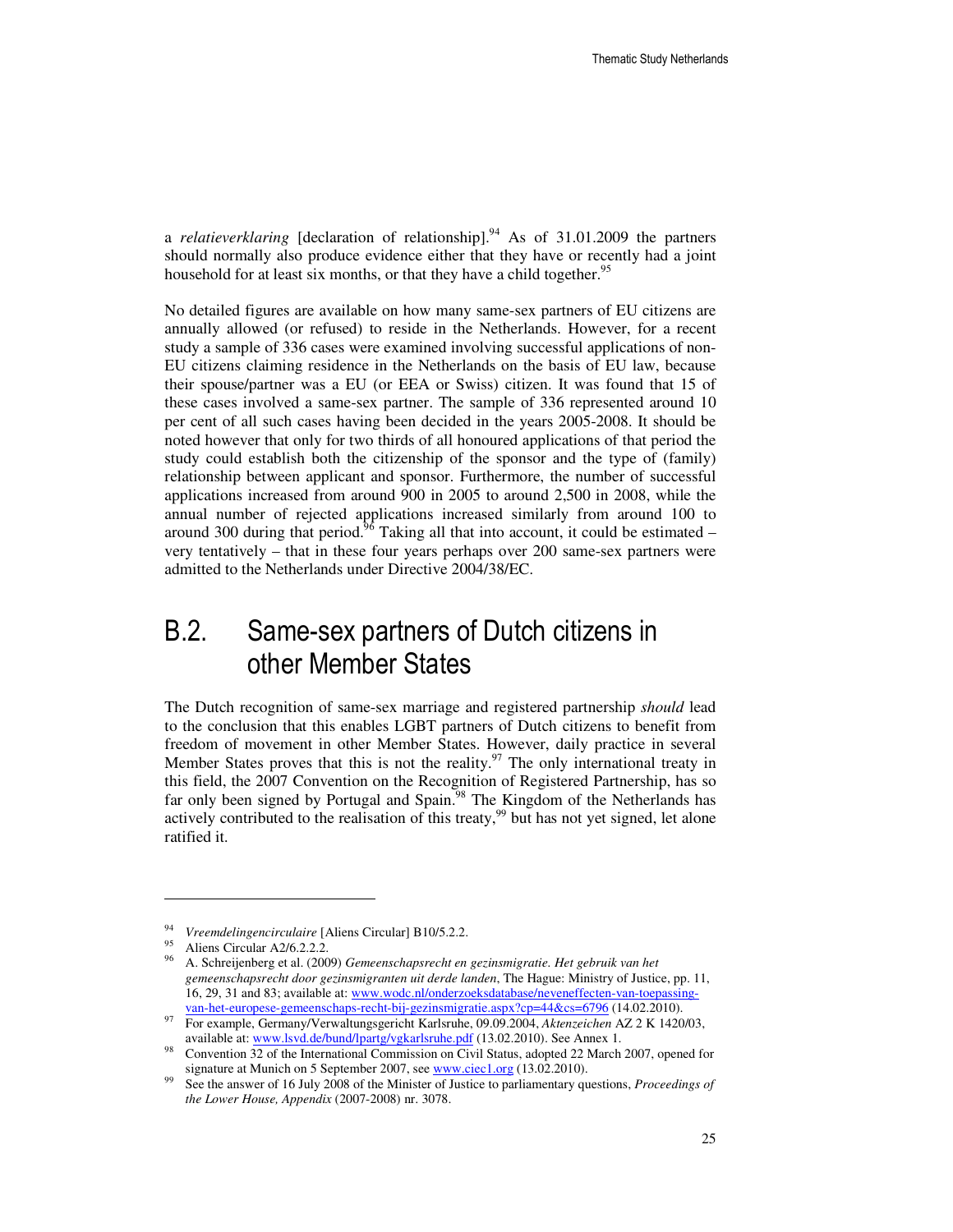Recently, the *Wetenschappelijk Onderzoeks- en Documentatiecentrum (WODC)* [Scientific Research and Documentation Centre] of the Ministry of Justice commissioned an evaluation of the legislation introducing registered partnership and of the *Wet openstelling huwelijk* [Act on the Opening Up of Marriage].<sup>100</sup> The research was carried out by researchers from the University of Utrecht who came to the conclusion that the legal recognition of same-sex marriages and registered partnerships abroad, even within the European Union, is problematic. For example, it was unclear whether the Dutch same-sex marriage and/or same-sex registered partnership would be recognised at all in France and Italy. In other EU Member States, such as Germany and the United Kingdom, and also in Switzerland, Dutch same-sex marriages were not recognised as a marriage, but as a registered or civil partnership.<sup>101</sup> The same seems to be the case in the Czech Republic, Denmark, Finland, Luxembourg and Slovenia.<sup>102</sup>

Since in 2009 marriage has been opened up to same-sex couples in Sweden (and also in Norway), Dutch same-sex marriages will now be fully recognised there, as they already were in Belgium and Spain. Recent information received (by email) from a French expert suggests that in France foreign registered partnerships will now be recognised for certain purposes,<sup>103</sup> and that in France foreign same-sex spouses will be recognised, too, at least if both are citizens of countries that allow same-sex couples to marry. An Irish expert suggests (by email) that in Ireland the same-sex spouse of a Dutch citizen could be admitted under the rules (implementing Directive 2004/38/EC) for the 'partner with whom the Union citizen has a durable relationship, duly attested', although their marriage would not be recognised as such, and not for most other purposes.

<sup>100</sup> K. Boele-Woelki et al. (2007) *Huwelijk of geregistreerd partnerschap?, Evaluatie van de wet openstelling huwelijk en de wet geregistreerd partnerschap*, Deventer: Kluwer.

 $101$  Boele-Woelki et al. (2007) idem, p. 190.

<sup>&</sup>lt;sup>102</sup> Boele-Woelki et al. (2006) 'The evaluation of same-sex marriages and registered partnerships in the Netherlands', in: *Yearbook of Private International Law*, Vol. 8, p. 31, available at: http://igiturarchive.library.uu.nl/law/2009-0226-200927/UUindex.html (13.02.2010).

As a result of the entry into force on 14.05.2009 of a new Article 515-7-1 in the French Civil Code, inserted by law 2009-526 of 12.05.2009.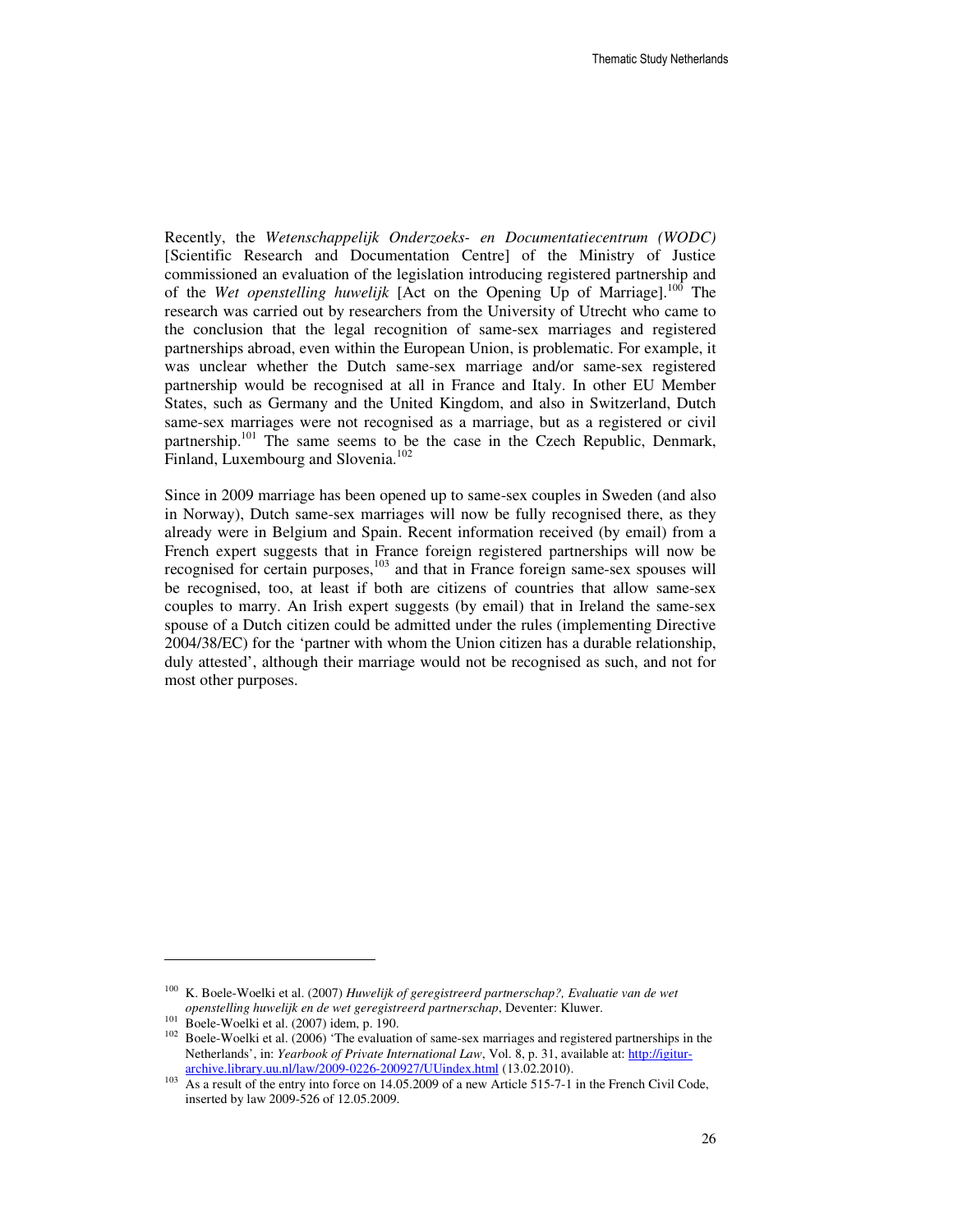# C. Asylum and subsidiary protection

### C.1. Sexual orientation as ground for asylum

It is standing policy and standing case law in the Netherlands that the definition of being persecuted for reasons of membership of a particular social group in the sense of Article 1A of the UN Convention relating to the Status of Refugees includes being persecuted for reasons of sexual orientation (*Vreemdelingencirculaire* [Aliens Circular] C2/2.10.2).<sup>104</sup> An asylum seeker who is granted refugee status, is eligible for a residence permit for a fixed period (Article 29(1a), *Vreemdelingenwet* [Aliens Act]). In order to qualify for refugee status the asylum seeker must have a wellfounded fear of persecution due to his/her sexual orientation.<sup>105</sup> Such persecution can also exist in countries that do not criminalise homosexuality. Punishment on the basis of a penal provision that only affects homosexuals is considered an act of persecution.<sup>106</sup> However, the sole criminalisation of homosexual acts or of being an LGB person in a certain country does not automatically lead to the conclusion that an LGB person coming from that country is a refugee. The criminal sanction must attain a certain gravity in order to justify recognition as a refugee.<sup>107</sup> Since November 2008 the Aliens Circular considers homosexuals from Afghanistan and homosexuals from Iraq to constitute a 'risk group'; consequently a lesser degree of evidence regarding the gravity of their persecution is required from them.<sup>108</sup> The Aliens Circular also specifies that LGB asylum seekers should not be required to hide their sexual orientation in their country of origin. On 27.06.2009 another point was added: whenever homosexual acts are criminalised in the country of origin, the asylum seeker should not be required to have invoked the protection of the authorities there. $109$ 

An LGBT asylum seeker can also rely on Article 29(1b) of the Aliens Act if s/he can show substantial grounds for believing that s/he faces a real risk of being subjected to torture or inhuman or degrading treatment or punishment upon return, in the meaning of Article 3 of the ECHR, Article 7 of the International Covenant on Civil and Political Rights (ICCPR) or (with regard to torture) Article 3 of the Convention Against Torture (CAT).

<sup>104</sup> This policy was the result of a decision by the *Afdeling Rechtspraak Raad van State (ARRvS)* [Judicial Division of the Council of State] of 13.08.1981, no. A-2.1113, *Rechtspraak Vreemdelingenrecht* 1981, 5.

<sup>&</sup>lt;sup>105</sup> For specific information on transgender asylum seekers see Chapter G.3 below.

<sup>106</sup> Aliens Circular C2/2.10.2.

<sup>107</sup> 's-Gravenhage Regional Court, location 's-Hertogenbosch, 12.10.2004, AWB 02/3863, *LJN* AR6786.

<sup>&</sup>lt;sup>108</sup> Aliens Circular C24/1.3.7 and C24/11.3.13.<br><sup>109</sup> Aliens Circular C2/2.10.2. The 2000 smooth

<sup>109</sup> Aliens Circular C2/2.10.2. The 2009 amendment (published in *Staatscourant* (2009) 115) was made in response to a suggestion of the national LGBT organisation *COC Nederland.*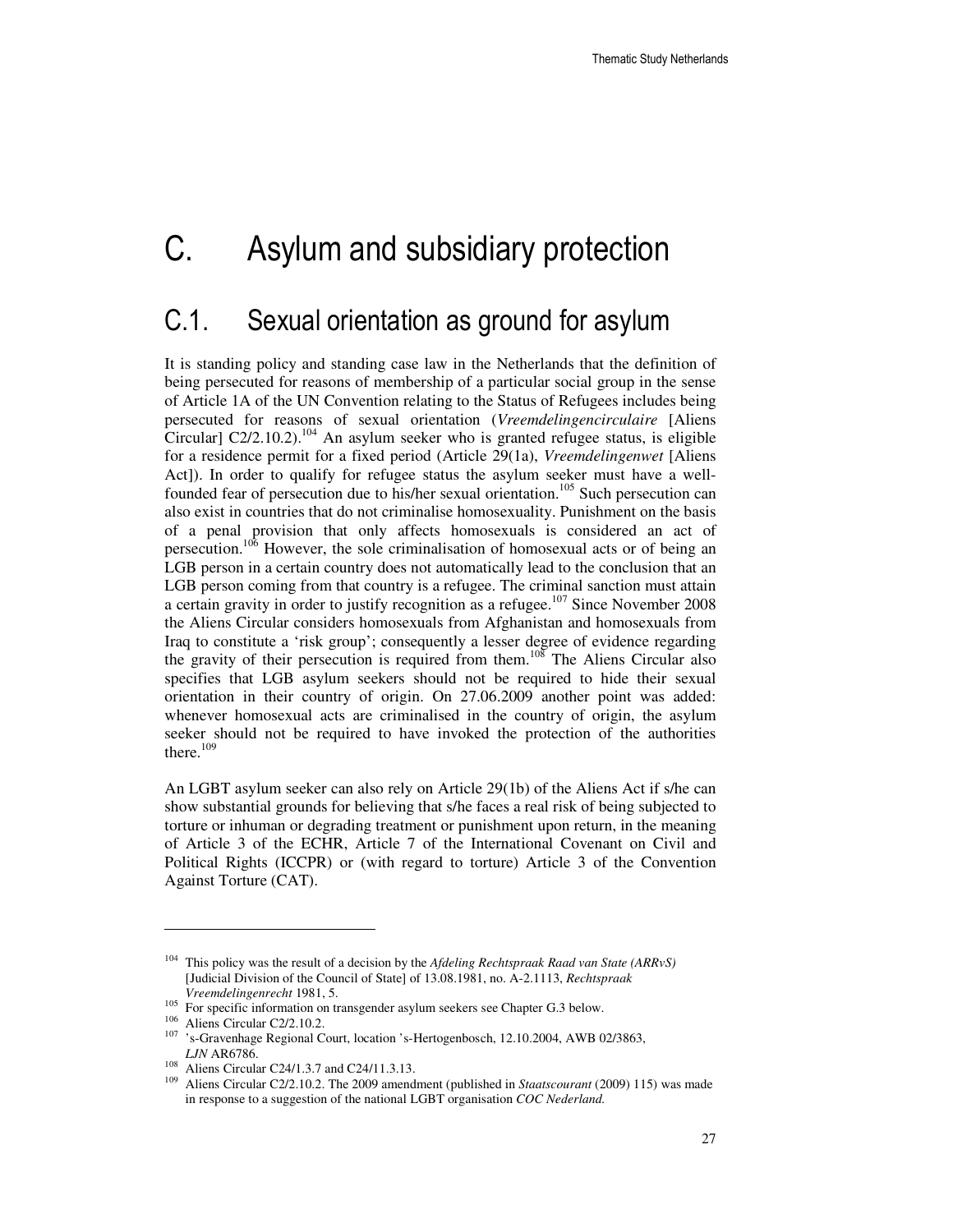Furthermore, the situation of LGBT people in the country of origin can be a reason for so-called protection for humanitarian reasons. This concerns persons who do not qualify for protection under the UN Convention relating to the Status of Refugees nor qualify for subsidiary protection, but for whom the Minister considers that because of pressing humanitarian reasons it cannot be required of the asylum seeker to return to his or her country of origin (Article 29(1c), Aliens Act). Since 18 October 2006 this protection for humanitarian reasons has been applied to Iranian LGBT people.<sup>110</sup> This policy was installed after the Minister had first temporarily suspended all expulsions of Iranian homosexual asylum seekers (*besluit- en vertrekmoratorium*).<sup>111</sup>

Same-sex partners and other family members of a refugee can also qualify for a *verblijfsvergunning asiel* [residence permit on asylum grounds]. This concerns the spouse or minor child of the refugee who is *de facto* part of the refugee's family as well as the partner or the child of age who has the same nationality as the refugee and who is dependent on the refugee to such an extent that s/he belongs to the refugee's family for that reason (Article 29(1e) and (1f), Aliens Act).

No detailed figures are available on how many times claims of asylum seekers are based on persecution because of homosexual orientation. However, for a recent study 712 applications for asylum received in the first quarter of 2007 were examined. This sample covered 13 countries of origin, and represented 7 per cent of all 9,750 applications of that year. The study found that 18 cases in the sample involved (alleged) persecution because of homosexual orientation, i.e. 2.5 per cent. The study suggests that the percentage will be lower for the total of 9,750 applications, because some of the selected countries (such as Iran) were specifically chosen for this study because of the likelihood of homosexual asylum seekers coming from there.<sup>112</sup> The study discovered that it would be relatively easy, through a search in the computer files of the immigration authority, to find all applications of homosexual and transsexual asylum seekers, and get a complete picture. However, such an analysis has not been made.<sup>113</sup> Therefore the total number of applications on this ground can only be estimated tentatively: perhaps 100 to 200 per year.

Of the 18 applications in the sample, nine were successful, including two on grounds not related to homosexual orientation, plus five as a result of the special policy with respect to Iranian homosexuals. Seven applications were rejected. Two other cases were still pending.<sup>114</sup> It seems that rejected applications quite often end up being

<sup>110</sup> Aliens Circular C24/12.3.11.

<sup>111</sup> *Besluit instelling besluitmoratorium en vetrekmoratorium homoseksuele asielzoekers Iran*, Ministerial order of 28.09.2005, *Staatscourant* (2005) 190, p. 12.

<sup>112</sup> IND Informatie- en Analysecentrum (2008) *Evaluatie Gendergerelateerd Vreemdelingenbeleid in Nederland*, The Hague: Ministry of Justice, pp. 15-16; available at: www.ind.nl/nl/inbedrijf/overdeind/cijfersenfeiten/Bibliotheek\_indiac.asp (01.02.2010).

<sup>&</sup>lt;sup>113</sup> Idem, p. 19. In the sample of the study no case of a transsexual was found; one of the sexual orientation cases concerned an intersexual person (p. 74).

<sup>114</sup> Idem, p. 74.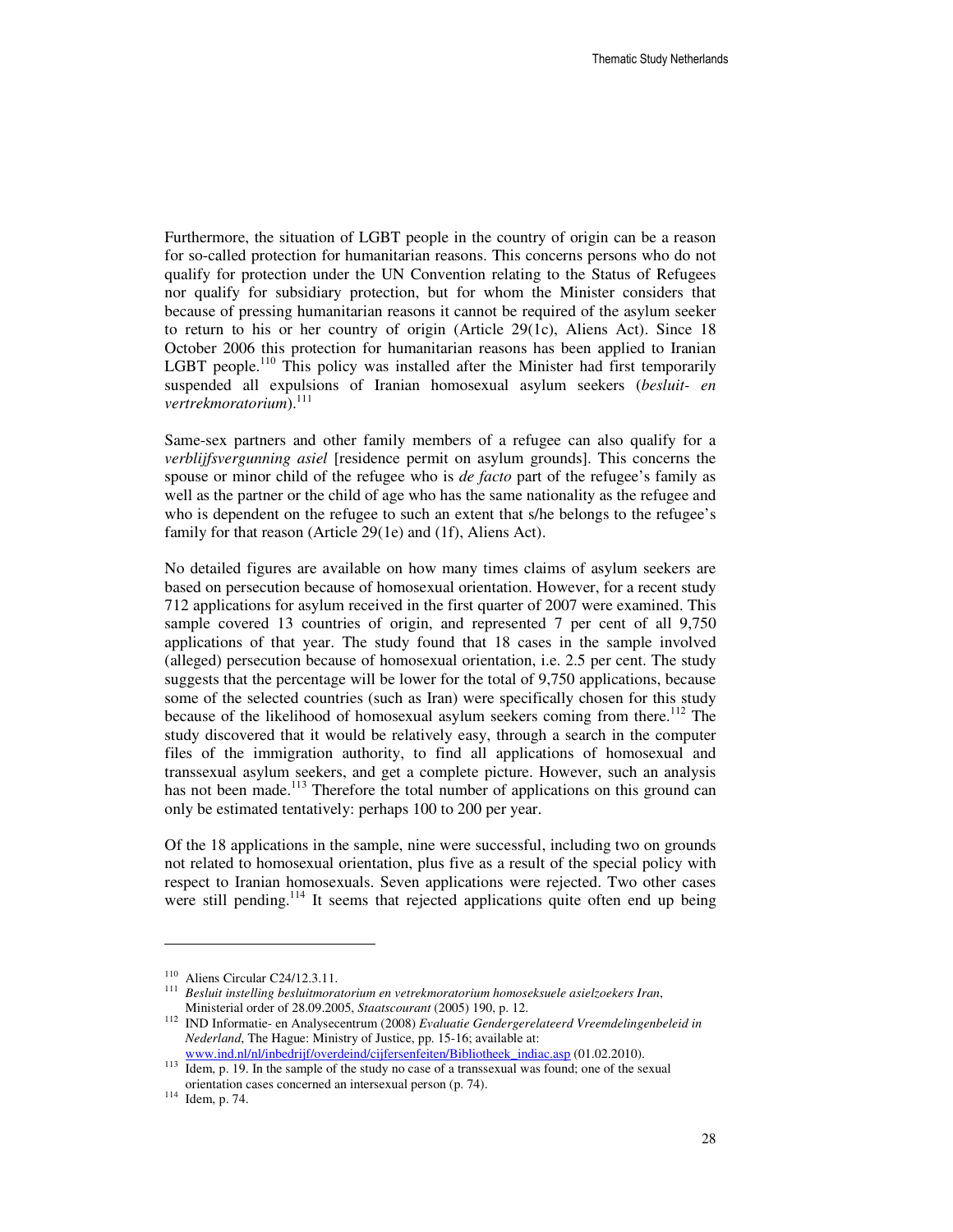contested in court,<sup>115</sup> sometimes successfully. This includes cases where the immigration authority was not convinced that the asylum seeker is indeed homosexual and/or that the story of persecution was truthful. To better enable immigration officers to assess the credibility of what asylum seekers tell them about this, a special instruction has been drafted (*Hoorinstructie homoseksuelen*).<sup>116</sup> Consultation with several people in the field confirmed that the Dutch immigration authorities do not use technical contraptions to assess a person's sexual attraction to members of either sex.

<sup>&</sup>lt;sup>115</sup> A search at www.rechtspraak.nl (which publishes many but not all judicial decisions) yielded no less than 16 judgments in such cases in 2008 and 2009.

<sup>116</sup> See pp. 33 and 76 of the study *Evaluatie Gendergerelateerd Vreemdelingenbeleid in Nederland* just mentioned.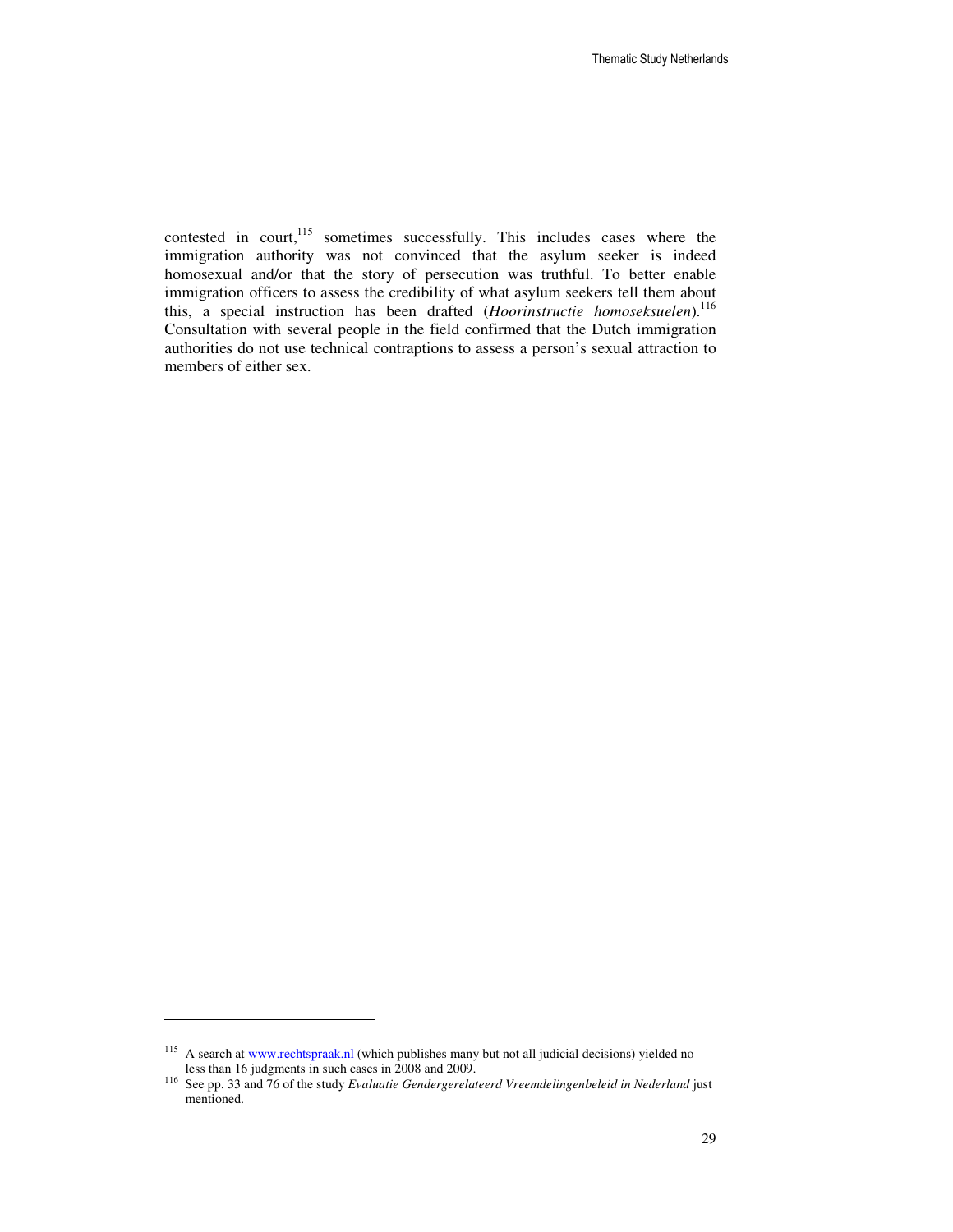# D. Family reunification

On the basis of Article 3.13 to 3.15 of the Aliens Decree, (non-EU) family members of Dutch citizens and of lawfully residing foreigners have a right to a residence permit for the purpose of family reunification or family formation. The law makes no distinction between same-sex and different-sex partners or between their family members. Family members in the sense of this article are: (a) the adult person who is, according to Dutch Private International Law, legitimately married to the foreigner or who is, according to Dutch law, the registered partner of the foreigner, (b) the adult person who has a lasting and exclusive relationship with the foreigner, provided that certain requirements are met, $117$  and (c) the minor natural or legitimate child of the foreigner who, in the Minister's opinion, is actually a family member of that foreigner and already was so in the country of origin and who comes under the legitimate authority of the foreigner.<sup>118</sup> Thus, Article  $4(3)$  of the Council Directive 2003/86/EC on the right to family reunification is implemented in Dutch law.

Not many figures are available on the number of same-sex partners that have successfully applied for family reunification/formation. However, a recent study of the period July 2003 to February 2006 yielded some figures. Over that period of 32 months there were 23,407 successful applications for a provisional residence permit for a spouse or partner. The study found that 461 of these cases involved same-sex partners, i.e. 2 per cent. Same-sex partners were much more often involved in the 8,296 cases where the sponsor was a Dutch citizen (3.4 per cent or 282 permits) than in the 15,111 cases where the sponsor was a foreigner (1.2 per cent or 179 permits). It should be noted however that the total number of successful applications between 01.07.2003 and 01.11.2004 was more than 50 per cent higher than that between  $01.11.2004$  and  $01.03.2006$ .<sup>119</sup> This is probably due to the increased income and age requirements for family formation that took effect on 1.11.2004. Since then the sponsor needs to be at least 21 years of age, and needs to have an income equal to at least 120 per cent of the minimum wage.<sup>120</sup>

<sup>&</sup>lt;sup>117</sup> According to Article 3.14 the partners should not be so closely related that they would not be allowed to marry under Dutch law, and in general neither partner should be married or in a registered partnership.

 $118$  For each of the three categories a requirement is that the partners actually live together and have a joint household (Article 3.17, Aliens Decree).

<sup>119</sup> H. Muermans and J. Liu (2009) 'Gezinsvorming in cijfers', in: *Internationale gezinsvorming begrensd? Een evaluatie van de verhoging van de inkomens- en leeftijdseis bij migratie van buitenlandse partners naar Nederland*, The Hague: Ministry of Justice, pp. 25, 29, 31 and 175, available at: www.wodc.nl/onderzoeksdatabase/de-gevolgen-van-de-aanscherping-van-hetgezinsvormingsbeleid.aspx?cp=44&cs=6799 (01.02.2010).

<sup>&</sup>lt;sup>120</sup> Articles 3.15 and 3.22, Aliens Decree.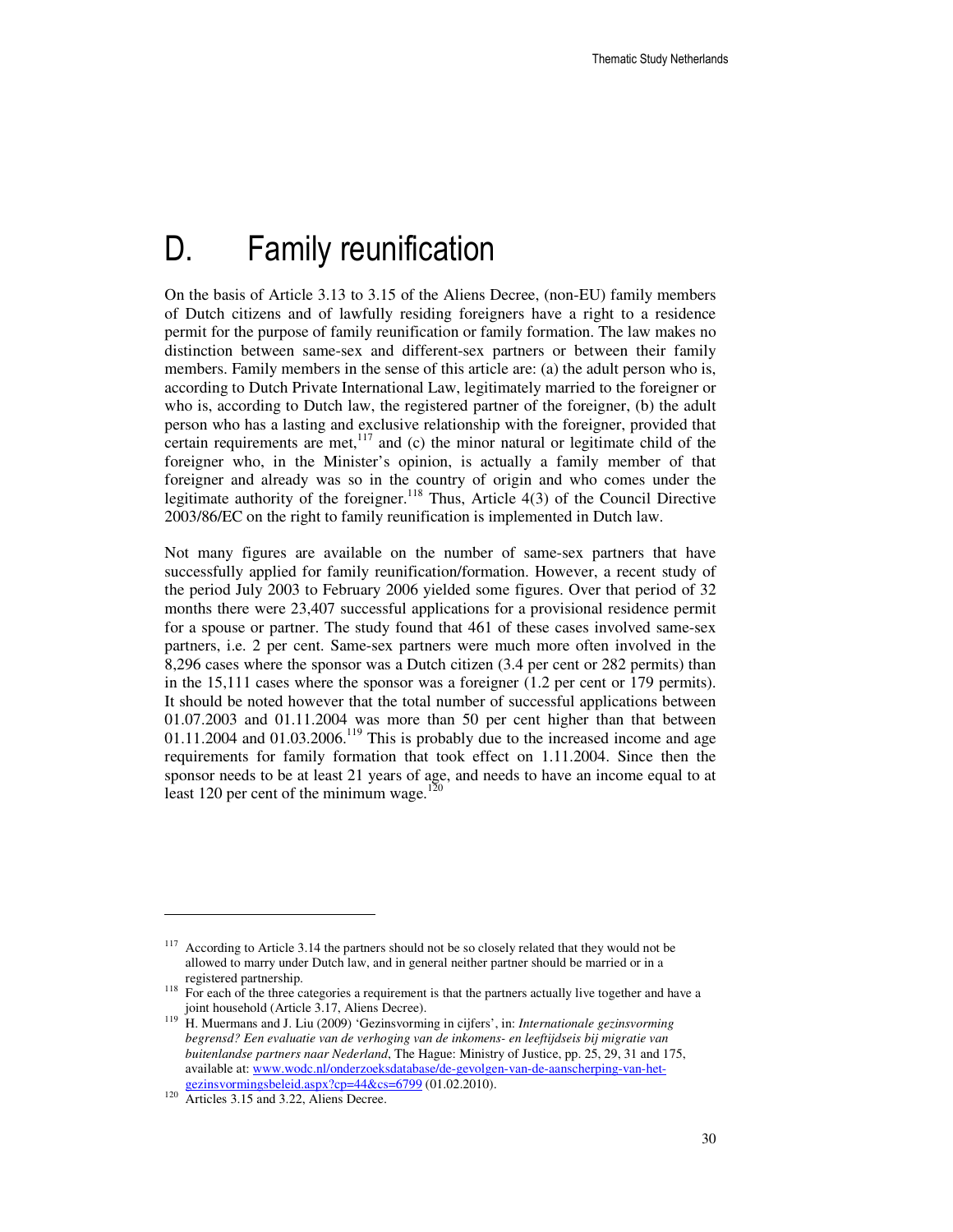# E. Freedom of assembly

In the Netherlands the right to freedom of assembly is protected in Article 9 of the Dutch Constitution. Moreover, since the Netherlands' constitutional system adheres to a 'monist theory' of international law, Article 11 of the ECHR may be directly applied by national courts (see para. 31 above). The practical consequences of the constitutional right to assembly are covered by the *Wet Openbare Manifestaties*  (WOM) [Public Manifestations Act].<sup>121</sup>

## E.1. Regulation of public demonstrations

There is no obligation to seek permission for a planned gathering for the public expression of a religion or conviction or any other public assembly or demonstration (hereinafter called *demonstration*). Neither is there a general obligation to give prior notice of a planned demonstration. In more detail, Article 4(3) WOM prohibits the city council from asking for prior information about the content of a demonstration. However, for security reasons, the city council may adopt byelaws specifying in which situation a prior notice of a demonstration is required (Article 4(1), WOM). Furthermore, knowledge of the topic (as opposed to the content) of the demonstration might be necessary in order to estimate the risk of counter-demonstrations and to determine the size of the police presence required.<sup>122</sup> A preventive ban on a demonstration can only be justified in very exceptional cases of *force majeure,* i.e. cases in which it is expected that maintenance of public order, notwithstanding a substantial police presence and a substantial administrative effort, cannot be guaranteed.<sup>123</sup> The mayor has the power to give participants in a demonstration instructions (Article 6, WOM). S/he also has the power to give orders to end a demonstration immediately (Article 7, WOM).

# E.2. Demonstrations in favour of tolerance of LGBT people

For some decades several demonstrations/manifestations in favour of tolerance of LGBT people have taken place every year in the Netherlands. The most prominent are the We Are Amsterdam Gay Pride (formerly known as Gay Pride Amsterdam) and Pink Saturday (*Roze Zaterdag*). The latter has taken place in a different city each year since 1978. Over the years, the protest character of this demonstration has been

<sup>121</sup> *Staatsblad* (1988) 157.

<sup>&</sup>lt;sup>122</sup> J. P. Loof (2007) 'De burgemeester en de demonstratievrijheid. Over beginselen van behoorlijke besluitvorming inzake betogingen', in: *De Gemeentestem*, nr. 7280, pp. 467-481.

<sup>123</sup> For example, Maastricht Regional Court, 22.03.2001, *LJN* AB0754, *Jurisprudentie Bestuursrecht* 2001/104.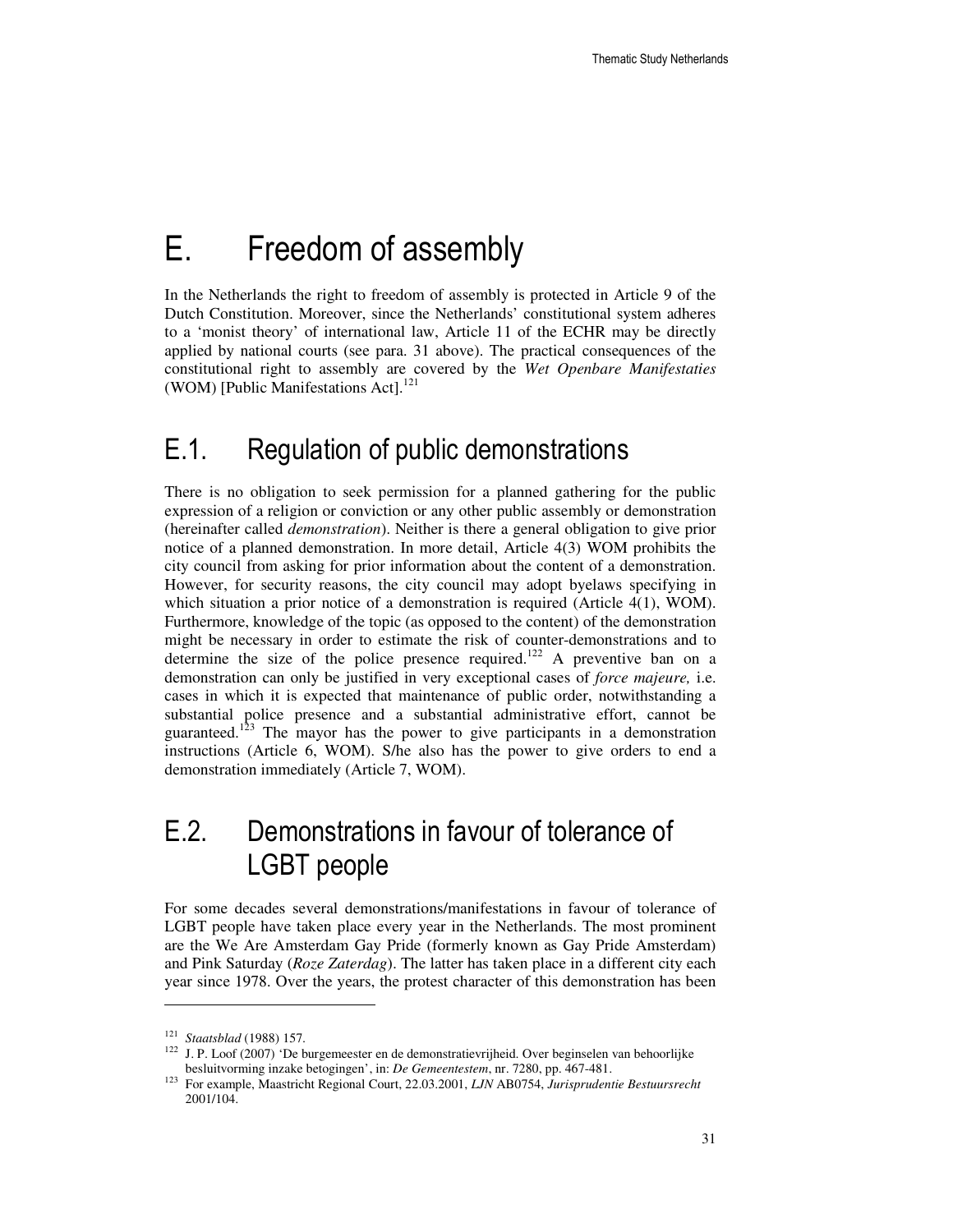transformed into a parade with the aim of increasing LGBT tolerance. The number of participants grew from 2,000 in 1978 to  $45,000$  in 2008.<sup>124</sup> Pink Saturday has now even been openly supported by the Dutch Queen.<sup>125</sup> Other large-scale manifestations which aim to increase the tolerance of homosexuality include the Midsummer Canal cultural festival (*MidZomerGracht festival*) in Utrecht,<sup>126</sup> and the Pink May Party (*RozeMeifeest*) in Nijmegen.<sup>127</sup>

Apart from these demonstrations with a festive atmosphere, each year on 4 May (National Remembrance Day for War Victims), special attention is paid to LGBT people. In the cities of Amsterdam and The Hague special LGBT remembrance meetings take place at the so-called *homomonumenten*.<sup>128</sup> Furthermore, at different locations in the country a wreath remembering LGBT victims is often laid at a Second World War memorial.<sup>129</sup>

From time to time demonstrations of a more occasional character took place. In April 2007, for example, COC Nederland, the main NGO active in the field of gay and lesbian rights, organised a demonstration against the so-called '*weigerambtenaren*', civil servants who refuse to marry same-sex couples. <sup>130</sup> In addition, during the week of the International Day against Homophobia, COC Nederland organised a 'Poland Week', to protest against the increasing homophobia in Poland and in support of the Warsaw Pride that was to take place on 19 May 2007. Protest demonstrations were held on 15 May in The Hague in front of the Polish Embassy and on 17 May in Amsterdam in the central square, the Dam.

The overview presented in the table in Annex 2 of demonstrations in favour of tolerance of LGBT people does not claim to be exhaustive. See also Chapter G.4. Transgender and freedom of assembly.

<sup>&</sup>lt;sup>124</sup> See www.ihlia.nl/dutch/algemeen/collectie/dossier\_roze\_zaterdag (22.01.2010).

<sup>125</sup> 'Pro-homo brief van Beatrix', in: *Trouw* (15.09.2007), p. 2-3.

<sup>&</sup>lt;sup>126</sup> See www.midzomergracht.nl.

 $127 \text{ See } \overline{\text{www.rozeneifest.nl.}}$ 

See www.homomonument.nl.

<sup>&</sup>lt;sup>129</sup> For the purposes of the table in Annex 2, all these remembrance meetings together will be counted as two meetings per year.

<sup>130 &#</sup>x27;Homomanifestatie tegen weigerambtenaren', available at: www.katholieknederland.nl (07.02.2010). In the covenant between the coalition partners (CDA, PvdA and CU) it has been agreed that civil servants will be permitted to refuse to conduct a marriage between two people of the same sex should they have conscientious/religious objections, on the condition that same-sex marriage will still be possible in every village or town hall. The local governments of a number of the major cities (among them Amsterdam and Rotterdam) immediately announced that civil servants who are employed by them will not have the right to refuse to marry same-sex couples (see Holtmaat (2007), p. 78). The ETC considers it indirect discrimination on grounds of religion, when a local authority refuses to appoint to such a job someone with religious objections to marrying same-sex couples. In two opinions of 15.03.2002 it considered such indirect discrimination not objectively justified and therefore unlawful (opinions 2002-25 and 2002-26). However, in a more recent opinion the ETC changed its mind; it now considers it objectively justified, and therefore permissible to only appoint registrars who are willing to conduct marriages of two people of the same sex (opinion 2008-40 of 15.04.2008). See Annex 1 of this report.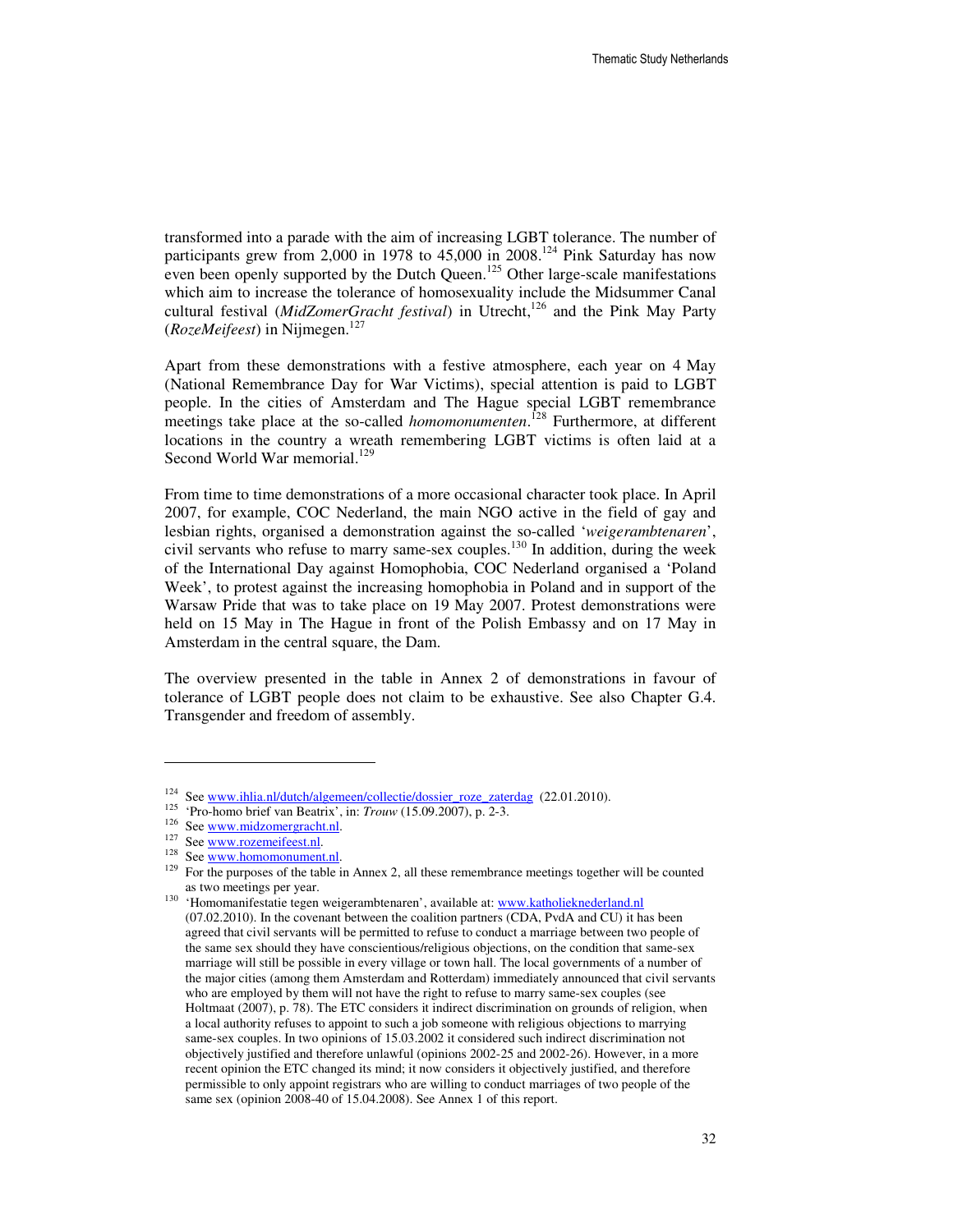## E.3. Demonstrations against tolerance of LGBT people

The authors of this report are not aware of any demonstration against tolerance of LGBT people in the Netherlands in the period 2000-2009.

### E.4. Refusals or bans of demonstrations

Although in the 1970s and 1980s there were private parties claiming in court that a demonstration in favour of tolerance of LGBT people should be banned,<sup>131</sup> no authorisation for such a demonstration has been refused in recent decades, apart from one minor recent case. In 2007 the city council of Amsterdam refused a licence for the original plans for five festivities, mainly street parties, forming part of We Are Amsterdam Gay Pride. Since not *all* activities of the Gay Pride are regarded as demonstrations within the meaning of the Public Manifestations Act, but rather as a public event, a so-called event licence was required on the basis of Article 2.11 of the general municipal byelaws of the municipality of Amsterdam. The refusal was due to the fact that the Amsterdam Soccer Tournament was due to take place the same week. The police and the city council feared that the city centre of Amsterdam would become overcrowded, which could lead to disturbances.<sup>132</sup>

### E.5. Disturbances at demonstrations

l

During Pink Saturday in 1982, which took place in Amersfoort, onlookers called the demonstrating LGBT people names and pelted them with stones. The pictures of this violence caused a stir in the country. The disturbances gave cause for various new policy initiatives on LGBT matters, both at national and at local level. Since that date, for example, the police have a positive obligation to protect LGBT people from 'queer bashers', instead of banishing LGBT people from gay 'cruising' areas in public places (*homo-ontmoetingsplekken*).<sup>133</sup>

<sup>131</sup> Vz. ARRvS [President of the Judicial Division of the Council of State], 11.04.1979, *Weekoverzicht Raad van State* 1979, R.737; and ARRvS, 08.01.1981, *Weekoverzicht Raad van State* 1981, 3.314. In this case Roman Catholic pastors unsuccessfully appealed against a planned demonstration with the aim of protesting against anti-gay statements made by the Bishop of Roermond. See also Vz. ARRvS 27.05.1982, *Administratiefrechtelijke Beslissingen* 1983, 62. In this case the court ruled that the refusal by the Mayor of Amersfoort to grant a permit for a third gay demonstration in a row and accompanying encampment was disproportionate.

<sup>&</sup>lt;sup>132</sup> 'Politiek kiest voor voetbal-hooligans boven homo-feesten', at: www.progay.nl/nieuws.html?id=14 (14.02.2010).

<sup>133</sup> See www.coc.nl/dopage.pl?thema=any&pagina=algemeen&algemeen\_id=171 (22.01.2010).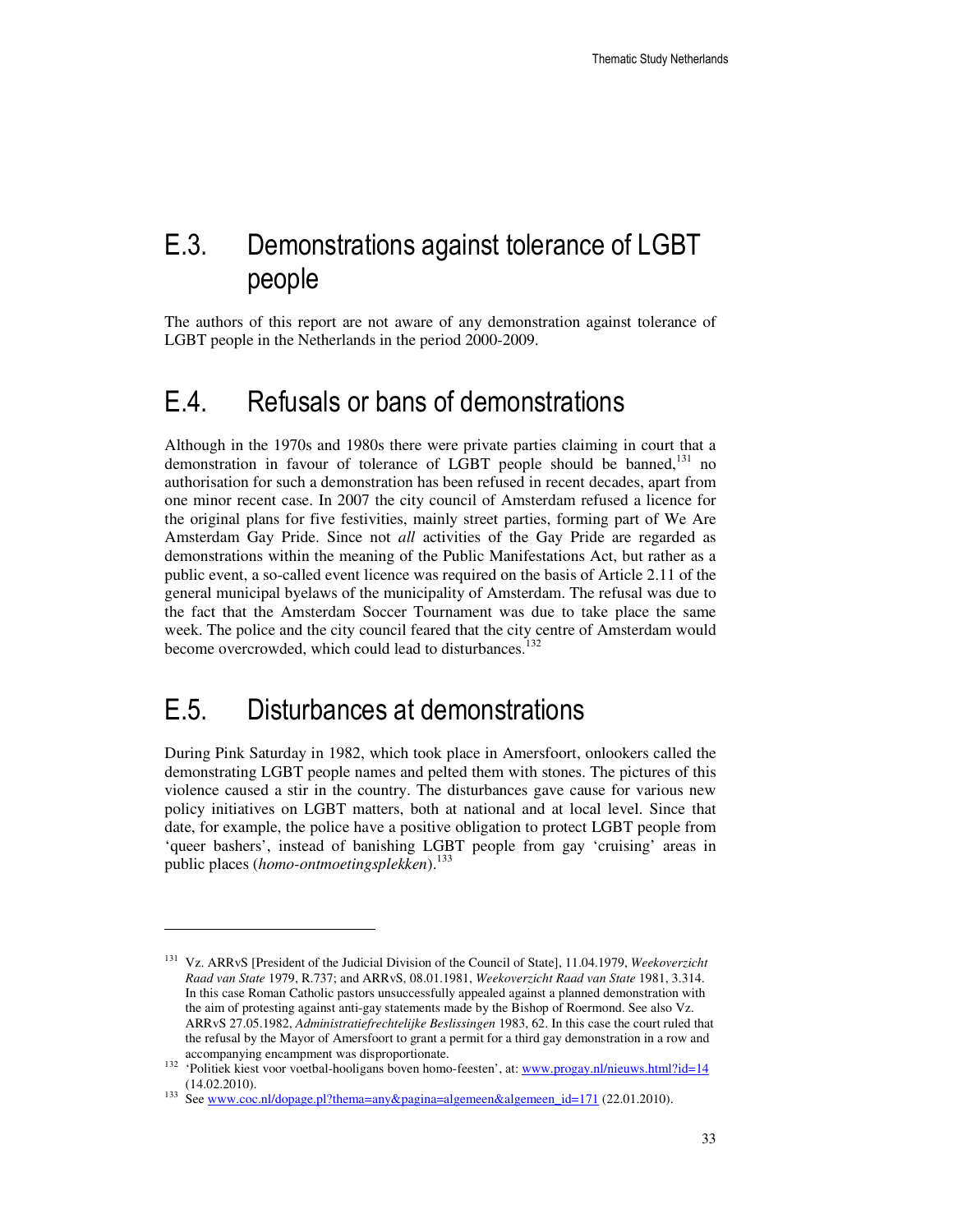Since 1982 some isolated disturbances have taken place. Recently, during the We Are Amsterdam Gay Pride of 2007, on two occasions a total of four gay men were violently attacked.<sup>134</sup> Furthermore, a wreath at the *homo-monument* was destroyed and thrown into the canal. The police arrested two young men for this act.<sup>135</sup> Otherwise, the LGBT network *Roze in Blauw* [Pink in Blue] of the Amsterdam police did not receive any reports of LGBT-related violence during the 2007 Gay Pride.<sup>136</sup> During the 2008 events, no incidents were reported according to the Pride organisers, and the only incident the was reported during the 2009 events was that 'homos go to hell' had been chalked on a bridge.<sup>137</sup> See Chapter H. Miscellaneous for more information about violence against LGBT people.

<sup>134</sup> 'Homo's mishandeld tijdens Gay-Pride' (06.08.2007), available at:

www.coc.nl/dopage.pl?thema=any&pagina=viewartikel&artikel\_id=1805 (13.02.2010).

<sup>135</sup> 'Homohaat leidt tot agressie bij Gay Pride in Amsterdam', in: *Algemeen Dagblad* (07.08.2007), p. 9.

<sup>&</sup>lt;sup>136</sup> See www.politie-amsterdam-amstelland.nl (25.01.2008). For more information about this police gay network, see Chapter I. Good practices.

<sup>&</sup>lt;sup>137</sup> See <u>www.weareproud.nl/nieuws.html</u> (22.01.2010).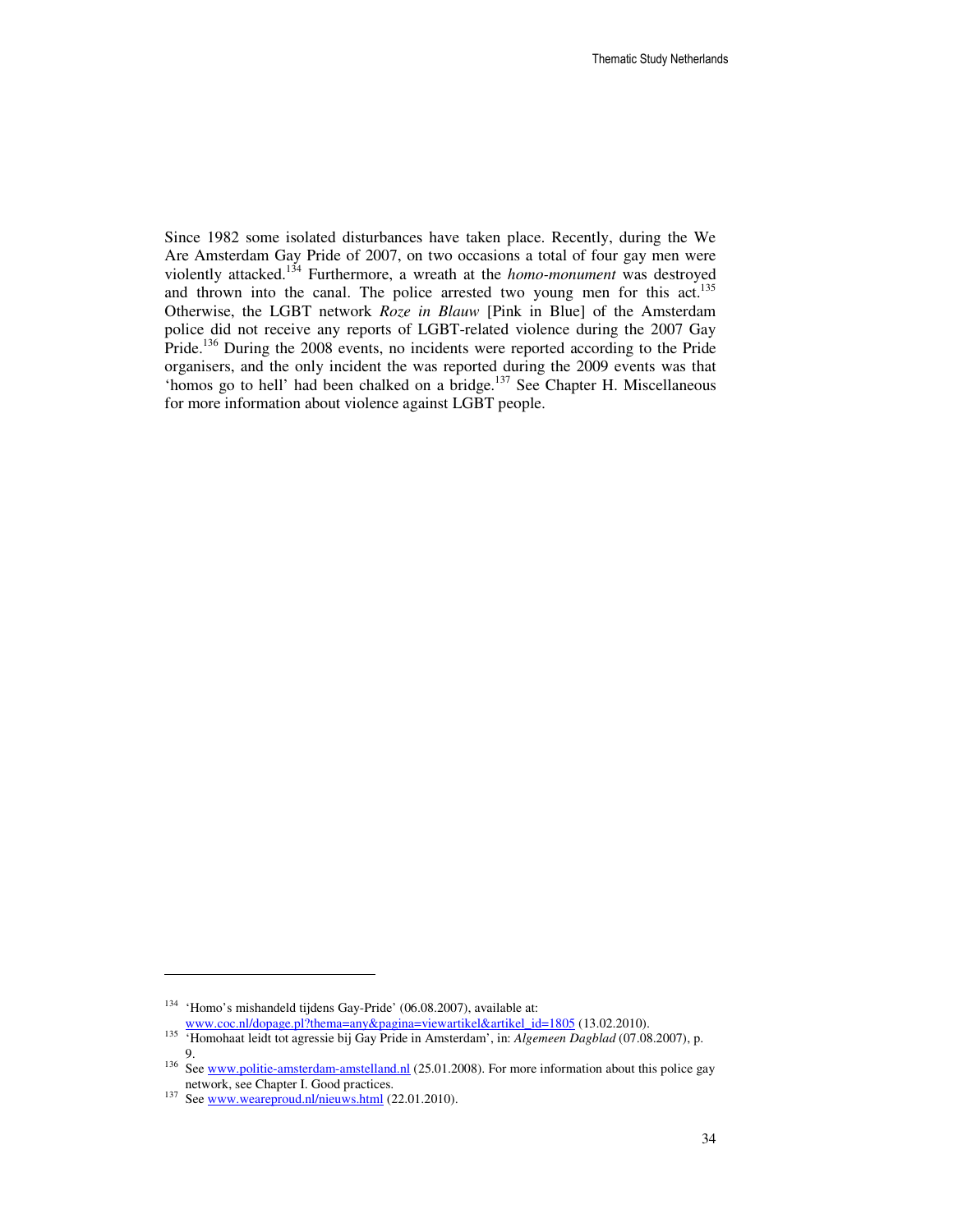# F. Hate speech and criminal law

# F.1. Hate speech in criminal law

Article 137c of the Dutch Penal Code outlaws public expressions about a group of people, that are insulting on grounds of their heterosexual or homosexual orientation (or on grounds of their race, religion or belief, or since 2006 on grounds of their physical or mental disability). It should be noted, however, that anti-homosexual verbal abuse more often falls within the terms of Article 266 of the Penal Code, which makes it a crime to insult someone. Article 266 does not require that the insult is discriminatory. It includes an exception for commenting on the promotion of public interests.

The sanction provided by Article 137c is imprisonment of up to one year or a fine of up to 7,600 Euro. If the offence is committed in pursuance of an individual's profession, as habitual practice, or by two or more persons together, the sanction may amount to two years' imprisonment or a fine of 19,000 Euro. The maximum sanction of Article 266 is three months' imprisonment or a fine of 3,800 Euro.

Public incitement of hatred, of discrimination or of violence against persons on grounds of their heterosexual or homosexual orientation is punishable under Article 137d of the Penal Code. The sanctions for this offence are similar to those under Article 137c. Article 137d also covers the grounds of race, religion, belief and disability, and also sex.

On the basis of Article 137e of the Penal Code a person who – for any reason other than that of giving factual information – publishes a statement which s/he knows or should reasonably suspect to be insulting to a group of people on the grounds of their heterosexual or homosexual orientation (or race, religion, belief or disability), or which s/he knows or should reasonably suspect to incite hatred of or discrimination against people or violence against their person or property on the grounds of their heterosexual or homosexual orientation (or race, religion, belief, disability or sex), is liable to a term of imprisonment of not more than six months or a fine of 7,600 Euro maximum.<sup>138</sup> If the offence is committed in pursuance of an individual's profession, as habitual practice, or by two or more persons together, the sanction may amount to two years' imprisonment or a fine of 19,000 Euro. If the offence is committed in pursuance of an individual's profession, the offender may be disqualified from the practice of his or her profession.

 $138$  Article 137e provides the same punishment for a person who – for any reason other than that of giving factual information – disseminates an object which s/he knows or should reasonably suspect to contain such a statement, or sends such an object to someone who has not asked for it, or has such an object in stock for public disclosure or for dissemination.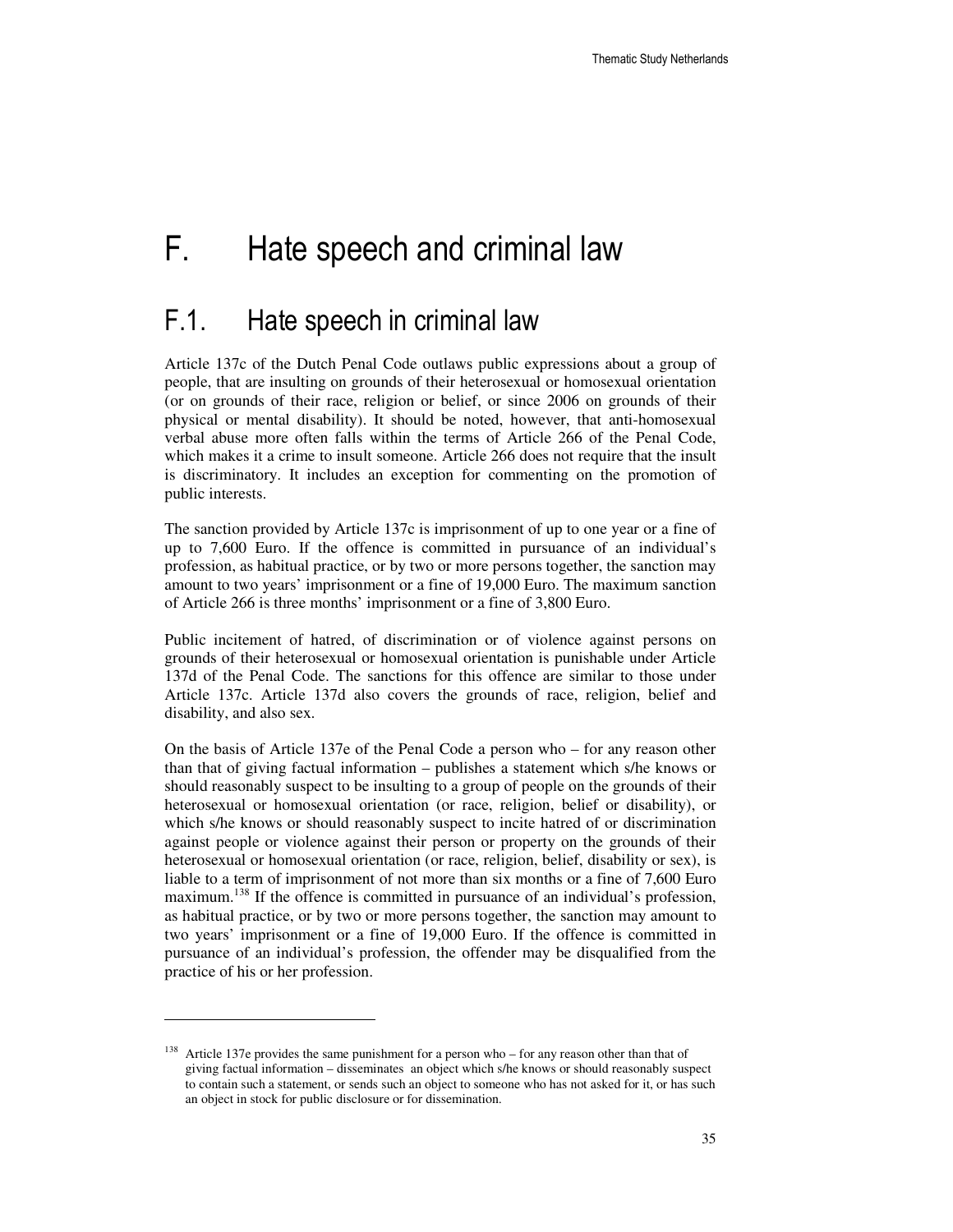The tables in Annex 1 give an overview of the most important case law in the field of criminal hate speech. Not all cases have been published, and until recently no statistics were available regarding specific grounds of discrimination.

In 2007, in response to questions from the Parliamentary Standing Committee on Justice, the Minister of Justice commissioned research on criminal discrimination (*strafbare discriminatie*).<sup>139</sup> The study found that over the years 2000-2005 a total of 682 discrimination cases reached a criminal court, resulting in convictions in 89 per cent of the cases. In addition to that, a fine was agreed in some 200 cases that did not go to court.<sup>140</sup> The numbers of cases and convictions per year have not changed much over 2000-2005,<sup>141</sup> and are also fairly stable over the period 1995-2008.<sup>142</sup> Over that longer period the average annual number of instances of criminal discrimination (on any ground) that were registered by the police has been almost  $500$ .<sup>143</sup>

The study on criminal discrimination further analysed the files of 229 cases (i.e. all cases that went to court in the years 2000-2004 in five regional courts, including those in the three largest cities of the Netherlands). This showed that all but 6 of these 229 cases were about hate speech (i.e. the crimes of Articles 137c, 137d and 137e of the Penal Code). In 215 of these cases the ground of discrimination could be established: sex was the ground in 3 cases, homosexuality in 7, race/colour/religion/nationality in 175, other grounds in 13, and multiple grounds in 17 cases.<sup>144</sup> Assuming that the latter will have included some cases also affecting sexual orientation, it could be tentatively concluded that around 5 per cent of all adjudicated hate speech crimes were homophobic in nature.

A recent inventory of all instances of discrimination reported to the police, concludes that in 2008 somewhere between 12 and 17 per cent of these 2240 instances

<sup>139</sup> C. Brants, R. Kool and R. Ringnalda (2007) *Strafbare discriminatie*, The Hague: Ministry of Justice / WODC; available at: www.wodc.nl/onderzoeksdatabase/strafmaat-discriminatiezaken.aspx (14.02.2010). The study covers not only the discriminatory speech crimes of Articles 137c to 137e, but also actual discrimination crimes in the sense of Articles 137f, 137g and 429*quater* of the Penal Code. It does not cover other crimes with a discriminatory background.

<sup>140</sup> Brants, Kool and Ringnalda (2007) idem, pp. 95 and 100.

<sup>141</sup> Brants, Kool and Ringnalda (2007) idem, p. 100.

<sup>142</sup> S. N. Kalidien and A. Th. J Eggen (eds) (2009) *Criminaliteit en rechtshandhaving 2008 – Ontwikkelingen en samenhangen*, The Hague: Ministry of Justice/WODC and CBS [Statistics Netherlands], pp. 443 and 480; available at: www.wodc.nl/onderzoeksdatabase/cenr-2008.aspx (13.02.2010).

<sup>&</sup>lt;sup>143</sup> Kalidien and Eggen (2009) idem, p. 357. For further analysis of these and other statistics, see also M. Davidović and P. R. Rodrigues (2008) 'Opsporing en vervolging in 2007', in: J. van Donselaar and P. R. Rodrigues (eds) *Monitor Racisme & Extremisme. Achtste Rapportage*, Amsterdam: Pallas Publications, pp. 199-228, available at: www.monitorracisme.nl/content.asp?PID=12&LID=1 (01.02.2010).

<sup>144</sup> C. Brants, R. Kool and R. Ringnalda (2007) *Strafbare discriminatie*, The Hague: Ministry of Justice / WODC, pp. 108-116, available at: www.wodc.nl/onderzoeksdatabase/strafmaatdiscriminatiezaken.aspx (14.02.2010).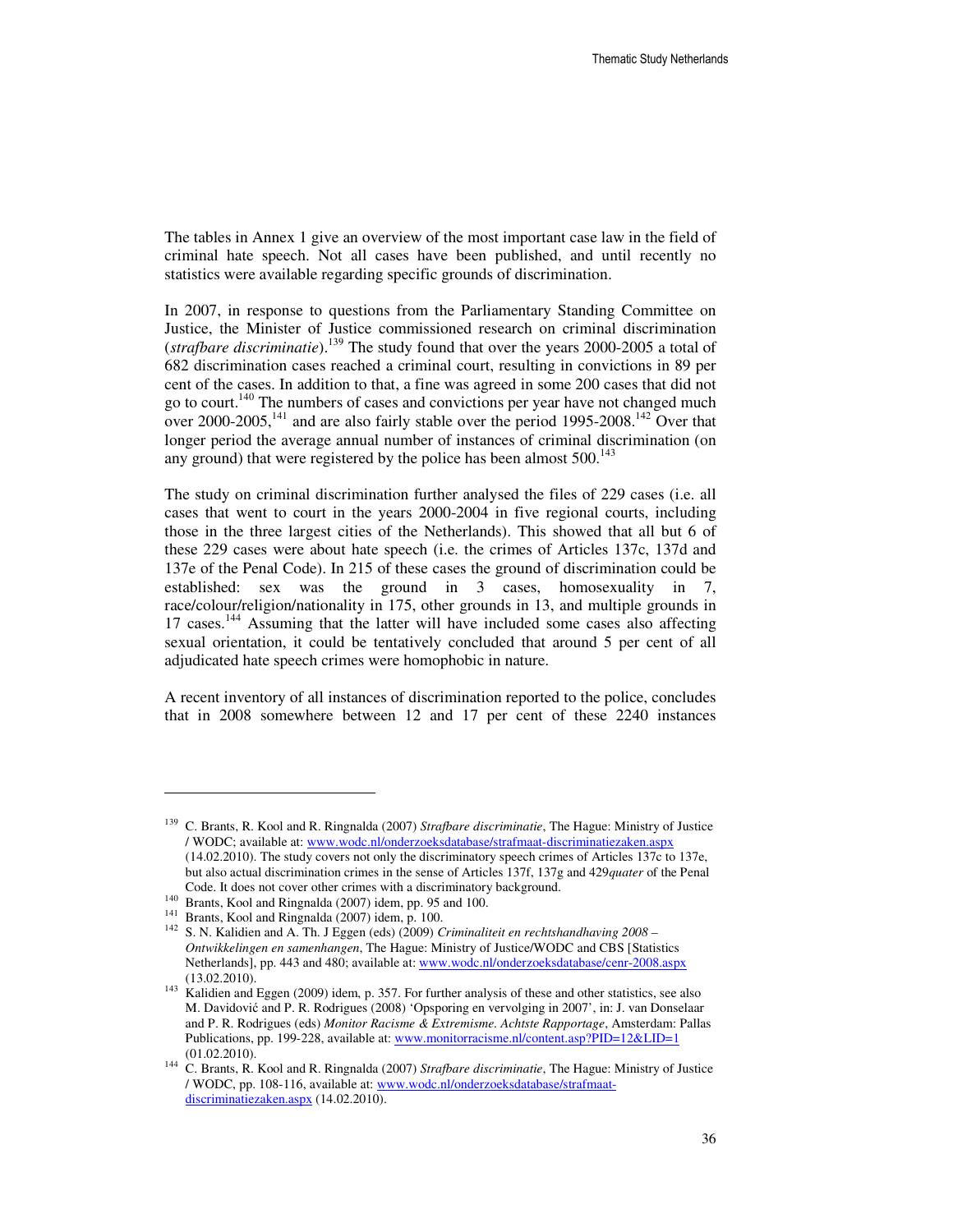concerned homosexuality.<sup>145</sup> Unfortunately, the inventory does not specify what proportion of these instances could be classified as homophobic speech in the sense of Articles 137c, 137d and 137e of the Penal Code. The inventory also covers many instances where (in the sense of Article 266 of the Penal Code) someone got insulted in anti-homosexual terms, without necessarily being (seen as) LGBT. So for various reasons it is difficult to compare the 2008 data with those over 2000-2004. Hate speech was also included (but not counted separately) in the even wider inventory made by the 'Art.1' (the national association against discrimination) of complaints registered by the anti-discrimination bureaus. Over the years 2004-2006 some 4 per cent of all complaints concerned sexual orientation, a proportion that went up to 6 per cent in 2007 and 5 per cent in 2008.<sup>146</sup> See also Chapter H.1. Violence against LGBT people.

### F.2. Hate speech in civil law

Article 6:162 of the Civil Code provides for a civil tort procedure. In the LGBT context, this article has been invoked several times to challenge hate speech. In 1987 COC Nederland unsuccessfully instituted civil proceedings against the Roman Catholic archbishop on this basis. The court of appeal ruled that, although the archbishop could have chosen his words more carefully, his statement that homosexuality is an abnormality of Creation was not needlessly hurtful.<sup>147</sup> In 1990 civil proceedings were successfully instituted against a married couple who had distributed flyers stating (amongst other things) that AIDS was caused by homosexual conduct and that homosexuals deserved the death penalty.<sup>148</sup>

Where anti-LGBT hate speech in employment or in the provision of goods or services takes the form of harassment, the sanctions of tort, contract or antidiscrimination law may apply; see Chapter A.3. Sanctions.

l

<sup>145</sup> F. Tas and W. de Wit (2009) *POLDIS 2008 – Criminaliteitsbeeld Discriminatie*, The Hague: Ministry of the Interior, pp. 10 and 17, available at: www.minbzk.nl/actueel?ActItmIdt=120677 (13.02.2010).

<sup>146</sup> W. Dinsbach, M. Coenders and I. Boog (2009) *Kerncijfers 2008 – Landelijk overzicht van discriminatieklachten geregistreerd bij antidiscriminatiebureaus en meldpunten in Nederland*, Rotterdam: Art.1, available at: www.art1.nl/artikel/6881-Kerncijfers (13.02.2010) .

<sup>147</sup> Amsterdam Court of Appeal, 10.12.1987, *NJCM-Bulletin* 1989, 305, available at: http://hdl.handle.net/1887/4078 (13.02.2010). See also www.ihlia.nl/dutch/algemeen/archief/thematische-archieven (13.02.2010).

<sup>148</sup> Supreme Court, 02.02.1990, *Nederlandse Jurisprudentie* 1991, 289.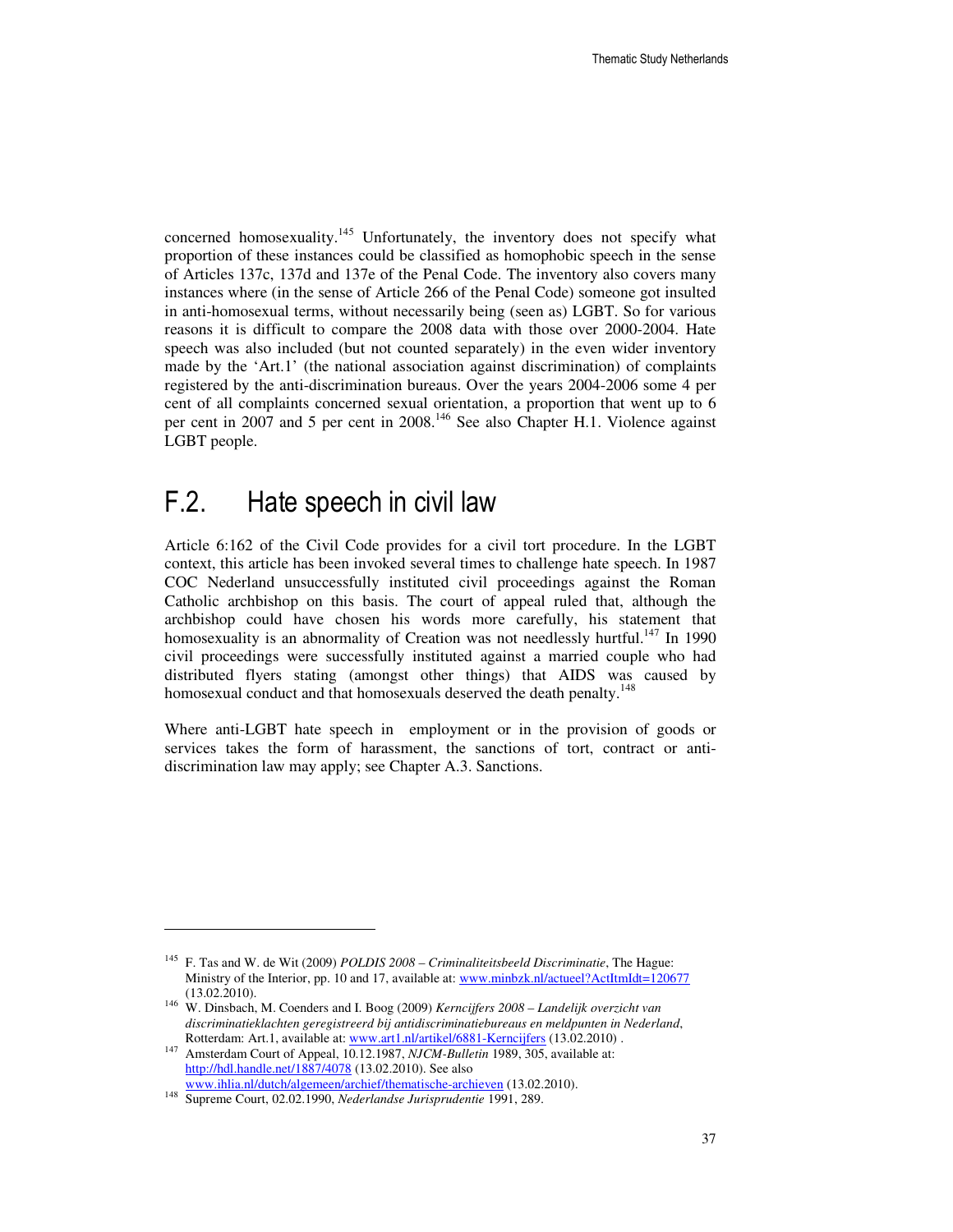## F.3. Homophobic motivation as aggravating factor in sentencing

Neither the Penal Code nor the *Wetboek van Strafvordering* [Code of Criminal Procedure] provide for homophobic motivation as an aggravating factor in sentencing. However, since 2003 the *Aanwijzing Discriminatie* [Instruction on Discrimination] of the Public Prosecution Service has been in force.<sup>149</sup> On the basis of this instruction, the public prosecutor must increase the sentence s/he demands in his/her closing speech by 25 per cent in the case of an offence with a discriminatory background relating to race, religion, belief, disability or sexual orientation. Since 2007 the instruction also requires the police to use a uniform registration format for all incidents of criminal discrimination that are reported to the police or that the police discovers. This registration does not only cover the specific crimes of Articles 137c to 137g and 429*quater* of the Penal Code, but also any other crime committed with a discriminatory aspect. The instruction also indicates how data from this registration must be reported (also regionally).

The first year for which a (national) report on this basis has been produced is 2008, during which 2240 incidents were registered. Although for a third of these incidents no ground of discrimination had been recorded, the report concludes that up to 380 incidents (i.e. 17 per cent) could be classified as sexual orientation discrimination.<sup>150</sup> For most incidents, the sexual orientation of the victim(s) is not known. Of the 70 incidents where the victim was recorded as being homosexual, a third concerned threatening behaviour, a third (also) concerned physical violence, and in two thirds of the incidents the victim had (also) been insulted.<sup>151</sup> The report does not specify in which of these cases the discriminatory background could, should or would be considered as an aggravating factor in sentencing.

There are examples of cases in which the court takes a discriminatory aspect of an offence into account in sentencing.<sup>152</sup> However, it seems difficult to draw any firm conclusions from this practice, because a discriminatory aspect is often not the only relevant aspect in sentencing. Furthermore, it is often not possible to identify to what extent various elements contributed to the level of final sentence imposed.

l

<sup>149</sup> This concerns an instruction on the basis of Article 130(4) of the *Wet Rechterlijke Organisatie* [Act on the Judicial System]. For the text of the current (2007) version of the instruction, see: www.om.nl/organisatie/beleidsregels/overzicht/discriminatie (13.02.2010).

<sup>150</sup> F. Tas and W. de Wit (2009) *POLDIS 2008 – Criminaliteitsbeeld Discriminatie*, The Hague: Ministry of the Interior, pp. 10, 17 and 28, available at: www.minbzk.nl/actueel?ActItmIdt=120677 (13.02.2010).

 $151$  Tas en De Wit (2009) idem, p. 18.

<sup>152</sup> 's-Gravenhage Regional Court, 14.04.2006, *LJN* AX9566; Maastricht Regional Court, 08.05.2007, *LJN* BA4620; Roermond Regional Court, 23.12.2009, *LJN* BK8235 and BK7698.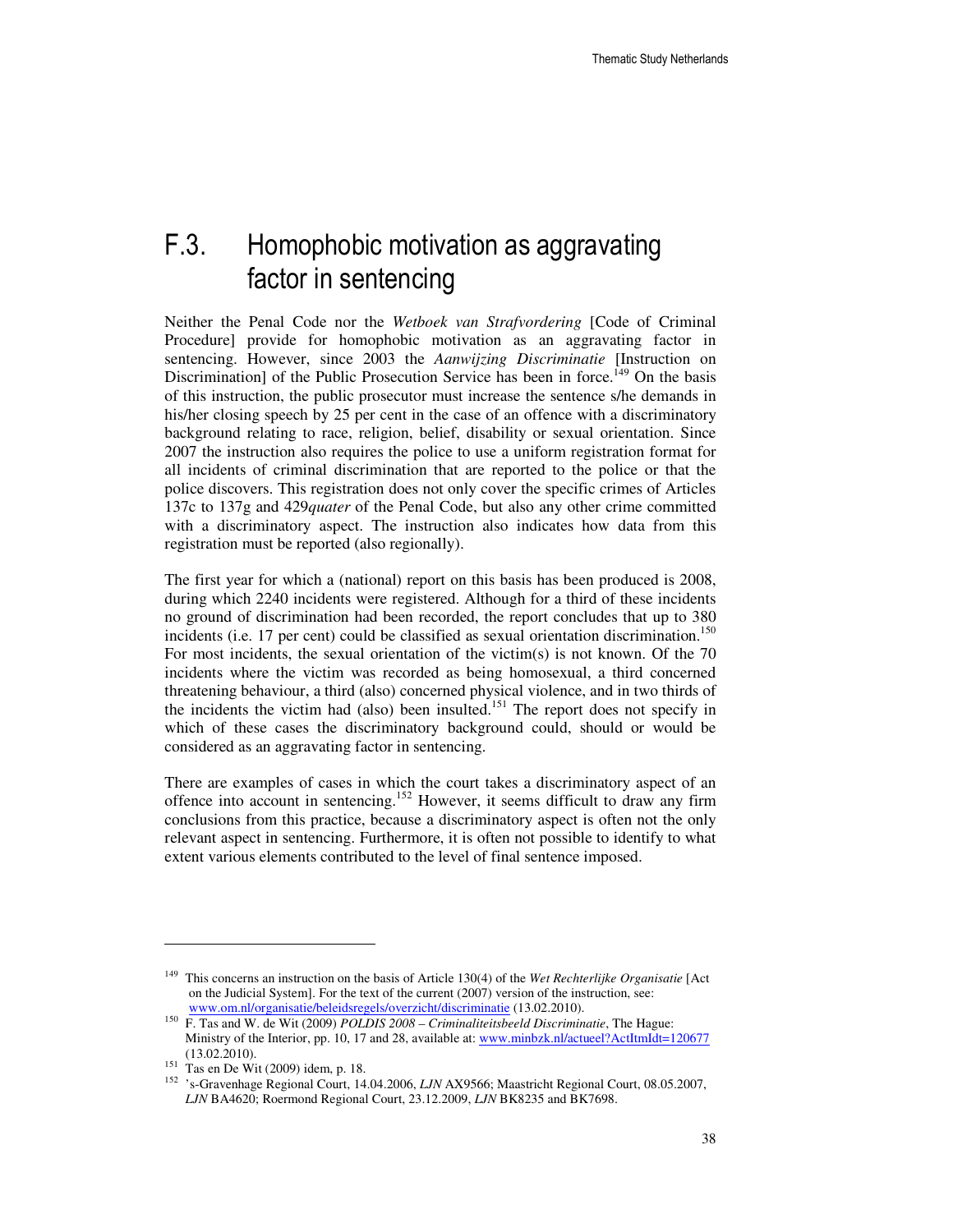## G. Transgender issues

In Dutch law discrimination on the ground of 'transsexuality' is regarded as a form of sex discrimination.<sup>153</sup> Moreover, the ETC recently issued an opinion stating that discrimination on the ground of 'transvestism' is also to be regarded as a form of sex discrimination.<sup>154</sup> Discrimination on grounds of gender identity or gender expression is therefore covered by the GETA, by some anti-discrimination provisions in the Penal Code (see Chapter G.5. below), by a few other prohibitions of sex discrimination, by the new provision in the law on health and safety at work (see Chapter A.1.), by the new law on local anti-discrimination provisions (see Chapter A.4.), and by Article 1 of the Constitution. Regrettably, even the standard form prescribed under the latter law for the registration of discrimination complaints does not mention gender identity/expression explicitly.

### G.1. Legislation regarding change of sex

Article 1:28 of the Civil Code provides that courts may allow an individual to change his/her sex in his/her birth certificate. For this to be granted it is necessary that the requesting person is, as far as possible and sensible from a medical and psychological point of view, physically transformed into the new sex.<sup>155</sup> Secondly, the permanent incapability to beget a child or to give birth to a child is an express condition for a legal change of sex. Organisations take a firm stand against this which they consider to be a humiliating requirement.<sup>156</sup> The Commissioner for Human Rights of the Council of Europe (recalling the Yogyakarta Principles) has called for the abolition of both the absolute infertility requirement and the physical transformation requirement.<sup>157</sup> On 15 June 2009 the Minister of Justice has informed Parliament that he is preparing a bill to amend Article  $1:28^{158}$  From the letter it is not clear whether this will only involve the sterilisation requirement, or also the physical transformation requirement.

 $\overline{a}$ 

<sup>153</sup> Leeuwarden Court of Appeal, 13.01.1995, *Nederlandse Jurisprudentie* 1995, 243, and, for example, ETC 17.02.1998, opinion 1998-12, ETC 07.11.2000, opinion 2000-73, ETC 09.03.2006, opinion 2206-33. See Annex 1 of this report.

<sup>154</sup> ETC 15.11.2007, opinion 2007-201. See also Annex 1.

<sup>155</sup> See for application of this clause: 's-Hertogenbosch Court of Appeal 24.04.2007, *LJN* BA5428.

<sup>156</sup> COC Nederland en MOVISIE (2007) *Beleidsvisie Homo-, lesbisch, biseksueel en transgenderbeleid, Visie van de Nederlandse homobeweging op de in het coalitieakkoord uitgezette lijn*, available at: www.movisie.nl/115041/def/home/publicaties/publicaties/?OnderwerpID=115468 (13.02.2010); 'Transgenders "vermist"; emancipatienota laat groep in de kou staan', in: *Spits* (13.11.2007), p. 13.

<sup>&</sup>lt;sup>157</sup> Report by the Commissioner for Human Rights Mr Thomas Hammarberg on his visit to the *Netherlands 21-25 September 2008*, Strasbourg: Council of Europe 11.03.2009, CommDH(2009)2, p. 33, www.coe.int/t/commissioner/Activities/visitsbycountry\_en.asp (07.02.2010).

<sup>158</sup> *Parliamentary Documents Lower House* (2008-2009) 27017, nr. 53.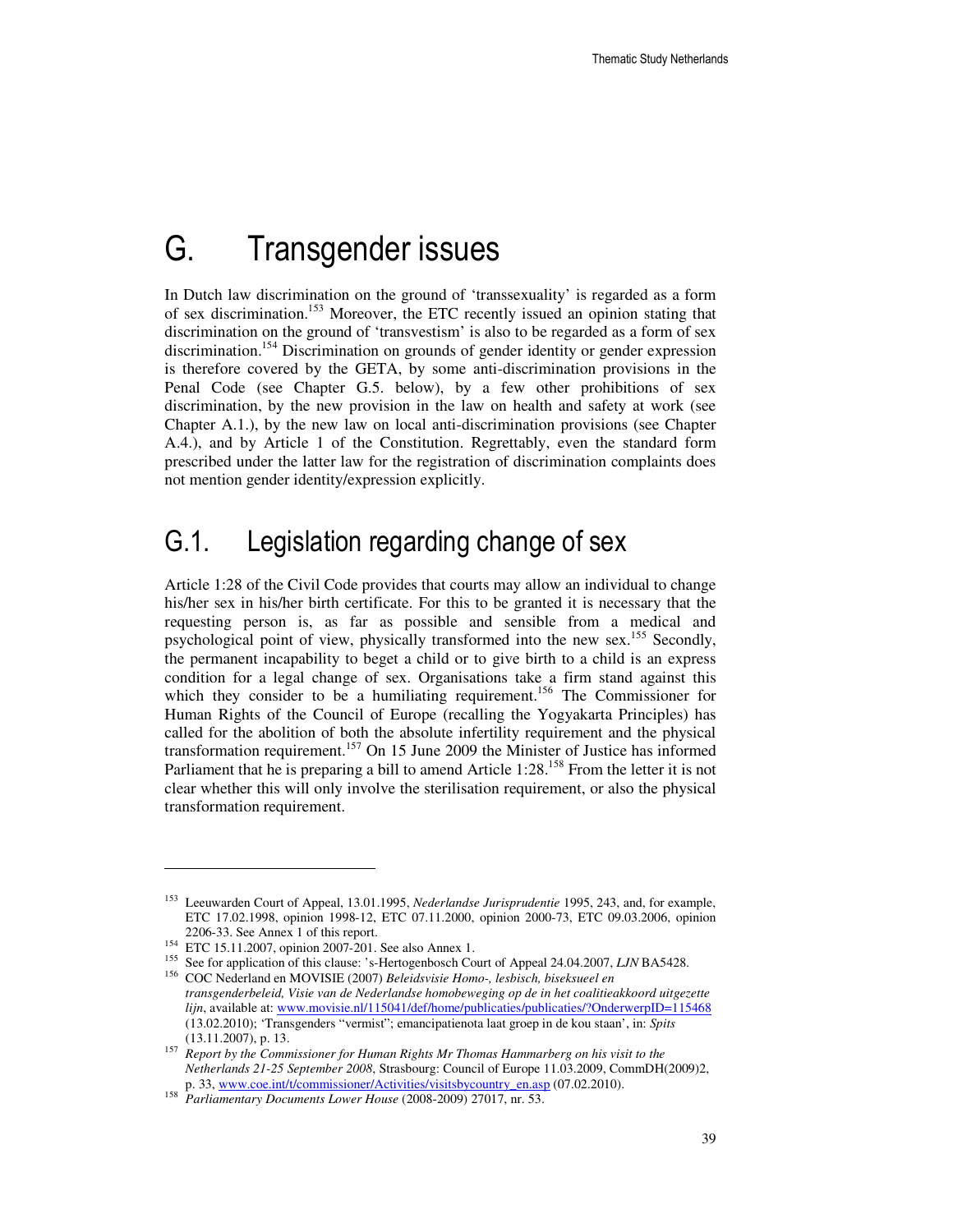Article 1:28a of the Civil Code contains the formal requirements for a request for change of sex. The requesting person must submit a copy of his/her birth certificate as well as a medical certificate from an expert recognised by law. The expert must be confident that the person requesting a change of sex has the conviction to belong to the opposite sex on a permanent basis. Furthermore, the expert must inform the court on the medical certificate whether, and if so to what extent, the requesting person has been physically transformed into the opposite sex. In the third place, the expert must declare that the requesting person is no longer capable of begetting a child or giving birth to a child.

In April 2007 the Court of Appeal of 's-Hertogenbosch ruled that the applicant's physical change of sex was not yet sufficiently complete for a change of sex to be granted in his birth certificate within the meaning of Article 1:28 of the Civil Code. The court based its decision upon the finding that hormonal treatments had only started in September 2006 and surgery was yet to take place.<sup>159</sup>

In 2005 an individual who felt intersexual or asexual, neither male nor female, requested that his sex be crossed out in his birth certificate. The Supreme Court dismissed this claim in 2007, ruling that it falls within the *margin of appreciation* of national states under Article 8 of the ECHR to require that a person's sex in his/her birth certificate is either male or female and not gender-neutral. According to the court, the general interest outweighed the individual interest in this respect.<sup>160</sup>

Information obtained from the *Raad voor de Rechtspraak* [Council for the Judiciary] (by email of 25.02.2010) indicates that the annual number of (positive or negative) court decisions on requests of people wishing to change the sex in their birth certificate under Article 1:28 of the Civil Code seems to be rising, from 57 in 2004 to 86 in 2009 (see Annex 2 – Statistics).

By law, the costs of surgical treatment to adjust primary sexual characteristics, are covered by the standard health insurance.<sup>161</sup> The non-coverage for surgical treatment to adjust secondary sexual characteristics is a topic of legal and political controversy. In September 2008 a court ruled that a local authority was right in refusing to give a transitioning transsexual a special social security allowance to meet these costs.<sup>162</sup> In November 2009 the Equal Treatment Commission came to the conclusion that the refusal of a health insurance company to pay for the breast implants for a male-tofemale transsexual amounted to indirect sex discrimination, because the costs for breast amputation (for example for female-to-male transsexuals) were being covered. However, the ETC considered this indirect discrimination to be justified, because the exclusion of breast implants from the insurance coverage is explicitly mentioned in

 $\overline{a}$ 

<sup>159</sup> 's-Hertogenbosch Court of Appeal, 22.05.2005, *LJN* BA5428.

<sup>160</sup> Supreme Court, 30.03.2007, *LJN* AZ5686.

<sup>161</sup> Article 2.4(1b) of *Besluit zorgverzekering* [Health Insurance Regulation].

<sup>162</sup> 's Hertogenbosch Regional Court, 22.09.2008, *LJN* BF1834.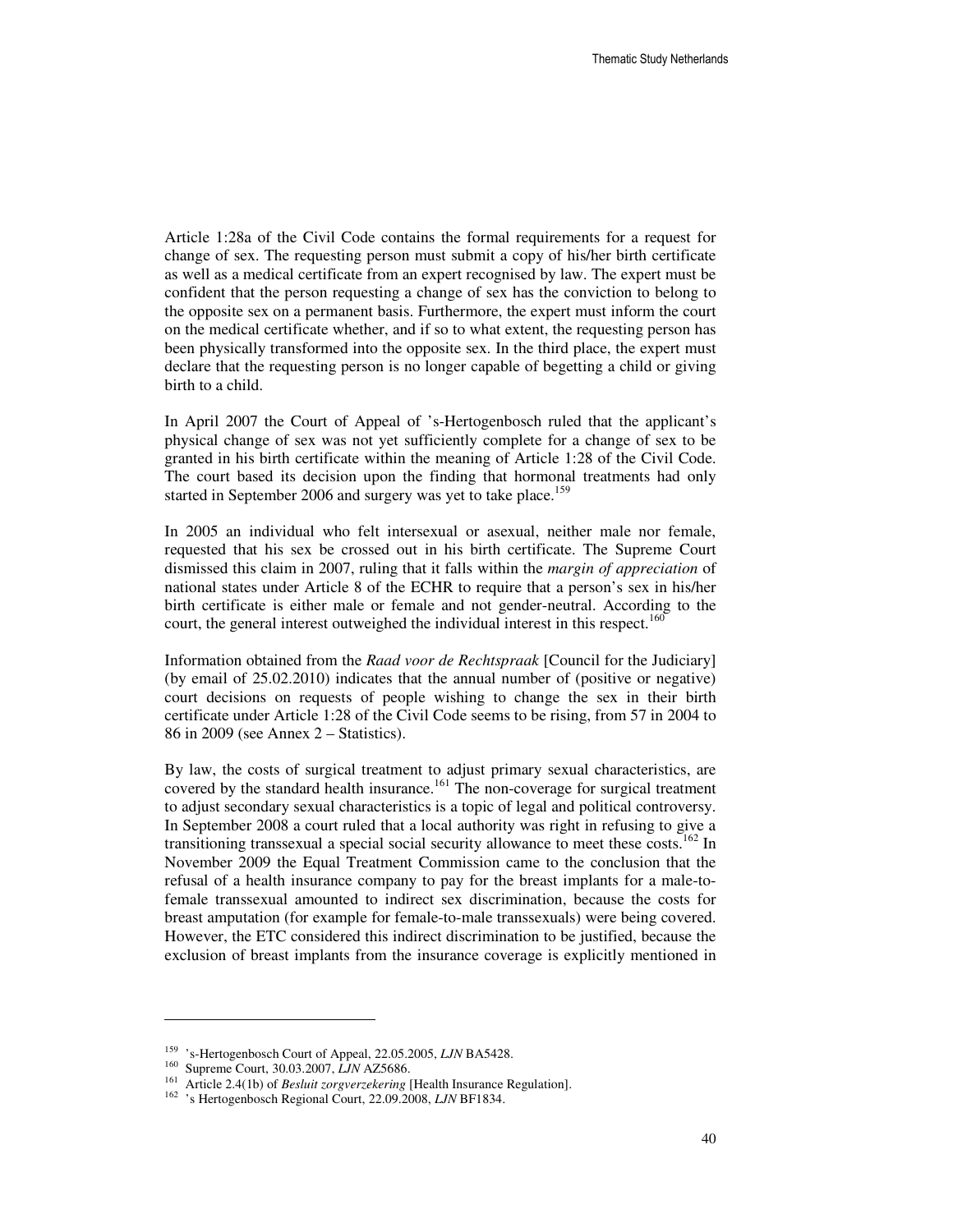the government's rules and regulations.<sup>163</sup> Currently the Minister for Health is in consultation about the issue with *Transgender Netwerk Nederland* and with the *College voor Zorgverzekeringen* [Health Insurances Board].<sup>164</sup>

### G.2. Legislation regarding change of names

The civil courts have the competence, once an appeal for a change of sex has been granted and if so requested, to order the change of the applicant's first names (Article 1:28b(2), Civil Code). In this respect, the court has to judge whether the interest for the granting of the request is sufficiently substantial. In addition the requested name must meet the general requirements of the law on first names (Article 1:4, Civil Code).

In this respect the following case is interesting. In 2002 a Luxembourg national petitioned to the Regional Court of The Hague for a change of sex and names. The request for change of sex was granted under Dutch law. The change of names was problematic due to the fact that the applicant did not have Dutch nationality and, under rules of Dutch Private International Law the applicable law was that of Luxembourg, which at the time of procedures did not allow for a change of name in the situation at issue. Nevertheless, referring to the Goodwin judgement of the European Court of Human Rights, the regional court ruled that a change of sex is a change of status within the meaning of Article 1 of the Convention on the recording of surnames and forenames in civil status registers (Istanbul  $1958$ )<sup>165</sup> and ordered the change of the applicant's names.<sup>166</sup>

## G.3. Transgender and asylum

l

Like lesbian, gay and bisexual people, transgender people can be regarded as members of a social group within the meaning of Article 1A of the UN Convention relating to the Status of Refugees. Therefore, persecution on the basis of gender identity can amount to a ground for asylum on the basis of Article 29(1a) of the Aliens Act 2000.

Furthermore a transgender person can rely on Article 29(1b) of the Aliens Act if s/he can show substantial grounds for believing that s/he faces a real risk of being

<sup>&</sup>lt;sup>163</sup> ETC 16.11.2009, opinions 2009-107 and 2009-108 (see Annex 1 of this report). Exceptionally, English translations of these two opinions are available at: www.cgb.nl/artikel/publications (14.02.2010). See Article 2.1, *Regeling zorgverzekering* [Health Insurance Rules].

<sup>164</sup> *Parliamentary Documents Lower House* (2009-2010) 27017, nr. 56, p. 3.

<sup>165</sup> Convention No. 4 of the *Commission Internationale de l'Etat Civil (CIEC)* [International Commission on Civil Status (ICCS)], available at: www.ciec1.org (13.02.2010).

<sup>166</sup> Den Haag Regional Court, 14.10.2002, *LJN* AF4586; see R. A. Lawson (2003) 'In de schaduw van Goodwin', in: *NJCM-Bulletin*, pp. 313-317.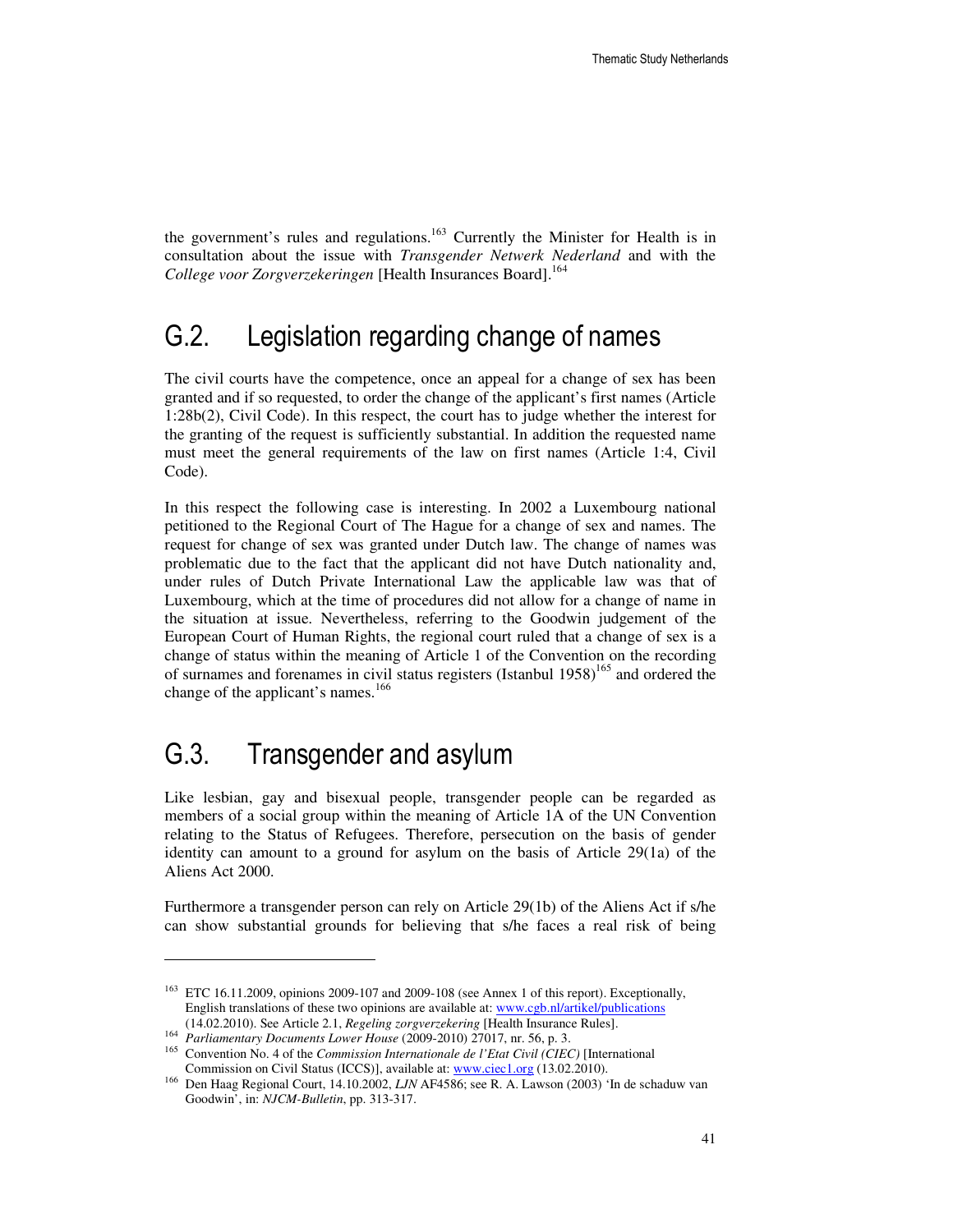subjected to torture or inhuman or degrading treatment or punishment upon return, in the meaning of Article 3 of the ECHR, Article 7 of the ICCPR or Article 3 of the CAT. In Dutch case law, eligibility for protection as a refugee or subsidiary protection beneficiary is often jointly examined.<sup>167</sup>

The protection for humanitarian reasons that is applied to Iranian LGBT people since 2006, explicitly includes transgender asylum seekers.<sup>168</sup>

The Aliens Circular contains specific guidance with respect to homosexual asylum seekers from twelve countries, but only for three countries the guidance specifically also covers transsexuals (Iran, Nepal and Turkey) and only for two countries (Nepal and Turkey) also transvestites.<sup>169</sup>

While awaiting a final decision in their case, asylum seekers are excluded from medical treatments with the purpose of change of sex.<sup>170</sup> In 1995 it was agreed with the Amsterdam VU Hospital that if an asylum seeker requests change of sex treatment, no treatment will be started before it is certain that the treatment will be completed in the Netherlands.<sup>171</sup>

### G.4. Transgender and freedom of assembly

The law on freedom of assembly as indicated in Chapter E Freedom of Assembly, applies in the transgender context.

The authors of this report are not familiar with demonstrations against tolerance of transgender persons in the period 2000-2009.

There are several interest groups for transgender people in the Netherlands. Since 2006 they work together in *Transgender Netwerk Nederland<sup>172</sup>*, which receives a government subsidy of  $\epsilon$ 200,000 over the period 2008-2010.<sup>173</sup> Manifestations in favour of tolerance of transgender include the *Transfusion Festival*, which took place on 11 November 2007 in Amsterdam, and will be repeated on 22 May 2010,  $174$  and the *Netherlands Transgender Film Festival*. The latter has been organised biannually

 $\overline{a}$ 

<sup>167</sup> For example, 's-Gravenhage Regional Court, location Amsterdam, 22.01.2004, *LJN* AO3931.

<sup>&</sup>lt;sup>168</sup> Aliens Circular C24/12.3.11.

<sup>&</sup>lt;sup>169</sup> Aliens Circular C24/12.3.11, 23.3.3 and 26.3.2.

<sup>170</sup> Article 3b.1 of the *Besluit Zorgverzekering* [Health Insurance Regulation], as amended by Royal Decree of 21.11.2008, *Staatsblad* (2008) 528. See also paragraphs 10.18 and 10.21 of *Regeling Zorg Asielzoekers* [Health Care Rules for Asylum Seekers]*,* available at: www.rzasielzoekers.nl (08.02.2010).

<sup>171</sup> See IND Informatie- en Analysecentrum (2008) *Evaluatie Gendergerelateerd Vreemdelingenbeleid in Nederland*, The Hague: Ministry of Justice, pp. 33 and 49, available at: www.ind.nl/nl/inbedrijf/overdeind/cijfersenfeiten/Bibliotheek\_indiac.asp (01.02.2010).

 $172$  See www.transgendernetwerk.nl (08.02.2010).

<sup>173</sup> *Parliamentary Documents Lower House* (2009-2010) 27017, nr. 56, p. 1.

<sup>&</sup>lt;sup>174</sup> See www.transfusionfestival.nl  $(22.01.2010)$ .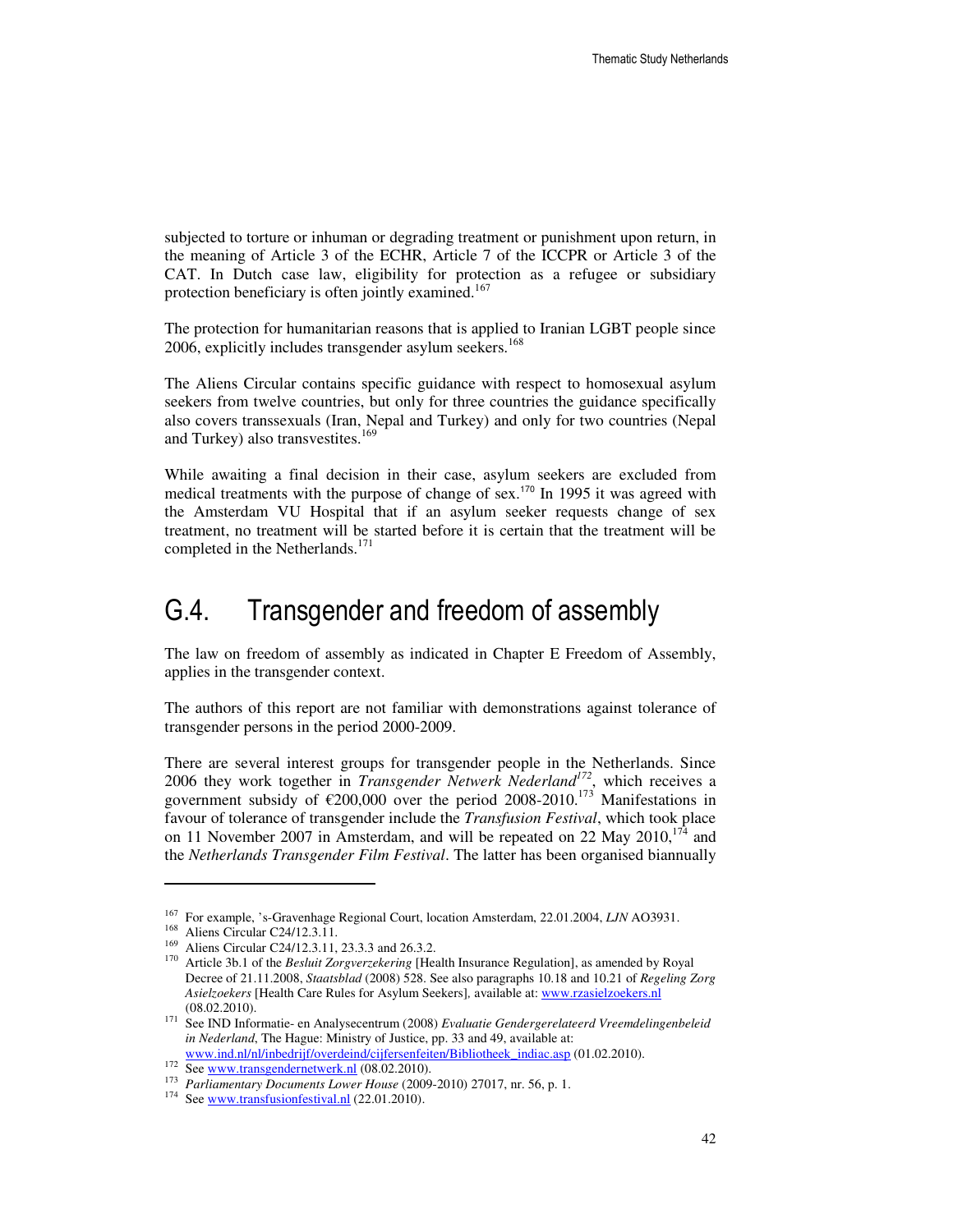since 2001 and shows film and video productions that contribute to understanding and generate discussions on transgender issues.<sup>175</sup> Moreover, since a few years an event to mark the *International Transgender Day of Remembrance* to remember all those people who have been violently attacked or murdered because of their being transgender, is also being organised each year in November in one of the main Dutch cities.<sup>176</sup> See also Chapter E.2. Demonstrations in favour of tolerance of LGBT people.

### G.5. Transgender and criminal law

Defamation on the grounds of sex is not penalised by the Penal Code. As discrimination on the grounds of transsexuality is regarded as discrimination on the grounds of sex, defamation against transgender people will not be prosecuted on the basis of Article 137c or 137e of the Penal Code, as illustrated by the case law discussed below. However, public incitement of hatred, discrimination or violence on the basis of sex (including transsexuality), however, is outlawed by Articles 137d and 137e of the Penal Code (see paras 111-112 above), and actual discrimination on grounds of sex (including transsexuality) is prohibited by Articles 137f and 429*quater* of the Penal Code (see para. 33 above).

In 1995 a report was made to the police of defamation and incitement of hatred against transsexuals by a Dutch singer who wrote the song *'Hij is een transseksueel'*  ['He is a transsexual']. The public prosecutor dropped the case against him. An appeal against the non-prosecution before the Court of Appeal was dismissed. The Court ruled that, although the statements in the lyrics of the song were insulting for transsexuals as a group, Article 137c of the Penal Code (the defamation clause) does not include transsexuality as a discrimination ground. With regard to legislative history, the Court considered that the description of the offence was explicitly limited to the grounds mentioned. Furthermore, the Court was of the opinion that the lyrics of the song did not incite hatred (within the meaning of Article 137d) against transsexuals. The author of the song was not prosecuted.<sup>177</sup>

 $\overline{a}$ 

<sup>&</sup>lt;sup>175</sup> See www.transgenderfilmfestival.com (13.02.2010).

<sup>&</sup>lt;sup>176</sup> See the website of the Vereniging Landelijke Kontaktgroep Travestie en Transseksualiteit (the Dutch interest group for transvestism and transsexuality), www.lkgtent.nl (13.02.2010) and www.transgenerdor.org (09.01.2010).

<sup>177</sup> Leeuwarden Court of Appeal, 13.01.1995, *Nederlandse Jurisprudentie* 1995/243.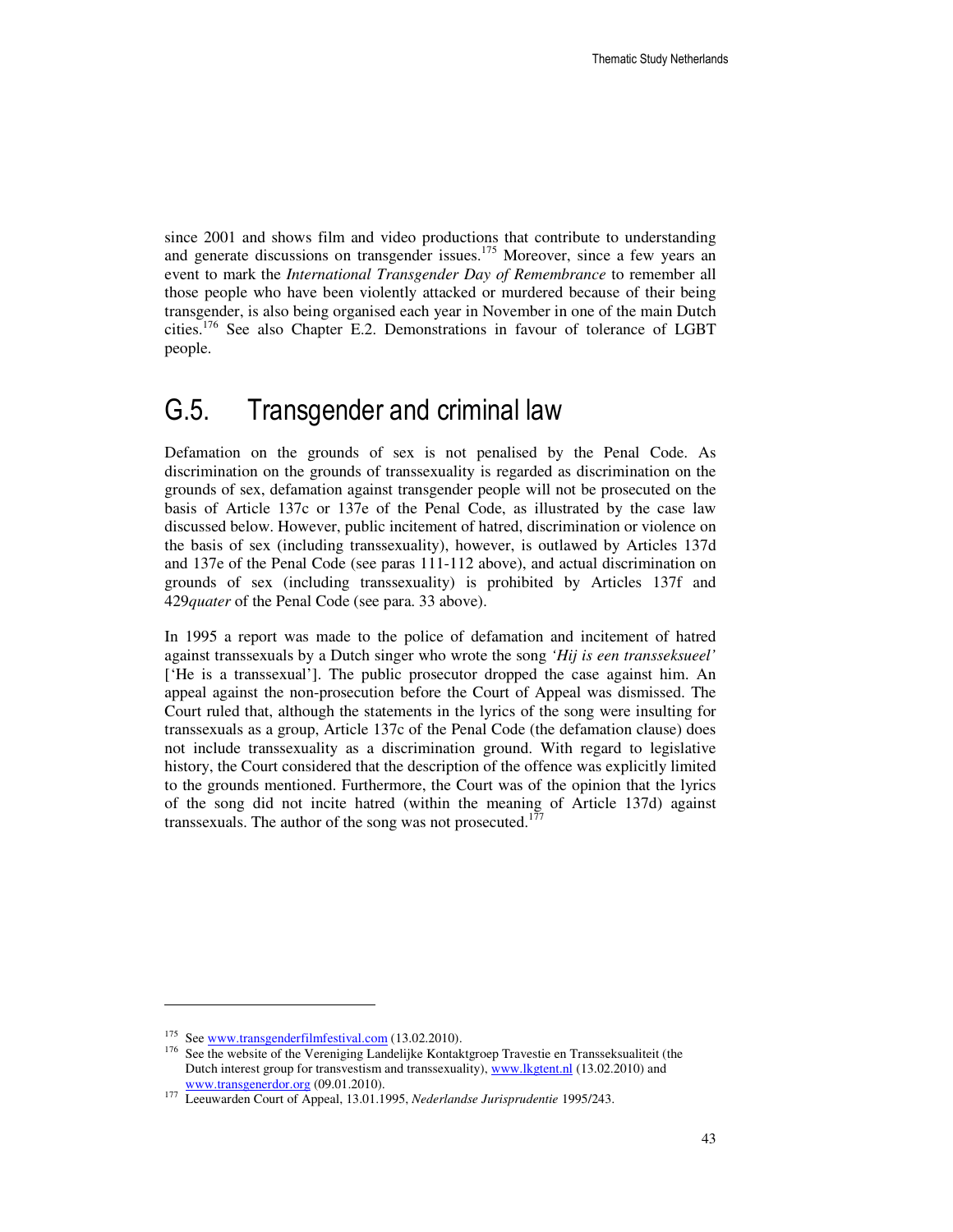# H. Miscellaneous

 $\overline{a}$ 

### H.1. Violence against LGBT people

In recent years the Dutch media have reported an increase in violence against LGBT people. There were some incidents that attracted great (international) media attention, including the assault on a gay American tourist attending the Dutch Queen's Day festivities in 2005 and the violent attacks on gay visitors to the 2007 We Are Amsterdam Gay Pride (see Chapter E.5. Disturbances at demonstrations in the Netherlands). These news reports create the impression that physical homophobic violence has increased in the Netherlands in recent years. This has led to several policy and research initiatives (see also Chapter I. Good Practices).

Currently the police and the public prosecution service are improving the way crimes with a homophobic (or other discriminatory) background are being registered and reported (see Chapter F.3. Homophobic motivation as aggravating factor in sentencing). The first reports based on these registrations, however, do not indicate any precise number of incidents of anti-LGBT discrimination that are violent in character. The reports suggest that a large part of all 380 reported anti-LGBT incidents in 2008 are incidents of physical violence or threatening behaviour.<sup>178</sup> The LGBT network of the Amsterdam police force has also made figures available about LGBT-related incidents.<sup>179</sup> These figures (251 in 2007, 300 in 2008, 371 in 2009) are much higher (in proportion) than the national figures.<sup>180</sup> The difference can be partly explained by different definitions, and partly by a greater experience of the Amsterdam network in recognising the anti-LGBT background of reported incidents. Researchers of the University of Amsterdam have taken a close look at the 251 incidents of 2007. They conclude that 201 of these can be classified as antihomosexual violence, including 79 incidents of verbal violence, 38 of serious threatening behaviour, 17 of robbery, and 67 incidents of physical violence. They

<sup>178</sup> *Rapportage homofoob geweld – Politiegegevens Periode 1 januari – 1 juli 2008*, Apeldoorn: Police Academy of the Netherlands (2008), available at: www.politie.nl/LHP/publicaties.asp (13.02.2010); and F. Tas and W. de Wit (2009) *POLDIS 2008 – Criminaliteitsbeeld Discriminatie*, The Hague: Ministry of the Interior, pp. 18 and 25, available at: www.minbzk.nl/actueel?ActItmIdt=120677 (13.02.2010).

<sup>179</sup> L. Buys, G. Hekma and J.W. Duyvendak (2009) *Als ze maar van me afblijven – Een onderzoek naar antihomoseksueel geweld in Amsterdam*, Amsterdam University Press, p. 40, available at: http://amsterdam.nl/?ActItmIdt=156860 (13.02.2010); and a press release of 19.01.2010 issued by the LGBT organisation *COC Amsterdam*, available at:

www.eenveiligamsterdam.nl/thema's/thema's/overlast/geweld\_tegen\_homo's (23.01.2010). <sup>180</sup> Of all 2240 incidents recorded nationally in 2008, only 354 came from the Amsterdam police force; see F. Tas and W. de Wit (2009) *POLDIS 2008 – Criminaliteitsbeeld Discriminatie*, The Hague: Ministry of the Interior, p. 6, available at: www.minbzk.nl/actueel?ActItmIdt=120677 (13.02.2010). It seems highly unlikely that almost all of these 354 incidents of discrimination were related to sexual orientation.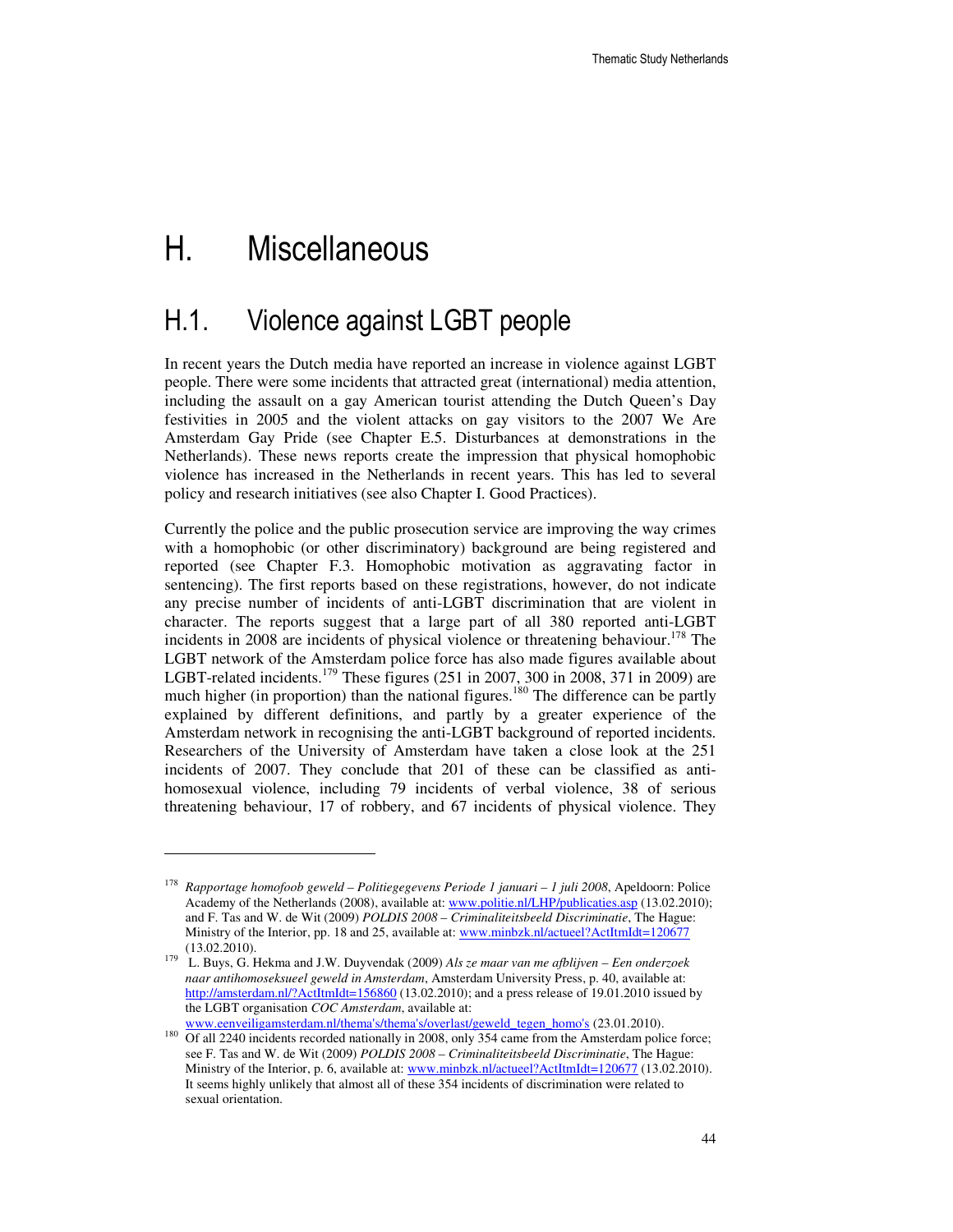also observe that the latter number has been growing since  $2006$ .<sup>181</sup> Figures recently released by the LGBT network of the police indicate that in 2008 the Amsterdam police recorded 54 incidents of anti-homosexual physical violence, and in 2009 no less than 82 such incidents. $182$ 

Furthermore it may be noted that the number of incidents of homophobic discrimination reported to anti-discrimination bureaus has risen from 127 in 2002 (3 per cent of the total number of complaints of discrimination), to 236 in 2008 (5 per cent of the total number of complaints of discrimination).<sup>183</sup> However, it seems difficult to draw firm conclusions from these statistics, since not all victims report their case. On the other hand, greater publicity of the anti-discrimination bureaus may have led to a higher number of reports.<sup>184</sup>

The scale of the problem of violence against LGBT people, cannot only be assessed on the basis of reported incidents, but also on the basis of research. One survey found that among 776 homosexual respondents 3.3 per cent indicated that they had been assaulted as a consequence of their homosexual orientation and 11.8 per cent that they had been threatened with physical violence as a consequence of their homosexual orientation.<sup>185</sup> The Ministry of Justice commissioned a review of existing literature on the topic, which was presented to Parliament in December 2009. The review lists three common reasons of victims of anti-LGBT violence for not reporting it to the police: doubts regarding the expertise of the police, the tendency to play down what has happened, and the wish not to become known as LGBT. Another conclusion is that in particular knowledge about anti-lesbian and anti-transgender violence limited.<sup>186</sup>

In 2006 the Netherlands Institute for Social Research / SCP<sup>187</sup> carried out research into social acceptance of homosexuality in the Netherlands. The researchers concluded that homosexuality is widely accepted, but still needs special attention and policy. Several groups (young people, religious people and immigrants) tend to adopt

 $\overline{a}$ 

<sup>181</sup> L. Buys, G. Hekma and J.W. Duyvendak (2009) *Als ze maar van me afblijven – Een onderzoek naar antihomoseksueel geweld in Amsterdam*, Amsterdam University Press, p. 41, available at: http://amsterdam.nl/?ActItmIdt=156860 (13.02.2010).

<sup>&</sup>lt;sup>182</sup> See the aforementioned press release issued by *COC Amsterdam*.

<sup>&</sup>lt;sup>183</sup> In 2001, 260 complaints on grounds of sexual orientation (6.7 per cent of all complaints) were filed. This relatively high number can be partly contributed to controversial statements made by one imam that year; see M. van San and J. de Boom (2006) *Geweld tegen homoseksuelen*, Rotterdam: RISBO, pp. 28-29, available at: www.politieenwetenschap.nl/pdf/geweld\_tegen\_homosexuelen.pdf (13.02.2010).

<sup>184</sup> *Proceedings of the Lower House*, *Appendix* (2007-2008). nr. 130 (*herdruk*), pp. 279-280.

<sup>185</sup> M. van San and J. de Boom (2006) *Geweld tegen homoseksuelen*, Rotterdam: RISBO, pp. 37-39, available at: www.politieenwetenschap.nl/pdf/geweld\_tegen\_homosexuelen.pdf (13.02.2010).

<sup>186</sup> J. Schuyf (2009) *Geweld tegen homoseksuele mannen en lesbische vrouwen – Een literatuurstudie naar praktijk en bestrijding*, Utrecht: Movisie, pp. 53 and 58; available at: www.wodc.nl/onderzoeksdatabase/aard-en-omvang-van-homofoob-geweld.aspx?cp=44&cs=6796 (13.02.2010). See also *Parliamentary Documents Lower House* (2009-2010) 27017, nr. 58.

<sup>&</sup>lt;sup>187</sup> The SCP, established in 1973, is a government agency which conducts research into the social aspects of all areas of government policy; see www.scp.nl.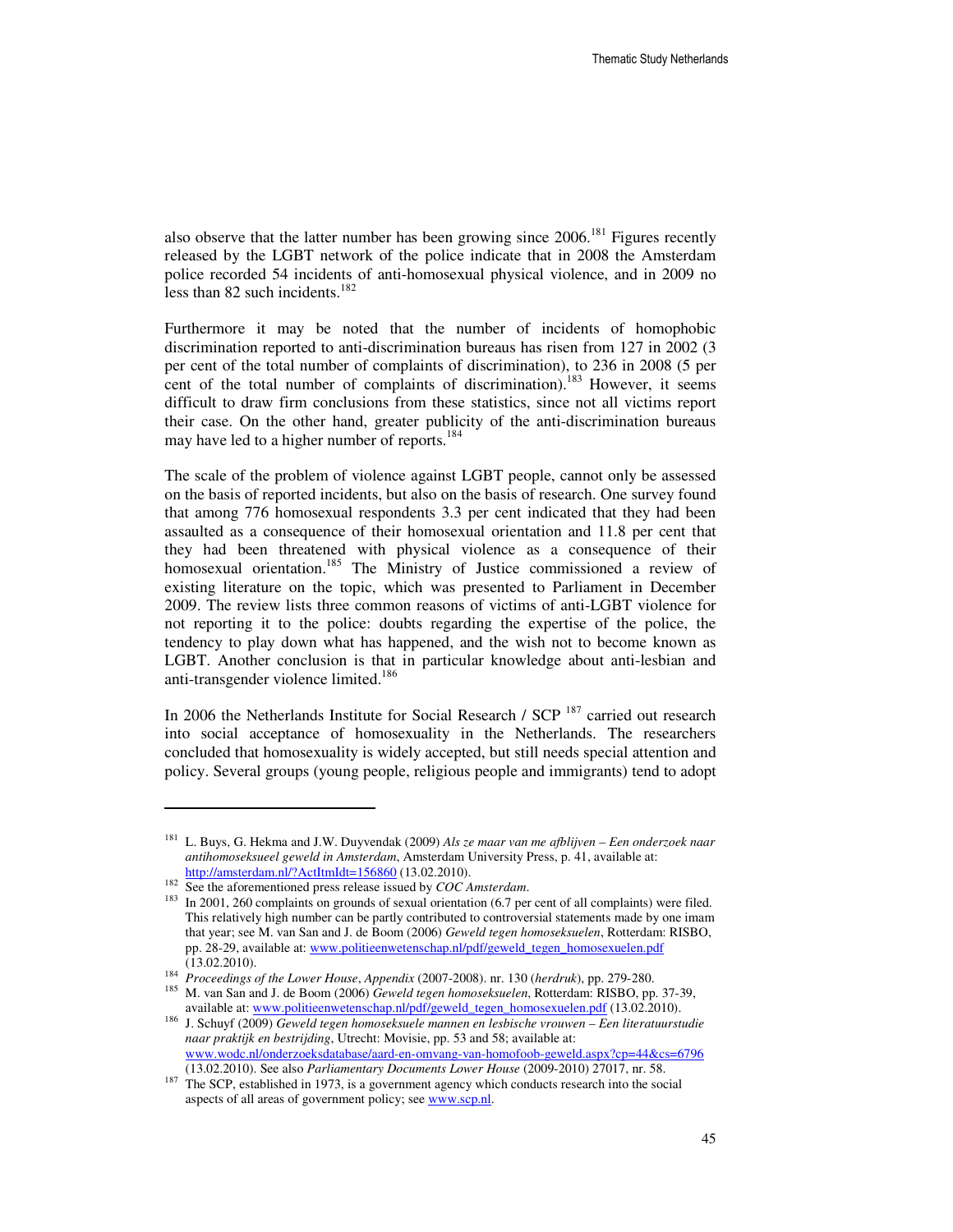a negative attitude towards homosexuality. According to the SCP, homosexuality remains a private matter: people expect more 'reserved behaviour' from homosexuals than from heterosexuals in public places. $188$ 

### H.2. No ban on information about homosexuality

In Dutch law there has never been an explicit prohibition on information about (or 'promotion' of) homosexuality.

There is a provision which aims to protect children from seeing certain sexual and/or violent expressions. Article 240a of the Penal Code makes it a crime to offer or show to a child under 16 a picture or object if showing that picture or object can be considered harmful to children under 16. Texts are not covered by the prohibition. It seems very unlikely that this prohibition (in its current form dating back to 2001) has been used to specifically punish the offering or showing of pictures of a homosexual nature. There are certainly no recent example of that.

 $\overline{a}$ 

<sup>188</sup> The English translation of this study was published in 2007: S. Keuzenkamp and D. Bos (2007) *Out in the Netherlands. Acceptance of homosexuality in the Netherlands*, The Hague: The Netherlands Institute for Social Research/SCP, available at: www.scp.nl/english/Publications (13.02.2010).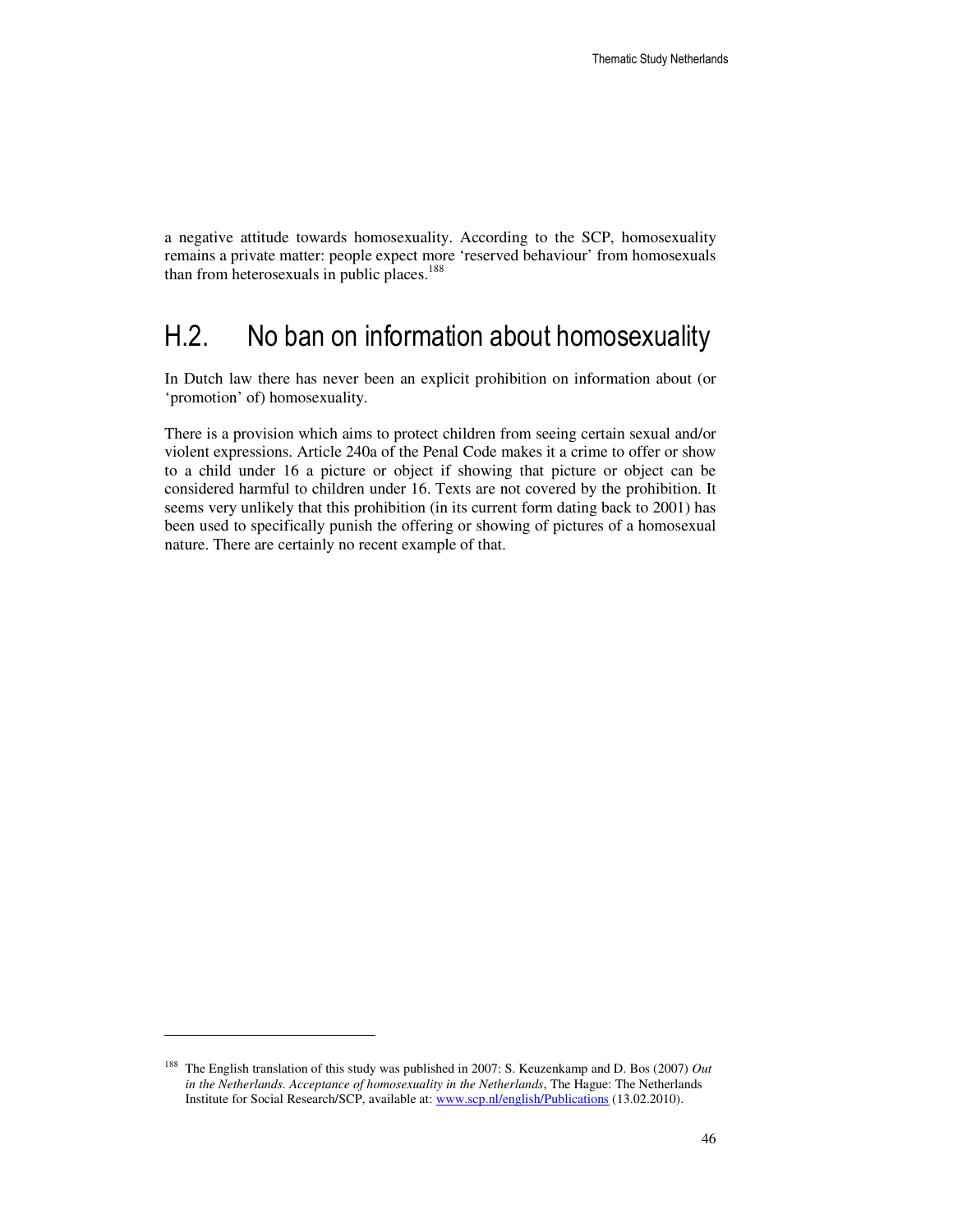## I. Good practices

### I.1. Gender neutrality

l

One of the most important achievements in tackling discrimination on grounds of sexual orientation in Dutch law is the gender neutrality of marriage (since 2001), registered partnership (since 1998) and rules on *de facto* cohabitation (since the 1970s). This gender-neutrality indisputably advances the emancipation of LGBT people. Increasingly it also applies to parenting rights (joint parental authority since 1998, most forms of adoption since 2001, automatic joint parental authority since 2002, intercountry adoption since January 2009).<sup>189</sup> In December 2009 the government presented a draft-bill to make it possible for lesbian partners to become joint parents without having to go to court for an adoption.<sup>190</sup> That bill would reduce the last remaining difference between same-sex and different-sex couples in family law.

The opening up of marriage to same-sex couples in 2001 led to the simultaneous abolition of the rule that married people could not get their legal sex changed. And the incremental recognition of same-sex parenting has contributed to making it feasible, as promised by the government in 2009, to abolish the rule that a change of legal is only available to people who are permanently incapable of giving birth or begetting a child (see para. 123 above).

### I.2. The Equal Treatment Commission

The Dutch Equal Treatment Commission as such, its existence and functioning, can be regarded as good practice. Its existence has helped to make legal protection against discrimination on grounds of sexual orientation adequate, extensive and easily accessible. Increasingly this is also true for discrimination on grounds of gender identity and expression. The ETC has developed a highly sophisticated case law and it may be regarded as one of the leading bodies in this field in Europe. Its work is being complemented by the local and regional anti-discrimination bureaus

<sup>189</sup> See K. Waaldijk, *More or less together: levels of legal consequences of marriage, cohabitation and registered partnership for different-sex and same-sex partners. A comparative study of nine European countries,* Paris: Institut National d'Études Démographiques, p. 147, available at: http://hdl.handle.net/1887/12585 (12.02.2010). The Dutch ban on intercountry adoption by samesex spouses was lifted by the law of 24.10.2008, *Staatsblad* (2008) 425, that came into effect on 01.01.2009.

<sup>&</sup>lt;sup>190</sup> See press release of Ministry of Justice of 14.12.2009, available at: http://english.justitie.nl/currenttopics/pressreleases/ (13.02.2010). The text of the draft-bill is available at: www.internetconsultatie.nl/ouderschapduomoeder (13.02.2010).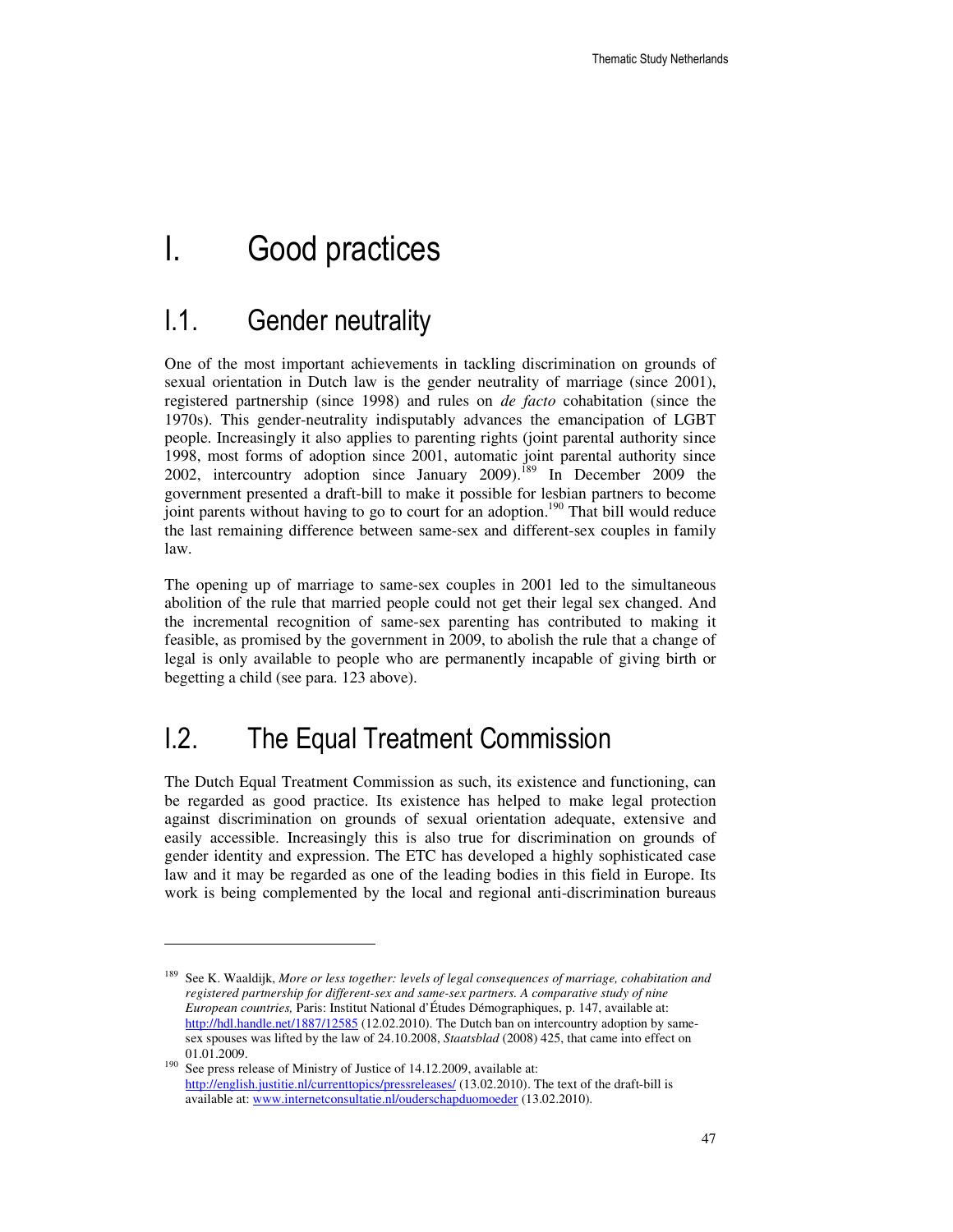(see paras 75-76 above), by the Inspectorate for Health and Safety at Work (see para. 35 above) and by the Education Inspectorate (see below).

### I.3. Government policy on LGBT emancipation

Since more than 20 years the Dutch government has had an explicit *homoemancipatiebeleid* [policy on homosexual emancipation]. In November 2007 the current government issued its policy paper on this topic for the period  $2008-2011$ .<sup>191</sup> The main purpose of this policy is the advancement of social acceptance of LGBT people in the Netherlands. In the policy paper the government announced that it has five goals for the aforementioned period: (a) to ensure that homosexuality can be a topic of discussion in all population groups; (b) to tackle the problem of violence and harassment against LGBT people; (c) to stimulate the setting up of civil society organisations, at both local and national level; (d) to contribute to an LGBT-friendly environment in schools, in the workplace and in sport; and (e) to fulfil an active role in the international and European field. Combating discrimination on grounds of sexual orientation is one of the official priorities of the human rights policy of the Minister of Foreign Affairs. This has led to several initiatives at the United Nations, at the Council of Europe, and bilaterally.<sup>192</sup>

On 1 October 2009 the Minister of Education, Culture and Research, who is responsible for the government's LGBT emancipation policy, sent a letter to Parliament describing the main aspects of current and new policy with regard to transgender issues.<sup>193</sup>

### I.4. Police

l

In response to the lack of willingness among homosexuals to report homophobic offences, the police force of Amsterdam established the *Roze in blew* [Pink in Blue] network, consisting of LGBT police officers. The network represents the interests of LGBT people within and outside the police. Victims of homophobic offences can call a specific telephone number to report crimes against LGBT people.<sup>194</sup>

<sup>191</sup> Emancipatienota 'Gewoon homo zijn', *Parliamentary Documents Lower House* (2007-2008) 27017, nr. 3. The Dutch government's first policy paper on LGBT emancipation dates back to 24.04.1986, when it sent the report *Overheidsbeleid en homoseksualiteit* to Parliament (*Parliamentary Documents Lower House* (1985-1986) 19504, nr. 2.

<sup>192</sup> Ministerie van Buitenlandse Zaken, *Mensenrechtenrapportage 2008*, *Parliamentary Documents Lower House* (2008-2009) 31263, nr. 27.

<sup>193</sup> *Parliamentary Documents Lower House* (2009-2010) 27017, nr. 56.

<sup>&</sup>lt;sup>194</sup> See www.politie-amsterdam-amstelland.nl/get.cfm?id=586 (13.02.2010); and M. van San and J. de Boom (2006) *Geweld tegen homoseksuelen*, Rotterdam: RISBO, p. 24, available at: www.politieenwetenschap.nl/pdf/geweld\_tegen\_homosexuelen.pdf (13.02.2010).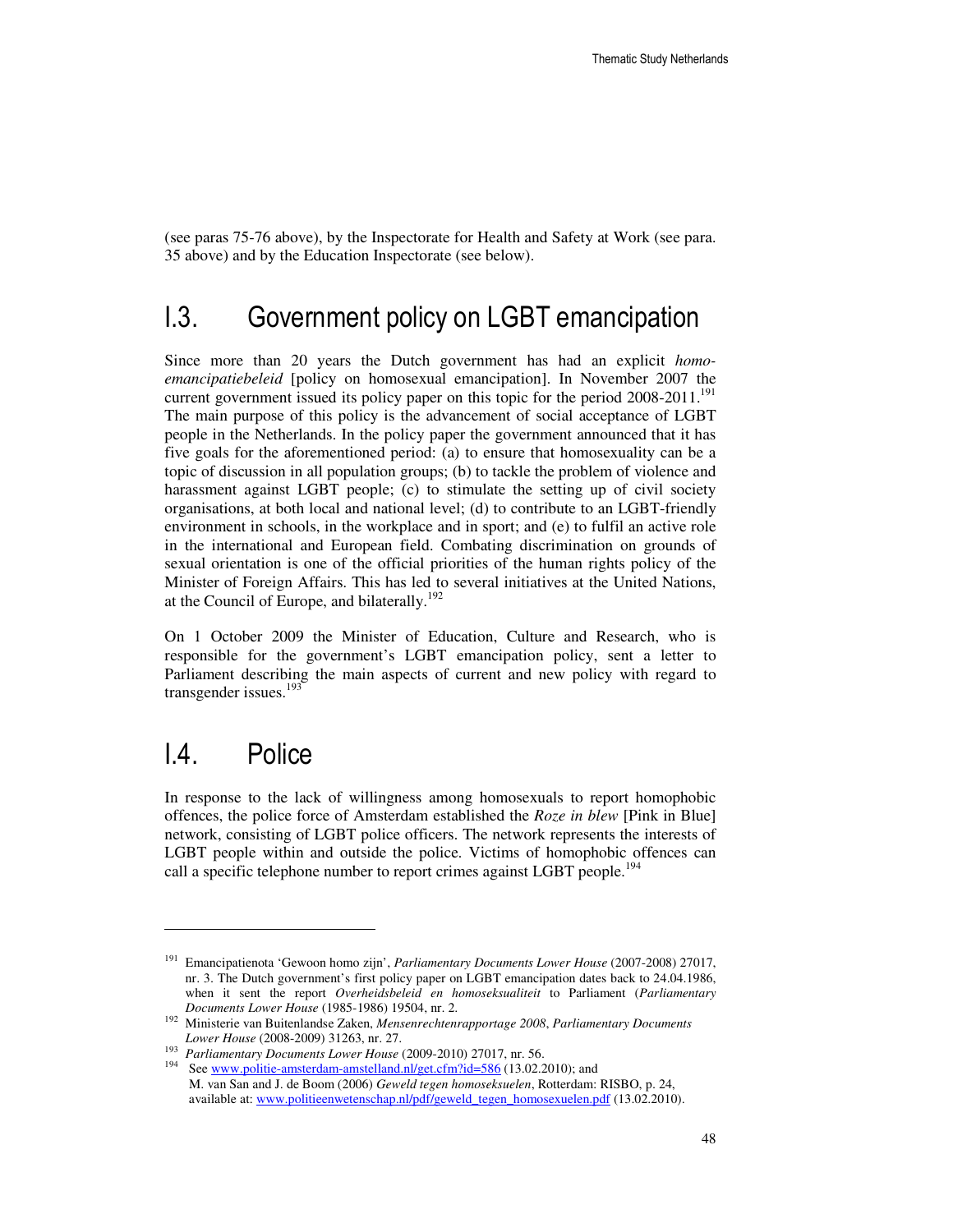In August 2008 the *Landelijk Homonetwerk Politie* [National LGBT Network Police] was founded, which, among other things, aims to contribute expertise and information to others in the police force (including the Police Academy), to stimulate all police regions start a regional Pink in Blue network, and to support the Euro Gaypolice Association (EGPA). Regional networks now exist in 11 of the 25 police regions of the Netherlands.<sup>195</sup>

In March 2008 two police forces have started to make it easier to report homophobic and transphobic incidents. This can now also be done online. The project also covers incidents resulting from discrimination on grounds of race, religion or belief. The pilot of this *Hate Crimes* project will run until the end of 2011; thereafter the project may be extended to all police regions.<sup>196</sup>

In order to get a better overview of the level of homophobic aggression in the Netherlands, the police and the National Expertise Centre for Diversity (LECD) of the Public Prosecution Service developed a system to improve the registration of offences and crimes with a discriminatory aspect. Moreover, the Public Prosecution Service introduced a new information management system that provides for the option to specify the grounds of discrimination involved in an offence or crime.<sup>197</sup>

An important new phenomenon is the *Regionaal Discriminatieoverleg* [Regional Discrimination Meeting]. Since 2008 this meeting of the public prosecutor who is specifically responsible for discrimination cases, the police, and the antidiscrimination bureau of the region, must take place at least twice a year in each region. It is its task to discuss all discrimination incidents reported to one of the three parties, to agree on steps to be taken to deal with these incidents, to signal trends, to make suggestions for policy changes, and to facilitate reporting.<sup>198</sup>

### I.5. Education

One of the goals of the policy paper on 'homosexual emancipation policy' is to contribute to an LGBT-friendly environment in schools. Although it is part of the mandate of the Education Inspectorate to ask for a school policy for LGBT students and staff, schools are not legally obliged to pursue a security policy ('veiligheidsbeleid') specifically focused on LGBT people.<sup>199</sup> However, the General

l

<sup>&</sup>lt;sup>195</sup> See www.politie.nl/lhp/  $(13.02.2010)$ .

<sup>&</sup>lt;sup>196</sup> See www.hatecrimes.nl (07.02.2010), also in English.

<sup>197</sup> *Proceedings of the Lower House*, *Appendix* (2007-2008). nr. 130 (*herdruk*), pp. 279-280.; see also paras 119-120 above.

<sup>&</sup>lt;sup>198</sup> The way these meetings should operate, is described in the *Aanwijzing Discriminatie* [Instruction on Discrimination] that was issued on 29.10.2007 by the board of the Public Prosecution Service, available at: www.om.nl/organisatie/beleidsregels/overzicht/discriminatie (13.02.2010).

<sup>&</sup>lt;sup>199</sup> Equal Treatment Commission 27.01.2006, CGB oordeel 2006-13.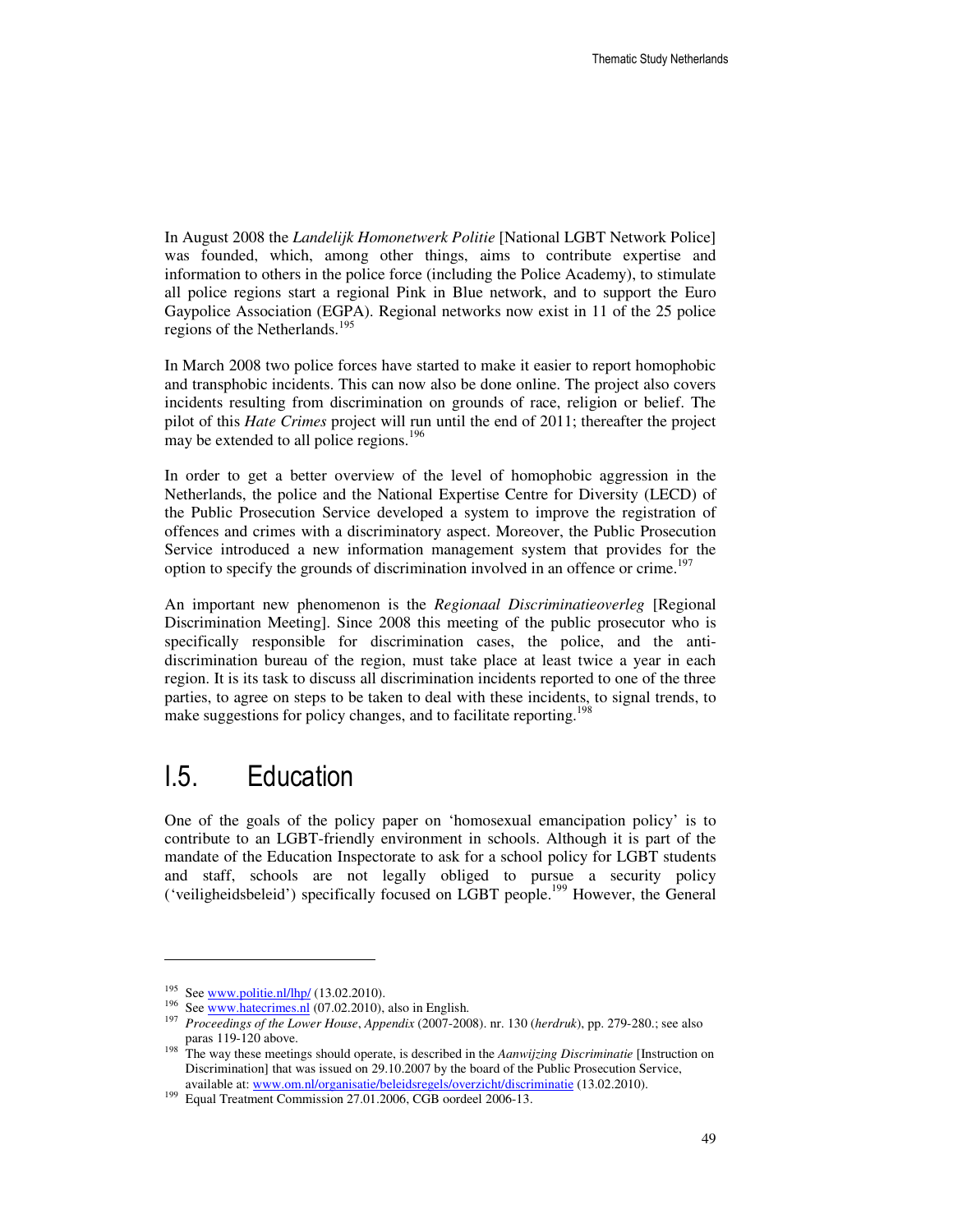Teachers' Union *AOB*, calls for specific policy on homosexuality in secondary schools.<sup>200</sup>

In addition, the organisations, *COC Nederland* and *Art.1*, have developed teaching materials aimed at making homosexuality a subject for discussion in secondary education. These teaching packs were warmly welcomed by local government. For instance, on 20 November 2007 (the International Day of the Rights of the Child) *Art.1* launched its schools project *[ÉÉN].* In January 2008 a pilot with the teaching pack '*Spreek je uit!*' ['Speak out!'] started in The Hague and, in the province of Limburg, the campaign '*Vrolijke Scholen*' was launched, which aims to inform schools about how to be more gay-friendly.<sup>201</sup>

In December 2009 the Lower House of Parliament adopted a resolution noting that many schools do not pay sufficient attention in their teaching to sexuality and sexual diversity, and considering that teaching on those topics is of great importance for safety at school and for tolerance and acceptance of homosexuality. The resolution asks for the inclusion of teaching on sexuality and sexual diversity in the official *Kerndoelen* [Primary Objectives] of primary and secondary education. In response the Minister for Education has promised in February 2010 that he will make the Primary Objectives more explicit in this respect.<sup>202</sup>

 $\overline{a}$ 

<sup>&</sup>lt;sup>200</sup> See <u>www.aob.nl</u> (05.02.2010).

<sup>&</sup>lt;sup>201</sup> See <u>www.art1.nl</u>  $(05.02.2010)$  and www.gayandschool.nl  $(05.02.2010)$ .

<sup>202</sup> *Parliamentary Documents Lower House* (2009-2010) 27017, nrs. 59 and 66.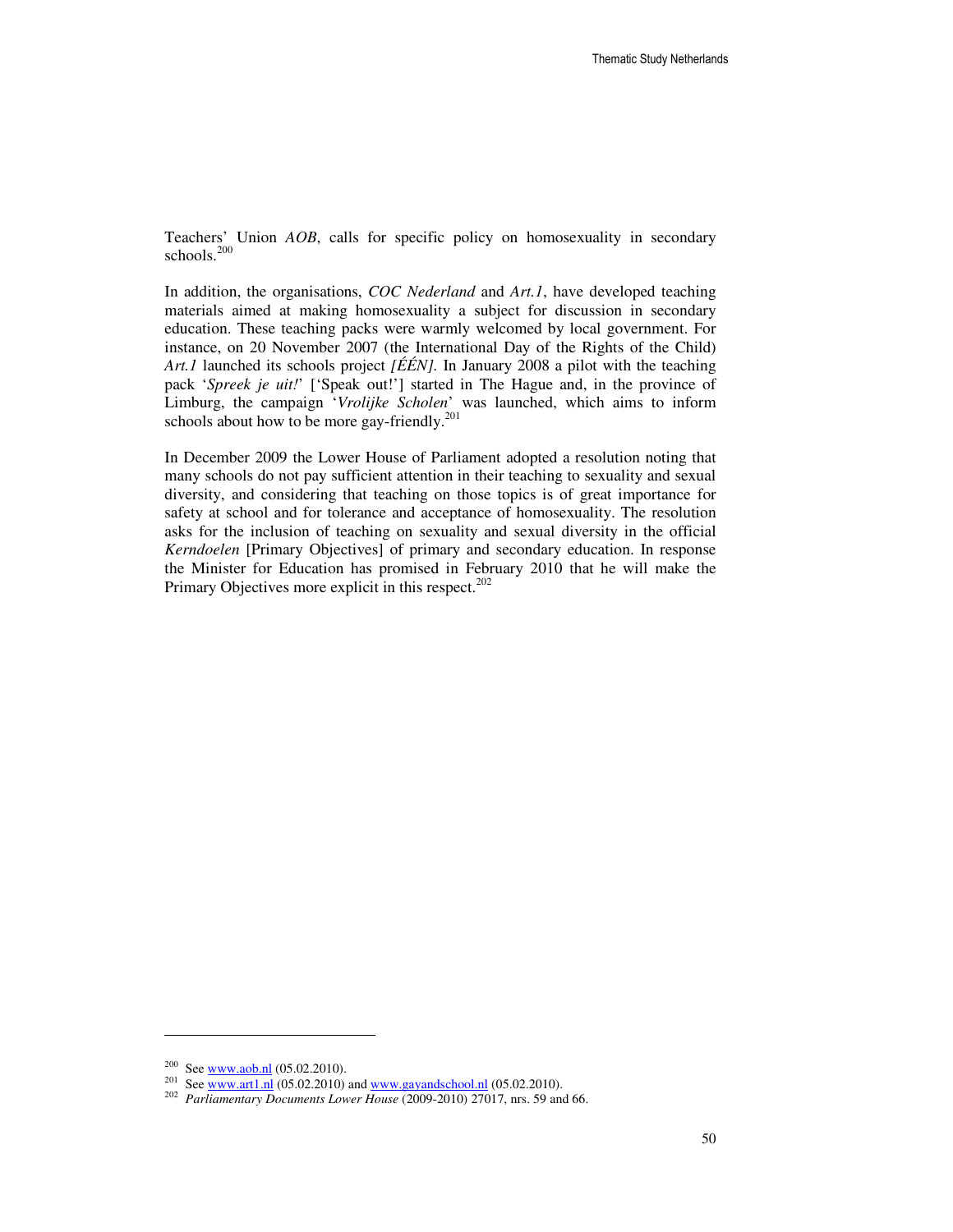# Annex 1 – Case law

## Case law Chapter A. Implementation of Directive 2000/78/EC

| Case title                                                                 | Dismissal of a homosexual employee.                                                                                                                                                                                                                                                                                                                                                                                                                                                                                                                   |
|----------------------------------------------------------------------------|-------------------------------------------------------------------------------------------------------------------------------------------------------------------------------------------------------------------------------------------------------------------------------------------------------------------------------------------------------------------------------------------------------------------------------------------------------------------------------------------------------------------------------------------------------|
| Decision date                                                              | 12.08.2003                                                                                                                                                                                                                                                                                                                                                                                                                                                                                                                                            |
| Reference details                                                          | Commissie Gelijke Behandeling [Equal Treatment Commission], Oordeel [opinion] 2003-113.                                                                                                                                                                                                                                                                                                                                                                                                                                                               |
| Key facts of the case<br>$(max. 500 \text{ chars.})$                       | The applicant was appointed by the respondent as an assistant in an accommodation project for people with a<br>serious disability. On the applicant's first working day the project manager received complaints against him from<br>three residents. One of the residents referred to the homosexual orientation of the applicant. On the same day the<br>respondent dismissed the applicant. Subsequently the respondent examined the complaints, which did not result in<br>the finding of concrete objections.                                     |
| Main<br>reasoning/argumentation                                            | The ETC considers there to be a strong suspicion that the homosexual orientation of the applicant was a<br>contributory factor in his dismissal. The respondent did not succeed in refuting this suspicion, as it had not been<br>proven that the reluctant attitude of the residents was based on mere objective reasons. This was even more cogent<br>in respect of the fact that the respondent took action and dismissed the applicant the same day, without providing<br>the applicant the opportunity to react and without any further inquiry. |
| Key issues (concepts,<br>interpretations) clarified by<br>the case         |                                                                                                                                                                                                                                                                                                                                                                                                                                                                                                                                                       |
| Results (sanctions) and key<br>consequences or implications<br>of the case | The ETC concluded that the respondent had discriminated against the applicant on the grounds of his sexual<br>orientation.                                                                                                                                                                                                                                                                                                                                                                                                                            |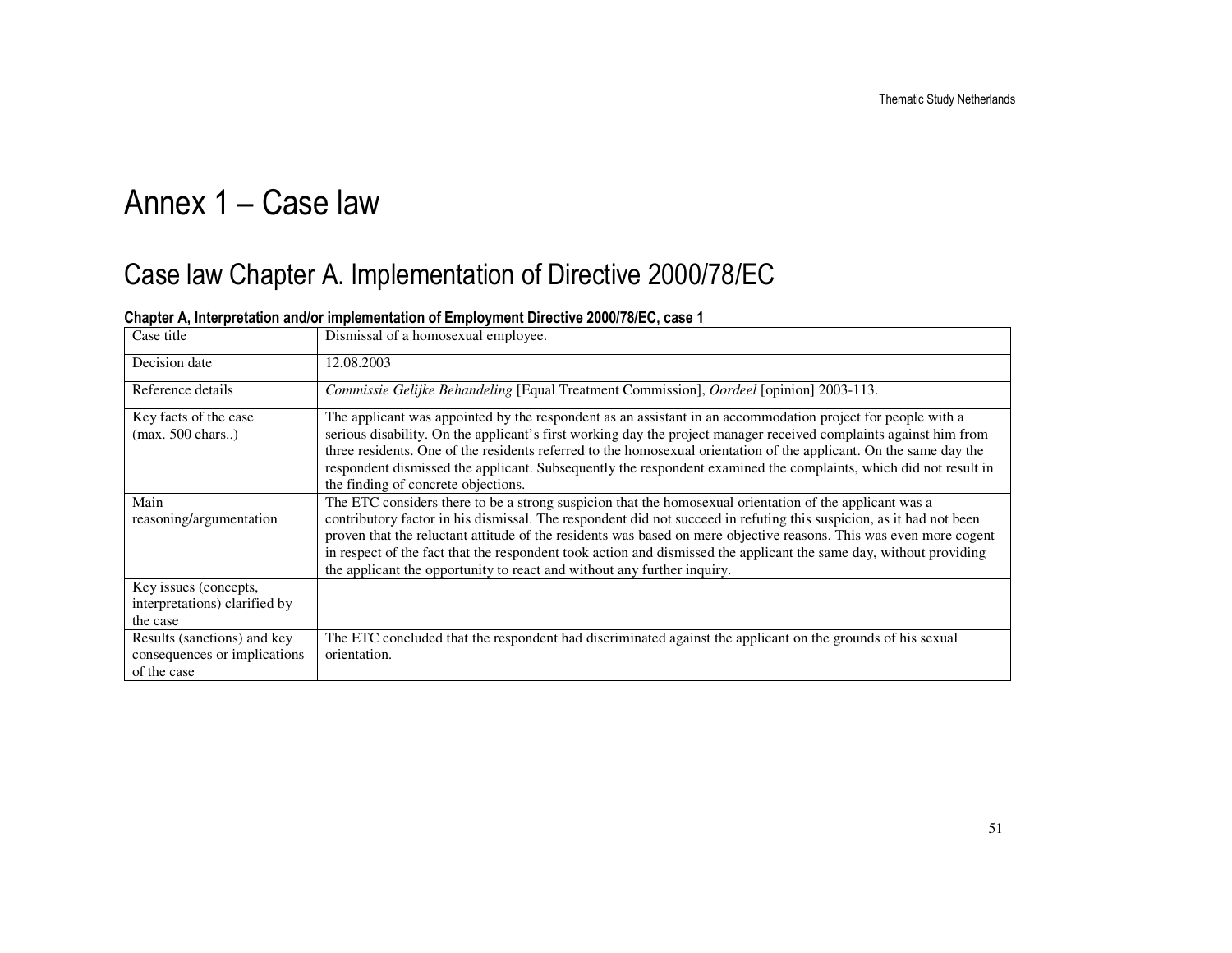| Case title                                                                 | Breaking off negotiations.                                                                                                                                                                                                                                                                                                                                                                                                                                                                                                                                                                                                          |
|----------------------------------------------------------------------------|-------------------------------------------------------------------------------------------------------------------------------------------------------------------------------------------------------------------------------------------------------------------------------------------------------------------------------------------------------------------------------------------------------------------------------------------------------------------------------------------------------------------------------------------------------------------------------------------------------------------------------------|
| Decision date                                                              | 17.08.2004                                                                                                                                                                                                                                                                                                                                                                                                                                                                                                                                                                                                                          |
| Reference details                                                          | Commissie Gelijke Behandeling [Equal Treatment Commission], Oordeel [opinion] 2004-104.                                                                                                                                                                                                                                                                                                                                                                                                                                                                                                                                             |
| Key facts of the case                                                      | The applicant owned an architectural firm, as did the respondent. The applicant and respondent entered into<br>negotiations on a cooperation agreement. The progress of these negotiations was confirmed in writing. In one of the<br>six meetings that took place, the respondent asked the applicant whether he lived together with a man with whom<br>he had a homosexual relationship. The applicant gave an affirmative answer to this question. A few days later, he<br>received a fax notifying him of the fact that, due to an insufficient basis for trust, the respondent wished to break<br>off negotiations.            |
| Main<br>reasoning/argumentation                                            | The ETC considered that the short time span between the confirmation of his homosexual relationship by the<br>applicant and the breaking off of the negotiations, as well as the fact that the applicant could reasonably have<br>assumed that the respondent was favourable to the cooperation agreement, were good reasons to suspect<br>discrimination on the grounds of sexual orientation. Furthermore, the ETC considered that there can be no<br>correlation between the professional (un)suitability of the applicant and his (non-) openness about his sexual<br>orientation.                                              |
| Key issues (concepts,<br>interpretations) clarified by<br>the case         | The respondent had argued that the GETA was not applicable (and thus the ETC not competent) as the two firms<br>were to merge. However, the ETC ruled that the motion for a merger, had the negotiations continued, would most<br>probably have resulted in an employment agreement or another type of work relationship, with a certain authority<br>relationship between the respondent and the applicant. Therefore, in the ETC's opinion, the negotiations were to be<br>considered as advertisements for job vacancies and procedures leading to the filling of vacancies within the<br>meaning of Article $5(1)$ of the GETA. |
| Results (sanctions) and key<br>consequences or implications<br>of the case | Held: breach.                                                                                                                                                                                                                                                                                                                                                                                                                                                                                                                                                                                                                       |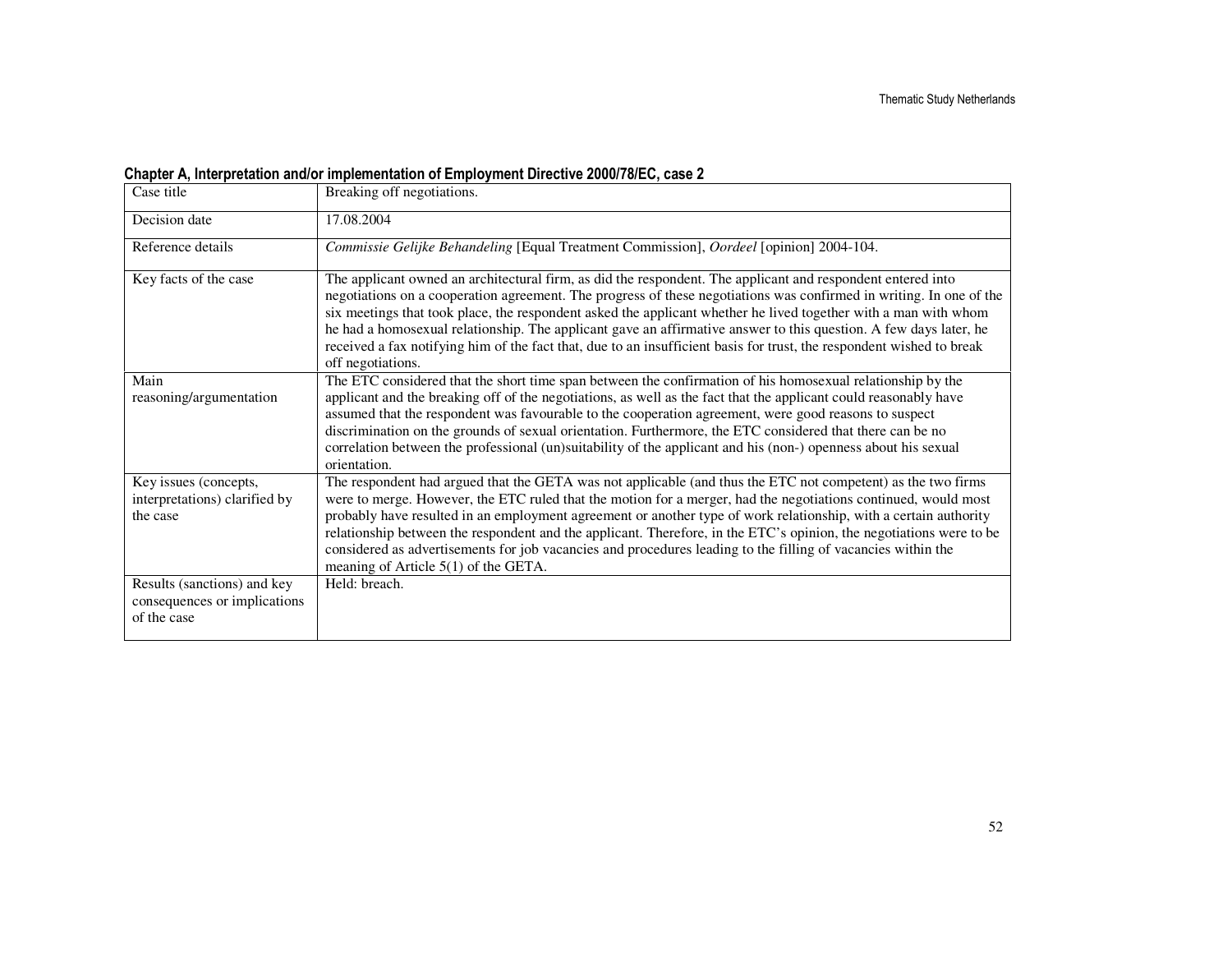| Case title                                                                 | Determination of a pension premium.                                                                                                                                                                                                                                                                                                                                                                   |
|----------------------------------------------------------------------------|-------------------------------------------------------------------------------------------------------------------------------------------------------------------------------------------------------------------------------------------------------------------------------------------------------------------------------------------------------------------------------------------------------|
| Decision date                                                              | 30.03.2006                                                                                                                                                                                                                                                                                                                                                                                            |
| Reference details                                                          | Commissie Gelijke Behandeling [Equal Treatment Commission], Oordeel [opinion] 2006-56.                                                                                                                                                                                                                                                                                                                |
| Key facts of the case                                                      | The applicant applied for a survivor's pension on behalf of his male partner. It was not contested that the<br>respondent (the insurance company) did not make use of different tables for male-male and female-female<br>relationships. When determining the premium the respondent used the male-female relationship as a starting point.                                                           |
| Main<br>reasoning/argumentation                                            | The ETC was of the opinion that because the respondent took the sex of the beneficiary of the pension into account<br>in the calculation of the premium and the fact that the respondent used a different sex than that of the beneficiary as<br>a starting point, the respondent had made a direct distinction on the grounds of the sexual orientation of the<br>applicant.                         |
| Key issues (concepts,<br>interpretations) clarified by<br>the case         |                                                                                                                                                                                                                                                                                                                                                                                                       |
| Results (sanctions) and key<br>consequences or implications<br>of the case | The applicant requested the ETC to arrange that the respondent would determine the premium on the basis of a<br>different table. Furthermore, the applicant requested reimbursement of the (in his view) surplus of the paid<br>premium. However, the ETC reiterated that its mandate is restricted to judging the question of whether or not the<br>determination of the premium was discriminatory. |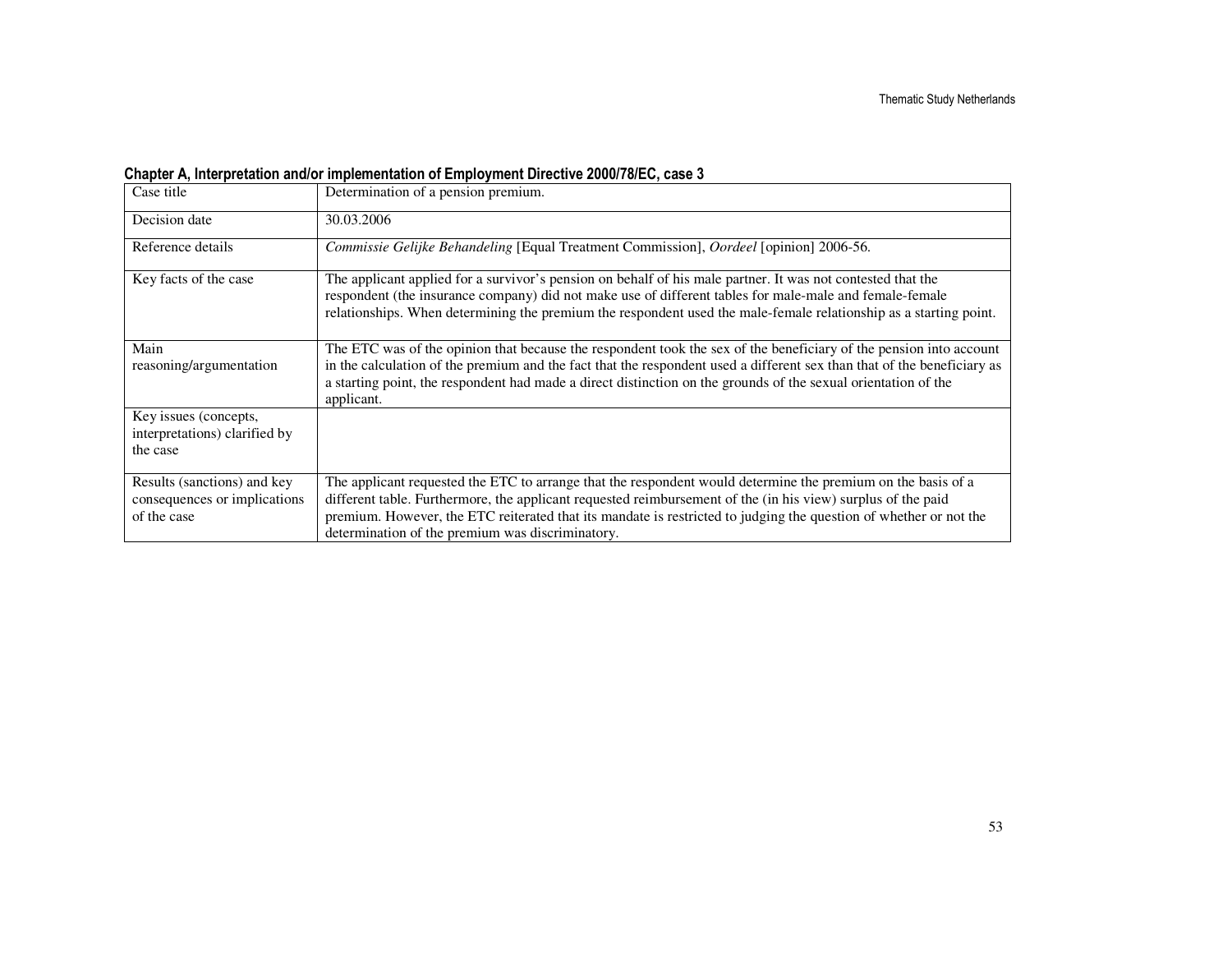| Case title                                                                 | Exclusion from participation in a dancing competition.                                                                                                                                                                                                                                                                                                                                                                                                                                                                                                                                                  |
|----------------------------------------------------------------------------|---------------------------------------------------------------------------------------------------------------------------------------------------------------------------------------------------------------------------------------------------------------------------------------------------------------------------------------------------------------------------------------------------------------------------------------------------------------------------------------------------------------------------------------------------------------------------------------------------------|
| Decision date                                                              | 26.07.2006                                                                                                                                                                                                                                                                                                                                                                                                                                                                                                                                                                                              |
| Reference details                                                          | President van de Rechtbank Den Haag [President of Den Haag Regional Court], LJN: AY5005.                                                                                                                                                                                                                                                                                                                                                                                                                                                                                                                |
| Key facts of the case                                                      | Two homosexual applicants were excluded from participation in a dancing competition organised by the Dutch<br>General Dance Sport Federation.                                                                                                                                                                                                                                                                                                                                                                                                                                                           |
| Main<br>reasoning/argumentation                                            | In a Kort Geding (fast civil court procedure for urgent matters), the President of the Court ruled that the Dutch<br>General Dance Sport Federation did not unlawfully exclude a homosexual couple from participation in national<br>dancing contests. Although this constituted direct sex discrimination, it was justified under the clause in Article<br>$2(2)$ of the GETA which allows for 'gender-specific requirements'.                                                                                                                                                                         |
| Key issues (concepts,<br>interpretations) clarified by<br>the case         | In the case of sporting competitions, a gender-specific requirement could be, on the basis of a decree by the<br>government, the fact that there is a relevant difference in physical strength between men and women. The Court<br>ruled that it had not been sufficiently established that the distinction was made on grounds of sexual orientation<br>(although the ETC had previously held that it was (see below)). In this respect the Court noted that homosexual<br>people can participate in dancing contests, provided that they are prepared to dance with a partner of the opposite<br>sex. |
| Results (sanctions) and key<br>consequences or implications<br>of the case | The Court held: no breach.<br>Earlier, the Equal Treatment Commission had held that the exclusion of this couple was direct discrimination on<br>the grounds of sex, as well as direct discrimination on the grounds of sexual orientation, for which there was no<br>legally acceptable justification (opinion 2004-116 of 21.09.2004).                                                                                                                                                                                                                                                                |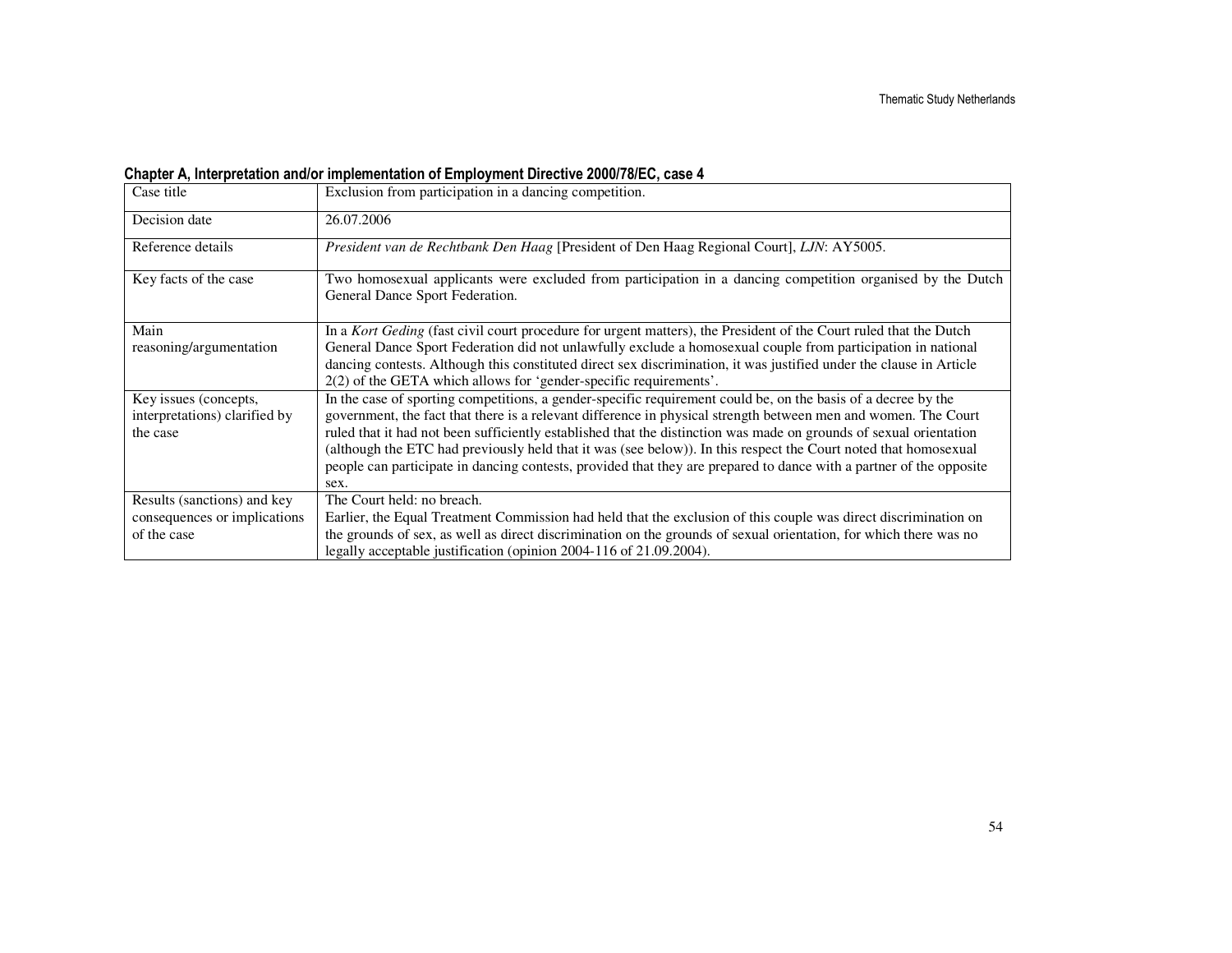| Case title                                                                 | Exclusion of homosexual staff from a privately-run educational institution.                                                                                                                                                                                                                                                                                                                                                                                                                                                                 |
|----------------------------------------------------------------------------|---------------------------------------------------------------------------------------------------------------------------------------------------------------------------------------------------------------------------------------------------------------------------------------------------------------------------------------------------------------------------------------------------------------------------------------------------------------------------------------------------------------------------------------------|
| Decision date                                                              | 15.06.2007                                                                                                                                                                                                                                                                                                                                                                                                                                                                                                                                  |
| Reference details                                                          | Commissie Gelijke Behandeling [Equal Treatment Commission], Oordeel [opinion] 2007-100.                                                                                                                                                                                                                                                                                                                                                                                                                                                     |
| Key facts of the case                                                      | A privately-run educational institution publicly stated that its personnel policy was that homosexuality did not<br>correspond with the principles of the school and that overtly gay teachers would not be employed by the school.<br>One aspect of the principles of the school was the conviction that an intimate, sexual relationship is reserved for a<br>husband and wife in a monogamous marriage. The Stichting Meldpunt Discriminatie Amsterdam [Amsterdam Anti-<br>discrimination Bureau] lodged a complaint against the school. |
| Main<br>reasoning/argumentation                                            | The ETC held that, through its personnel policy and the explanations given, the school made a direct distinction on<br>the grounds of homosexual orientation. The exception in law for privately-run educational institutions was not<br>applicable in this case, since the school made a distinction on the grounds of the <i>sole fact</i> of homosexual<br>orientation.                                                                                                                                                                  |
| Key issues (concepts,<br>interpretations) clarified by<br>the case         |                                                                                                                                                                                                                                                                                                                                                                                                                                                                                                                                             |
| Results (sanctions) and key<br>consequences or implications<br>of the case | Held: breach<br>In addition, the ETC ordered the respondent to formulate policy principles for the purpose of concrete situations<br>and also to present these policy principles or the proposed application thereof in a concrete situation to the<br>Commission.                                                                                                                                                                                                                                                                          |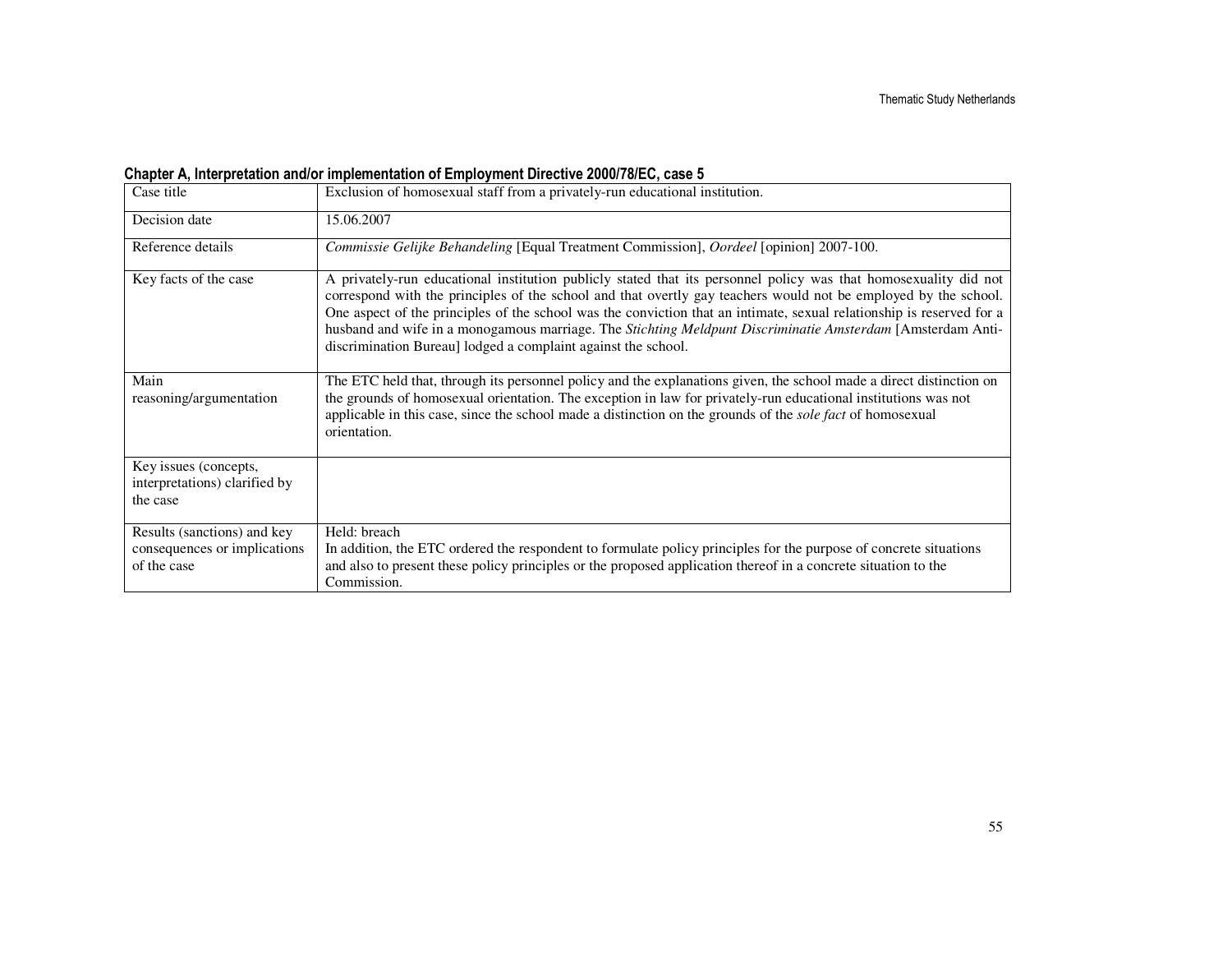| Case title                                                                 | Refusal of IVF treatment to a woman in a lesbian relationship                                                                                                                                                                                                                                                                                                                                                                                                                                                                                                                                                                                                                                                                              |
|----------------------------------------------------------------------------|--------------------------------------------------------------------------------------------------------------------------------------------------------------------------------------------------------------------------------------------------------------------------------------------------------------------------------------------------------------------------------------------------------------------------------------------------------------------------------------------------------------------------------------------------------------------------------------------------------------------------------------------------------------------------------------------------------------------------------------------|
| Decision date                                                              | 20.04.2009                                                                                                                                                                                                                                                                                                                                                                                                                                                                                                                                                                                                                                                                                                                                 |
| Reference details                                                          | Commissie Gelijke Behandeling [Equal Treatment Commission], Oordeel [opinion] 2009-31.                                                                                                                                                                                                                                                                                                                                                                                                                                                                                                                                                                                                                                                     |
| Key facts of the case                                                      | A woman wants to have children, using the semen of a male relative of her female spouse. When IVF-treatment<br>appears necessary, the hospital informs them that it does not provide such treatment to women who are using<br>donated semen. The women consider this to be indirectly discriminatory for women in a lesbian relationship. They<br>also have heard elsewhere that in the case of different-sex couples this hospital does not adhere strictly to its policy<br>not to use donated semen.                                                                                                                                                                                                                                    |
| Main<br>reasoning/argumentation                                            | The ETC notes that the distinction made by the hospital between donated semen and semen from a male intimate<br>partner, leads to a particular disadvantage for lesbian women, but the ETC considers this indirect distinction to be<br>objectively justified by the Dutch legislation implementing Commission Directive 2006/17/EC (regarding certain<br>technical requirements for the donation, procurement and testing of human tissues and cells).<br>However, the ETC also considers that the hospital has not proven that reports about its use of donated semen for<br>women in a different-sex relationship are inaccurate, and therefore concludes that the hospital discriminates<br>directly on grounds of sexual orientation. |
| Key issues (concepts,<br>interpretations) clarified by<br>the case         | The case draws attention to a possibly unintended effect of (the implementation of ) the definition of 'partner<br>donation' in Commission Directive 2006/17/EC as 'donation of reproductive cells between a man and a woman<br>who declare that they have an intimate physical relationship', in combination with the very strict rules on the<br>donation of semen that falls outside that definition.                                                                                                                                                                                                                                                                                                                                   |
| Results (sanctions) and key<br>consequences or implications<br>of the case | Held: breach of Article 7 of the General Equal Treatment Act.<br>In addition, the ETC uses it competence to forward this opinion to the Minister of Health, indicating that it seems<br>that the law-makers have mainly thought about heterosexual relationships, and that the effect seems to be that<br>single and lesbian women with a fertility problem have less hospitals to go to.                                                                                                                                                                                                                                                                                                                                                  |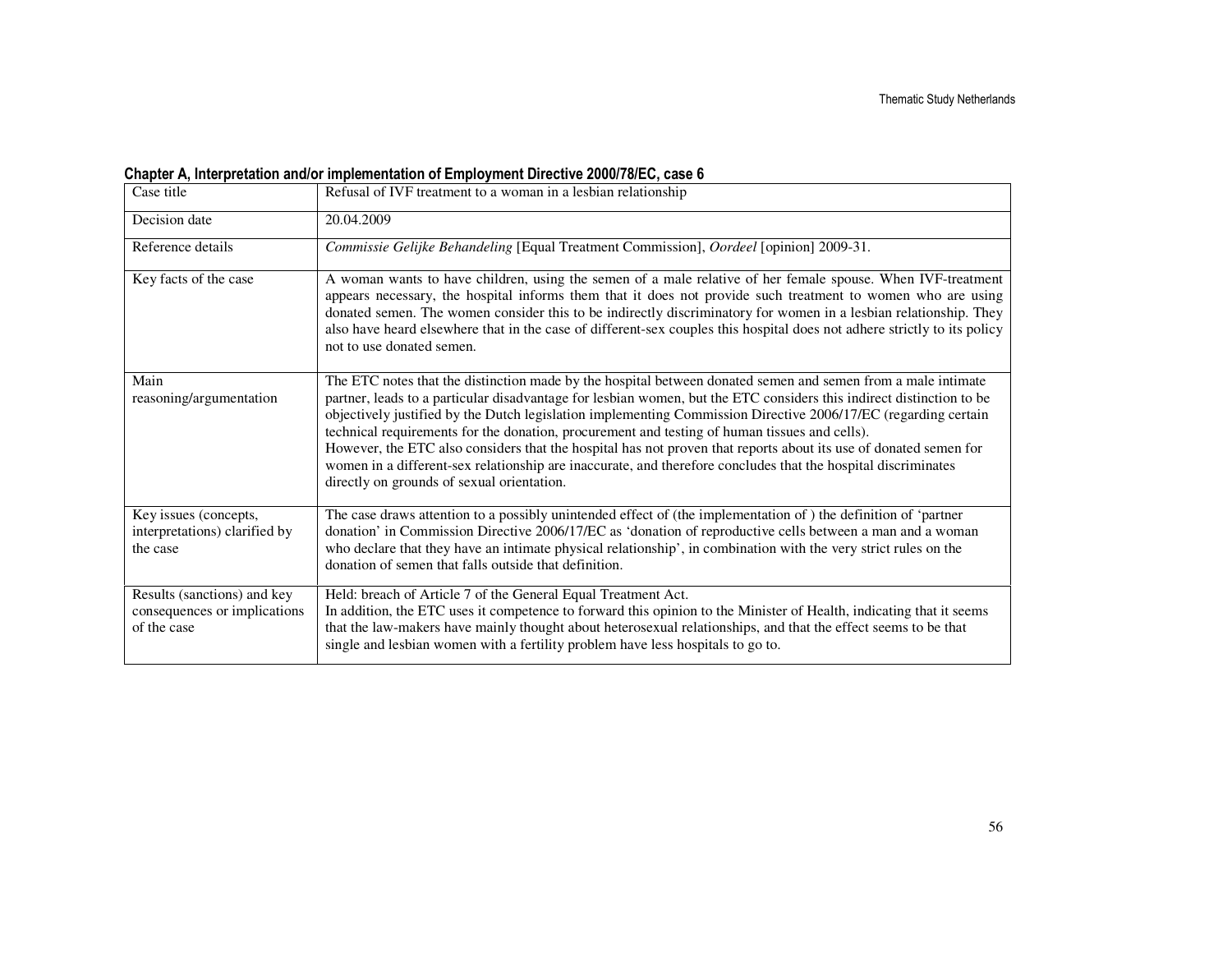| Case title                                                                 | Vacancy for registrar only open to applicants willing to also marry same-sex couples                                                                                                                                                                                                                                                                                                                                                                        |
|----------------------------------------------------------------------------|-------------------------------------------------------------------------------------------------------------------------------------------------------------------------------------------------------------------------------------------------------------------------------------------------------------------------------------------------------------------------------------------------------------------------------------------------------------|
| Decision date                                                              | 15.04.2008                                                                                                                                                                                                                                                                                                                                                                                                                                                  |
| Reference details                                                          | Commissie Gelijke Behandeling [Equal Treatment Commission], Oordeel [opinion] 2008-40.                                                                                                                                                                                                                                                                                                                                                                      |
| Key facts of the case                                                      | When advertising vacancies for the position of registrar, a local authority had indicated that one of the requirements<br>for the job was a willingness to also marry and register same-sex partners. The applicant considers himself to be<br>excluded by this, because his belief makes it impossible for him to meet the requirement.                                                                                                                    |
| Main<br>reasoning/argumentation                                            | According to the ETC the requirement particularly affects members of some sections of Christian, Islamic and<br>other religious communities, and therefore amounts to indirect distinction on grounds of religion. However, the<br>ETC considers it legitimate to aim for the application of existing provisions of family law and for the prevention of<br>discrimination by civil servants. And it considers the requirement proportionate to those aims. |
| Key issues (concepts,<br>interpretations) clarified by<br>the case         | With this opinion the ETC no longer follows two opinions of 15.03.2002 in which it considered such indirect<br>discrimination on grounds of religion not objectively justified and therefore unlawful (opinions 2002-25 and 2002-<br>$26$ ).                                                                                                                                                                                                                |
| Results (sanctions) and key<br>consequences or implications<br>of the case | Held: no breach of the General Equal Treatment Act                                                                                                                                                                                                                                                                                                                                                                                                          |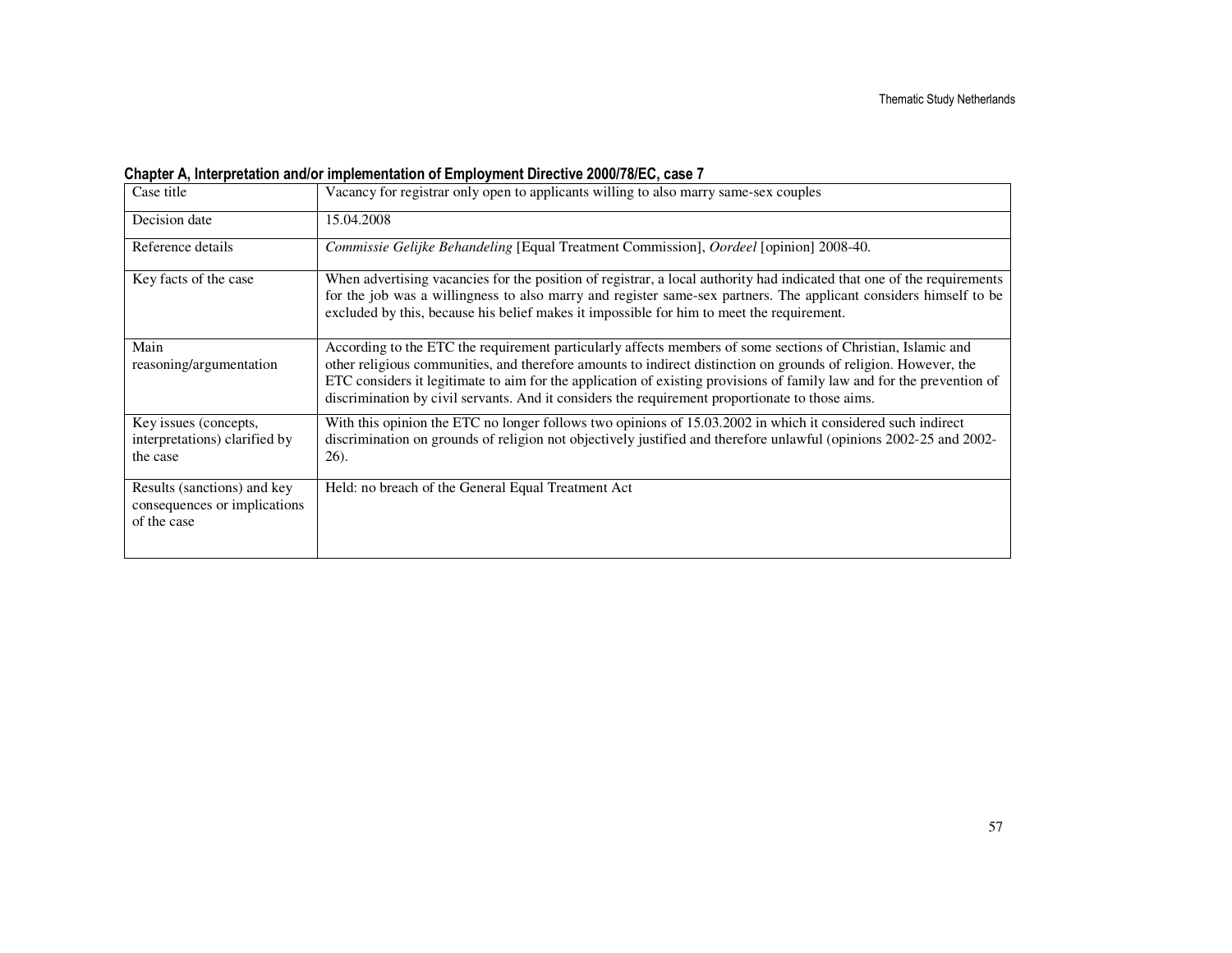## Case law Chapter B. Freedom of movement

| Chapter B, Freedom of movement, case law relevant to Directive 2004/38/EC, case 1 |  |  |  |  |
|-----------------------------------------------------------------------------------|--|--|--|--|
|-----------------------------------------------------------------------------------|--|--|--|--|

| Case title                                                                 | Dutch same-sex marriage not recognised in Germany.                                                                                                                                                                                                                                                                                                                                                                                                                                                                                                                                                                                                                                |
|----------------------------------------------------------------------------|-----------------------------------------------------------------------------------------------------------------------------------------------------------------------------------------------------------------------------------------------------------------------------------------------------------------------------------------------------------------------------------------------------------------------------------------------------------------------------------------------------------------------------------------------------------------------------------------------------------------------------------------------------------------------------------|
| Decision date                                                              | 09.09.2004                                                                                                                                                                                                                                                                                                                                                                                                                                                                                                                                                                                                                                                                        |
| Reference details                                                          | Germany/Verwaltungsgericht Karlsruhe [Administrative Court] /Aktenzeichen AZ 2 K 1420/03, available at:<br>www.lsvd.de/bund/lpartg/vgkarlsruhe.pdf                                                                                                                                                                                                                                                                                                                                                                                                                                                                                                                                |
| Key facts of the case                                                      | A Dutch man and a Chinese citizen of the same sex married in the Netherlands in 2001. The Dutch man was<br>employed in Germany and therefore had a residence permit for an indefinite period. His spouse had lived and<br>studied in Germany since 1986 and was therefore repeatedly granted a student residence permit for a period of two<br>years. Soon after the marriage, the student residence permit was to expire; the Chinese spouse submitted an<br>application for the issuing of an Aufenthaltserlaubnis-EG [EU residence permit] for spouses of EU citizens for a<br>period of five years. But as the Dutch marriage was not recognised, the permit was not granted. |
| Main<br>reasoning/argumentation                                            | The German court ruled that Dutch marriage between same-sex partners is not a lawful German marriage.<br>Referring to the judgment of the European Court of Justice in the Reed case (ECJ 17.04.1986, C-59/86) the Court<br>ruled that only a general, Europe-wide societal change could justify the extension of the term 'spouse'. In the<br>Court's opinion the sole fact that the Netherlands and Belgium introduced same-sex marriage could not be regarded<br>as such a societal change. The German court upheld the refusal to issue the residence permit.                                                                                                                 |
| Key issues (concepts,<br>interpretations) clarified by<br>the case         |                                                                                                                                                                                                                                                                                                                                                                                                                                                                                                                                                                                                                                                                                   |
| Results (sanctions) and key<br>consequences or implications<br>of the case | The German court upheld the refusal to issue the residence permit.                                                                                                                                                                                                                                                                                                                                                                                                                                                                                                                                                                                                                |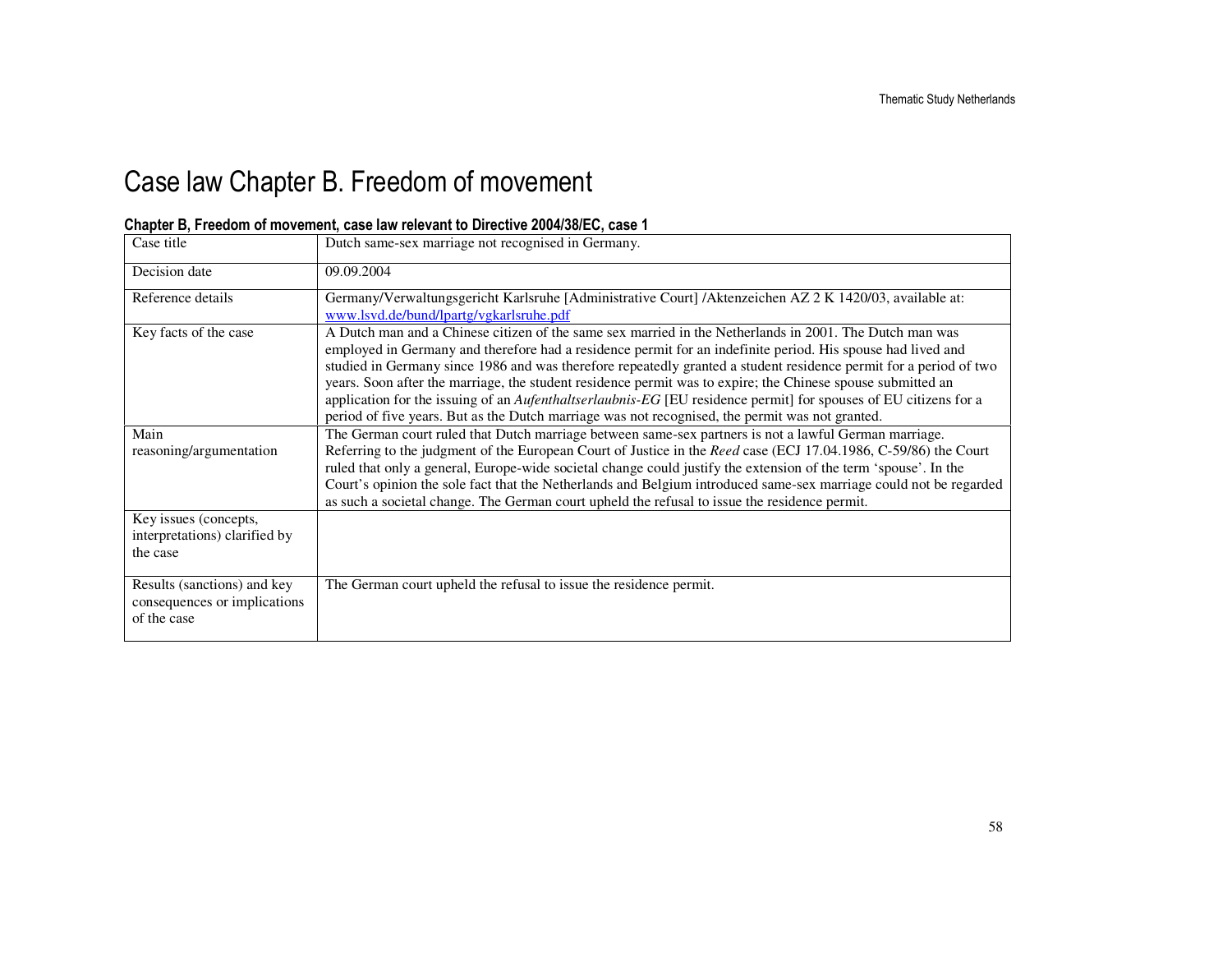## Case law Chapter C. Asylum and subsidiary protection

| Case title                                                                 | Sexual orientation can be grounds for asylum.                                                                                                                                                                                                                                                                                                                                                                                                                               |
|----------------------------------------------------------------------------|-----------------------------------------------------------------------------------------------------------------------------------------------------------------------------------------------------------------------------------------------------------------------------------------------------------------------------------------------------------------------------------------------------------------------------------------------------------------------------|
| Decision date                                                              | 13.08.1981                                                                                                                                                                                                                                                                                                                                                                                                                                                                  |
| Reference details                                                          | Afdeling Rechtspraak Raad van State [Judicial Division of the Council of State], no. A-2.1113, RV 1981, 5.                                                                                                                                                                                                                                                                                                                                                                  |
| Key facts of the case                                                      | The appellant was a homosexual Polish national whose asylum application was rejected by the State Secretary of<br>Justice in 1980. The reason for this decision was that the appellant had no well-founded fear of persecution, since<br>official reports had proved that homosexuality was not criminalised in Poland. The State Secretary acknowledged<br>that gay people were victims of discrimination in Poland but did not consider this to be an act of persecution. |
| Main<br>reasoning/argumentation                                            | In appeal the Judicial Division of the Council of State ruled that it was sufficiently plausible that the appellant was<br>exposed to discrimination by the authorities in his country of origin. However, in the court's opinion these<br>discriminatory measures were not of such a serious nature that they could constitute persecution within the<br>meaning of Article 1A of the UN Convention relating to the Status of Refugees.                                    |
| Key issues (concepts,<br>interpretations) clarified by<br>the case         | In this judgment the court ruled for the first time that the definition of being persecuted for reasons of membership<br>of a particular social group in Article 1A of the UN Convention relating to the Status of Refugees includes being<br>persecuted for reasons of sexual orientation.                                                                                                                                                                                 |
| Results (sanctions) and key<br>consequences or implications<br>of the case | This ruling was incorporated into the Vreemdelingencirculaire [Aliens Circular] C1/4.2.10.2.                                                                                                                                                                                                                                                                                                                                                                                |

#### Chapter C, Asylum and subsidiary protection, case law relevant to Article 10/1/d of Council Directive 2004/83/EC, case 1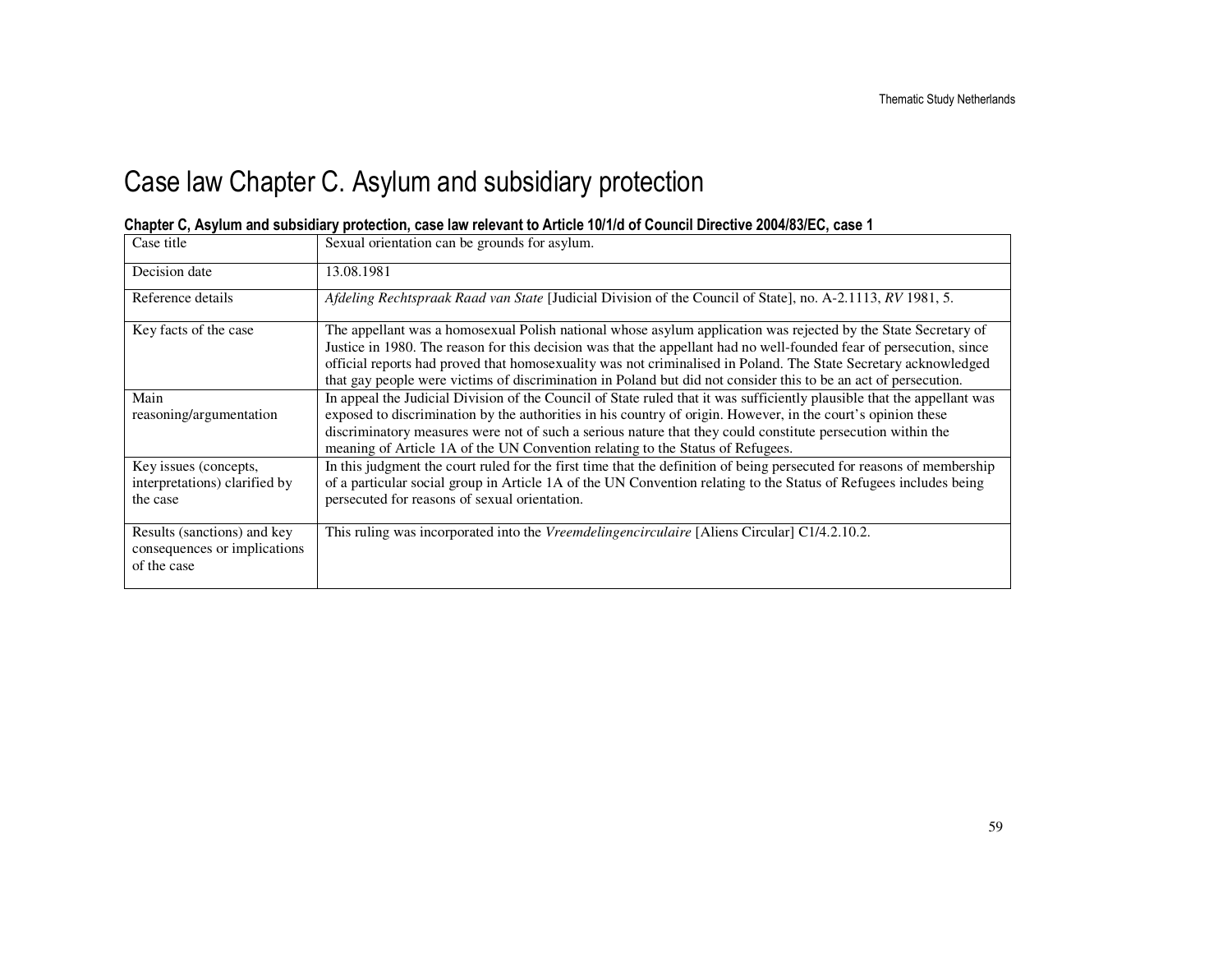#### Chapter C, Asylum and subsidiary protection, case law relevant to Article 10/1/d of Council Directive 2004/83/EC, case 2

| Case title                                                                 | Sexual orientation accepted as a new fact in asylum procedure.                                                                                                                                                                                                                                                                                                                                                                                                                                                                                                                         |
|----------------------------------------------------------------------------|----------------------------------------------------------------------------------------------------------------------------------------------------------------------------------------------------------------------------------------------------------------------------------------------------------------------------------------------------------------------------------------------------------------------------------------------------------------------------------------------------------------------------------------------------------------------------------------|
| Decision date                                                              | 03.10.2003                                                                                                                                                                                                                                                                                                                                                                                                                                                                                                                                                                             |
| Reference details                                                          | Afdeling Bestuursrechtspraak van de Raad van State [Judicial Division of the Council of State],<br>no. 200305027/1, JV 2004/3.                                                                                                                                                                                                                                                                                                                                                                                                                                                         |
| Key facts of the case                                                      | In previous admission procedures the appellant had been represented by his mother. As a result, the account of the<br>reasons for his request for asylum merged into those of his mother. In July 2003, however, the appellant requested<br>asylum in his own name, thereby putting forward his own account of the reasons for his request, including his<br>personal fear of problems in his country of origin because of his homosexual orientation. The Regional Court<br>considered this to be a repeat application and rejected his appeal.                                       |
| Main<br>reasoning/argumentation                                            | The Judicial Division of the Council of State ruled that the Regional Court had failed to recognise that the grounds<br>put forward by the appellant when requesting asylum in 2003 were sufficiently specific, were pre-eminently related<br>to the personality of the appellant and had so far not been judged upon, either in previous decision-making or in<br>court. The Judicial Division ruled that the appellant's homosexual orientation was a new fact that had emerged or a<br>changed circumstance in the sense of Article $4:6(1)$ of the General Administrative Law Act. |
| Key issues (concepts,<br>interpretations) clarified by<br>the case         |                                                                                                                                                                                                                                                                                                                                                                                                                                                                                                                                                                                        |
| Results (sanctions) and key<br>consequences or implications<br>of the case | The Judicial Division of the Council of State allowed the appeal, overturned the judgment of the Aliens Division of<br>'s-Hertogenbosch Regional Court and referred the case back to the Regional Court.                                                                                                                                                                                                                                                                                                                                                                               |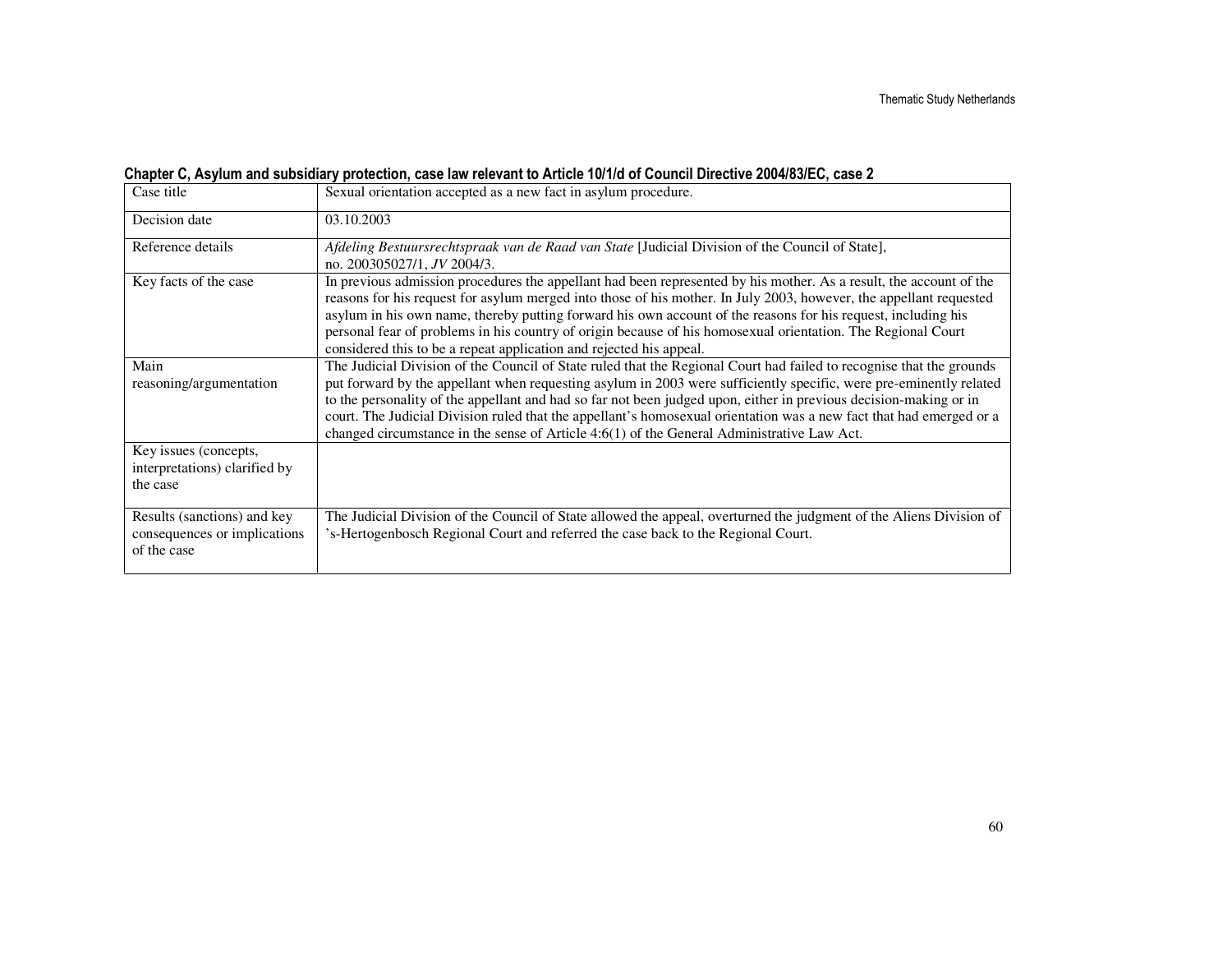#### Chapter C, Asylum and subsidiary protection, case law relevant to Article 10/1/d of Council Directive 2004/83/EC, case 3

| Case title                                                                 | No investigation of the real risk in asylum procedure.                                                                                                                                                                                                                                                                                                                                                                                                                                                                    |
|----------------------------------------------------------------------------|---------------------------------------------------------------------------------------------------------------------------------------------------------------------------------------------------------------------------------------------------------------------------------------------------------------------------------------------------------------------------------------------------------------------------------------------------------------------------------------------------------------------------|
| Decision date                                                              | 12.10.2004                                                                                                                                                                                                                                                                                                                                                                                                                                                                                                                |
| Reference details                                                          | Vreemdelingenkamer Rechtbank 's-Gravenhage [Aliens Division of 's-Gravenhage Regional Court], location 's-<br>Hertogenbosch, AWB 02/3863, LJN AR6786.                                                                                                                                                                                                                                                                                                                                                                     |
| Key facts of the case                                                      | A Somali asylum seeker stated in his application for asylum that the reason for fleeing his country of origin was his<br>homosexual orientation. The Minister for Alien Affairs and Integration confined herself to the conclusion that there<br>had not appeared to be a real risk of the applicant's being subjected to treatment in breach of Article 3 of the<br>European Convention on Human Rights on his return to Somalia. However, this conclusion was not substantiated.<br>The asylum seeker lodged an appeal. |
| Main<br>reasoning/argumentation                                            | The Court ruled that there was no evidence that the Minister had investigated whether homosexuality was<br>criminalised in Somalia or whether actions against homosexuals took place. The fact that the Minister considered<br>the account of the reasons for the appellant's request for asylum implausible, did not affect the foregoing<br>conclusion, since the Minister did not question the appellant's homosexual orientation as such.                                                                             |
| Key issues (concepts,<br>interpretations) clarified by<br>the case         |                                                                                                                                                                                                                                                                                                                                                                                                                                                                                                                           |
| Results (sanctions) and key<br>consequences or implications<br>of the case | The appeal was allowed.                                                                                                                                                                                                                                                                                                                                                                                                                                                                                                   |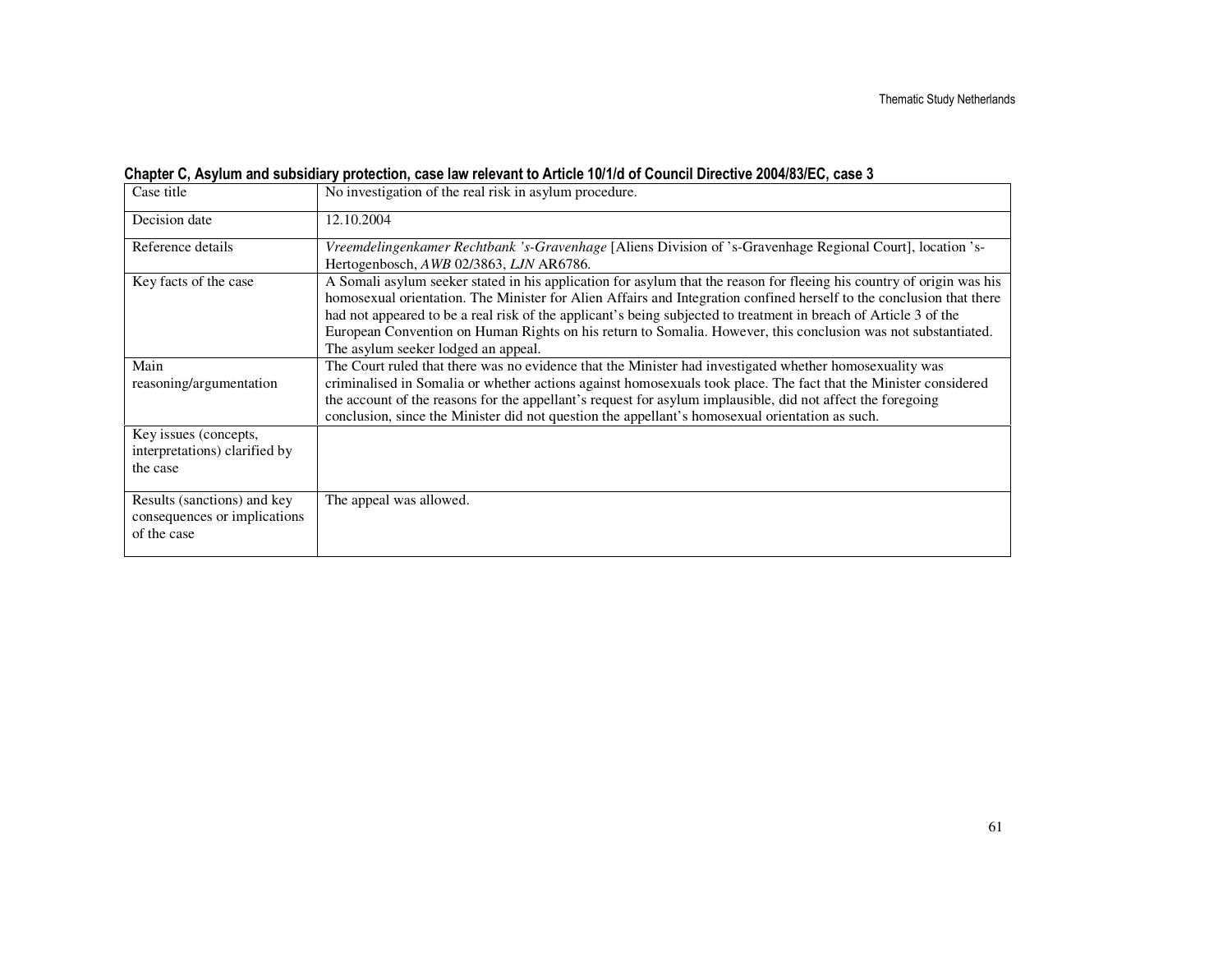#### Chapter C, Asylum and subsidiary protection, case law relevant to Article 10/1/d of Council Directive 2004/83/EC, case 4

| Case title                                                                 | Sexual orientation not accepted as a new fact in asylum procedure.                                                                                                                                                                                                                                                                                                                                                                                                                                                                                                                  |
|----------------------------------------------------------------------------|-------------------------------------------------------------------------------------------------------------------------------------------------------------------------------------------------------------------------------------------------------------------------------------------------------------------------------------------------------------------------------------------------------------------------------------------------------------------------------------------------------------------------------------------------------------------------------------|
| Decision date                                                              | 14.04.2006                                                                                                                                                                                                                                                                                                                                                                                                                                                                                                                                                                          |
| Reference details                                                          | Afdeling Bestuursrechtspraak van de Raad van State [Judicial Division of the Council of State],<br>no. 200601113/1.                                                                                                                                                                                                                                                                                                                                                                                                                                                                 |
| Key facts of the case                                                      | In this appeal to the Judicial Division of the Council of State the Minister for Alien Affairs and Integration stated<br>that the court in interlocutory proceedings erroneously considered the sexual orientation of the asylum seeker<br>underlying his application for asylum a new fact that had emerged or a changed circumstance in the sense of<br>Article 4:6(1) of the General Administrative Law Act.                                                                                                                                                                     |
| Main<br>reasoning/argumentation                                            | The Judicial Division of the Council of State ruled that the asylum seeker concerned could and should have put<br>forward his sexual orientation in his first request for asylum, given the relevance of that information to the<br>assessment of his application as well as the fact that he later declared that he had always been aware of his<br>homosexual orientation. In the Court's opinion this conclusion was not affected by the fact that the asylum seeker<br>concerned only engaged in a homosexual relationship after several years of residence in the Netherlands. |
| Key issues clarified by the<br>case                                        |                                                                                                                                                                                                                                                                                                                                                                                                                                                                                                                                                                                     |
| Results (sanctions) and key<br>consequences or implications<br>of the case | The Court upheld the appeal by the Minister and overturned the judgment of the court in interlocutory proceedings.                                                                                                                                                                                                                                                                                                                                                                                                                                                                  |

#### Chapter C, Asylum and subsidiary protection, case law relevant to Article 2/h of Council Directive 2004/83/EC

No relevant case law available.

#### Chapter D, Family reunification, case law relevant to Article 4/3 of the Council Directive 2003/86/EC

No relevant case law available.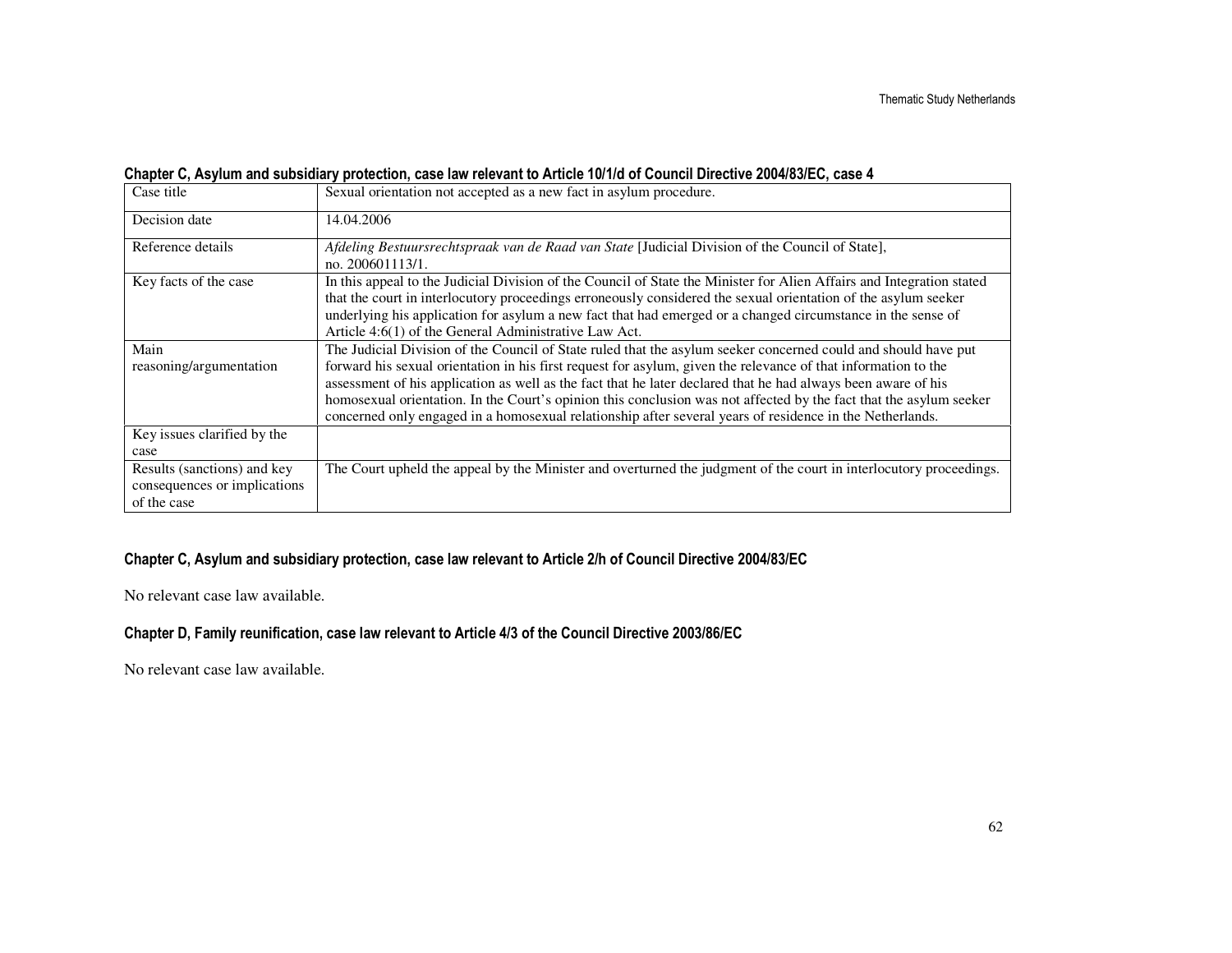## Case law Chapter E. Freedom of assembly

#### Chapter E, Freedom of assembly, case 1

| Case title                                                                 | Demonstration against statements by a bishop.                                                                                                                                                                                                                                                                                                                                                                                                                                                                                       |
|----------------------------------------------------------------------------|-------------------------------------------------------------------------------------------------------------------------------------------------------------------------------------------------------------------------------------------------------------------------------------------------------------------------------------------------------------------------------------------------------------------------------------------------------------------------------------------------------------------------------------|
| Decision date                                                              | 11.04.1979                                                                                                                                                                                                                                                                                                                                                                                                                                                                                                                          |
| Reference details                                                          | Voorzitter Afdeling Rechtspraak Raad van State [President of the Judicial Division of the Council of State]<br>Weekoverzicht Raad van State, R.737.                                                                                                                                                                                                                                                                                                                                                                                 |
| Key facts of the case                                                      | The appellants lodged an objection with the Mayor of Roermond against a planned demonstration. The aim of this<br>demonstration was to protest against public statements against homosexuality previously made by the Bishop of<br>Roermond. The appellants stated that the decision to grant the permit for the demonstration hampered them in the<br>course of their profession of pastor. The mayor rejected the application.                                                                                                    |
| Main<br>reasoning/argumentation                                            | The President considered that the mayor had guaranteed the scrupulousness of the decision-making process. In the<br>President's opinion the mayor had justifiably considered that neither the aim of the demonstration (to protest<br>against public statements against homosexuality previously made by the Bishop of Roermond) nor the appellants'<br>expectation that as a result of the demonstration public order would be disturbed, could give cause to refuse the<br>permit for the purpose of maintenance of public order. |
| Key issues (concepts,<br>interpretations) clarified by<br>the case         | The President ruled furthermore that the suggestion that the demonstration might appear shocking could also not be<br>grounds for refusing the permit, as allowance of such a ground would violate the right to the freedom of expression.                                                                                                                                                                                                                                                                                          |
| Results (sanctions) and key<br>consequences or implications<br>of the case | Appeal rejected.                                                                                                                                                                                                                                                                                                                                                                                                                                                                                                                    |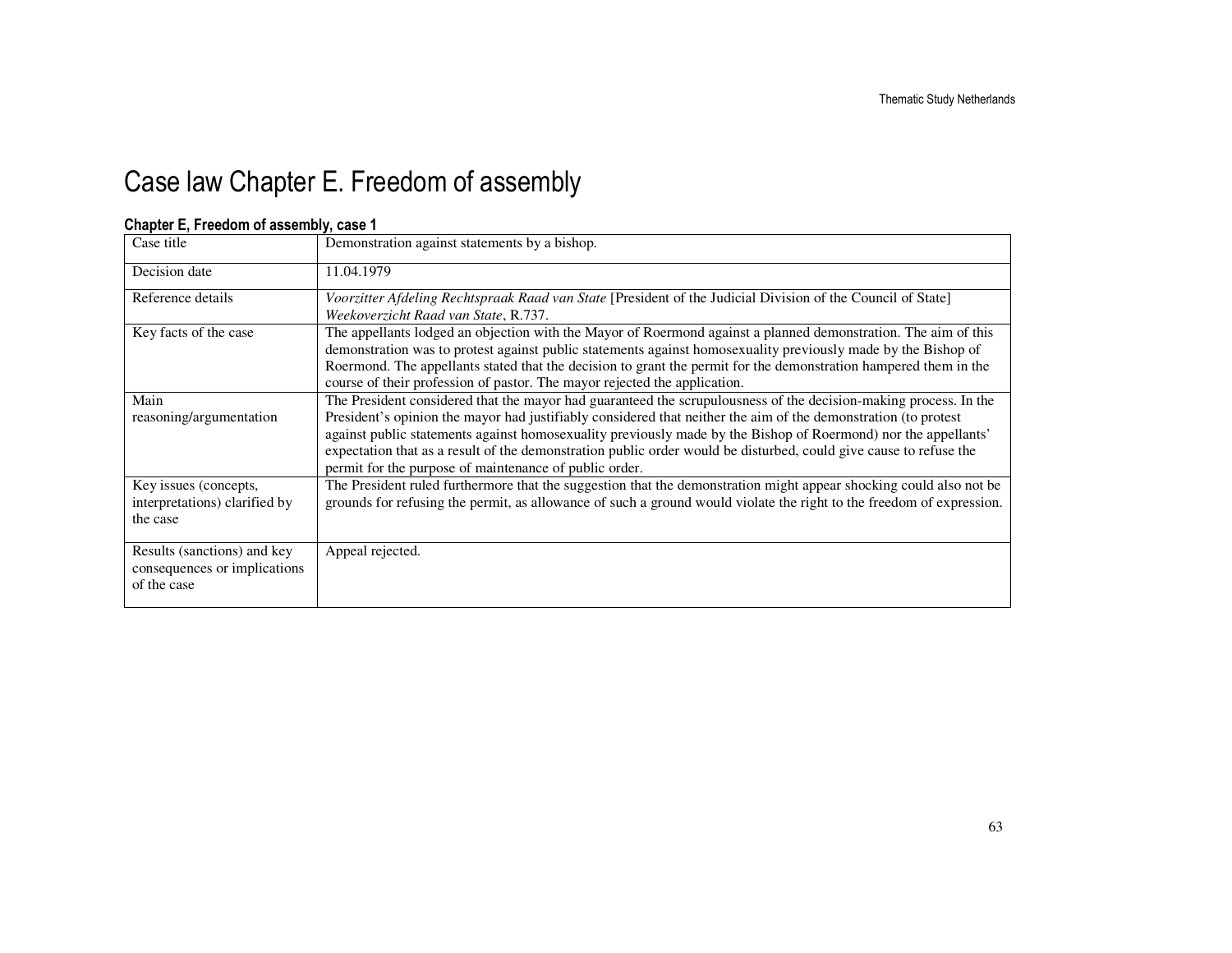#### Chapter E, Freedom of assembly, case 2

| Case title                                                                 | Gay demonstration and encampment in Amersfoort.                                                                                                                                                                                                                                                                                                                                                                                                                                                                                            |
|----------------------------------------------------------------------------|--------------------------------------------------------------------------------------------------------------------------------------------------------------------------------------------------------------------------------------------------------------------------------------------------------------------------------------------------------------------------------------------------------------------------------------------------------------------------------------------------------------------------------------------|
| Decision date                                                              | 27.05.1982                                                                                                                                                                                                                                                                                                                                                                                                                                                                                                                                 |
| Reference details                                                          | Voorzitter Afdeling Rechtspraak Raad van State [President of the Judicial Division of the Council of State], AB<br>1983/62.                                                                                                                                                                                                                                                                                                                                                                                                                |
| Key facts of the case                                                      | The Mayor of Amersfoort had refused to grant a permit for the third demonstration in a row in favour of tolerance<br>of gay people and an accompanying encampment on municipal territory. The mayor grounded this refusal in fear of<br>intolerant behaviour by third parties.                                                                                                                                                                                                                                                             |
| Main<br>reasoning/argumentation                                            | The court ruled that, although the planned demonstrations and the accompanying encampment would lay a heavy<br>burden upon the police and although it was plausible that traffic would be severely disrupted by the demonstration,<br>the mere fear that intolerant behaviour by third parties towards the demonstrators would disturb public order could<br>justify neither the refusal to grant a permit for a demonstration, nor the refusal to grant the encampment permit. The<br>Court ruled that the decision was disproportionate. |
| Key issues (concepts,<br>interpretations) clarified by<br>the case         |                                                                                                                                                                                                                                                                                                                                                                                                                                                                                                                                            |
| Results (sanctions) and key<br>consequences or implications<br>of the case | The President made provisional arrangements, ordering the granting of a permit for both the third demonstration<br>and the encampment.                                                                                                                                                                                                                                                                                                                                                                                                     |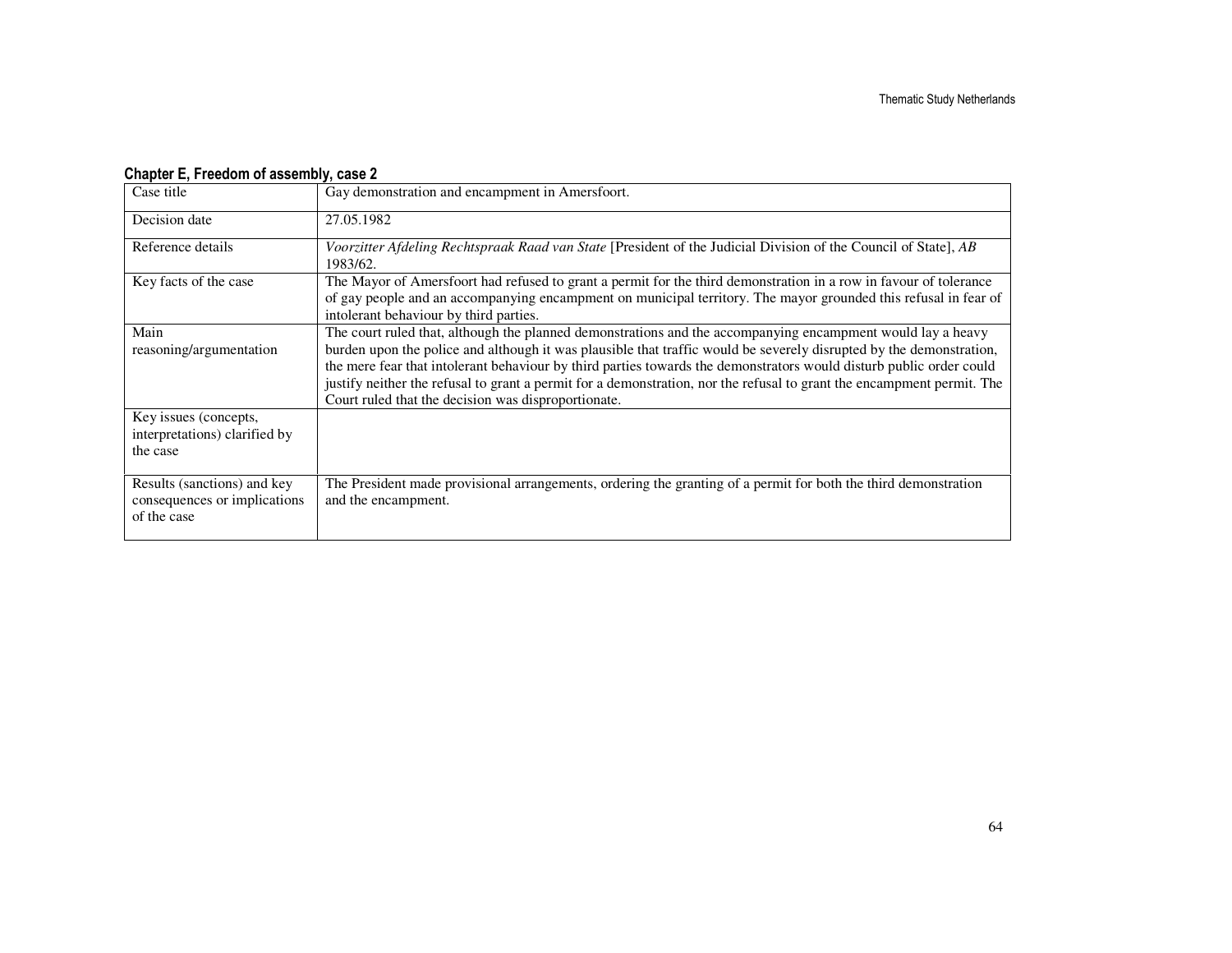## Case law Chapter F. Hate speech and criminal law

| Case title                                                                 | Website contains remarks insulting to homosexuals.                                                                                                                                                                                                                                                                                                                                                                           |
|----------------------------------------------------------------------------|------------------------------------------------------------------------------------------------------------------------------------------------------------------------------------------------------------------------------------------------------------------------------------------------------------------------------------------------------------------------------------------------------------------------------|
| Decision date                                                              | 17.11.2006                                                                                                                                                                                                                                                                                                                                                                                                                   |
| Reference details                                                          | Gerechtshof Amsterdam [Amsterdam Court of Appeal], no. 23-000547-06, LJN: AZ3011.                                                                                                                                                                                                                                                                                                                                            |
| Key facts of the case                                                      | The defendant maintained what he called a 'satirical website' on which he had made insulting remarks about Jews<br>and homosexuals. The website featured a fictitious Christian internet community which, in talking about the<br>Christian faith, made statements about homosexuals. For example, it was stated on the website that, in the writer's<br>opinion, even the death sentence was a mild penalty for gay people. |
| Main<br>reasoning/argumentation                                            | The defence that the site was an example of artistic expression and that it contributed to public debate was<br>dismissed by the Court of Appeal because the texts had exceeded the bounds of what is acceptable and were<br>unnecessarily offensive.                                                                                                                                                                        |
| Key issues (concepts,<br>interpretations) clarified by<br>the case         |                                                                                                                                                                                                                                                                                                                                                                                                                              |
| Results (sanctions) and key<br>consequences or implications<br>of the case | The Court sentenced the defendant to a week-long suspended prison sentence with an operational period of two<br>years and a fine of $\epsilon$ 500.                                                                                                                                                                                                                                                                          |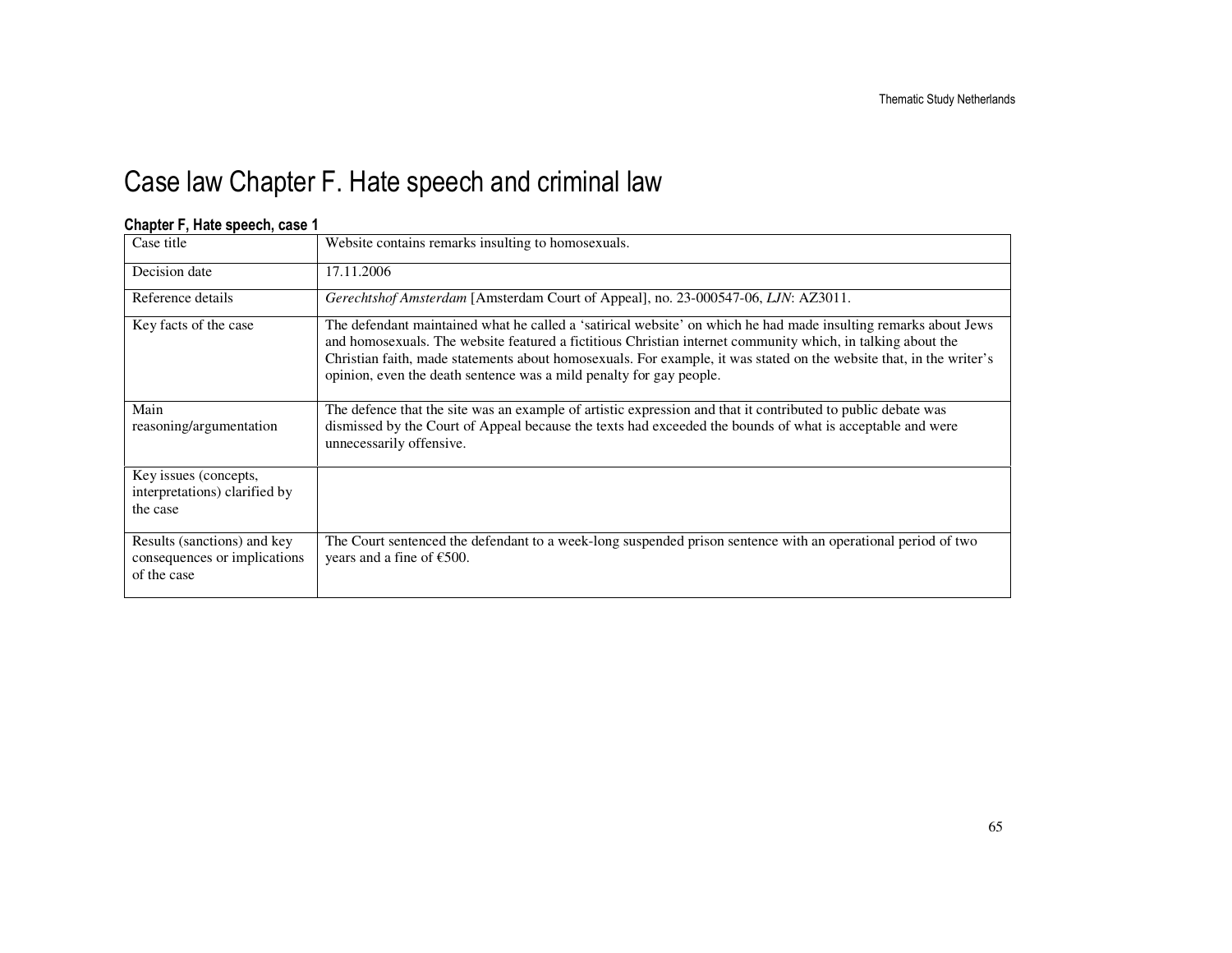| Case title                                                                 | Insulting character of a term depends on context in which it was used.                                                                                                                                                                                                                                                                                                                                                                                                                                                                                                                                            |
|----------------------------------------------------------------------------|-------------------------------------------------------------------------------------------------------------------------------------------------------------------------------------------------------------------------------------------------------------------------------------------------------------------------------------------------------------------------------------------------------------------------------------------------------------------------------------------------------------------------------------------------------------------------------------------------------------------|
| Decision date                                                              | 06.01.2004                                                                                                                                                                                                                                                                                                                                                                                                                                                                                                                                                                                                        |
| Reference details                                                          | <i>Hoge Raad</i> [Supreme Court], no. 01019/03, LJN: AN8498.                                                                                                                                                                                                                                                                                                                                                                                                                                                                                                                                                      |
| Key facts of the case                                                      | After being called to account for urinating in public, the defendant had called a police officer 'homofiel'<br>('homosexual') during the lawful discharge/execution of his duties.                                                                                                                                                                                                                                                                                                                                                                                                                                |
| Main<br>reasoning/argumentation                                            | The Court ruled that an apparently neutral term such as 'homofiel' ('homosexual') can be insulting if used in a<br>certain context as a term of abuse and with the intention to insult. The police officer might reasonably take offence<br>at the term, since no person can be required to accept, in this way and under these circumstances, statements<br>concerning issues that belong to the very core of personal integrity, intimacy and privacy. According to the Court,<br>in the given circumstance the purpose of the term 'homofiel' ('homosexual') was to injure the police officer's<br>reputation. |
| Key issues (concepts,<br>interpretations) clarified by<br>the case         | This judgement gives a further specification of the term 'context' as introduced in the Supreme Court judgment of<br>19.12.2000 (no. 01926/99, LJN: AA9745, Nederlandse Jurisprudentie 2001, 101). In that earlier case the court had<br>ruled that the terms 'vuile homo's' ('dirty fags') and 'vieze smerissen' ('dirty fuzz') were insulting given the<br>context in which the terms were used <i>and</i> the combination of the words used.                                                                                                                                                                   |
| Results (sanctions) and key<br>consequences or implications<br>of the case | On the basis of Article 266 of the Penal Code, the defendant was sentenced to a fine of 50 Euro, with an alternative<br>imprisonment of one day.<br>In a recent case the Regional Court of 's-Hertogenbosch ruled that, given the lack of a special context, the use of<br>the term 'homo' ('gay') in a remark to a police officer during the lawful discharge/execution of his duties did not<br>have an insulting (thus deserving of punishment) character. (Regional Court 's-Hertogenbosch 21.08.2007,no. 01-<br>000504-07, LJN: BB2083)                                                                      |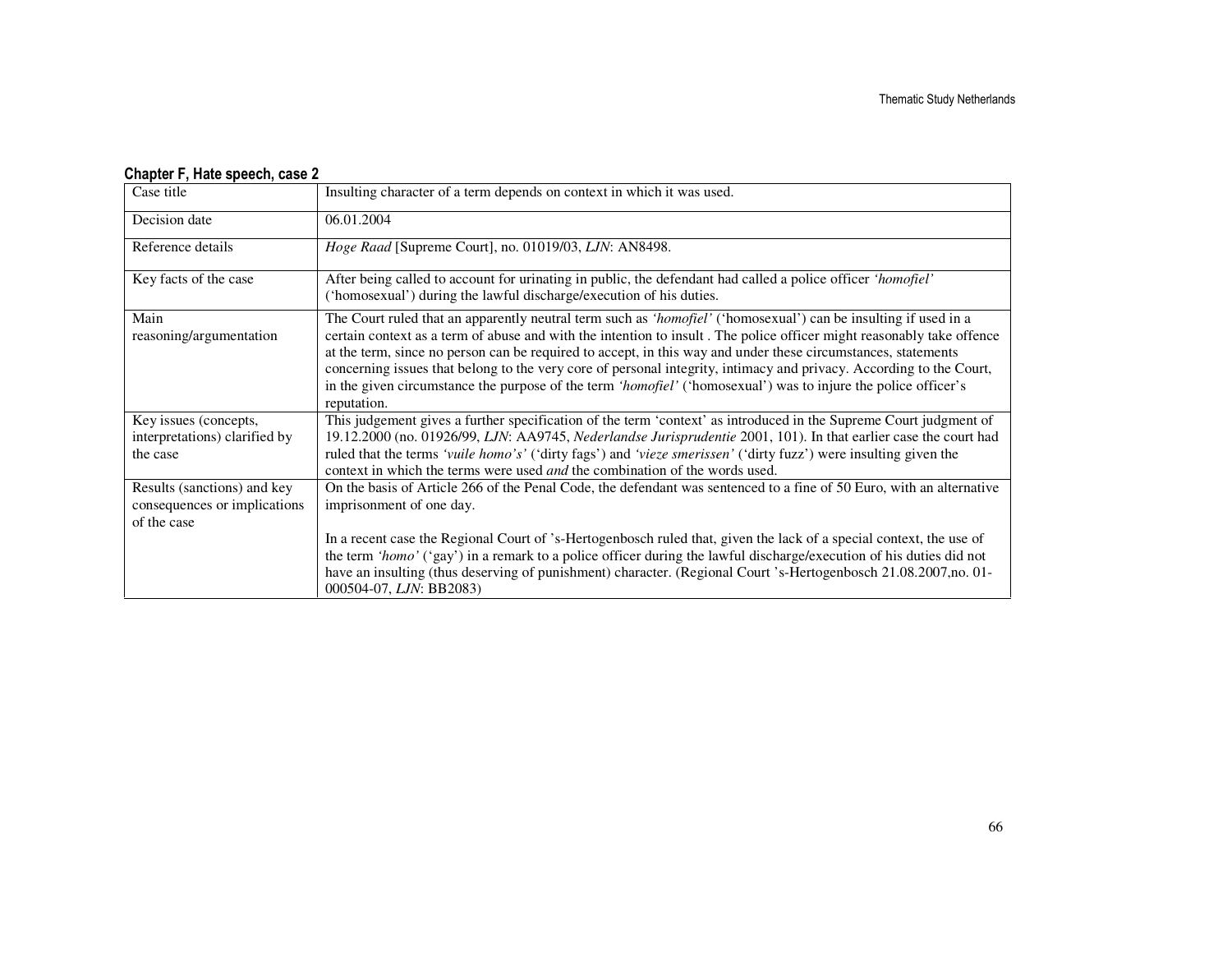| Case title                                                                 | Statements by imam El Moumni.                                                                                                                                                                                                                                                                                                                                                                                                                                                                                                                                  |
|----------------------------------------------------------------------------|----------------------------------------------------------------------------------------------------------------------------------------------------------------------------------------------------------------------------------------------------------------------------------------------------------------------------------------------------------------------------------------------------------------------------------------------------------------------------------------------------------------------------------------------------------------|
| Decision date                                                              | 18-11-2002                                                                                                                                                                                                                                                                                                                                                                                                                                                                                                                                                     |
| Reference details                                                          | Gerechtshof 's-Gravenhage ['s-Gravenhage Court of Appeal], no. 2200359302, LJN: AF0667.                                                                                                                                                                                                                                                                                                                                                                                                                                                                        |
| Key facts of the case                                                      | In an interview in a television programme an imam stated the following (translation into English of remarks<br>previously translated into Dutch):<br>- homosexuality is harmful to Dutch society<br>- homosexuality is a contagious disease (or abnormality); the translation of the word 'marat' was contested).<br>The defendant was prosecuted for defamation and incitement of hatred.                                                                                                                                                                     |
| Main<br>reasoning/argumentation                                            | The Court of Appeal ruled that the statements were to be judged in connection with the content and purpose of the<br>interview as a whole. In the Court's opinion that context and the resulting manifest intention took away the<br>possible insulting character of the excerpts of the interview. In this context the Court considered it to be important<br>that the contested excerpts served the purpose of indicating the defendant's view (firmly rooted in Islamic religious<br>conviction) of the sinful nature of the homosexual way of life.        |
| Key issues (concepts,<br>interpretations) clarified by<br>the case         | The Court ruled that, on the basis of the freedom of religion, the defendant had the right to propagate his views on<br>homosexuality based on his religious beliefs. In the Court's opinion the manner in which the defendant had<br>propagated his views did not exceed the limits of acceptability. In this respect the Court attached weight to the<br>contested translation of the word 'marat' and the fact that the defendant had stated in an extract from the interview<br>that was not broadcasted that a Muslim must be respectful to every person. |
| Results (sanctions) and key<br>consequences or implications<br>of the case | Acquittal of the charge.                                                                                                                                                                                                                                                                                                                                                                                                                                                                                                                                       |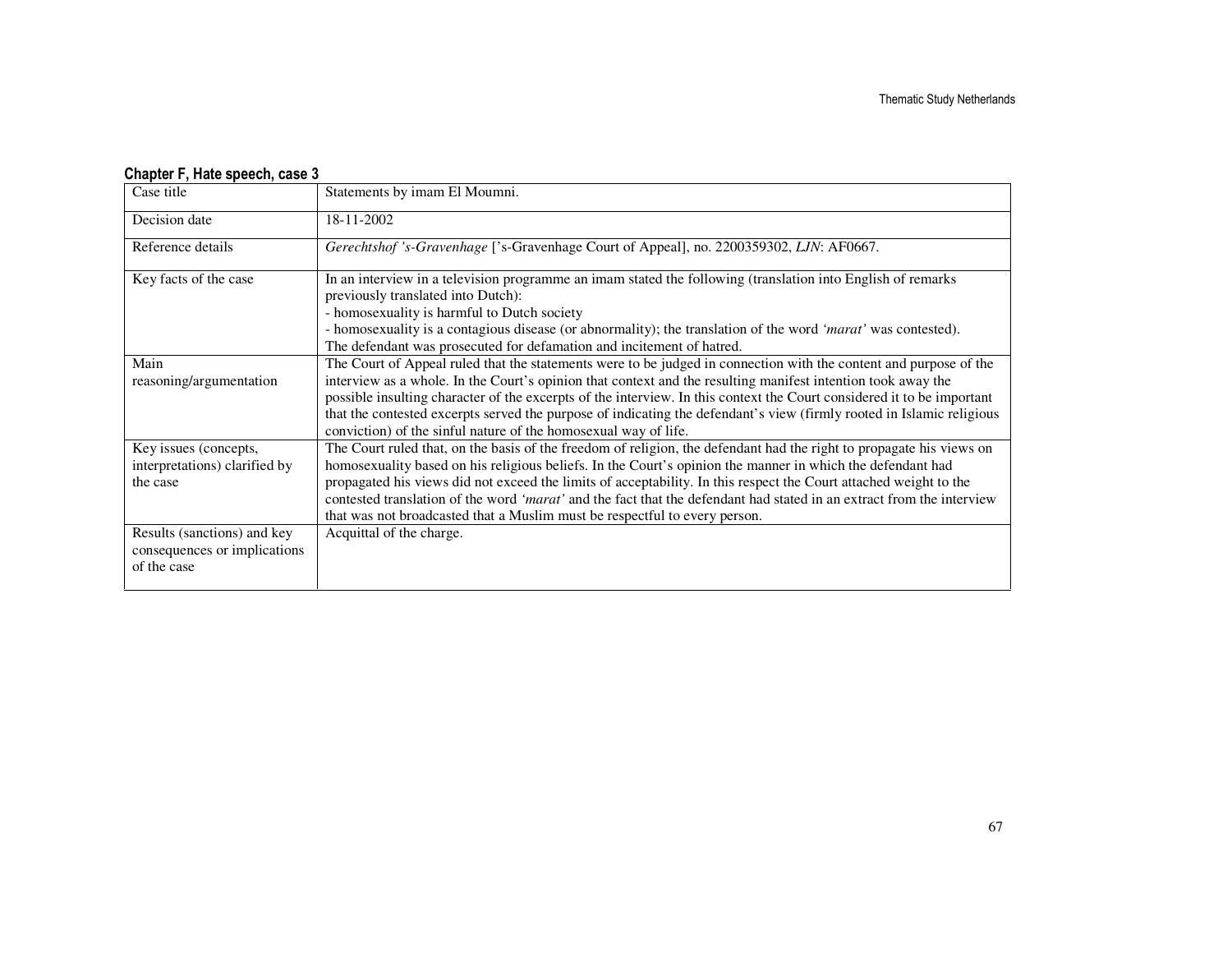| Case title                                                                 | Homosexual compared with thief by member of parliament.                                                                                                                                                                                                                                                                                                                                                                                                                                                                                                                                |
|----------------------------------------------------------------------------|----------------------------------------------------------------------------------------------------------------------------------------------------------------------------------------------------------------------------------------------------------------------------------------------------------------------------------------------------------------------------------------------------------------------------------------------------------------------------------------------------------------------------------------------------------------------------------------|
| Decision date                                                              | 09.01.2001                                                                                                                                                                                                                                                                                                                                                                                                                                                                                                                                                                             |
| Reference details                                                          | Hoge Raad [Supreme Court], no. 00945/99, LJN: AA9368.                                                                                                                                                                                                                                                                                                                                                                                                                                                                                                                                  |
| Key facts of the case                                                      | In a written interview in a magazine the defendant, a member of parliament for a Christian party, had posed the<br>rhetorical question: 'Why would a practising homosexual be classed above a thief?' ('Ja, waarom zou een<br>praktiserend homoseksueel beter zijn dan een dief??').<br>The Court of Appeal had acquitted the defendant. The Advocate-General appealed in cassation.                                                                                                                                                                                                   |
| Main<br>reasoning/argumentation                                            | The Court of Appeal had ruled that the challenged passage in itself could be regarded as an insulting remark in the<br>meaning of Article 137c of the Penal Code. However, in the Court's opinion the context and the resulting intention<br>took away the insulting character of the passage, as the context showed that the defendant, on the basis of his<br>religious conviction, condemns homosexual practice as being sinful and in contravention of the biblical<br>commandments. In that context the challenged passage does not affect the dignity of practising homosexuals. |
| Key issues (concepts,<br>interpretations) clarified by<br>the case         | In the opinion of the Court of Appeal the challenged passage was merely used by way of illustration of the<br>religious conviction of the defendant, which takes away the insulting character of the remark. As the manner in<br>which the defendant propagated his views did not exceed the limits of acceptability, the defendant could<br>successfully rely on his right to freedom of religion and expression.<br>The Supreme Court ruled that the Court of Appeal had not made an incorrect interpretation of the law.                                                            |
| Results (sanctions) and key<br>consequences or implications<br>of the case | The Supreme Court barred the prosecution in its appeal against the acquittal of the charge as ruled by the Court of<br>Appeal.                                                                                                                                                                                                                                                                                                                                                                                                                                                         |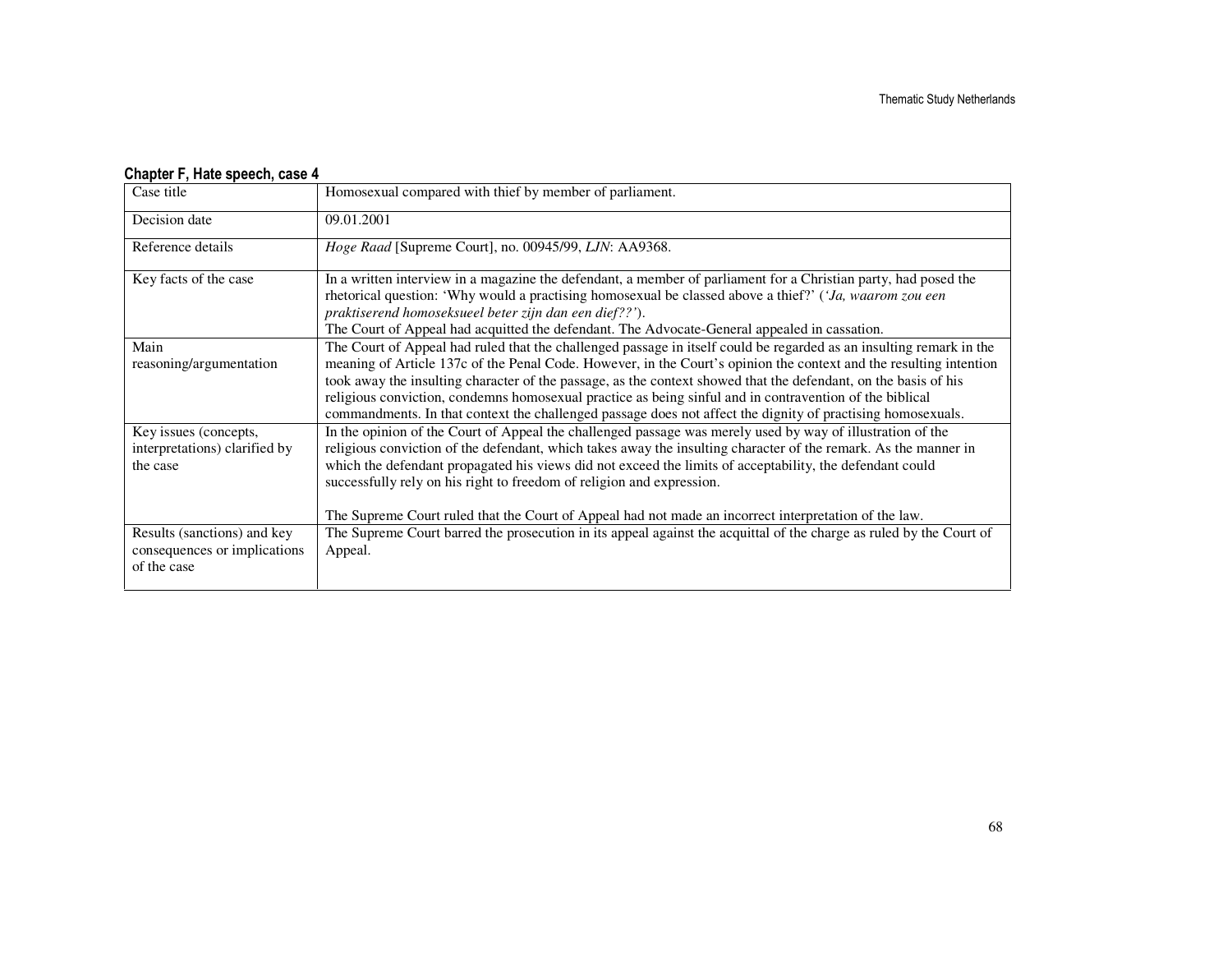#### Chapter F, Hate crimes, case 1

| Case title                                                                 | Assault and battery of gay people at a public 'gay cruising area'.                                                                                                                                                                                                                                                                                                                                                                                                                                                                                                                                                                                    |
|----------------------------------------------------------------------------|-------------------------------------------------------------------------------------------------------------------------------------------------------------------------------------------------------------------------------------------------------------------------------------------------------------------------------------------------------------------------------------------------------------------------------------------------------------------------------------------------------------------------------------------------------------------------------------------------------------------------------------------------------|
| Decision date                                                              | 14.04.2006                                                                                                                                                                                                                                                                                                                                                                                                                                                                                                                                                                                                                                            |
| Reference details                                                          | Rechtbank Gravenhage [Gravenhage Regional Court], no. 09/926059-05, LJN: AX9566.                                                                                                                                                                                                                                                                                                                                                                                                                                                                                                                                                                      |
| Key facts of the case                                                      | The defendant was part of a group of young people hanging around a skate ramp in a park. When a man passed the<br>group, several members of the group called the man 'gay'. The defendant and another person threw beer bottles at<br>the man and some of the group, including the defendant, ran after the man. Subsequently, the defendant stabbed the<br>man in his back with a knife.                                                                                                                                                                                                                                                             |
| Main<br>reasoning/argumentation                                            | In the Court's opinion it counted strongly against the defendant and his co-perpetrators that the unsuspecting victim<br>had to fear for his life and suffered severe pain and that the incident caused feelings of insecurity. Furthermore, a<br>great cause for concern for the Court was the fact that the simple assumption that an individual was gay was the<br>probable cause for the defendant and his co-perpetrators resorting to violence. Precisely because of the<br>discriminating character of that violence, the Court saw reason to express in the sentence that was imposed that this<br>and other such behaviour is not tolerated. |
| Key issues (concepts,<br>interpretations) clarified by<br>the case         |                                                                                                                                                                                                                                                                                                                                                                                                                                                                                                                                                                                                                                                       |
| Results (sanctions) and key<br>consequences or implications<br>of the case | The defendant was convicted for complicity in attempted homicide and sentenced to one year in prison, of which<br>six months suspended, with an operational period of two years.                                                                                                                                                                                                                                                                                                                                                                                                                                                                      |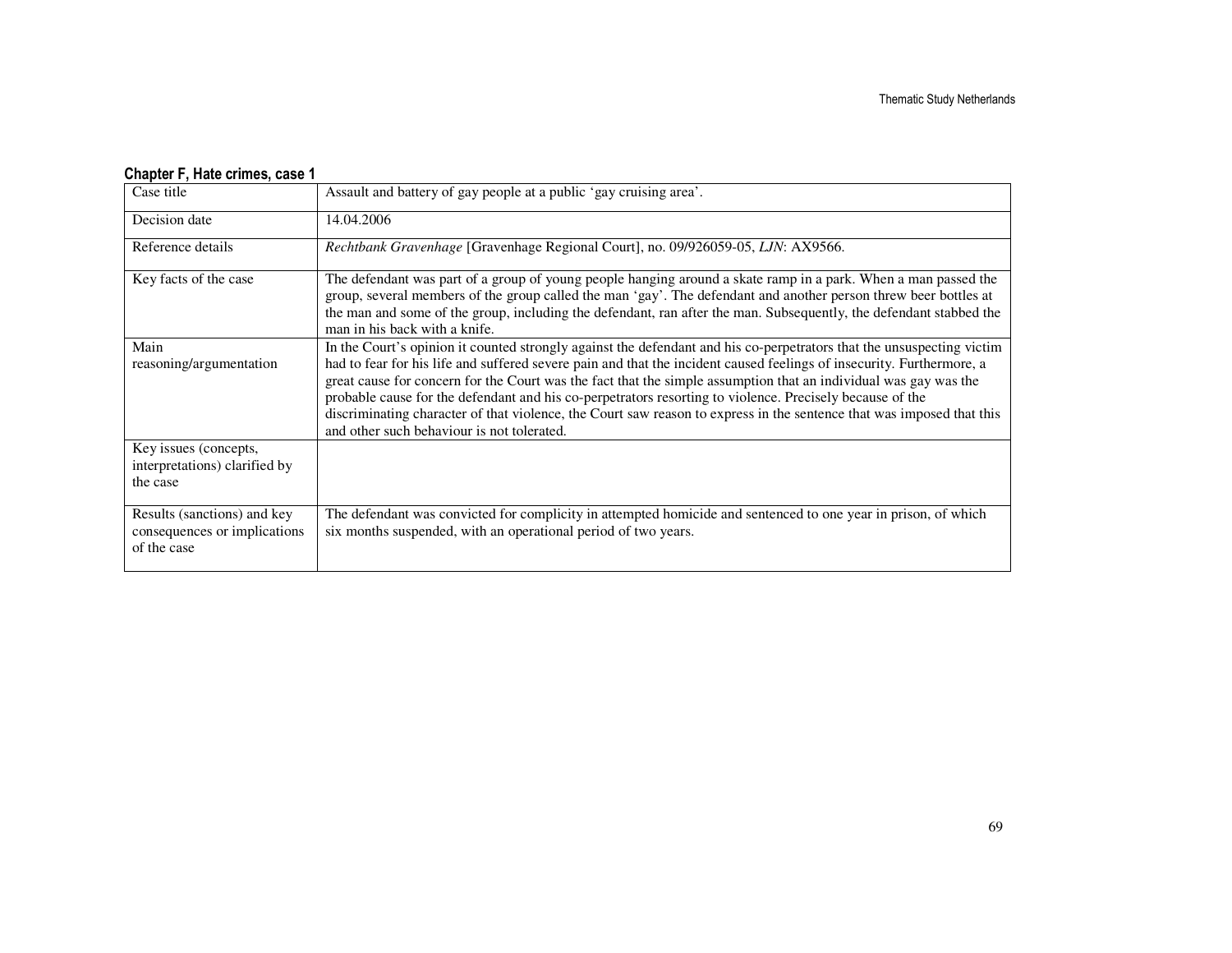#### Chapter F, Hate crimes, case 2

| Case title                                                                 | 'Flikker tikken' ['Poof slapping'] Brunsummerheide.                                                                                                                                                                                                                                                                                                                                                                                                                                                                                                                                                                                               |
|----------------------------------------------------------------------------|---------------------------------------------------------------------------------------------------------------------------------------------------------------------------------------------------------------------------------------------------------------------------------------------------------------------------------------------------------------------------------------------------------------------------------------------------------------------------------------------------------------------------------------------------------------------------------------------------------------------------------------------------|
| Decision date                                                              | 08.05.2007                                                                                                                                                                                                                                                                                                                                                                                                                                                                                                                                                                                                                                        |
| Reference details                                                          | Rechtbank Maastricht [Maastricht Regional Court], no. 03/700602-, LJN: BA4620; Rechtbank Maastricht<br>[Maastricht Regional Court], no. 03/703577-06 LJN: BA4628; Rechtbank Maastricht [Maastricht Regional Court],<br>no. 03/703579-06, LJN: BA4623; Rechtbank Maastricht [Maastricht Regional Court], no. 03/703580-06,<br>LJN: BB0424 and Rechtbank Maastricht [Maastricht Regional Court], no. 03/700754-06, LJN: BB0326.                                                                                                                                                                                                                     |
| Key facts of the case                                                      | These five cases concern the prosecution and conviction of five people for a jointly committed offence. The group<br>conceived a plan to go 'flikker tikken'. This literally means 'poof slapping', in practice it meant the robbery of gay<br>people at a car park known to the public as a 'gay cruising area'.                                                                                                                                                                                                                                                                                                                                 |
| Main<br>reasoning/argumentation                                            | With regard to the sentence to be imposed, the Court attached weight to the fact that, by endeavouring to rob gay<br>men at a remote, dark place, the defendants had shown themselves not to have even the slightest respect for a<br>vulnerable group of people in society.                                                                                                                                                                                                                                                                                                                                                                      |
| Key issues (concepts,<br>interpretations) clarified by<br>the case         |                                                                                                                                                                                                                                                                                                                                                                                                                                                                                                                                                                                                                                                   |
| Results (sanctions) and key<br>consequences or implications<br>of the case | The five defendants were sentenced respectively to:<br>A) Two months' juvenile detention, with an operational period of two years, 180 hours' community service and a<br>20-hour training order;<br>B) Eighteen months' imprisonment of which six months suspended, with an operational period of two years;<br>C) Thirty months' imprisonment of which six months suspended, with an operational period of two years;<br>D) Eighteen months' imprisonment of which six months suspended, with an operational period of two years;<br>E) Twenty-four months' imprisonment of which six months suspended, with an operational period of two years. |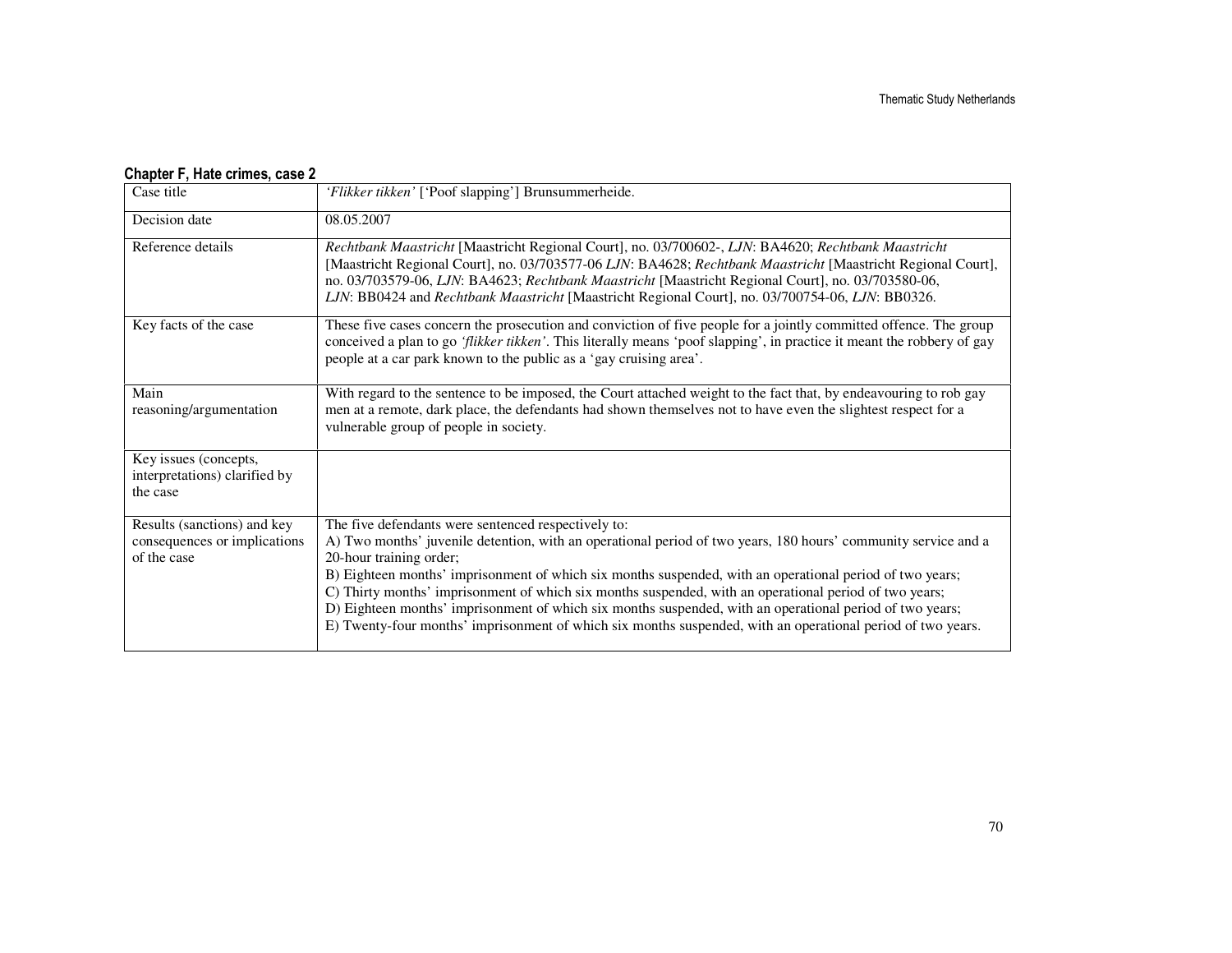#### Chapter F, Hate crimes, case 3

| Case title                                                                 | Discrimination on the grounds of homosexuality as motive for violence not proved.                                                                                                                                                                                                                                                                                                                                                                                                                                                                                                                                                             |
|----------------------------------------------------------------------------|-----------------------------------------------------------------------------------------------------------------------------------------------------------------------------------------------------------------------------------------------------------------------------------------------------------------------------------------------------------------------------------------------------------------------------------------------------------------------------------------------------------------------------------------------------------------------------------------------------------------------------------------------|
| Decision date                                                              | 16.10.2007                                                                                                                                                                                                                                                                                                                                                                                                                                                                                                                                                                                                                                    |
| Reference details                                                          | Rechtbank Amsterdam [Amsterdam Regional Court], no. 13/420862-07, LJN BB5743 and<br>Rechtbank Amsterdam [Amsterdam Regional Court], no. 13/420863-07, LJN BB5734.                                                                                                                                                                                                                                                                                                                                                                                                                                                                             |
| Key facts of the case                                                      | These two cases concern the participation of two defendants in a violent offence. The Court found that both<br>defendants committed an act of violence in a public place, by punching the victim in the face.                                                                                                                                                                                                                                                                                                                                                                                                                                 |
| Main<br>reasoning/argumentation                                            | In the Court's opinion the suggestion that the act of violence was the result of discrimination on the grounds of the<br>sexual orientation of the victim and his friends was not sufficiently confirmed by the facts. It was true that the<br>defendants used the words 'fag' and 'gay' and the Court considered it conceivable that these words were badly<br>received by the victim and his friends. However, according to the Court this did not alter the fact that it was<br>insufficiently proven that the defendants used the words with any other intention than they consistently declared to<br>have had for the use of the words. |
| Key issues (concepts,<br>interpretations) clarified by<br>the case         | Both defendants had stated that they did not use the words to insult the victim or his friends, but to express their<br>surprise at the fact that the victim was wearing a so-called 'dog-tag' although he was not a soldier. The defendants<br>considered this to be odd. Furthermore, the Court considered to be important the fact that there were no grounds to<br>question the statement of the defendants that they only had knowledge of the fact that the victim and his friends<br>were gay after the police had informed them following the incident.                                                                               |
| Results (sanctions) and key<br>consequences or implications<br>of the case | The Court was of the opinion that there was no reason to differ from the punishment demanded by the public<br>prosecutor, partly due to the fact that the incident had no discriminatory background. The defendants were<br>sentenced to 45 days' imprisonment, respectively five months imprisonment and the payment of compensation of<br>an amount of $€6,089.22$ .                                                                                                                                                                                                                                                                        |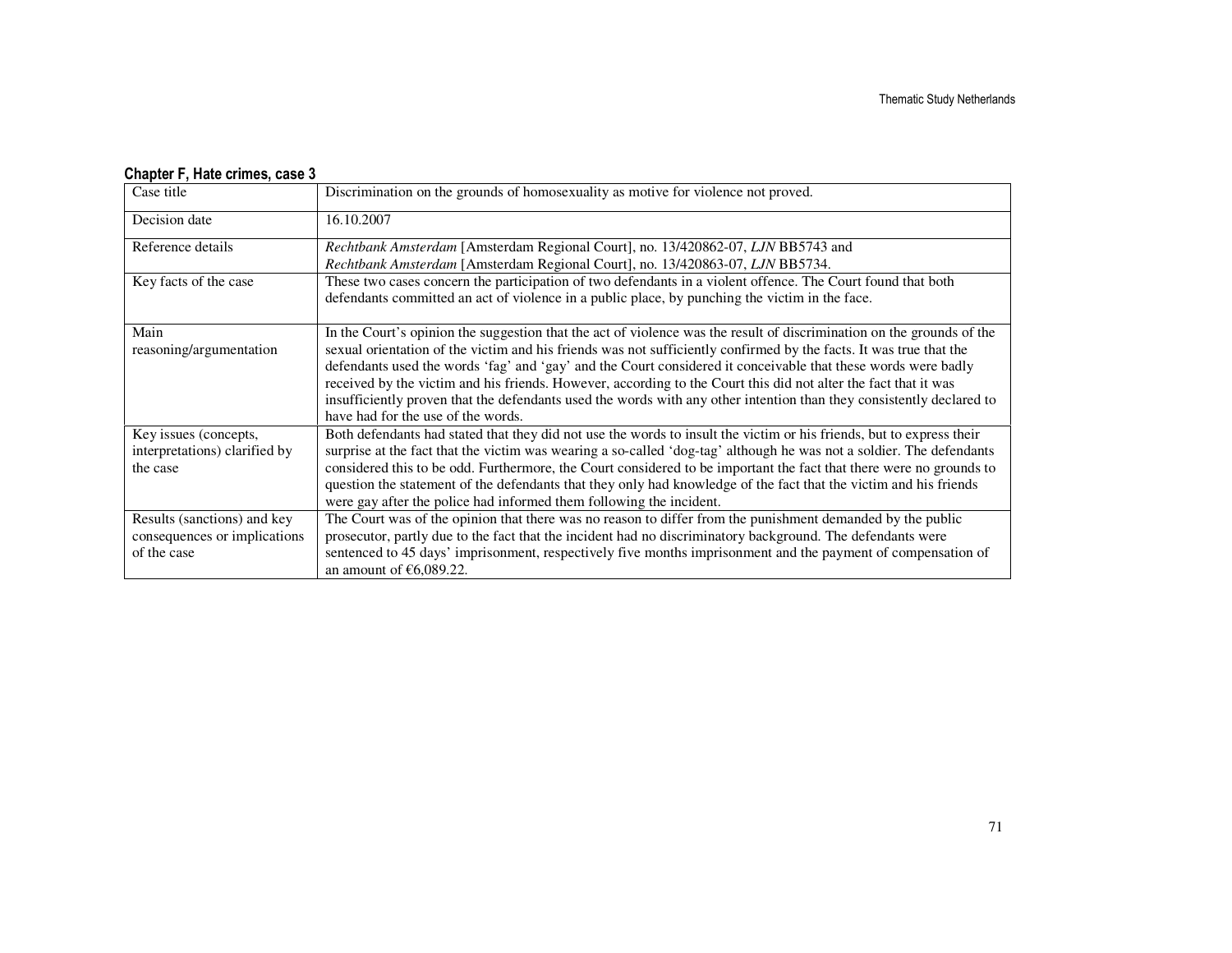## Case law Chapter G. Transgender issues

| Case title                                                                 | Redeployment after giving notice of change of sex.                                                                                                                                                                                                                                                                                  |
|----------------------------------------------------------------------------|-------------------------------------------------------------------------------------------------------------------------------------------------------------------------------------------------------------------------------------------------------------------------------------------------------------------------------------|
| Decision date                                                              | 17.02.1998                                                                                                                                                                                                                                                                                                                          |
| Reference details                                                          | Commissie Gelijke Behandeling [Equal Treatment Commission], Oordeel [opinion] 1998-12.                                                                                                                                                                                                                                              |
| Key facts of the case                                                      | The applicant was employed by the respondent as an information desk assistant. In 1981 she changed sex. In 1994<br>she made this known to her work, leading to problems with some colleagues as a consequence. Subsequently, the<br>respondent started a work reassignment procedure for the applicant.                             |
| Main<br>reasoning/argumentation                                            | The ETC considered that, as the applicant's change of sex played a part in the decision to redeploy the applicant,<br>the respondent was responsible for the continuation of the discriminating behaviour of colleagues towards the<br>applicant. By doing so, the respondent discriminated against the applicant on grounds of sex |
| Key issues (concepts,<br>interpretations) clarified by<br>the case         |                                                                                                                                                                                                                                                                                                                                     |
| Results (sanctions) and key<br>consequences or implications<br>of the case | Held: breach                                                                                                                                                                                                                                                                                                                        |

#### Chapter G, Applicability of legislation on transgender issues, case 1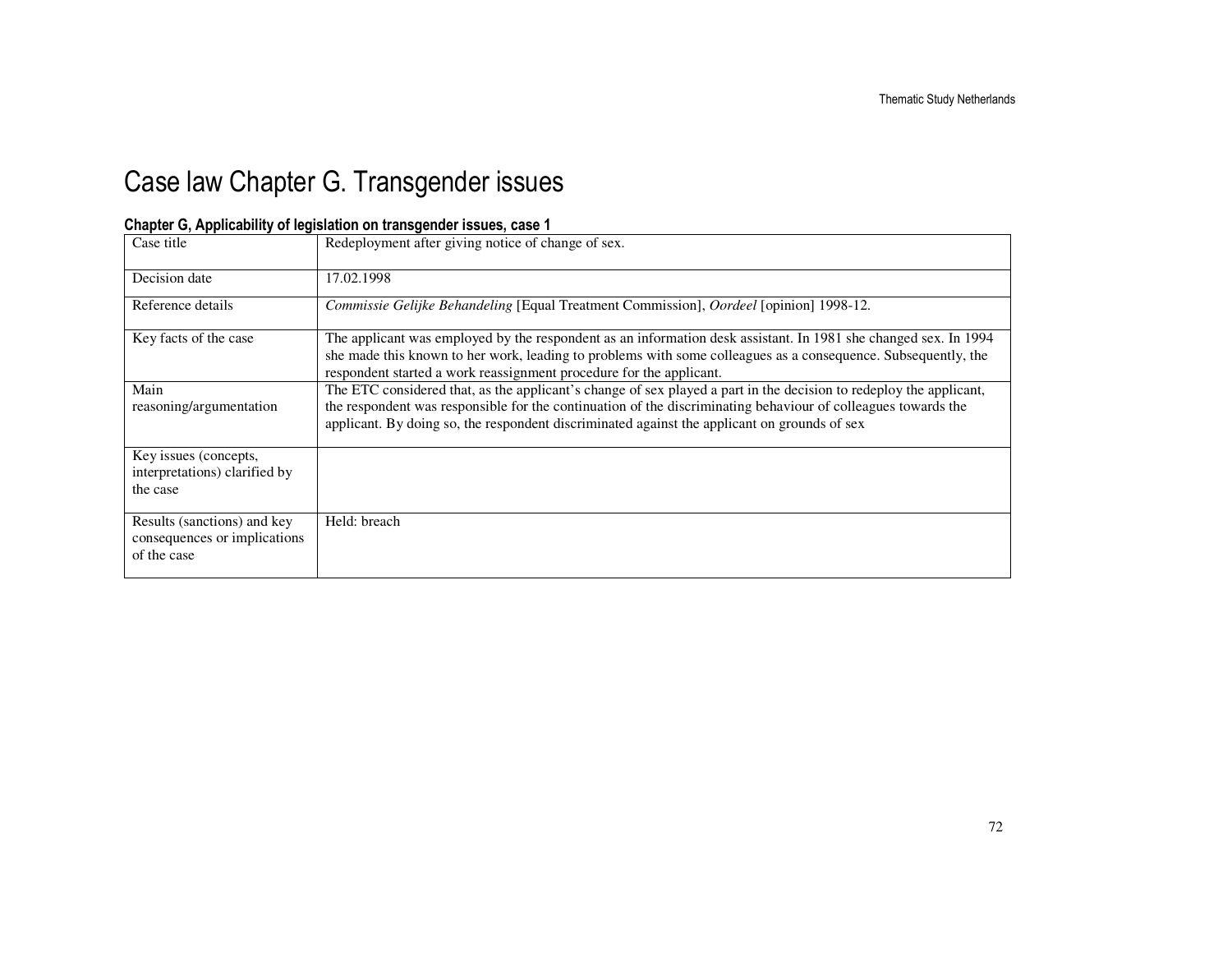| Case title                                                                 | Suspension of transsexual; not discrimination.                                                                                                                                                                                                                                                                                                                                                                                                                                                                                                                                                              |
|----------------------------------------------------------------------------|-------------------------------------------------------------------------------------------------------------------------------------------------------------------------------------------------------------------------------------------------------------------------------------------------------------------------------------------------------------------------------------------------------------------------------------------------------------------------------------------------------------------------------------------------------------------------------------------------------------|
| Decision date                                                              | 17.11.2003                                                                                                                                                                                                                                                                                                                                                                                                                                                                                                                                                                                                  |
| Reference details                                                          | Commissie Gelijke Behandeling [Equal Treatment Commission], Oordeel [opinion] 2003-139.                                                                                                                                                                                                                                                                                                                                                                                                                                                                                                                     |
| Key facts of the case                                                      | The applicant was employed by the respondent. It was not contested that the applicant functioned properly for<br>years, until the moment she presented herself as a woman. However, at a certain point the applicant was less<br>productive due to a hormone treatment. It was also not contested that the specifically female presentation of the<br>applicant played part in her suspension. The respondent went to great lengths to adjust the applicant's working<br>environment to the transformation process.                                                                                         |
| Main<br>reasoning/argumentation                                            | In the ETC's opinion, on the basis of the facts there were good reasons to suspect discrimination against the<br>applicant by the respondent. However, with regard to the low level of productivity by the applicant, the respondent<br>made a plausible case that this would not be accepted from any employee, because of the resulting negative<br>influence on the team. Furthermore, with regard to the fact that the applicant stressed her femininity, the respondent<br>had shown that the applicant held a representative post for which this would not have been acceptable from any<br>employee. |
| Key issues (concepts,<br>interpretations) clarified by<br>the case         |                                                                                                                                                                                                                                                                                                                                                                                                                                                                                                                                                                                                             |
| Results (sanctions) and key<br>consequences or implications<br>of the case | The ETC concluded that the respondent refuted the suspicion of discrimination and did not discriminate against the<br>applicant on the grounds of sex. Held: no breach.                                                                                                                                                                                                                                                                                                                                                                                                                                     |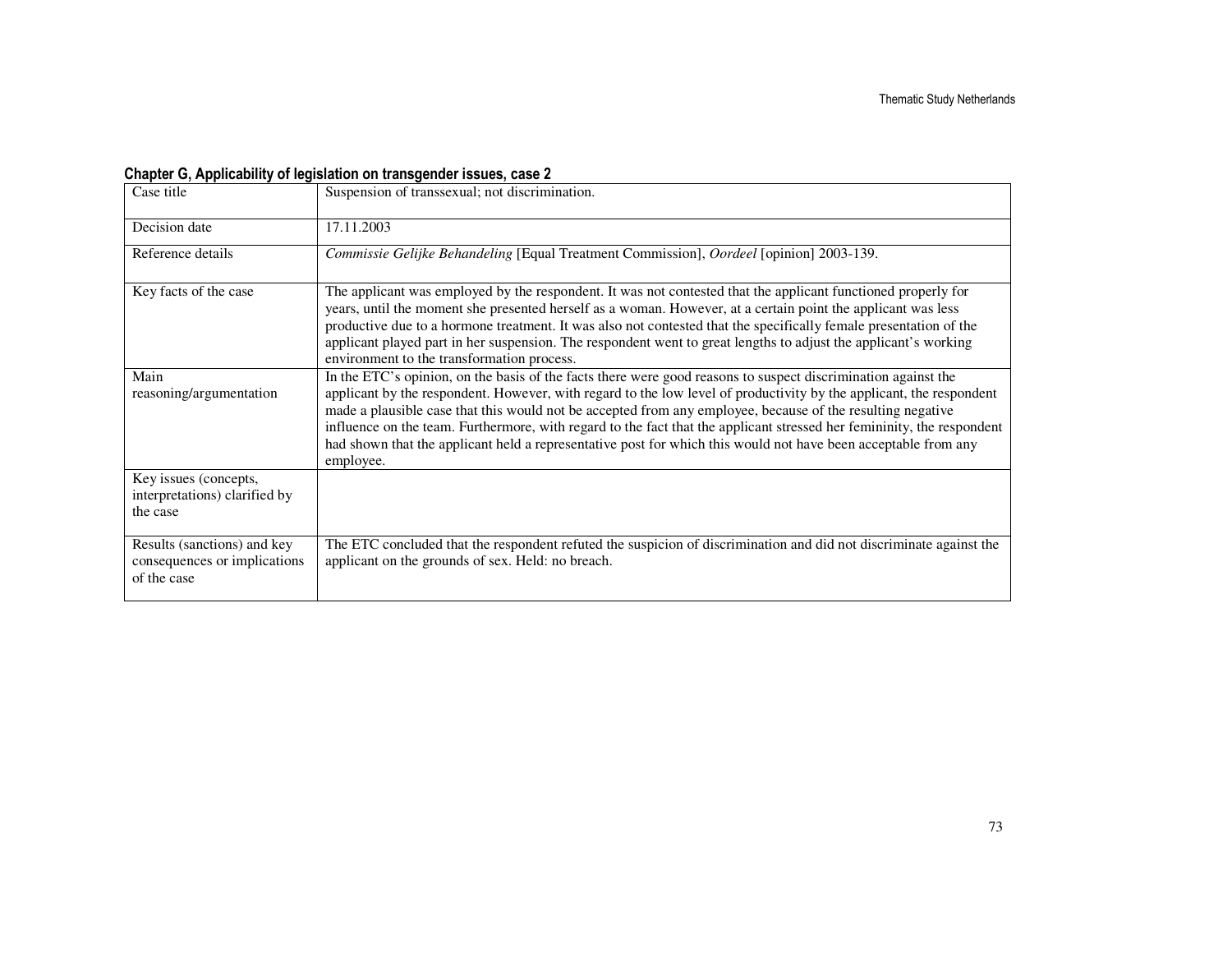| Case title                                                                 | Request for asylum by Romanian transsexual.                                                                                                                                                                                                                                                                                                                                                                                                                                                                                     |
|----------------------------------------------------------------------------|---------------------------------------------------------------------------------------------------------------------------------------------------------------------------------------------------------------------------------------------------------------------------------------------------------------------------------------------------------------------------------------------------------------------------------------------------------------------------------------------------------------------------------|
| Decision date                                                              | 22.01.2004                                                                                                                                                                                                                                                                                                                                                                                                                                                                                                                      |
| Reference details                                                          | Rechtbank 's-Gravenhage ['s-Gravenhage Regional Court], location Amsterdam, AWB 02/94109, LJN AO3931.                                                                                                                                                                                                                                                                                                                                                                                                                           |
| Key facts of the case                                                      | The applicant was a Romanian national seeking asylum in the Netherlands in 2002. The Court considered that the<br>account of the reasons for the applicant's request for asylum provided a basis for the conclusion that the applicant<br>had suffered several serious incidents on a systematic basis, even caused by police officers. In the Court's opinion<br>this led to the conclusion that the applicant was the victim of a great number of discriminating acts that were<br>related to the applicant's transsexuality. |
| Main<br>reasoning/argumentation                                            | Given the incidents the applicant had suffered, the Court ruled that it was not possible to uphold the respondent's<br>conclusion that, as no information about the position of transsexuals in Romania was available, one could assume<br>that this group did not suffer. The Court was of the opinion that, since the credibility of the applicant's statements<br>was not contested, it could not simply be demanded of a person in a marginalised position to call upon the (higher)<br>authorities for protection.         |
| Key issues (concepts,<br>interpretations) clarified by<br>the case         |                                                                                                                                                                                                                                                                                                                                                                                                                                                                                                                                 |
| Results (sanctions) and key<br>consequences or implications<br>of the case | The appeal was allowed. The Court nullified the respondent's decision and ruled that the respondent should make a<br>new order in respect of the appellant's application for asylum, with due observance of the present judgment.                                                                                                                                                                                                                                                                                               |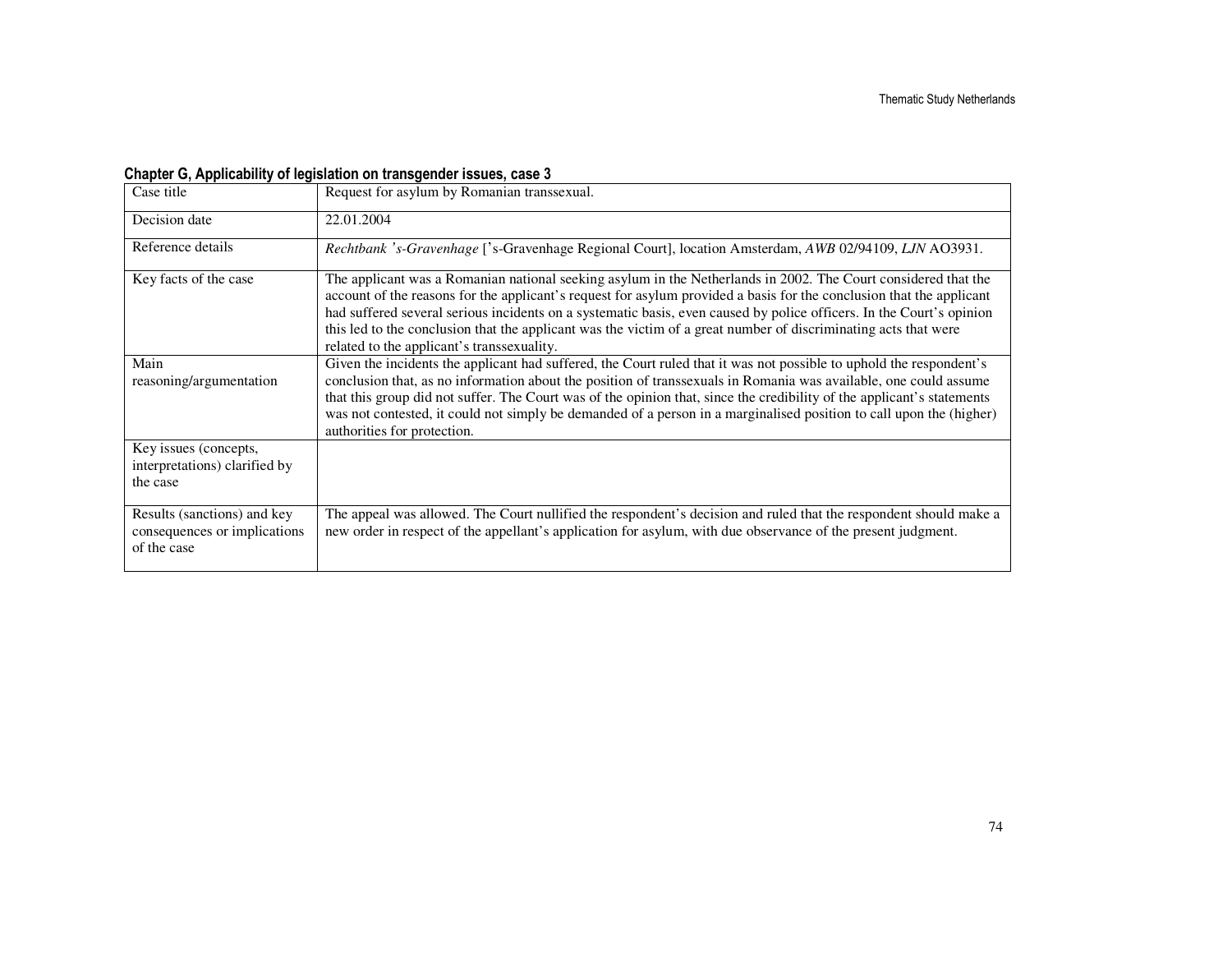| Case title                                                                 | Harassment and termination of employment after notice given of gender reassignment surgery.                                                                                                                                                                                                                                                                                                                                                                                                                                                                                                |
|----------------------------------------------------------------------------|--------------------------------------------------------------------------------------------------------------------------------------------------------------------------------------------------------------------------------------------------------------------------------------------------------------------------------------------------------------------------------------------------------------------------------------------------------------------------------------------------------------------------------------------------------------------------------------------|
| Decision date                                                              | 09.03.2006 and 16.12.2009 respectively                                                                                                                                                                                                                                                                                                                                                                                                                                                                                                                                                     |
| Reference details                                                          | Commissie Gelijke Behandeling [Equal Treatment Commission], Oordeel [opinion] 2006-33.<br>Kantonrechter Harderwijk [Harderwijk District Court], case 344701 CV EXPL 08-1698 (not published)                                                                                                                                                                                                                                                                                                                                                                                                |
| Key facts of the case                                                      | The applicant changed sex in 2004. She complained that since she had announced her gender reassignment surgery,<br>she was no longer treated respectfully by her managers. The respondent stated that the applicant did not perform in<br>accordance with the set requirements which gave cause to the termination of the employment. According to the<br>respondent, this had nothing to do with the applicant's transsexuality.                                                                                                                                                          |
| Main<br>reasoning/argumentation                                            | The ETC considers that (given the comments about applicant's transsexuality made by the managers) the employer<br>has failed to provide a discrimination-free work place, and that it seems evident that her transsexuality was a factor                                                                                                                                                                                                                                                                                                                                                   |
|                                                                            | in the employer's decision to terminate the contract, because when requesting the competent court to terminate the<br>employment contract, the respondent referred to the transsexuality and the appearance of the applicant.<br>The District Court endorses the opinion of the ETC, and adds that even if the managers did not intend to harass<br>the employee, it still counts as harassment, because the comments made had the effect of violating her dignity.                                                                                                                        |
| Key issues (concepts,<br>interpretations) clarified by<br>the case         |                                                                                                                                                                                                                                                                                                                                                                                                                                                                                                                                                                                            |
| Results (sanctions) and key<br>consequences or implications<br>of the case | The ETC concludes that both during the employment and in the termination of the employment contract the<br>employer had discriminated against the applicant on grounds of sex. Held: breach of Article 5(1h) and (1c), GETA.<br>The District Court concludes that during the employment the applicant has been harassed on grounds of sex.<br>Held: breach of the employer's duty of care to prevent harm to the employee (Article 7:658, Civil Code). Award of<br>€10,000 in non-pecuniary damages, and €2,000 for extra-judicial costs, including those for the procedure at the<br>ETC. |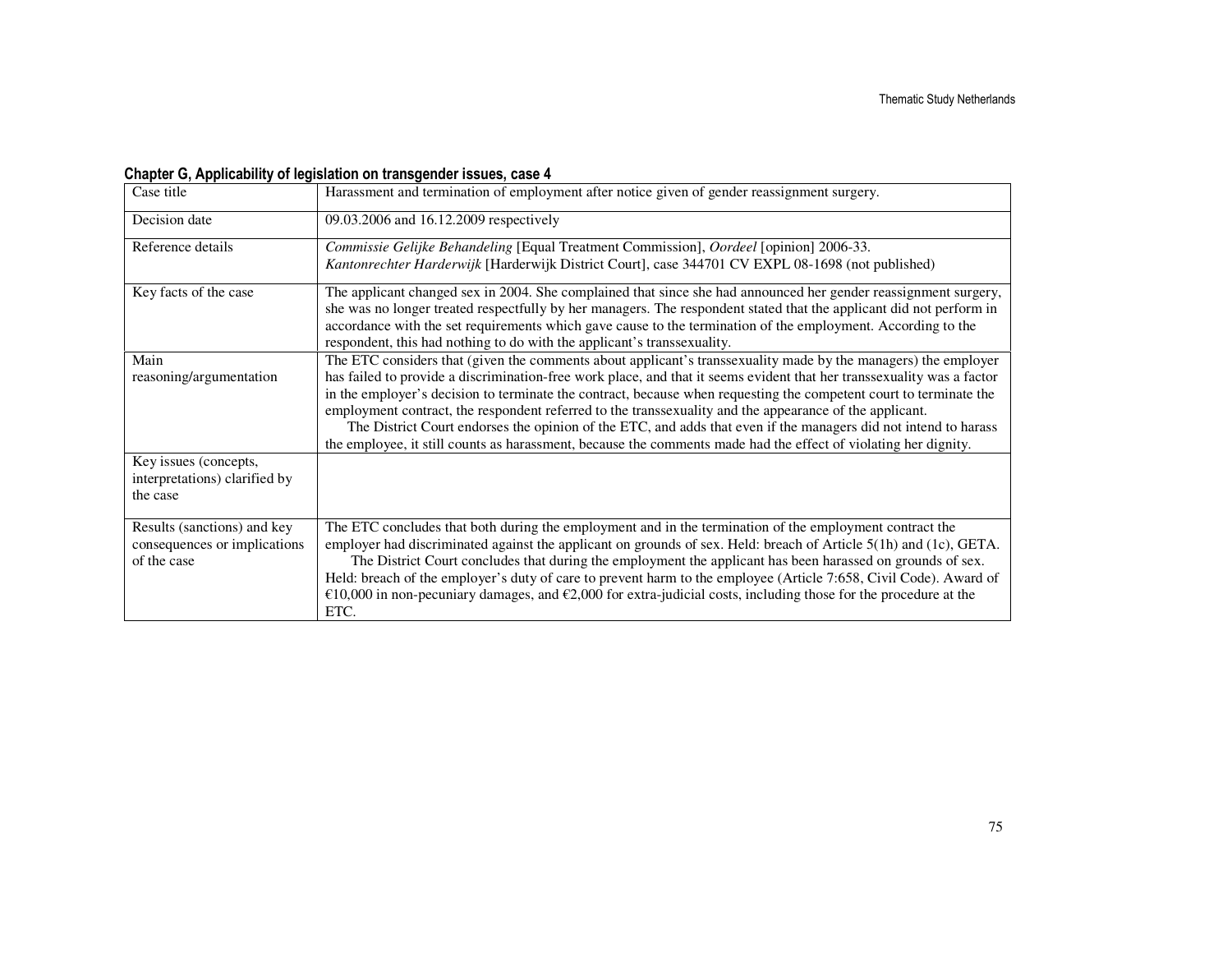| Case title                                                                 | Hotel cancels reservation of a room where a party for transvestites was to take place.                                                                                                                                                                                                                                                                                   |
|----------------------------------------------------------------------------|--------------------------------------------------------------------------------------------------------------------------------------------------------------------------------------------------------------------------------------------------------------------------------------------------------------------------------------------------------------------------|
| Decision date                                                              | 15.11.2007                                                                                                                                                                                                                                                                                                                                                               |
| Reference details                                                          | Commissie Gelijke Behandeling [Equal Treatment Commission], Oordeel [opinion] 2007-201.                                                                                                                                                                                                                                                                                  |
| Key facts of the case                                                      | The applicant (Stichting Meldpunt Discriminatie Amsterdam [Amsterdam Anti-discrimination Bureau]) filed a<br>complaint against a hotel. According to the applicant, the hotel cancelled the reservation of a room after it was<br>discovered that the room would be used for a party for transvestites.                                                                  |
| Main<br>reasoning/argumentation                                            | In the ETC's opinion discrimination on the grounds of sex includes discrimination on the grounds of transvestism.<br>Given the fact that the respondent could not refute the suspicion of discrimination to which the facts gave cause,<br>the ETC concluded that the respondent had discriminated on the grounds of sex when cancelling the reservation of<br>the room. |
| Key issues (concepts,<br>interpretations) clarified by<br>the case         |                                                                                                                                                                                                                                                                                                                                                                          |
| Results (sanctions) and key<br>consequences or implications<br>of the case | Held: breach.                                                                                                                                                                                                                                                                                                                                                            |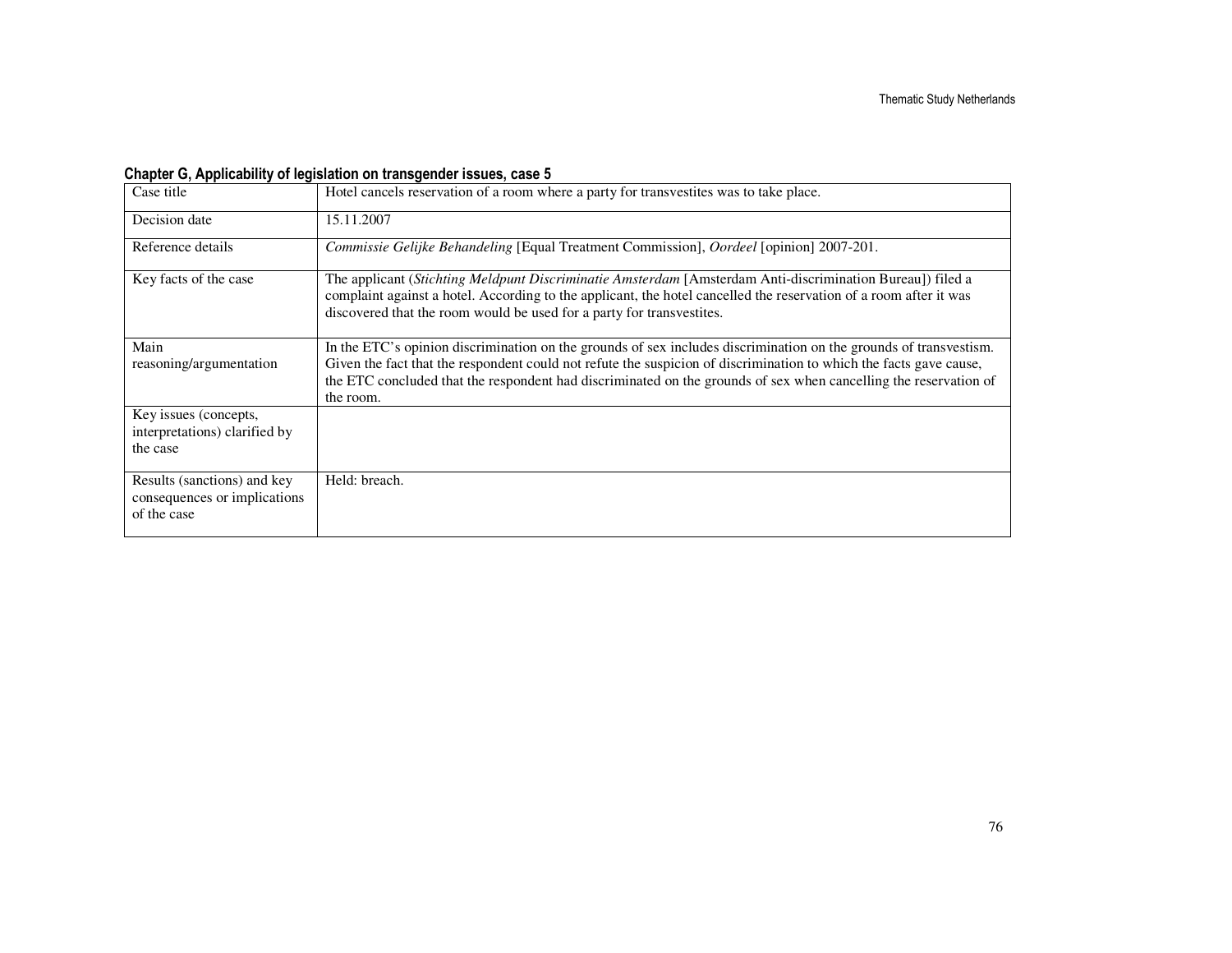| Case title                                                                 | Breast implants for transsexuals not covered by health insurance                                                                                                                                                                                                                                                                                                                                                                                                                                                                                                                                                                                        |
|----------------------------------------------------------------------------|---------------------------------------------------------------------------------------------------------------------------------------------------------------------------------------------------------------------------------------------------------------------------------------------------------------------------------------------------------------------------------------------------------------------------------------------------------------------------------------------------------------------------------------------------------------------------------------------------------------------------------------------------------|
| Decision date                                                              | 16.11.2009                                                                                                                                                                                                                                                                                                                                                                                                                                                                                                                                                                                                                                              |
| Reference details                                                          | Commissie Gelijke Behandeling [Equal Treatment Commission], Oordelen [opinions] 2009-107 and 2009-108<br>English translations of both opinions available at: www.cgb.nl/artikel/publications (14.02.2010)                                                                                                                                                                                                                                                                                                                                                                                                                                               |
| Key facts of the case                                                      | In two very similar cases the health insurance companies of two male-to-female transsexuals have refused to pay<br>for the costs of breast implants. The applicants claim that they have been discriminated by the insurance<br>companies, because the latter do not refuse to pay the costs of female-to-male transsexuals for breast amputation.                                                                                                                                                                                                                                                                                                      |
| Main<br>reasoning/argumentation                                            | The ETC considers that in the context of transsexuality breast implants and breast amputations are comparable<br>medical treatment, and that the distinction made by the insurance companies between both treatments leads to a<br>particular disadvantage for male-to-female transsexuals. Therefore there the insurance companies make an indirect<br>distinction on grounds of sex. However, they are making this distinction because the current rules and regulations<br>do not allow them to include breast implants in their basic health insurance policy. Therefore the ETC considers the<br>indirect distinction to be objectively justified. |
| Key issues (concepts,<br>interpretations) clarified by<br>the case         |                                                                                                                                                                                                                                                                                                                                                                                                                                                                                                                                                                                                                                                         |
| Results (sanctions) and key<br>consequences or implications<br>of the case | Held: no breach of the General Equal Treatment Act.<br>In addition, the ETC uses it competence to forward these opinions to the Minister of Health, indicating that it does<br>not seem rational to include breast amputations in the basic health insurance and to exclude breast implants from it.                                                                                                                                                                                                                                                                                                                                                    |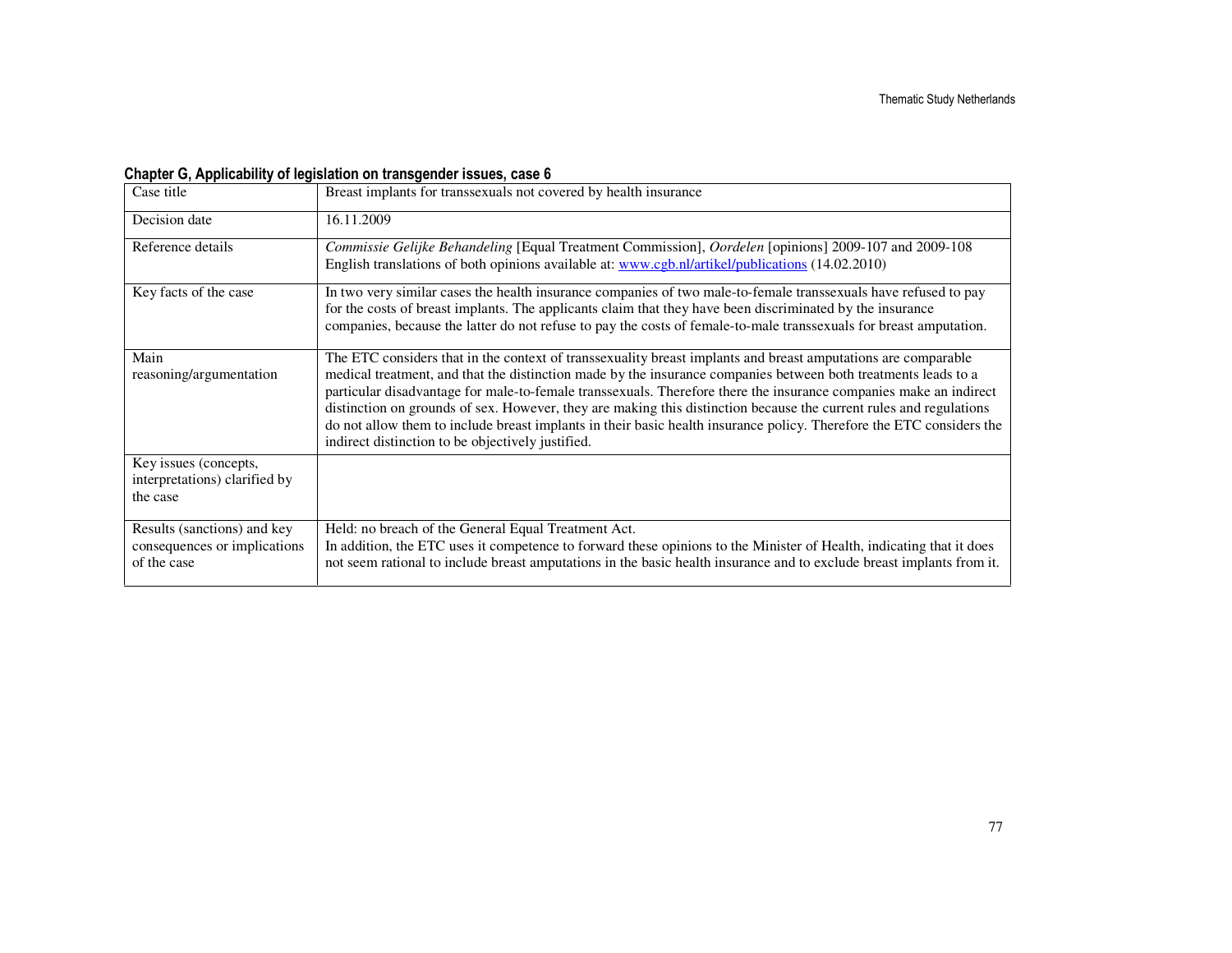# Chapter G, Name change and/or sex change of transgender people, relevant case law, case 1

| Case title                                                                 | Request for crossing out sex in birth certificate rejected.                                                                                                                                                                                                                                                                                                                                                                                                                                                                                                                                                                     |
|----------------------------------------------------------------------------|---------------------------------------------------------------------------------------------------------------------------------------------------------------------------------------------------------------------------------------------------------------------------------------------------------------------------------------------------------------------------------------------------------------------------------------------------------------------------------------------------------------------------------------------------------------------------------------------------------------------------------|
| Decision date                                                              | 30.03.2007                                                                                                                                                                                                                                                                                                                                                                                                                                                                                                                                                                                                                      |
| Reference details                                                          | Hoge Raad [Supreme Court], LJN: AZ5686.                                                                                                                                                                                                                                                                                                                                                                                                                                                                                                                                                                                         |
| Key facts of the case                                                      | The appellant felt inter- or asexual, neither male nor female, and requested that his sex be crossed out in his birth<br>certificate. For his the claim appellant relied upon Article 1:24 of the Civil Code which provides for the possibility<br>of supplementing incompleteness or correcting an error in a person's birth certificate.                                                                                                                                                                                                                                                                                      |
| Main<br>reasoning/argumentation                                            | The Supreme Court dismissed the appellant's claim, ruling that it comes within the <i>margin of appreciation</i> of<br>national states under Article 8 of the ECHR to rule that a person's sex in his/her birth certificate is either male or<br>female, but not gender-neutral. According to the court, the general interest outweighed the individual interest in this<br>respect. Furthermore, the Court remarked that it was true that intersexuality was receiving increasing public<br>attention. However, in the Court's opinion, no trend towards legal recognition of a neutral gender identity could be<br>discerned. |
| Key issues (concepts,<br>interpretations) clarified by<br>the case         |                                                                                                                                                                                                                                                                                                                                                                                                                                                                                                                                                                                                                                 |
| Results (sanctions) and key<br>consequences or implications<br>of the case | The Court dismissed the appellant's appeal.                                                                                                                                                                                                                                                                                                                                                                                                                                                                                                                                                                                     |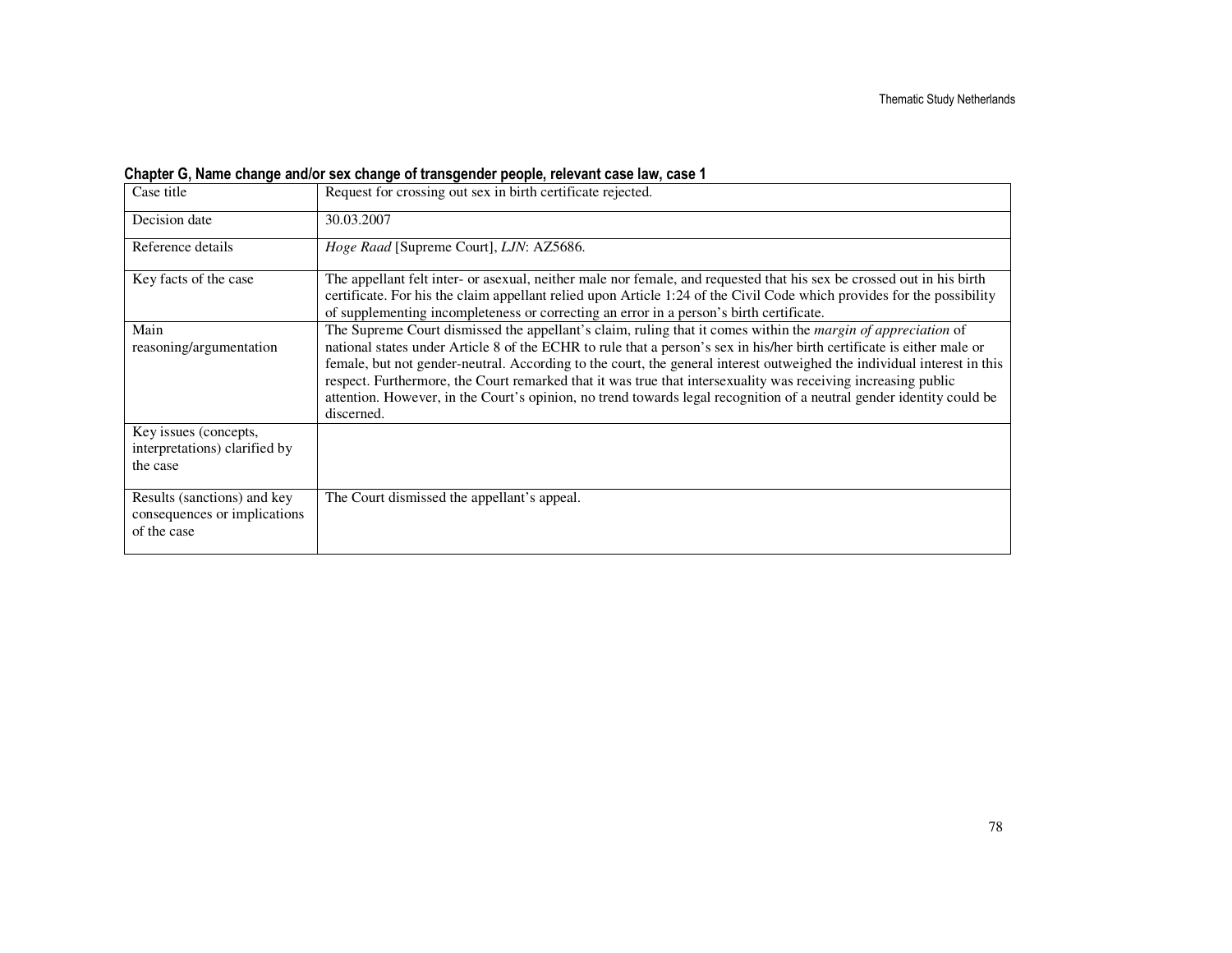# Chapter G, Name change and/or sex change of transgender people, relevant case law, case 2

| Case title                                                                 | Change of sex not sufficiently completed.                                                                                                                                                                                                                                                                                                                                       |
|----------------------------------------------------------------------------|---------------------------------------------------------------------------------------------------------------------------------------------------------------------------------------------------------------------------------------------------------------------------------------------------------------------------------------------------------------------------------|
| Decision date                                                              | 22.05.2005                                                                                                                                                                                                                                                                                                                                                                      |
| Reference details                                                          | Gerechtshof 's-Hertogenbosch ['s-Hertogenbosch Court of Appeal], LJN BA5428                                                                                                                                                                                                                                                                                                     |
| Key facts of the case                                                      | The appellant requested that his sex be changed in his birth certificate and subsequently that his name be changed.<br>The Regional Court had dismissed his claim.                                                                                                                                                                                                              |
| Main<br>reasoning/argumentation                                            | The Court ruled that the physical change of sex of the applicant was not yet sufficiently completed for a change of<br>sex in his birth certificate to be granted within the meaning of Article 1:28 of the Civil Code. The court based its<br>decision upon the finding that hormonal treatments had only started in September 2006 and surgery was yet to take<br>place.      |
| Key issues (concepts,<br>interpretations) clarified by<br>the case         | Although the appellant presented himself as a woman in daily practice and bore a female forename, the Court ruled<br>that his request for the change of name was rejected, as his sex in the birth certificate remained male. The Court<br>considered the requested female names undesirable and also inappropriate within the meaning of Article 1:4 (2) of<br>the Civil Code. |
| Results (sanctions) and key<br>consequences or implications<br>of the case | The Court rejected the appeal and upheld the judgment of the Regional Court.                                                                                                                                                                                                                                                                                                    |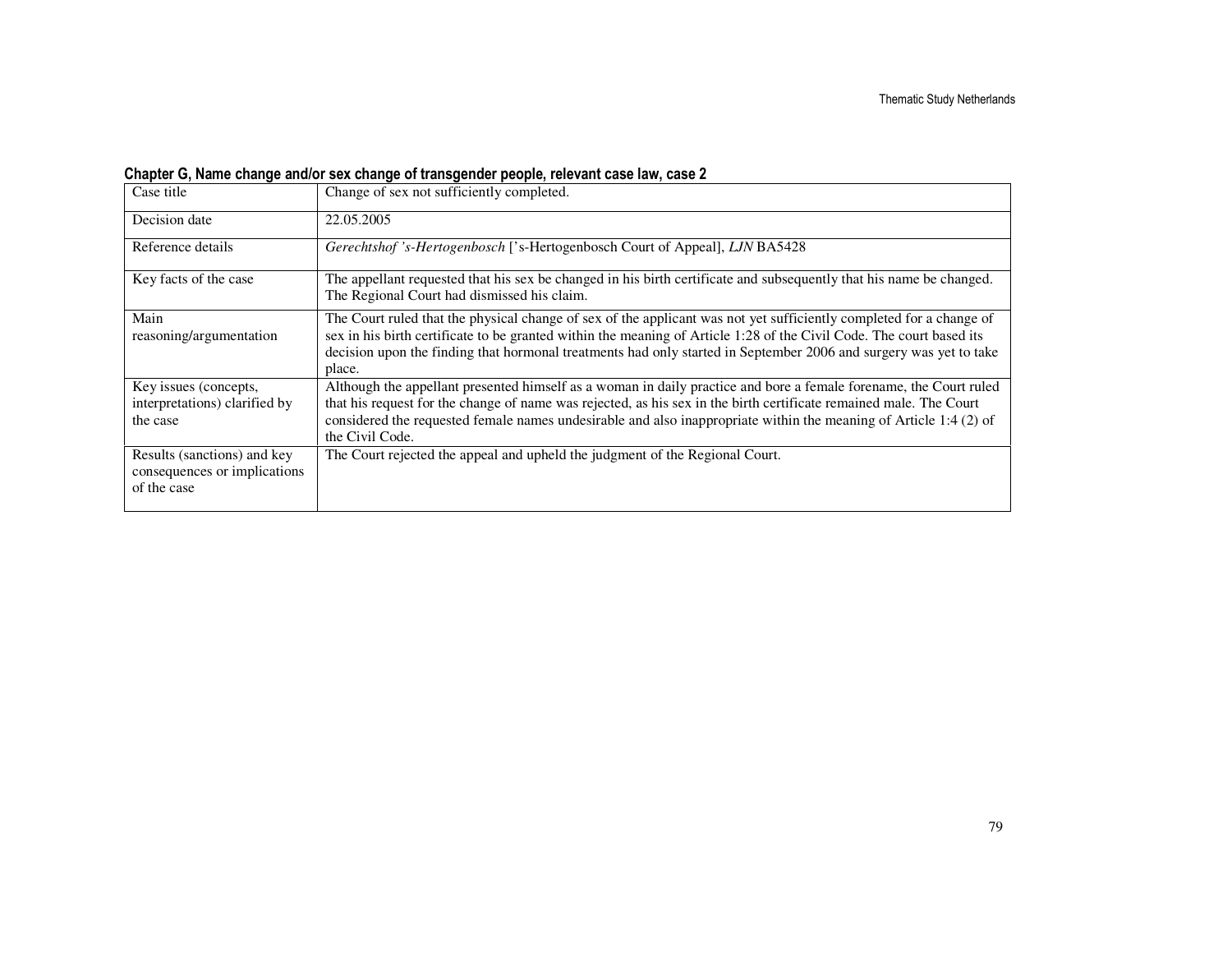# Chapter G, Name change and/or sex change of transgender people, relevant case law, case 3

| Case title                                                                 | Change of sex and names of Luxembourg national.                                                                                                                                                                                                                                                                                                                                                                                                                                                                                                       |
|----------------------------------------------------------------------------|-------------------------------------------------------------------------------------------------------------------------------------------------------------------------------------------------------------------------------------------------------------------------------------------------------------------------------------------------------------------------------------------------------------------------------------------------------------------------------------------------------------------------------------------------------|
| Decision date                                                              | 14 October 2002                                                                                                                                                                                                                                                                                                                                                                                                                                                                                                                                       |
| Reference details                                                          | Rechtbank Den Haag [Den Haag Regional Court], LJN: AF4586 and R. A. Lawson (2003) 'In de schaduw van<br>Goodwin', in: NJCM-Bulletin, pp. 313-317                                                                                                                                                                                                                                                                                                                                                                                                      |
| Key facts of the case                                                      | The applicant was a Luxembourg national who had resided in the Netherlands since 1990 where he changed sex. In<br>2001 the applicant appealed to the Regional Court of The Hague for a change of sex and names.                                                                                                                                                                                                                                                                                                                                       |
| Main<br>reasoning/argumentation                                            | The Court granted the request for change of sex under Dutch law. The change of names was problematic due to the<br>fact that the applicant did not have Dutch nationality. However, the court ruled that a change of sex is a change of<br>status within the meaning of Article 1 of the Convention on the recording of surnames and forenames in civil status<br>registers (Istanbul 1958) of the Commission Internationale de l'Etat Civil (CIEC) [International Commission on<br>Civil Status (ICCS)] and ordered the change of applicant's names. |
| Key issues (concepts,<br>interpretations) clarified by<br>the case         |                                                                                                                                                                                                                                                                                                                                                                                                                                                                                                                                                       |
| Results (sanctions) and key<br>consequences or implications<br>of the case | The Court ordered the change of applicant's sex and names.                                                                                                                                                                                                                                                                                                                                                                                                                                                                                            |

## Chapter I, Case law relevant to the impact of good practices on homophobia and/or discrimination on the grounds of sexual orientation

No relevant case law available.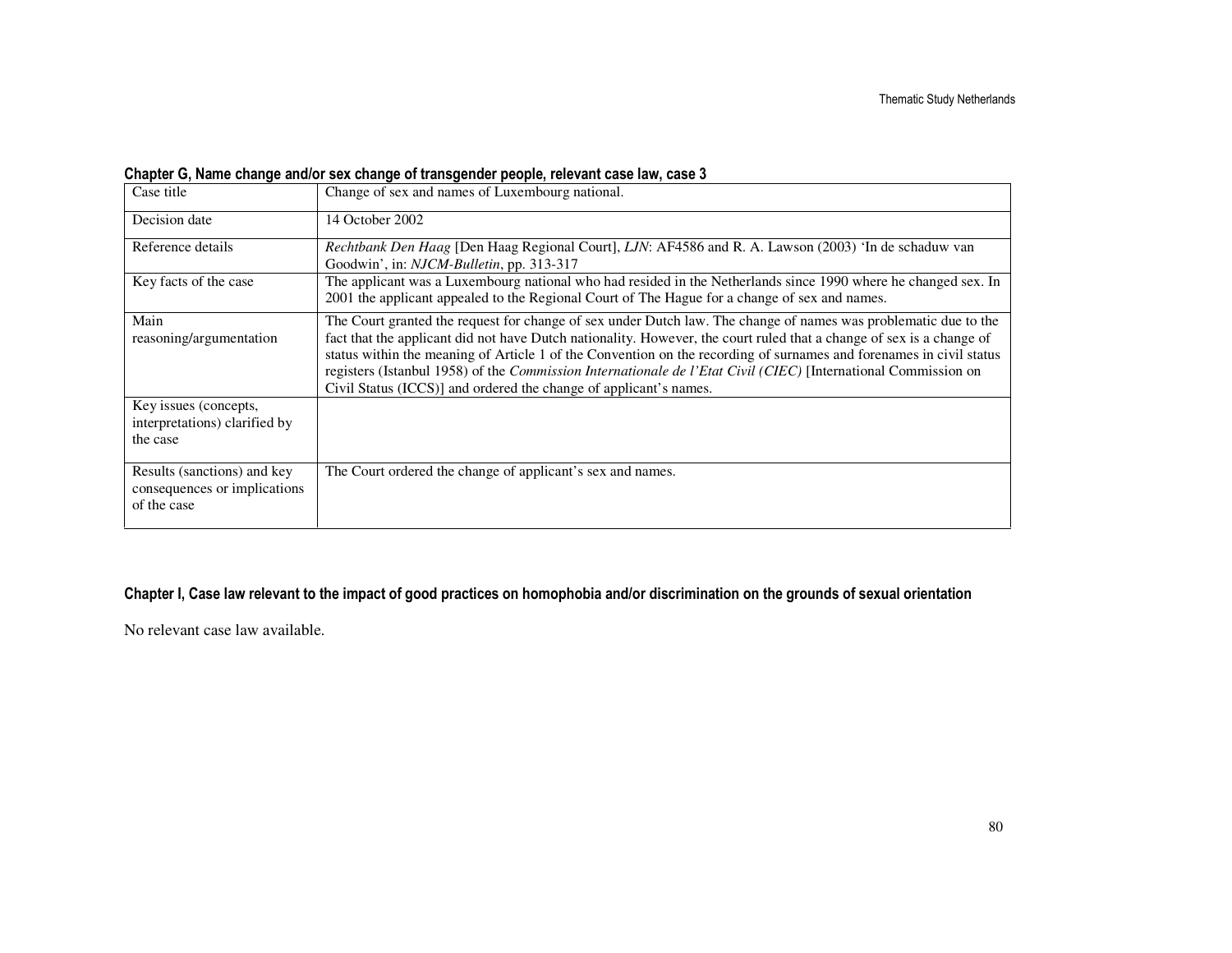# Annex 2 – Statistics

## Chapter A, Implementation of Employment Directive 2000/78/EC

| <b>Equal Treatment Commission</b>                                                                                                                                                                                                                         | 2000        | 2001                    | 2002                   | 2003        | 2004        | 2005     | 2006        | 2007        | 2008               | 2009                   |
|-----------------------------------------------------------------------------------------------------------------------------------------------------------------------------------------------------------------------------------------------------------|-------------|-------------------------|------------------------|-------------|-------------|----------|-------------|-------------|--------------------|------------------------|
| Total number of complaints received by the Commission<br>on discrimination on grounds of sexual orientation <sup>203</sup>                                                                                                                                | ⇁           | $\overline{7}$          | 6                      | 5           | 10          | 15       | 4           | 10          | ┑                  | 12                     |
| Total number of opinions delivered by the Commission<br>on complaints of discrimination on grounds of sexual orientation<br>(plus – in brackets – the number of opinions on complaints of<br>discrimination on grounds of gender identity) <sup>204</sup> | 4<br>$(+1)$ | $\overline{\mathbf{4}}$ | $\mathbf{2}$<br>$(+2)$ | 6<br>$(+1)$ | 3<br>$(+2)$ | 3        | 7<br>$(+3)$ | 5<br>$(+1)$ | 4<br>$(+3)$        | $\mathbf{2}$<br>$(+2)$ |
| - employment                                                                                                                                                                                                                                              | $(+1)$      | $\overline{2}$          |                        | 4<br>$(+1)$ |             | $\Omega$ | 4<br>$(+3)$ | 2           | 3                  |                        |
| – education                                                                                                                                                                                                                                               | $\Omega$    | $\Omega$                | $\theta$               | $\Omega$    | $\Omega$    | $\theta$ | $\Omega$    | $\Omega$    | $\theta$<br>$(+2)$ | $\Omega$               |
| – housing                                                                                                                                                                                                                                                 | $\Omega$    | $\Omega$                | $\theta$               | $\theta$    | $\Omega$    | $\theta$ | $\Omega$    | $\theta$    | $\theta$           | $\Omega$               |
| - other goods and services                                                                                                                                                                                                                                | 3           | $\overline{2}$          | $(+2)$                 | 2           | 2<br>$(+2)$ | 3        | 3           | 3<br>$(+1)$ | $(+1)$             | $(+2)$                 |

<sup>&</sup>lt;sup>203</sup> See the annual reports of the Equal Treatment Commission for 2004 and 2008, available at: <u>www.cgb.nl</u>. The 2008 annual report is available in English at:<br>
<u>www.cgb.nl/artikel/publications</u> (14.02.2010). The figure f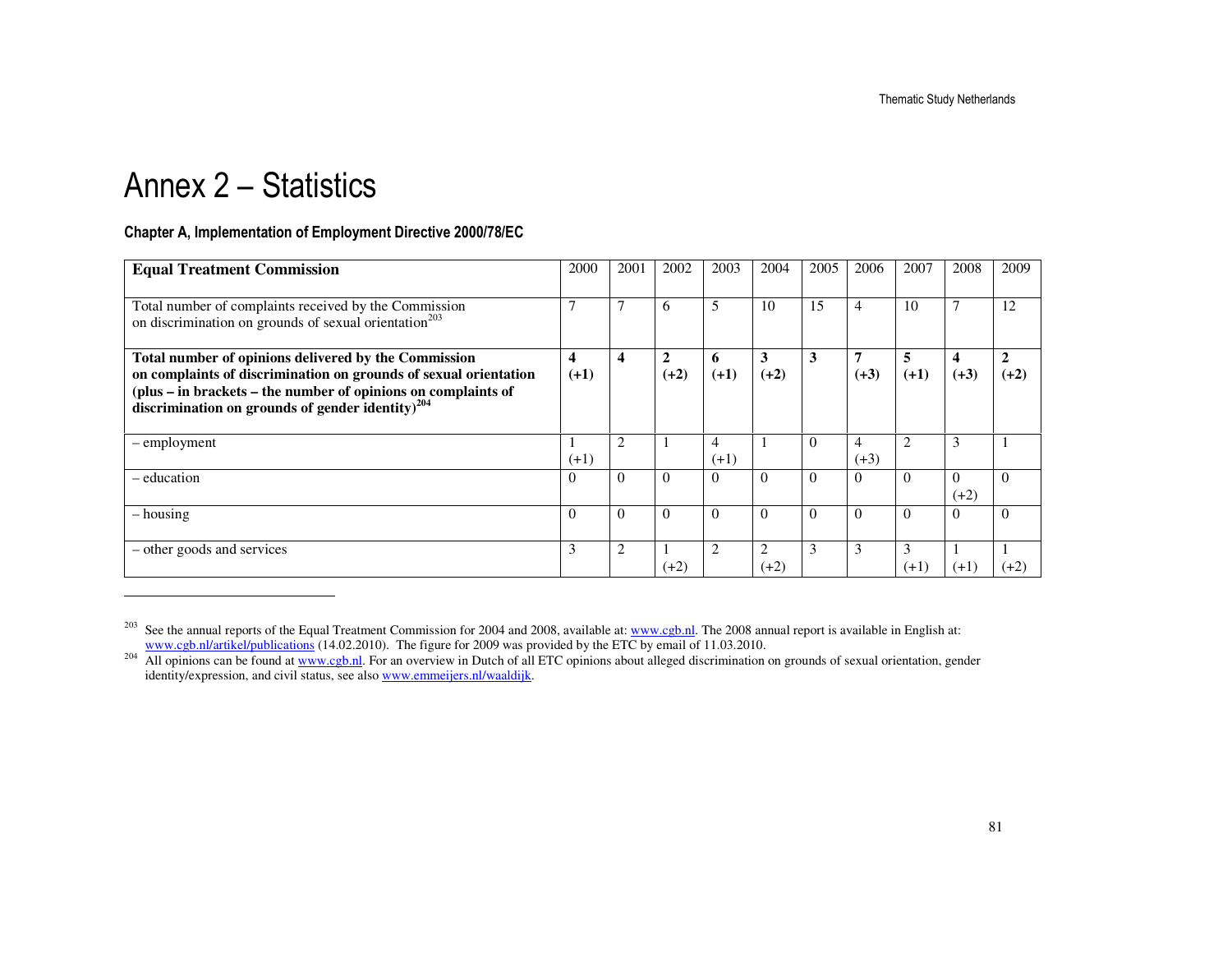| <b>Equal Treatment Commission</b>                                                                                                                                                                                                              | 2000           | 2001         | 2002                   | 2003           | 2004                     | 2005     | 2006                     | 2007               | 2008               | 2009                    |
|------------------------------------------------------------------------------------------------------------------------------------------------------------------------------------------------------------------------------------------------|----------------|--------------|------------------------|----------------|--------------------------|----------|--------------------------|--------------------|--------------------|-------------------------|
| Total number of opinions delivered by the Commission finding that<br>there was indeed discrimination on grounds of sexual orientation<br>(plus – in brackets – the number of opinions finding discrimination<br>on grounds of gender identity) | $\overline{2}$ | $\mathbf{0}$ | $\mathbf{0}$<br>$(+2)$ | $\overline{2}$ | $\overline{2}$<br>$(+1)$ | 3        | $\overline{2}$<br>$(+2)$ | 2<br>$(+1)$        | $(+1)$             |                         |
| - employment                                                                                                                                                                                                                                   | $\Omega$       | $\Omega$     | $\Omega$               |                |                          | $\Omega$ | $\overline{2}$<br>$(+2)$ | $\overline{2}$     |                    | $\Omega$                |
| – education                                                                                                                                                                                                                                    | $\Omega$       | $\Omega$     | $\Omega$               | $\Omega$       | $\Omega$                 | $\Omega$ | $\Omega$                 | $\Omega$           | $\Omega$<br>$(+1)$ | $\Omega$                |
| $-$ housing                                                                                                                                                                                                                                    | $\Omega$       | $\Omega$     | $\Omega$               | $\Omega$       | $\Omega$                 | $\Omega$ | $\Omega$                 | $\theta$           | $\Omega$           | $\Omega$                |
| - other goods and services                                                                                                                                                                                                                     |                | $\Omega$     | $\Omega$<br>$(+2)$     |                | $(+1)$                   | 3        | $\Omega$                 | $\Omega$<br>$(+1)$ | $\Omega$           |                         |
| National number of sanctions/compensation payments issued<br>(compliance measures taken by defendant in sexual orientation<br>cases, known by the Equal Treatment Commission) <sup>205</sup>                                                   |                |              |                        |                | $\mathbf 0$              | 1        | 3                        | 3                  | $\mathbf{0}$       | $\overline{\mathbf{?}}$ |

<sup>&</sup>lt;sup>205</sup> This information is obtained from the ETC. The ETC explicitly remarked that this is not an exhaustive overview.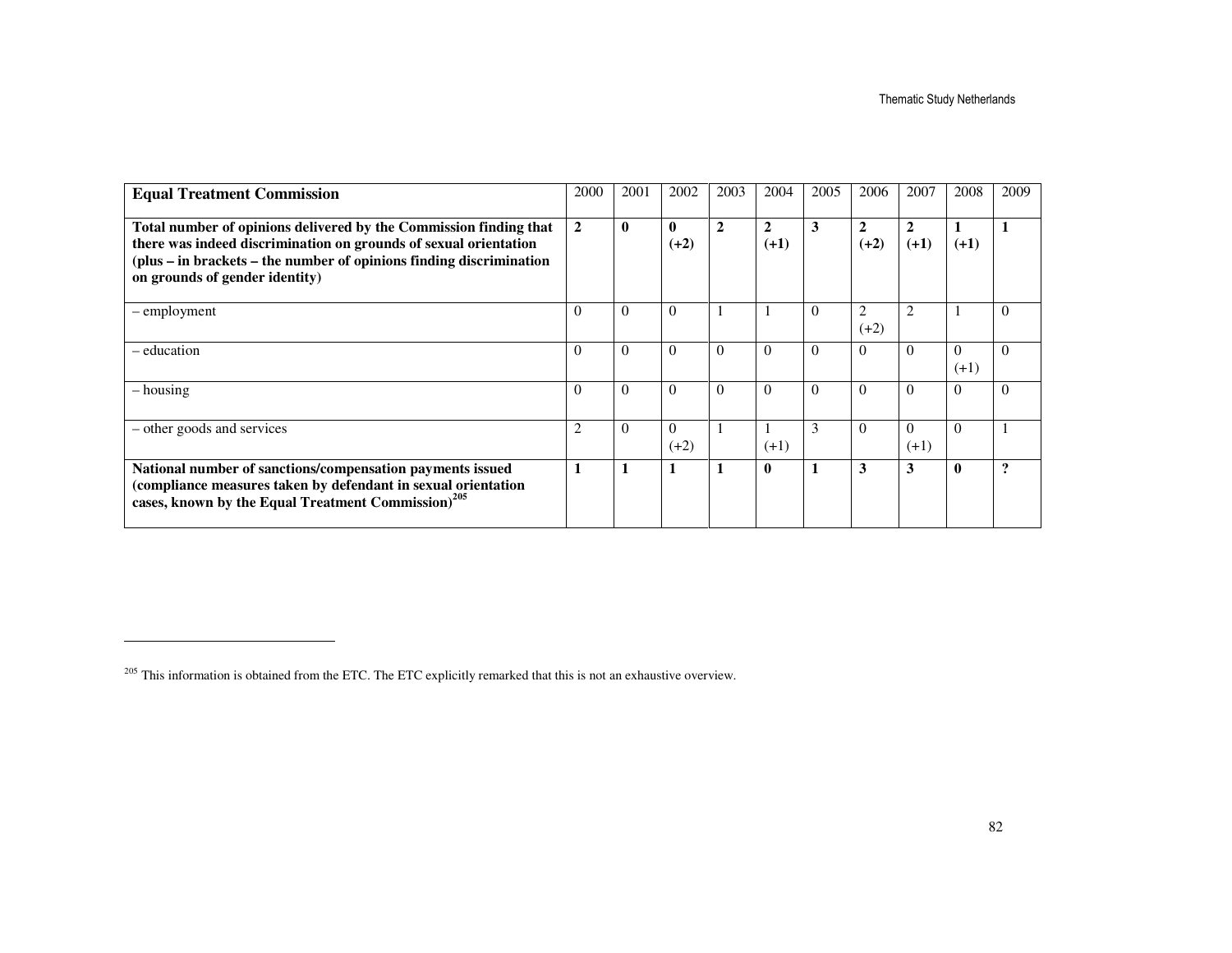| <b>Courts</b>                                                          | 2000 | 2001         | 2002        | 2003     | 2004         | 2005        | 2006         | 2007        | 2008         | 2009     |
|------------------------------------------------------------------------|------|--------------|-------------|----------|--------------|-------------|--------------|-------------|--------------|----------|
|                                                                        |      |              |             |          |              |             |              |             |              |          |
| Total number of judgments on complaints of discrimination on           |      | $\mathbf 0$  |             | 0        | 0            | 0           |              | $\bf{0}$    | $\bf{0}$     |          |
| grounds of sexual orientation (or $-$ in brackets $-$ gender identity) |      |              |             |          |              |             |              |             |              | $(+1)$   |
|                                                                        |      |              |             |          |              |             |              |             |              |          |
| - employment                                                           |      |              |             |          | $\Omega$     | (           |              | $\theta$    |              |          |
|                                                                        |      |              |             |          |              |             |              |             |              | $(+1)$   |
| - goods and services                                                   |      |              |             | $\Omega$ | $\Omega$     | $\Omega$    |              | $\Omega$    | $\theta$     | $\Omega$ |
|                                                                        |      |              |             |          |              |             |              |             |              |          |
| Total number of judgments finding that there was indeed                |      | $\mathbf{0}$ | $\mathbf 0$ | $\bf{0}$ | $\mathbf{0}$ | $\mathbf 0$ | $\mathbf{0}$ | $\mathbf 0$ | $\mathbf{0}$ |          |
| discrimination on grounds of sexual orientation                        |      |              |             |          |              |             |              |             |              | $(+1)$   |
| $(or - in brackets - gender identity)$                                 |      |              |             |          |              |             |              |             |              |          |

### Chapters B, C and D

The authors of this report submitted an official request (in writing, 16.01.2008) to the Ministry of Justice to provide the information as requested in the guidelines under Chapters B, C and D. The authors received a letter (dated 06.02.2008) from the Information and Analysis Centre of the Immigration and Naturalisation Service (INDIAC) stating that no such information was available, due to the simple fact that the Dutch authorities currently do not record this information. However, INDIAC notified the authors of the current preparation of evaluation research into the effects of the gender-related policy (including the LGBT policy) of the Immigration and Naturalisation Service. The results of that research and other recent studies have been included in this update (see the text of each of the three chapters). None of these studies give statistics per year.

#### Chapter E, Freedom of assembly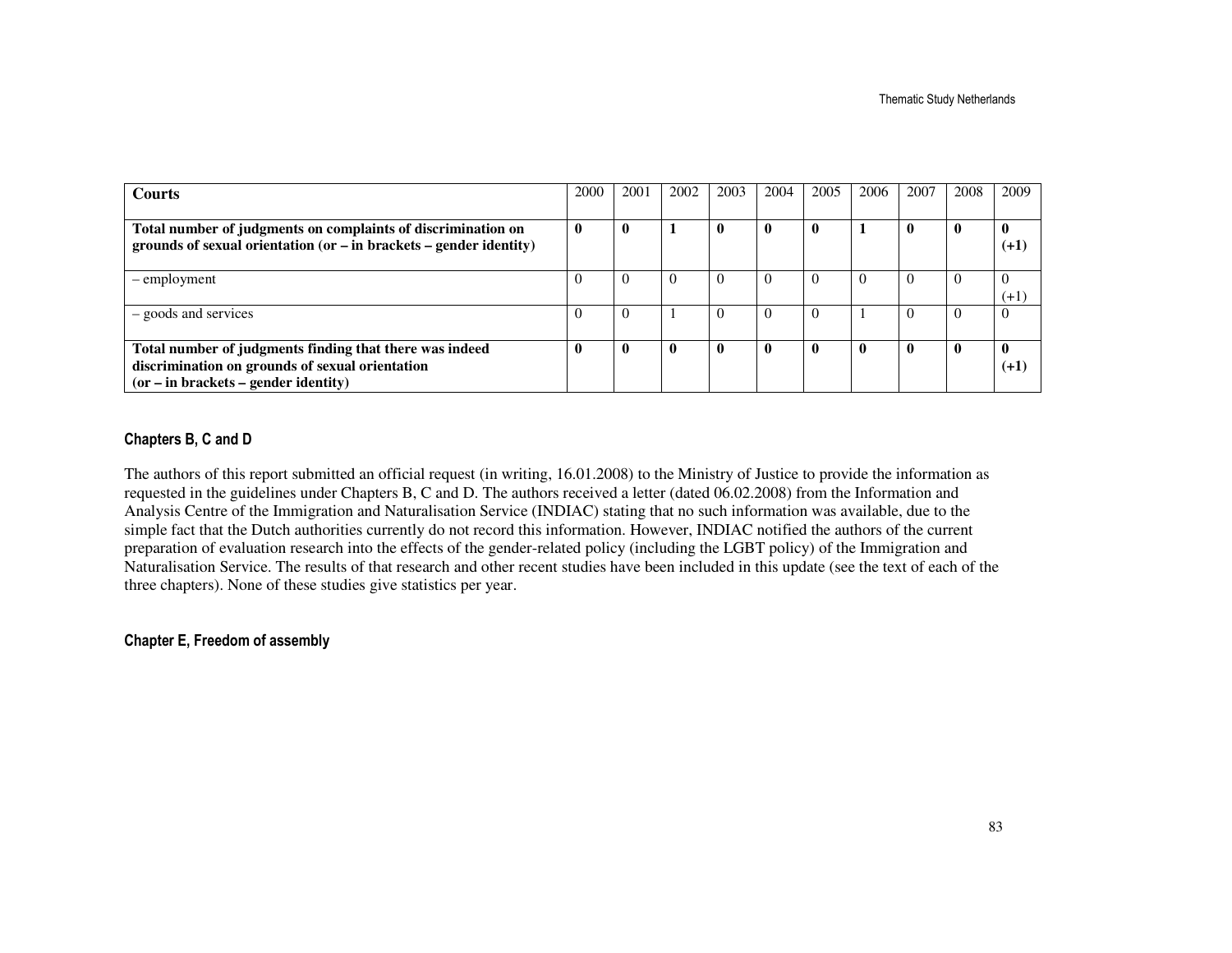|                                                                                            | 2000 | 2001 | 2002 | 2003 | 2004 | 2005 | 2006 | 2007 | 2008 | 2009 |
|--------------------------------------------------------------------------------------------|------|------|------|------|------|------|------|------|------|------|
|                                                                                            |      |      |      |      |      |      |      |      |      |      |
| Number of demonstrations in favour of tolerance of LGBT people, gay<br>pride parades, etc. |      |      |      |      |      |      |      |      | 10   |      |
| Number of demonstrations against tolerance of LGBT people                                  |      |      |      |      |      |      |      |      |      |      |

#### Chapters F, G and H

The authors of this report submitted an official request (in writing, 18.01.2008 and 22.01.2008) to the Ministry of Justice to provide the information as requested in the guidelines under Chapters F and G. The authors received a letter (dated 27.02.2008) from the director of the Information Service of the Ministry of Justice indicating that the letters had been forwarded to the Council for the Judiciary and to public prosecution service. The Council for the Judiciary was later able to provide some figures (see below). In 2010 also some figures regarding hate crimes were found (see Chapters F.1., F.3. and H.1.).

## Chapters G, Requested changes of sex in birth certificates

| source: email of 25.02.2010 from Raad voor de Rechtspraak [Council for the Judiciary]                                                                               | 2004 | 2005 | 2006 | 2007 | 2008 | 2009 |
|---------------------------------------------------------------------------------------------------------------------------------------------------------------------|------|------|------|------|------|------|
| Number of (positive or negative) court decisions on requests of people wishing to change the sex in<br>their birth certificate under Article 1:28 of the Civil Code |      | 60   | 56   | 79   | 76   | 86   |

### Chapter I, Statistics relevant to the impact of good practices